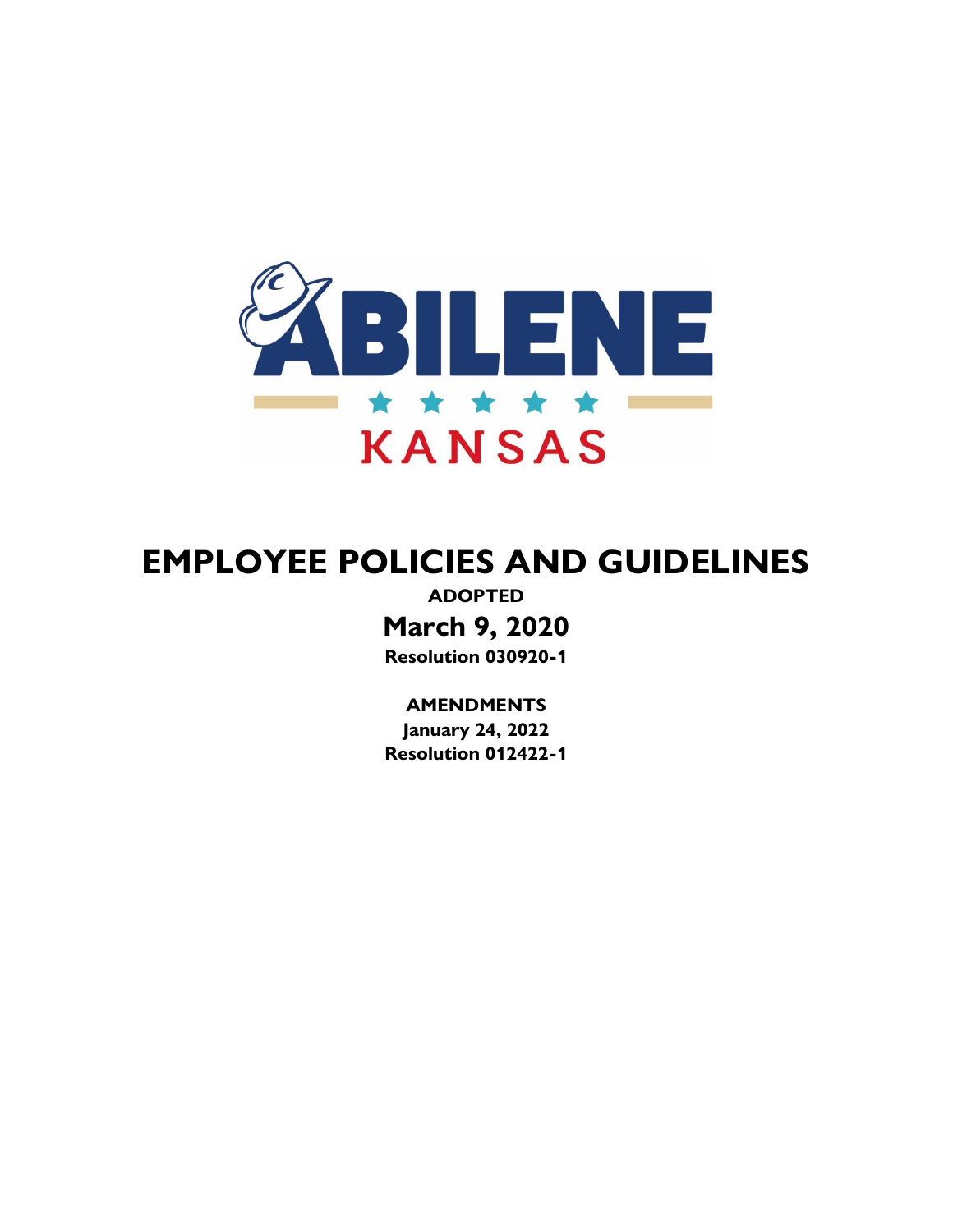# WELCOME TO THE CITY OF ABILENE

As an employee of the City of Abilene, you are joining other qualified employees with the mission to deliver excellent service to our customers – the citizens, businesses, and visitors of Abilene. It is our goal to attract and retain the best employees. We strive to provide competitive pay and benefits, and support to facilitate success of our organization and employees. We recognize that high employee morale and a positive work environment is essential to a culture of excellence and thus we invite every employee to do their part to make our organization and city better.

The City of Abilene strives to be a dynamic organization driven by clearly defined values, principles, and philosophies that officials and employees exemplify to both internal and external customers. In the pursuit of providing quality service to our citizens, our city organization is committed to the following core values. We will approach each task, each customer, and each day as an opportunity to serve our community, our team and our customer in a positive helpful way which upholds our values, principles, and philosophies. **Accountability** – We are responsible for our own behavior and actions. The responsibility for providing service for both internal and external customers starts with each employee. Accountability means taking ownership individually for your own attitudes, behaviors and actions. It also means taking ownership of the organization as a team of employees, workgroups, and departments.

**Customer Satisfaction** – We believe that customers deserve service that is provided in a timely and thorough manner. We place a high value on following up and following through to completion with plans, projects, programs, and to inquiries and service requests from our citizens and fellow employees.

**Communication** – We value and expect the open and honest sharing of ideas, concerns, and problems at all levels of our organization. Quality customer service requires a freeflowing exchange of information and the clear and effective written and oral expression and presentation of ideas and factual information throughout the organization and with our customers.

**Compassion** – We believe that the concerns of our citizens and fellow employees are important. We believe it is important to listen carefully to others to fully understand their views before making decisions or conclusions, to appreciate and be sensitive to the feelings and needs of others, and to measure our own impacts on others. We will have respect and consideration for one another even if we dislike or disagree with each other.

**Consistency** – We strongly value fair and equal implementation of city services and policies to our customers of all ages, genders, cultural, and socioeconomic groups. We believe our policies and procedures should be implemented in a fair and equitable manner throughout our organization and community.

**Creativity** – We value new and improved ways to provide quality customer service. We applaud critical thinking and suggestions for improvement in programs and services from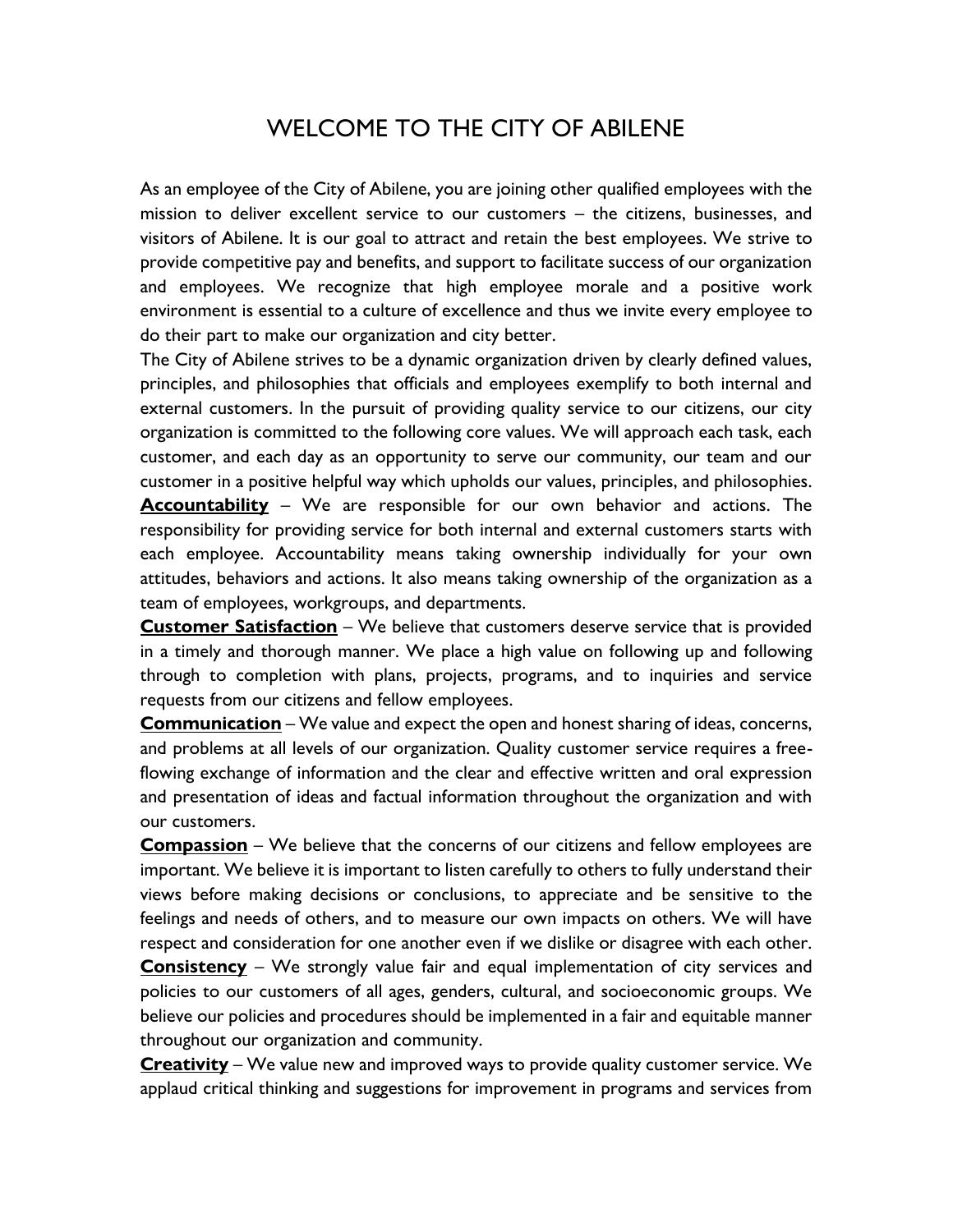all people who are involved with providing and supporting city services – elected and appointed officials, employees, public, and associates. We believe that the best ideas surface when our employees, boards and commissions, and our citizens are encouraged to generate new ideas and create new opportunities in a risk-free environment.

**Empowerment** – We believe employees should be provided sufficient freedom to creatively and effectively make decisions necessary to resolve issues and improve customer services. However, as City employees we must make these decisions within our legal authority and within City policies. We value motivation, initiative, and taking action to provide the highest quality of customer service, in a risk-free environment. We also value employees who empower the people in our community, businesses, neighborhoods, and other organizations to maximize their potential in an effort to improve our city.

**Governmental Responsibility** – We are proud of what we do for the public. As a government, our work is guided by elected officials. While politics play an important role in choosing our leaders and charting our priorities, politics will play no role in choosing how we treat people.

**Honesty** – We value people who are honorable in principles, intentions, and actions, and who are ethical and fair. We value truthfulness and credibility.

**Learning Organization** – The City strives to be a learning organization, meaning that we value constant improvement and adaptation of the organization to keep up with a rapidly changing world. Value is placed on continuous learning as a team such that the organization is able to anticipate change and transform itself to meet current and future demands.

**Personal Growth** – We value employees who strive to grow and learn continuously making the team and themselves more effective. Employees are encouraged to seek skill development and personal growth outside of work in addition to any available or required training within the job.

**Professionalism** – We value education, training, and personal attitudes that support the development, maintenance, and advancement of a competent customer-friendly oriented work force.

**Respect** – We value treating fellow employees and all members of the public with respect and courtesy.

**Responsiveness** – We value being responsive to our customers both internally and externally, meaning that we will strive to return phone calls, emails, and inquiries generally within two business days. This doesn't mean that answers have to be provided, but the customer knows they haven't been ignored.

**Self-Initiative** – We value employees who take action to resolve issues and customer service problems in a proactive manner. We believe that all our employees, with their individual work styles and perspectives, are important resources for identifying and providing solutions, and performing and improving customer service.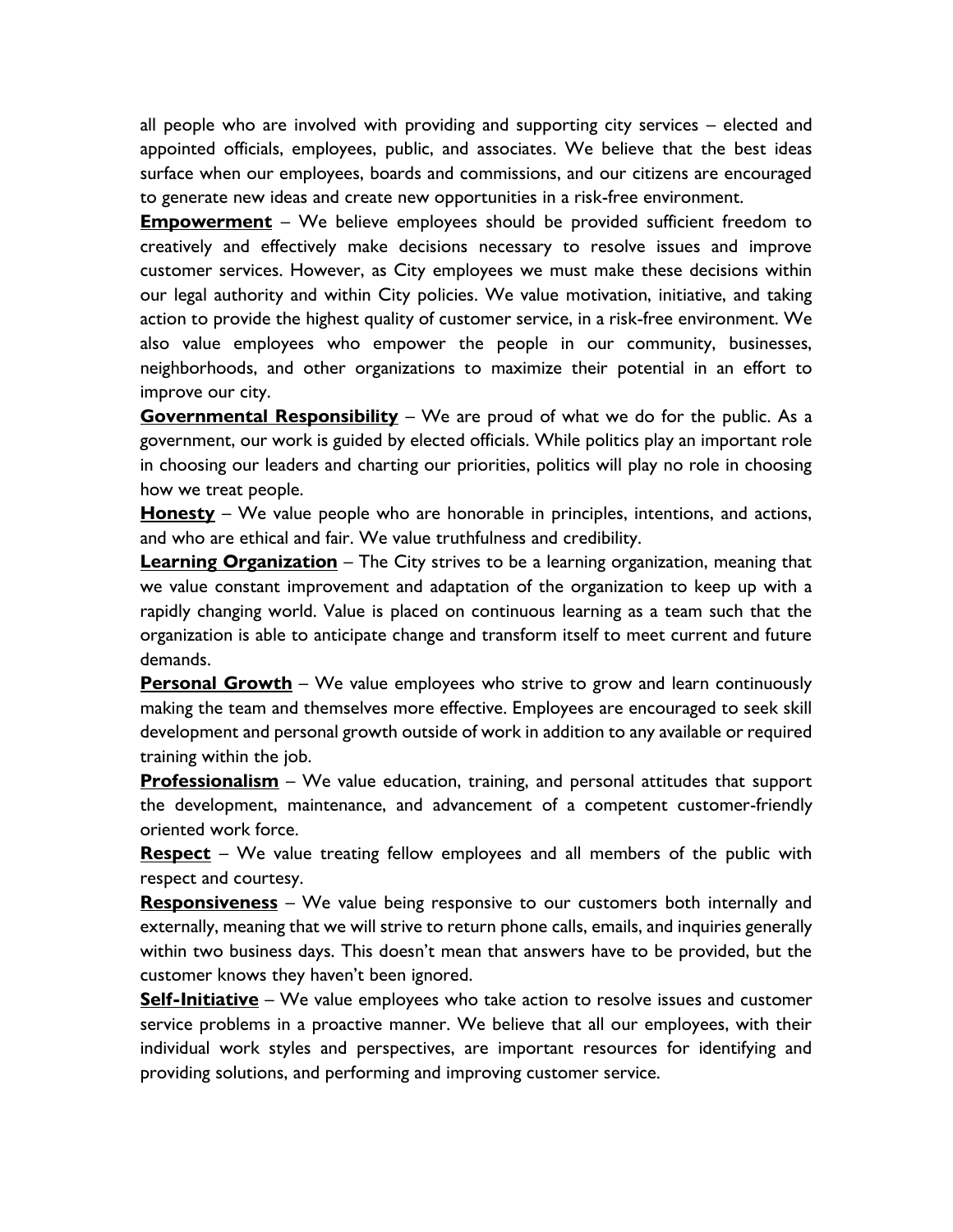**Teamwork** – We are all part of the same team with the same goals and objectives. We shall accept and work towards those goals as part of the team even though we may not personally agree with every aspect. We shall accept and collaborate with other members of a team regardless of our personal feelings toward them.

**Vision** – We have a responsibility to positively affect the future for our citizens by what we do today. We value planning for our tomorrows to make a better community for those who follow us.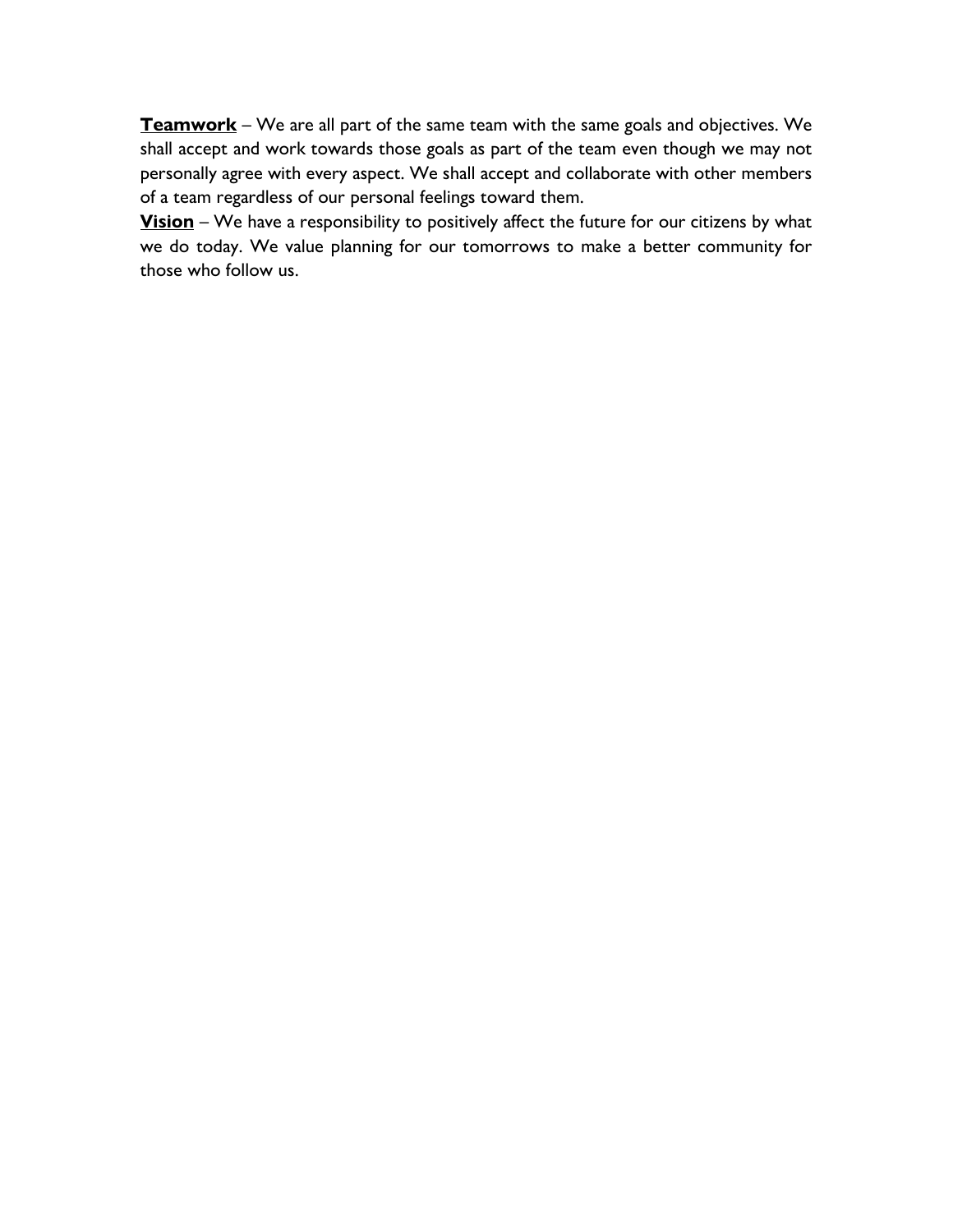# **TABLE OF CONTENTS**

| <b>CODE OF ETHICS</b>                                                                                                                                                                                                                                                                       | $2 - 1$                                                               |
|---------------------------------------------------------------------------------------------------------------------------------------------------------------------------------------------------------------------------------------------------------------------------------------------|-----------------------------------------------------------------------|
| SECTION 3: EQUAL EMPLOYMENT OPPORTUNITY PRACTICES AND PROCEDURES3                                                                                                                                                                                                                           |                                                                       |
| <b>EQUAL EMPLOYMENT OPPORTUNITY</b><br><b>AMERICANS WITH DISABILITIES</b><br><b>IMMIGRATION LAW COMPLIANCE</b><br><b>OPEN DOOR POLICY</b>                                                                                                                                                   | $3 - 1$<br>$3-2$<br>$3 - 3$<br>$3 - 4$                                |
| SECTION 4: ANTI-DISCRIMINATION, ANTI-HARASSMENT, AND ANTI-RETALIATION                                                                                                                                                                                                                       |                                                                       |
| POLICY<br><b>HARASSMENT</b><br><b>SEXUAL HARASSMENT</b><br><b>RETALIATION</b><br><b>COMPLAINTS OF DISCRIMINATION, HARASSMENT, AND RETALIATION</b><br><b>DISCRIMINATION, HARASSMENT, OR RETALIATION INVESTIGATIONS.</b><br>RECORDS OF DISCRIMINATION, HARASSMENT, OR RETALIATION COMPLAINTS. | $4 - 1$<br>$4-2$<br>$4 - 3$<br>$4 - 4$<br>$4 - 5$<br>$4-6$<br>$4 - 7$ |
|                                                                                                                                                                                                                                                                                             |                                                                       |
| <b>PRESCRIPTION OR OVER-THE-COUNTER MEDICATIONS</b><br>OFF-DUTY USE OF ILLICIT DRUGS AND ALCOHOL<br><b>VOLUNTARY TREATMENT</b><br><b>DRUG-RELATED CONVICTIONS</b><br><b>DRUG AND ALCOHOL TESTING AND INSPECTION OF PROPERTY</b><br><b>VIOLATION OF POLICY</b>                               | $5 - 1$<br>$5-2$<br>$5-3$<br>$5-4$<br>$5-5$<br>$5-6$                  |
|                                                                                                                                                                                                                                                                                             |                                                                       |
| <b>WORKPLACE VIOLENCE PROHIBITED</b><br><b>WEAPONS</b>                                                                                                                                                                                                                                      | $6 - 1$<br>$6 - 2$                                                    |
|                                                                                                                                                                                                                                                                                             |                                                                       |
| <b>WORKPLACE SAFETY</b><br><b>REPORTING SAFETY ISSUES</b><br><b>EMERGENCY PROCEDURES</b><br>IN CASE OF FIRE<br><b>FIRST AID</b>                                                                                                                                                             | $7-1$<br>$7-2$<br>$7-3$<br>$7-4$<br>$7-5$                             |
|                                                                                                                                                                                                                                                                                             |                                                                       |
| <b>ABSENTEEISM AND PUNCTUALITY</b><br><b>INCLEMENT WEATHER, DISASTERS AND ADVERSE SITUATIONS</b><br><b>PUBLIC RELATIONS</b><br><b>MOTIVATION/KNOWLEDGE</b><br><b>PHYSICAL FITNESS</b>                                                                                                       | $8 - 1$<br>$8-2$<br>$8 - 3$<br>$8 - 4$<br>$8 - 5$                     |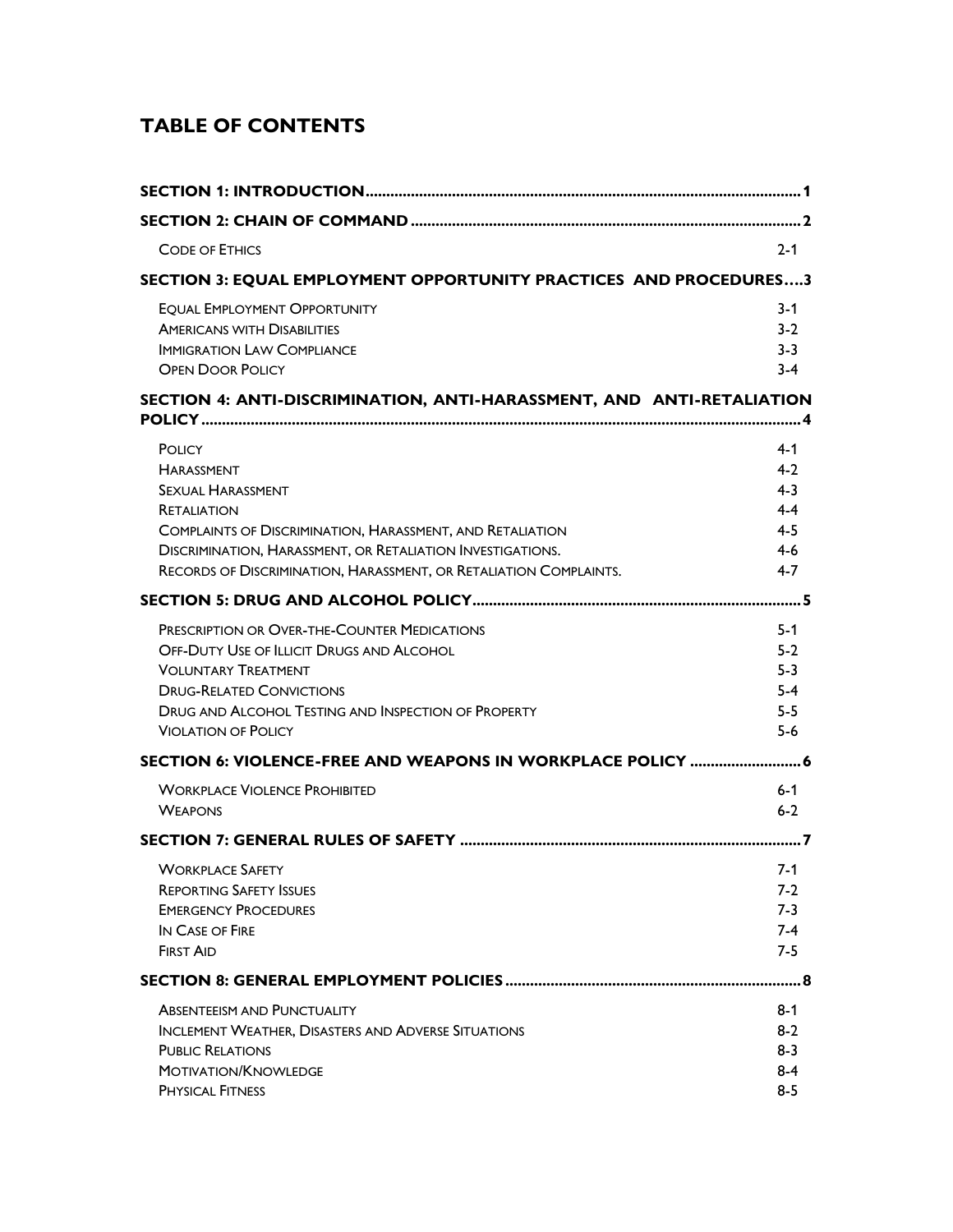| <b>CARE AND USE OF EQUIPMENT AND FACILITIES</b>                 | $8 - 6$  |
|-----------------------------------------------------------------|----------|
| <b>DRESS CODE AND UNIFORMS</b>                                  | $8 - 7$  |
| SECURITY - EMPLOYEE IDENTIFICATION.                             | $8 - 8$  |
| USE OF OFFICIAL BADGE OR CREDENTIALS.                           | $8-9$    |
| PERSONAL PROPERTY                                               | $8 - 10$ |
| <b>CLEANLINESS OF WORK AND PUBLIC AREAS</b>                     | $8 - 11$ |
| <b>SMOKING AND VAPING</b>                                       | $8 - 12$ |
| <b>NEPOTISM</b>                                                 | $8 - 13$ |
| <b>GIFTS AND FAVORS.</b>                                        | $8 - 14$ |
| POLITICAL ACTIVITY.                                             | $8 - 15$ |
| MEMBERSHIP ON BOARDS AND COMMISSIONS.                           | $8 - 16$ |
| RESIDENCY.                                                      | $8 - 17$ |
| <b>OUTSIDE EMPLOYMENT.</b>                                      | $8 - 18$ |
|                                                                 | . 9      |
| <b>VEHICLE USE REQUIREMENTS</b>                                 | $9 - 1$  |
| <b>DRIVER SAFETY REQUIREMENTS</b>                               | $9 - 2$  |
| <b>ACCIDENTS</b>                                                | $9 - 3$  |
| <b>TRAFFIC AND PARKING INFRACTIONS</b>                          | $9 - 4$  |
|                                                                 |          |
| <b>SOCIAL MEDIA</b>                                             | $10-1$   |
| <b>DEFINITIONS</b>                                              | $10-2$   |
| <b>RESPONISIBILITIES</b>                                        | $10-3$   |
| POLICY AND PROCEDURE                                            | $10-4$   |
| CITY CELL PHONES OR ANY OTHER ELECTRONIC DEVICE                 | $10-5$   |
| <b>ELECTRONIC MAIL</b>                                          | $10-6$   |
| <b>VIOLATION OF POLICY</b>                                      | $10-7$   |
|                                                                 |          |
| SECTION 11: RECRUITMENT, SELECTION, TRAINING AND DEVELOPMENT 11 |          |
| <b>QUALIFICATIONS FOR EMPLOYMENT</b>                            | $11 - 1$ |
| <b>EMPLOYEE SELECTION AND PROMOTION</b>                         | $11-2$   |
| <b>REQUIRED CERTIFICATIONS</b>                                  | $11 - 3$ |
| <b>ORIENTATION AND TRAINING</b>                                 | $11 - 4$ |
| <b>PERFORMANCE REVIEWS</b>                                      | $11 - 5$ |
| SECTION 12: EMPLOYMENT STATUS, CLASSIFICATION AND RECORDS 12    |          |
| <b>NATURE OF EMPLOYMENT</b>                                     | $12 - 1$ |
| <b>EMPLOYMENT CLASSIFICATIONS</b>                               | $12 - 2$ |
| <b>PERSONNEL FILES</b>                                          | $12 - 3$ |
| <b>REQUESTS FOR PERSONNEL INFORMATION</b>                       | $12 - 4$ |
| SECTION 13: COMPENSATION, TIMEKEEPING, HOURS AND PAYROLL  13    |          |
| PAY PLAN ESTABLISHED.                                           | $13 - 1$ |
| <b>SALARY RANGE NEW EMPLOYEES.</b>                              | $13-2$   |
| <b>MERIT SALARY INCREASE.</b>                                   | $13 - 3$ |
| <b>REGULAR RATE OF PAY</b>                                      | $13 - 4$ |
| <b>OVERTIME</b>                                                 | $13 - 5$ |
| <b>WORK PERIODS</b>                                             | $13-6$   |
|                                                                 |          |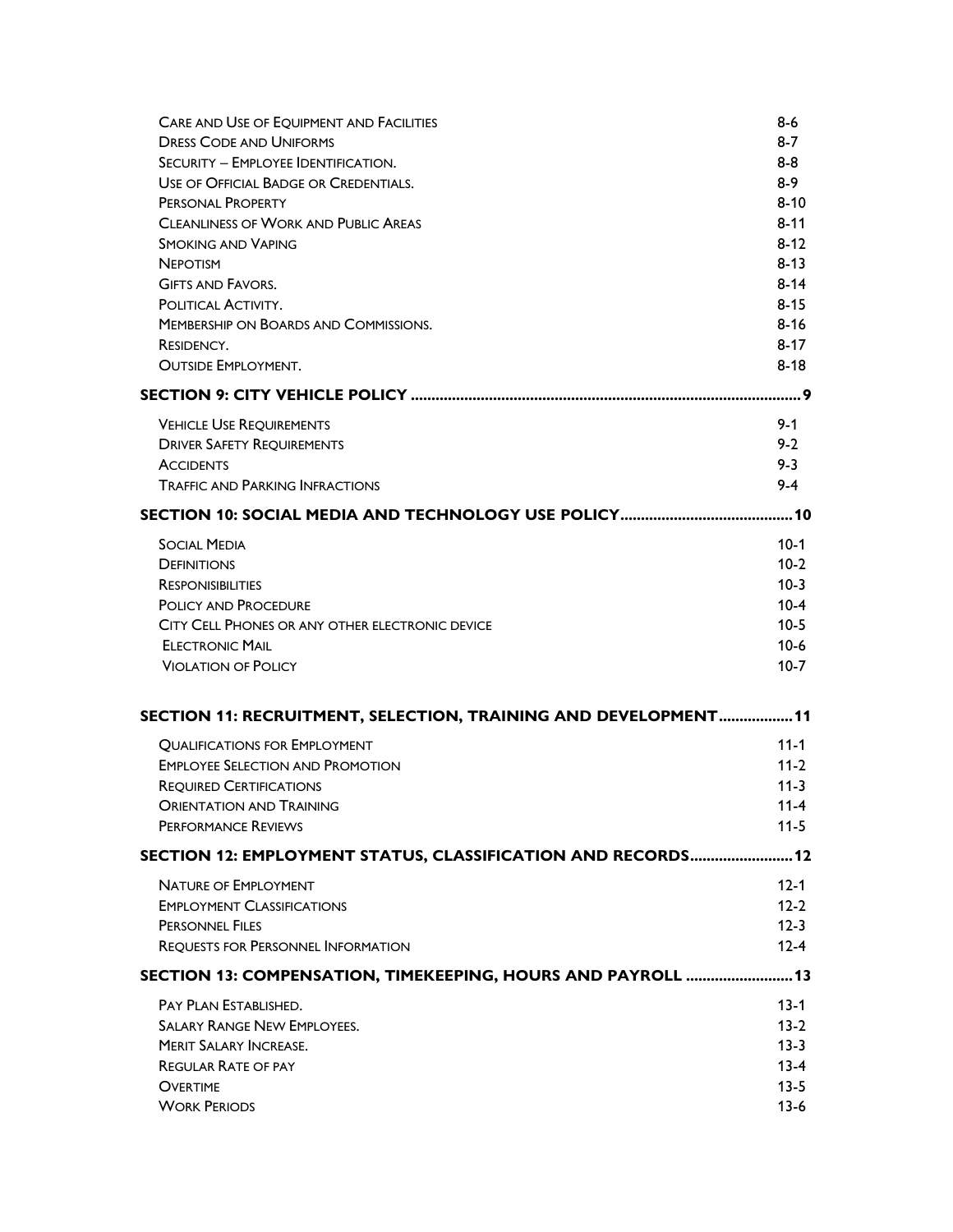| <b>WORK SCHEDULES AND SHIFT ASSIGNMENTS</b> | $13 - 7$  |
|---------------------------------------------|-----------|
| <b>RECORDING OF TIME</b>                    | $13-8$    |
| <b>PAY PERIOD AND PAYDAYS</b>               | $13-9$    |
| <b>PAYROLL DEDUCTIONS</b>                   | $13 - 10$ |
| <b>GARNISHMENTS</b>                         | $13 - 11$ |
| <b>PAYROLL DIRECT DEPOSIT</b>               | $13 - 12$ |
| <b>W-2 FORMS</b>                            | $13 - 13$ |
| <b>PAYMENT OF WAGES AT SEPARATION</b>       | $13 - 14$ |
| <b>CALL-OUT PAY</b>                         | $13 - 15$ |
| <b>LONGEVITY PAY</b>                        | $13 - 16$ |
| <b>EMPLOYEE RECOGNITION PROGRAM</b>         | $13 - 17$ |
| <b>SUGGESTION AWARDS PROGRAM</b>            | $13-18$   |

| SECTION 14: EMPLOYEE PRIVILEGES, TIME OFF, AND LEAVES OF ABSENCE  14          |           |
|-------------------------------------------------------------------------------|-----------|
| <b>TRAINING PERIOD</b>                                                        | $14-1$    |
| <b>HOLIDAY PAY POLICY</b>                                                     | $14-2$    |
| <b>VACATION</b>                                                               | $14-3$    |
| <b>SICK LEAVE</b>                                                             | $14 - 4$  |
| <b>SHARED LEAVE</b>                                                           | $14 - 5$  |
| <b>BERFAVEMENT LEAVE</b>                                                      | $14-6$    |
| <b>FAMILY AND MEDICAL LEAVE</b>                                               | $14 - 7$  |
| <b>MILITARY LEAVE</b>                                                         | $14-8$    |
| <b>JURY DUTY AND OTHER CIVIC LEAVE</b>                                        | $14-9$    |
| <b>OTHER LEAVES OF ABSENCE</b>                                                | $14-10$   |
|                                                                               |           |
| <b>TRAINING PERIOD</b>                                                        | $15 - 1$  |
| FI FXIBI F BENFFIT PI AN                                                      | $15 - 2$  |
| <b>HEALTH INSURANCE PROGRAM</b>                                               | $15 - 3$  |
| <b>WORKERS' COMPENSATION INSURANCE</b>                                        | $15 - 4$  |
| <b>SOCIAL SECURITY.</b>                                                       | $15 - 5$  |
| <b>UNEMPLOYMENT COMPENSATION</b>                                              | $15 - 6$  |
| <b>COBRA - INSURANCE CONTINUATION</b>                                         | $15 - 7$  |
| <b>INSURANCE CONTINUATION FOR RETIREES</b>                                    | $15 - 8$  |
| KANSAS PUBLIC EMPLOYEES RETIREMENT SYSTEM (KPERS).                            | $15-9$    |
| KANSAS POLICE AND FIREMEN'S RETIREMENT SYSTEM (KP&F).                         | $15 - 10$ |
| <b>DEFERRED COMPENSATION PLAN.</b>                                            | $15 - 11$ |
| <b>OPTIONAL GROUP TERM LIFE INSURANCE.</b>                                    | $15 - 12$ |
| <b>OTHER OPTIONAL INSURANCE COVERAGE.</b>                                     | $15 - 13$ |
| <b>WELLNESS PROGRAM.</b>                                                      | $15 - 14$ |
|                                                                               |           |
| <b>EMPLOYEE CONDUCT</b>                                                       | $16 - 1$  |
| <b>EXAMPLES OF CONDUCT THAT MAY LEAD TO DISCIPLINE, INCLUDING TERMINATION</b> | $16 - 2$  |
| <b>AUTHORITY TO DISCIPLINE</b>                                                | $16 - 3$  |
| <b>DISCIPLINARY PROCEDURES AND TERMINATIONS</b>                               | $16 - 4$  |
| <b>INVESTIGATIONS, PROSECUTION AND TERMINATION</b>                            | $16 - 5$  |
|                                                                               |           |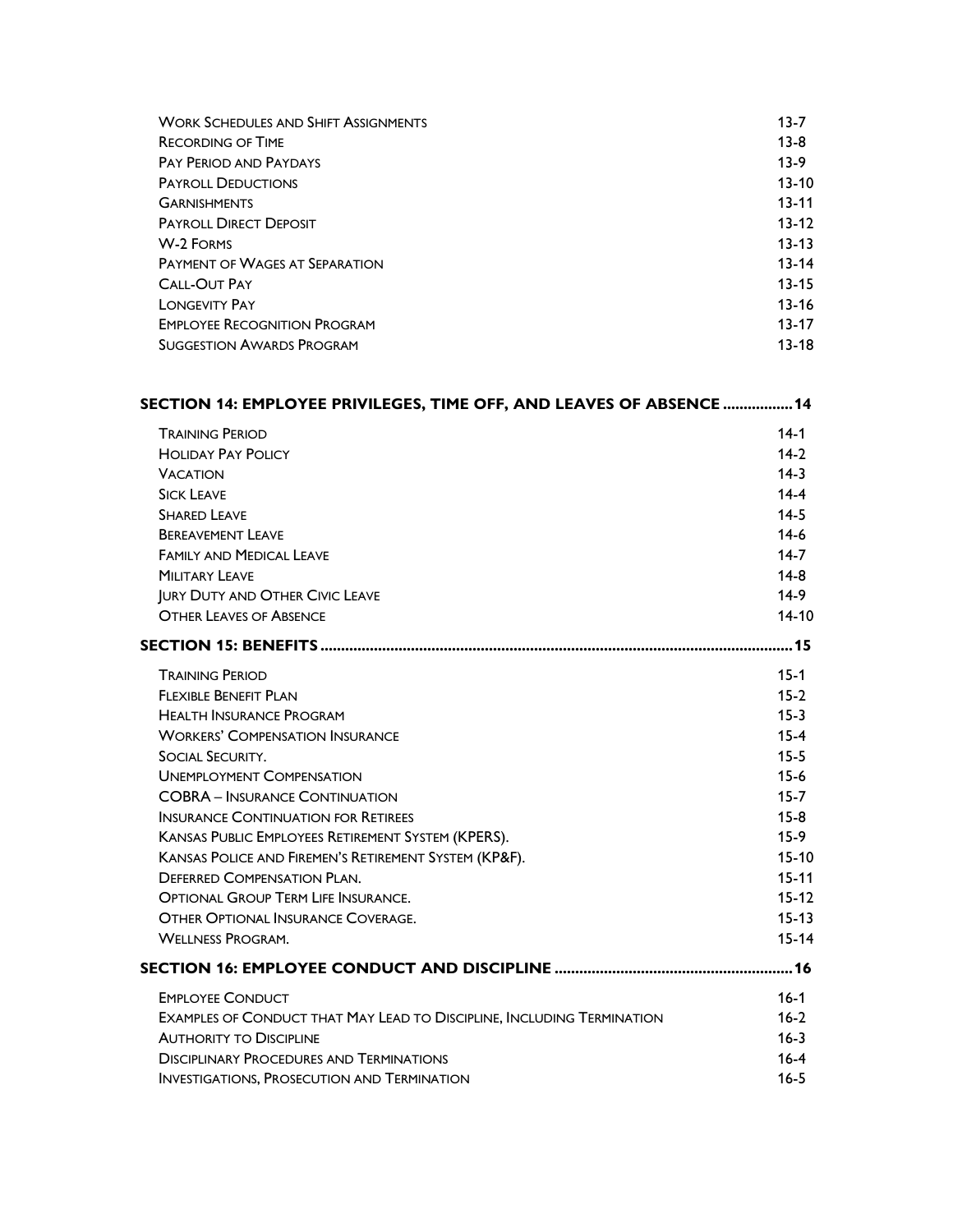| <b>ABSENT WITHOUT LEAVE.</b>                    | $17-1$   |
|-------------------------------------------------|----------|
| <b>NOTICE OF RESIGNATION OR RETIREMENT</b>      | $17-2$   |
| <b>REDUCTION IN FORCE OR WORK HOURS</b>         | $17-3$   |
| <b>RETIREMENT</b>                               | $17-4$   |
| <b>PAYMENT OF WAGES UPON TERMINATION</b>        | $17-5$   |
| <b>RETURN OF CITY PROPERTY UPON TERMINATION</b> | $17-6$   |
| <b>EXIT INTERVIEWS</b>                          | $17 - 7$ |
| <b>REINSTATEMENT</b>                            | $17-8$   |
|                                                 |          |
| <b>VEHICLES</b>                                 | $18-1$   |
| CONFERENCE, TRAINING AND LODGING                | $18-2$   |
| <b>MEALS</b>                                    | $18-3$   |
|                                                 | 19       |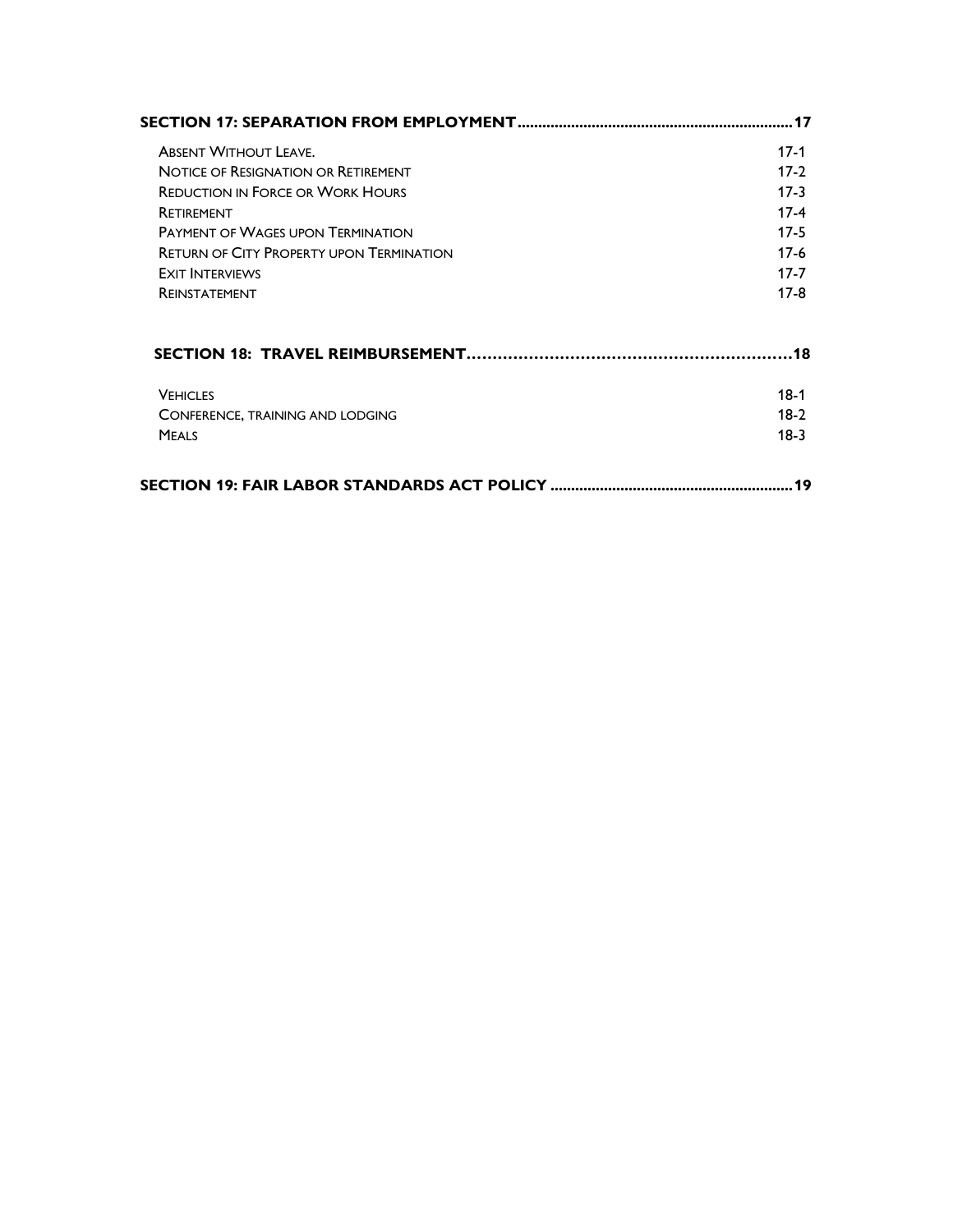# **SECTION 1: INTRODUCTION**

The purpose of this Handbook is to provide employees with an overview of the City of Abilene's ("City") policies, goals, rules, and employment practices that apply to all employees. Please read it thoroughly and retain it for future reference. Please discuss any questions you have regarding the information within this Handbook with your Department Director or the Human Resources Director.

These policies are presented for informational and guidance purposes only. Most employees are considered at-will employees and do not have individual, written contracts for specific, fixed terms. "At-will" means that you or the City may terminate the employment relationship at any time, with or without cause or reason and with or without advance notice. The City's policies are not intended to constitute a contract of employment, either expressed or implied, between you and the City. Accordingly, this Handbook shall not and should not be interpreted or construed as an employment contract between you and the City.

This Handbook only applies to the City's employees and supersedes and replaces any handbooks and memoranda that the City previously issued on subjects covered in this handbook. The plans, policies, and procedures described herein are those in effect as of the publication date as provided on the cover of the Handbook.

The City reserves the right, in its sole discretion, to alter, amend, delete, supplement, terminate, and/or change, at any time and without advance notice, any of its policies, including those covered in this Handbook, in whole or in part. No one other than the City Commission has the authority to implement or change policies. No supervisor, manager, agent, or employee of the City has authority to change or implement policies inconsistent with this Handbook. New or revised policies shall be effective on dates determined by the City and shall remain in effect until the City gives notice to the contrary.

The City shall notify employees of any revisions to this Handbook and its policies. Methods used to accomplish this notification may include, but are not limited to, the following: paycheck inserts, employee newsletters, memoranda, postings on City bulletin boards, announcements at employee meetings, or e-mail distribution. The City will maintain an up-to-date version of this Handbook on its website at all times. Employees may keep a copy of the Handbook for reference but should be responsible for maintaining a current version with revisions; employees should not rely upon amended, superseded, or deleted policies.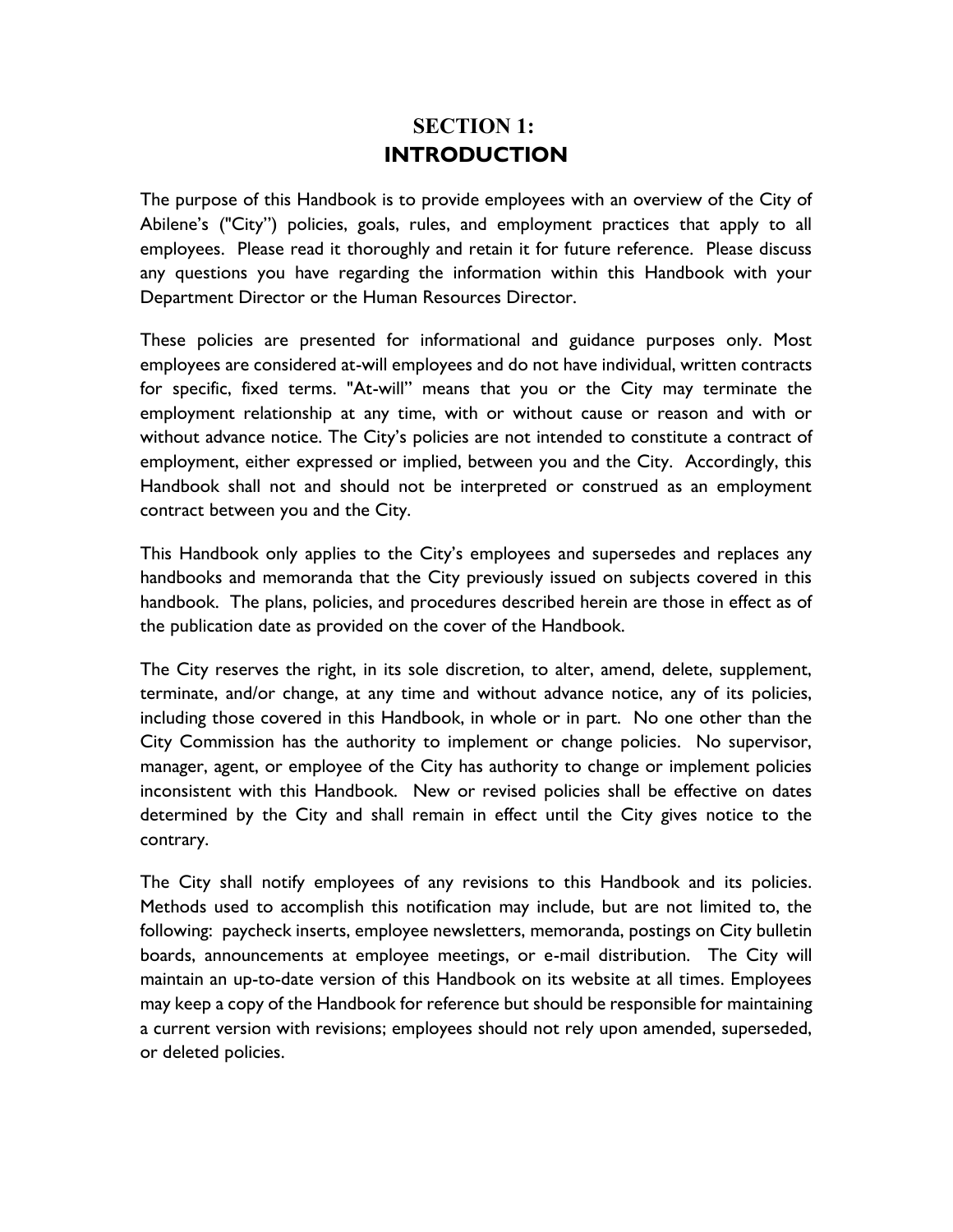Some of the subjects described in this Handbook are covered in detail in official policy documents. Employees should refer to these documents for specific information, since this Handbook only briefly summarizes those benefits.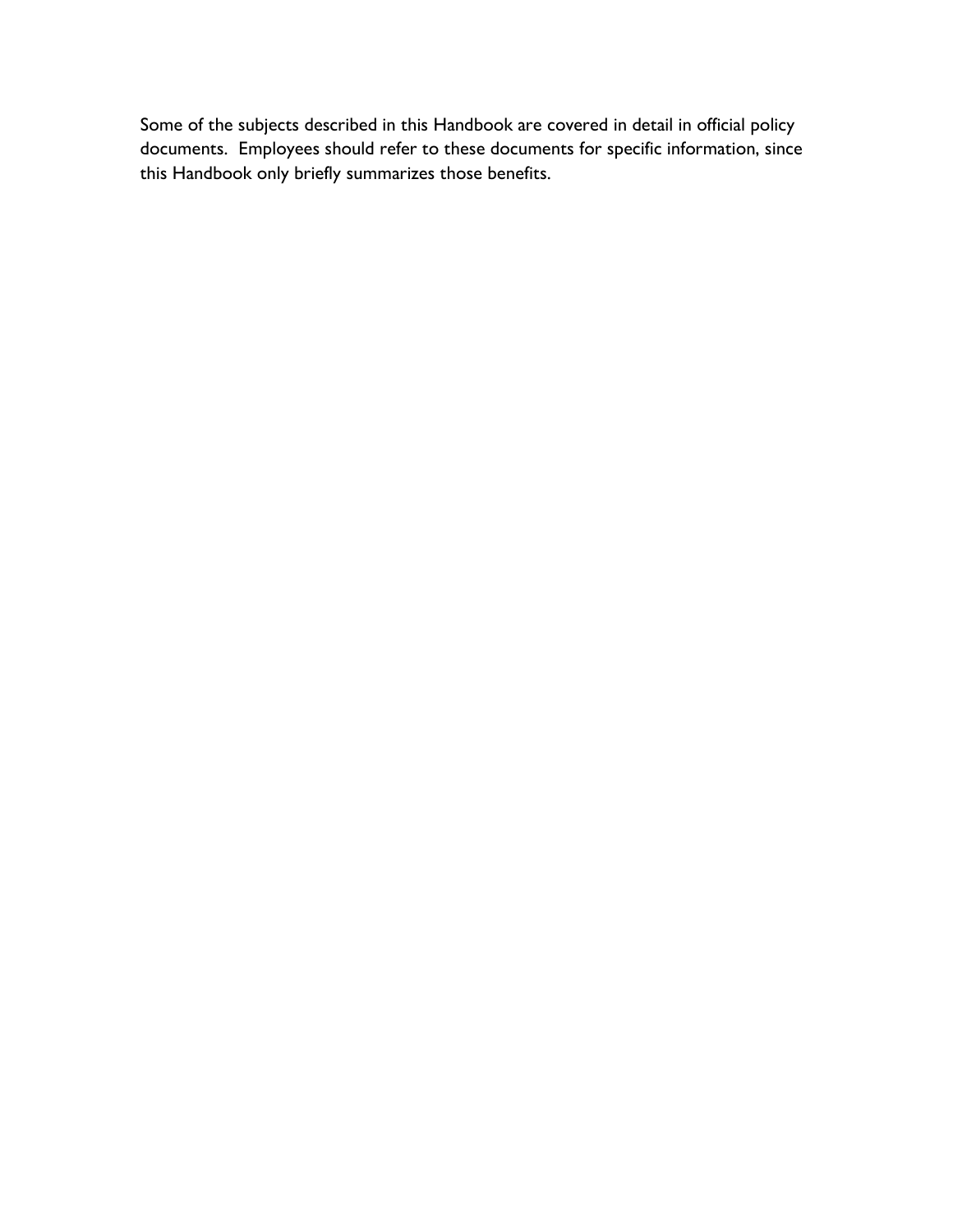# **SECTION 2: CHAIN OF COMMAND**

As provided by Kansas Statutes, an individual member of the City Commission is forbidden from directing the conduct of any department of the City except at the expressed direction of the entire City Commission. Thus, it is only through the policy direction of the City Commission as a whole and through the City Manager that the administrative affairs of the City shall be conducted.

The chain of command is the organizational structure established for the operation and supervision of all departments. In order to avoid confusion, misunderstanding, and oversight, all communications, orders, requests and recommendations must be channeled through this chain. Managers at every level cannot carry out their responsibilities and perform effectively without an appreciation for and observation of these processes.

Employees have the right to contact and confer or correspond with members of the City Commission on any subject so long as it does not interfere with or undermine the assigned work of a department of the City.

The overall organization structure is illustrated by the City's organizational chart. Within each department are supervisory and non-supervisory employees.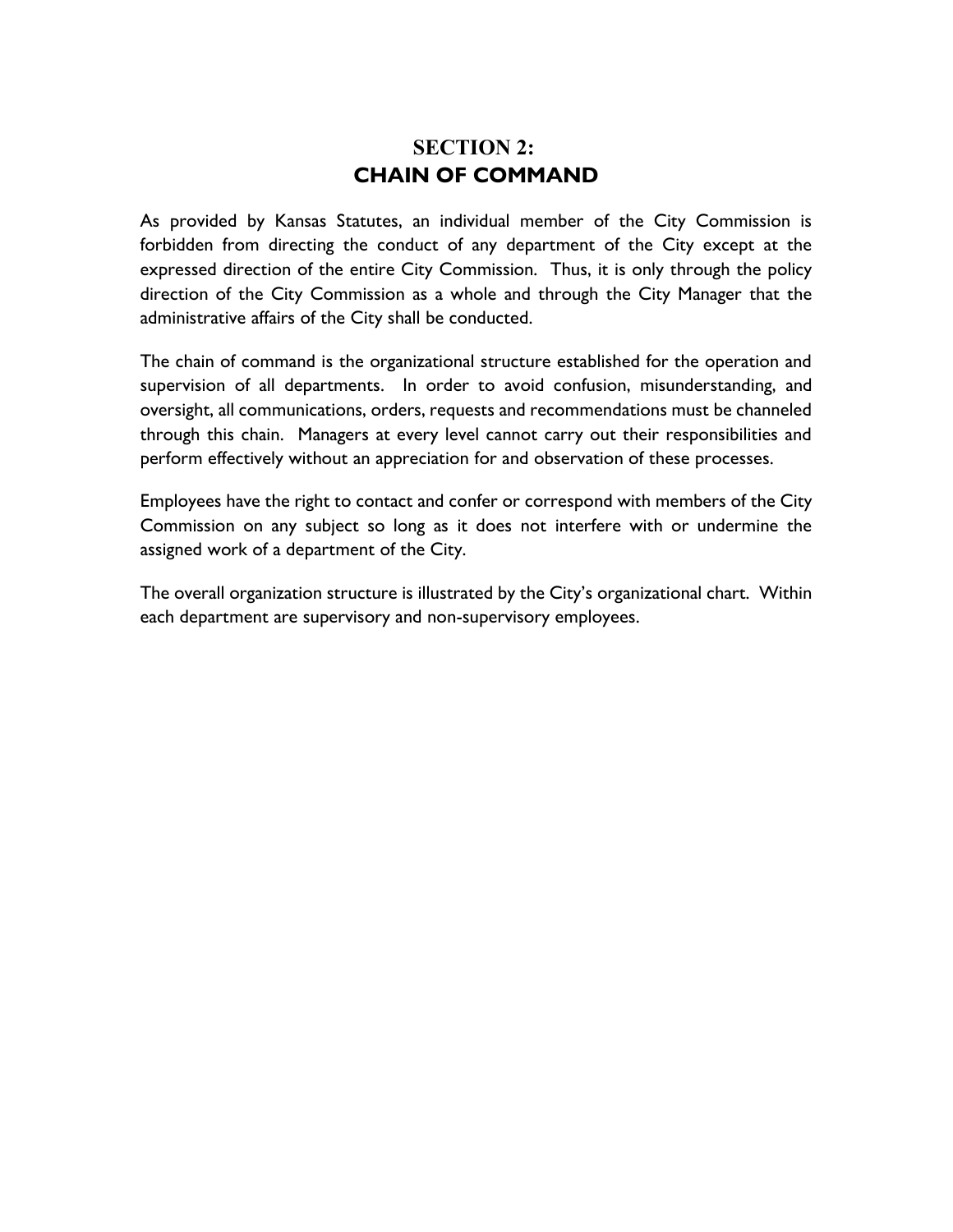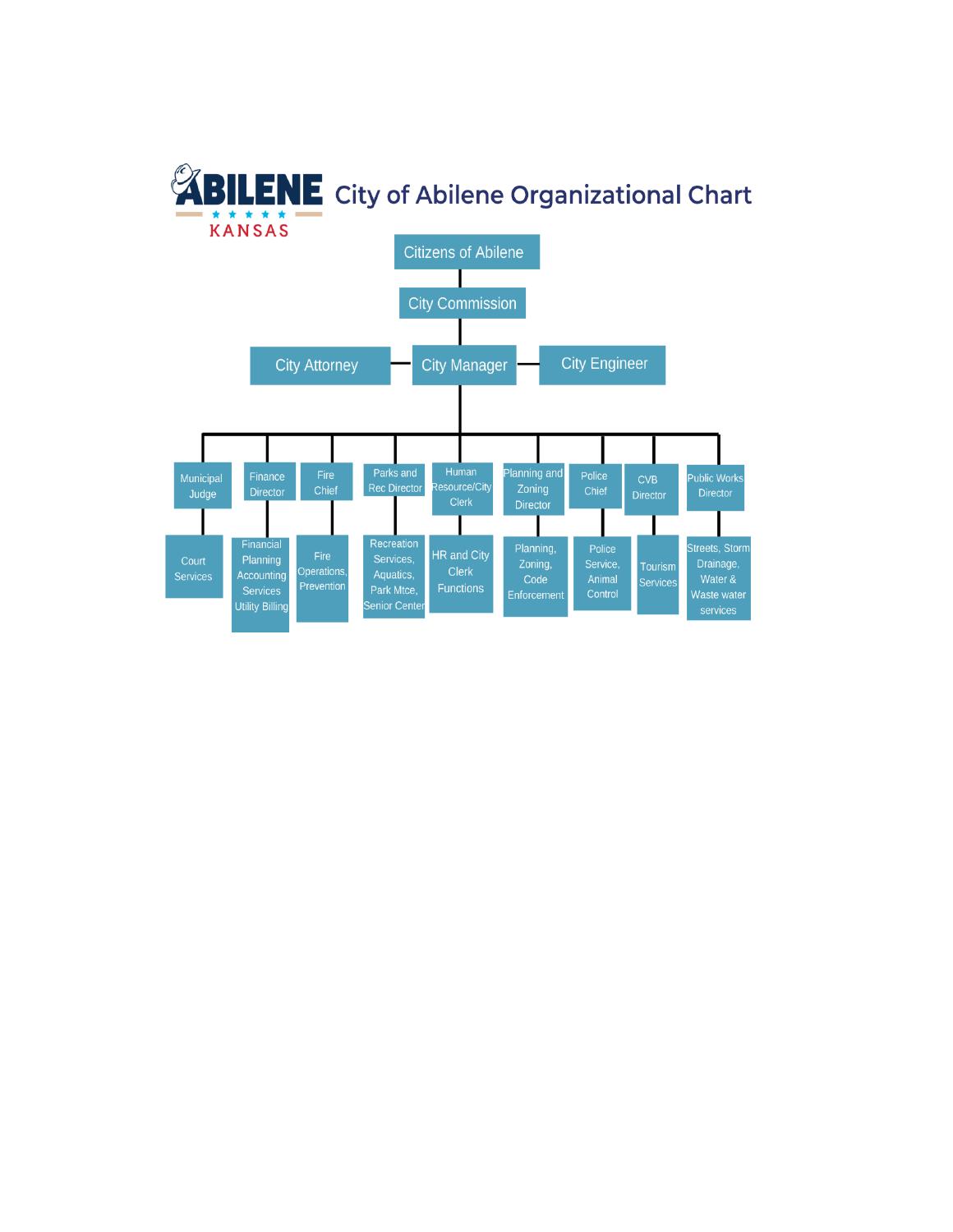### **2.1. Code of Ethics**

The following Code of Ethics shall apply to all elected and appointive officers and employees of the City. Violation of the Code of Ethics constitutes a Code violation which may be prosecuted before the municipal court and subject to disciplinary action as provided herein. (Ordinance 2991 08/03)

(a) Declaration of Policy. The proper operation of our government requires that public officials and employees be independent, impartial and responsible to the people; that governmental decisions and policy be made in the proper channels and that the public have confidence in the integrity of its government. In recognition of those goals, there is hereby established the Code of Ethics for all officials and employees, whether elected or appointed, paid or unpaid. The purpose of this Code of Ethics is to establish ethical standards by setting forth those acts or actions that are incompatible with the best interests of the city.

(b) Responsibility of Public Office. Public officials and employees are agents of public purpose and hold office for the benefit of the public. They are bound to uphold the United States Constitution and the Constitution of the State of Kansas and to carry out impartially the laws of the nation, state and city and thus to foster respect of all government. They are bound to observe in their official acts the highest standards of morality and to discharge faithfully the duties of their office regardless of personal considerations, recognizing that the longterm public interest must be their primary concern. The official as well as private conduct of all officers and employees, particularly elected and appointive officers, has consequences for the level of trust citizens have in the honesty and integrity of the city government. Consequently, conduct in both official capacities and private affairs must be above reproach.

(c) Dedicated Service. All officials and employees of the City should be responsive to the political objectives expressed by the electorate and the programs developed to attain those objectives. Appointive officials and employees should adhere to the rule of work and performance established as the standard for their positions by the appropriate authority. Officials and employees should not exceed their authority or breach the law or ask others to do so, and they should work in full cooperation with other public officials and employees unless prohibited from doing so by law or by officially recognized confidentiality of their work.

(d) Interest in Appointments. Canvassing of members of the City Commission, directly or indirectly, in order to obtain preferential consideration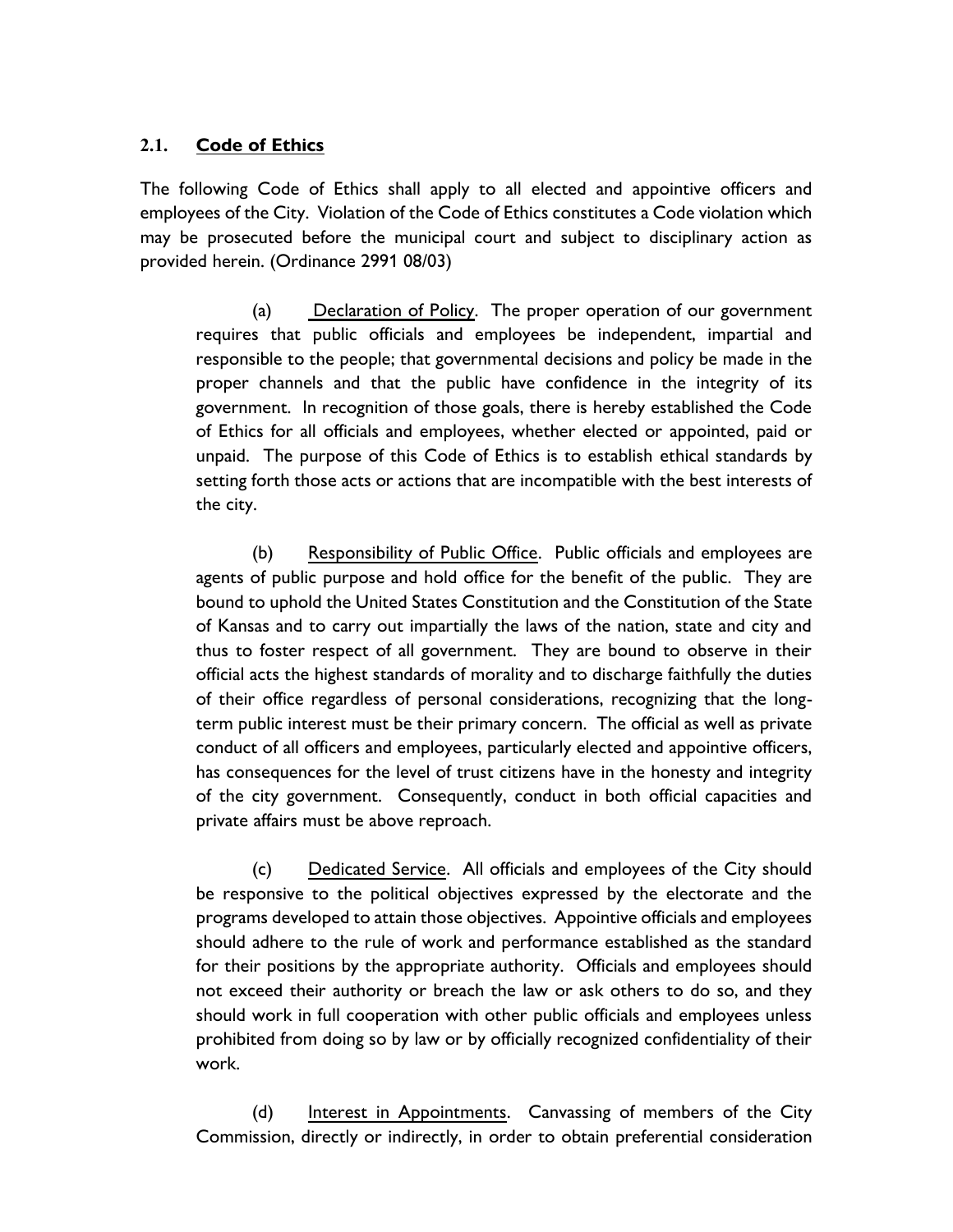in connections with any appointment to the municipal service shall disqualify the candidate for appointment, except with reference to positions filled by appointment by the City Commission.

(e) Use of Public Property. No official or employee shall request or permit the use of City-owned vehicles, equipment, materials or property for personal convenience or profit, except when such services are available to the public generally or are provided as City policy for the use of such official or employee in the conduct of official City business.

(f) Obligations to Citizens. No official or employee shall grant any special consideration, treatment or advantage to any citizen beyond that which is available to every other citizen.

(g) Conflict of Interest. No elected or appointive City official or employee, whether paid or unpaid, shall engage in any business or transaction or shall have a financial or other personal interest, direct or indirect, which is incompatible with the proper discharge of his or her duties in the public interest or would tend to impair his or her independence of judgment or action in the performance of his or her official duties or which can reasonably be expected to have results adverse to financial or other interests of the City. Personal as distinguished from financial interest shall be defined using the following guidance:

- 1. Incompatible Employment. No elected or appointive official or employee of the City shall engage in or accept private employment or render services for private interests when such employment or service is incompatible with the proper discharge of his or her official duties or would tend to impair his or her independence of judgment or action in the performance of his or her official duties.
- 2. Disclosure of Confidential Information. No elected or appointive official or employee of the City shall, without proper legal authorization, disclose confidential information concerning the property, government or affairs of the City. Nor shall he or she use such information to advance the financial or other private interest of himself, herself or others.
- 3. Gifts and Favors. No elected or appointive official or employee of the City shall accept any valuable gift, whether in the form of service, loan, thing or promise from any person, firm or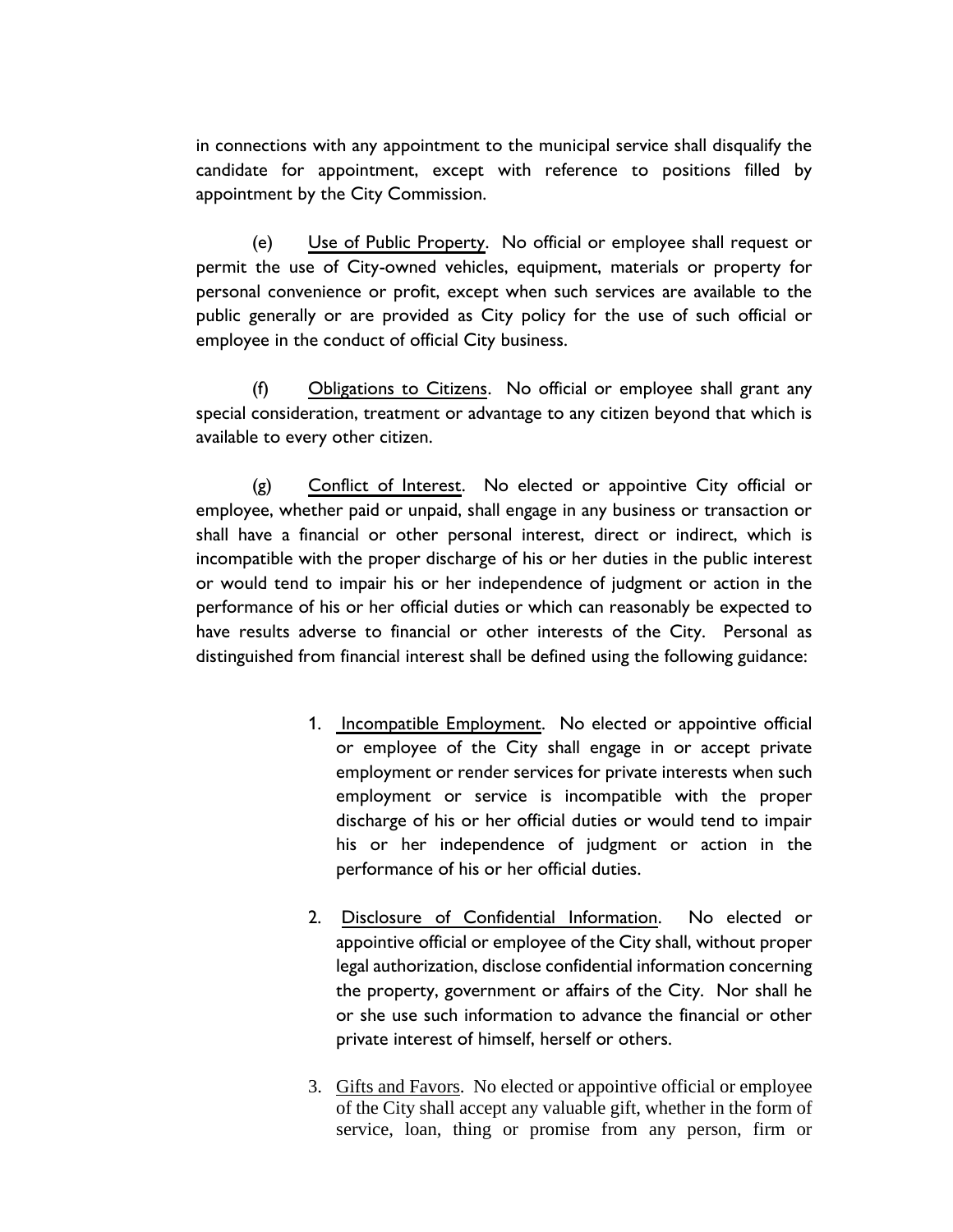corporation known to be interested directly or indirectly in any manner whatsoever in business dealings with the City; nor shall any such official or employee accept any gift, favor or thing of value that may tend to influence such official or employee in the discharge of any duties, or grant in the discharge of any duties any improper favor, service or thing of value. The prohibition against gifts or favor shall not apply to an occasional nonpecuniary gift of only nominal value, an award publicly presented in recognition of public service, or any gift which would have been offered or given if not an official or employee. Nominal value for the purposes of this policy shall be defined as a value equal to or less than ten dollars (\$10.00).

4. Representing Private Interest before City Agencies or Courts. No elected or appointive official or employee of the City whose salary is paid, in whole or in part, by the City shall appear on behalf of private interests before any agency of this City. No such elected or appointive official or employee of the City shall represent private interests in any action or proceeding against the interest of the City in any litigation to which the City is a party.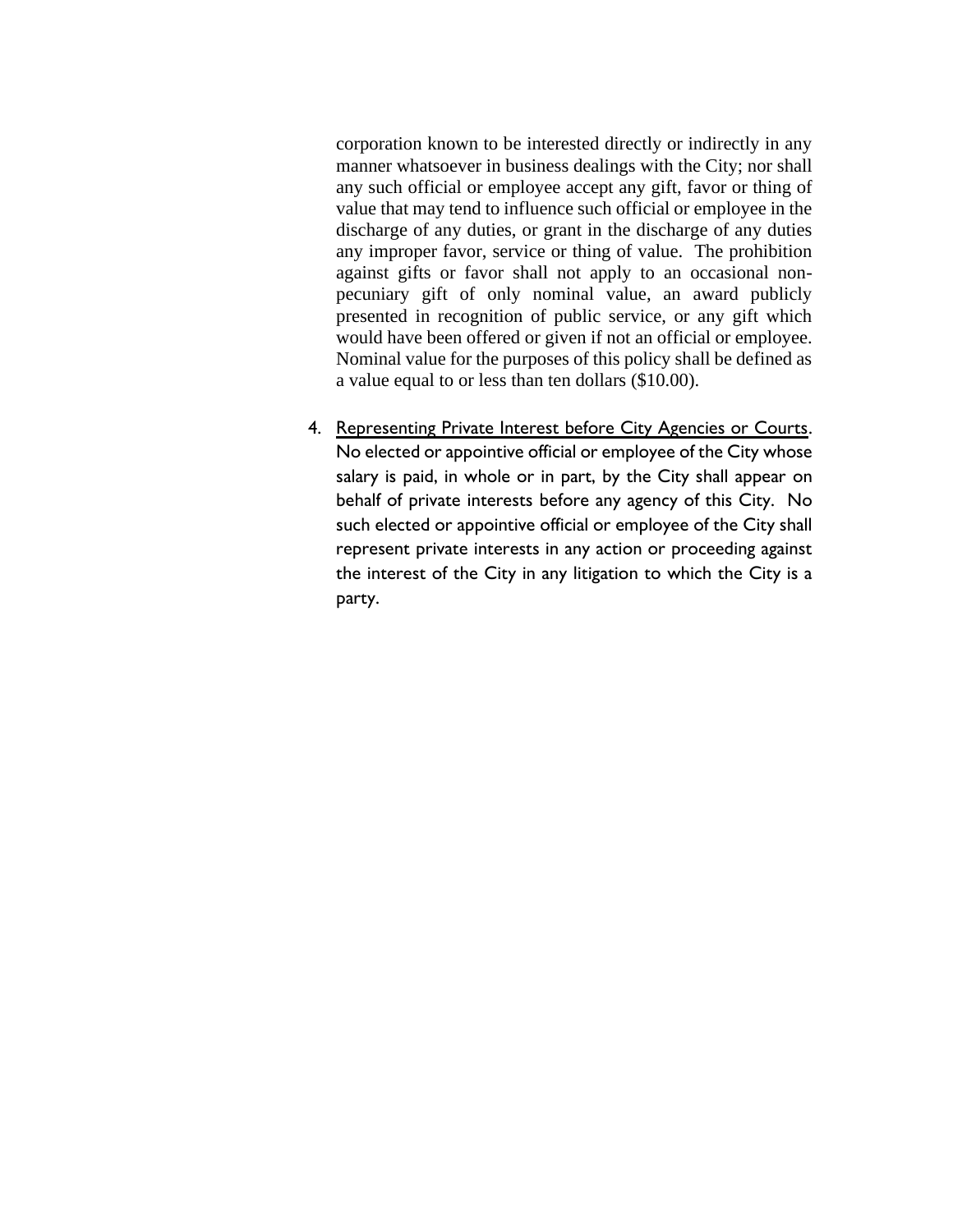# **SECTION 3: EQUAL EMPLOYMENT OPPORTUNITY PRACTICES AND PROCEDURES**

### **3.1. Equal Employment Opportunity**

The City believes that each employee deserves to be treated with respect and that all employment-related decisions should be made without discrimination based on race, color, religion, gender, age, national origin, marital status, citizenship, sexual preference, genetic information, status as a qualified individual with a disability, military status, or any other protected characteristic as established by law. In keeping with this Policy, the City recruits, employs, and promotes the most qualified individuals. This Policy of equal opportunity applies to all policies and procedures relating to recruitment, hiring, compensation, benefits, termination, and all other terms and conditions of employment.

The Human Resource Director has overall responsibility for this Policy and maintains reporting and monitoring procedures. Any questions or concerns should be directed to the Human Resource Director. Appropriate disciplinary action may be taken against any employee who violates this Policy.

### **3.2. Americans with Disabilities**

The City is committed to the recruitment, employment, and promotion of the most qualified individuals. It is our policy to provide equal employment opportunity for persons with disabilities in full compliance with federal, state, and local laws, such as the Americans with Disabilities Act ("ADA"). We do not discriminate against qualified job applicants and employees with known physical or mental disabilities in any employment practice, including, but not limited to, recruitment, hiring, education, training, promotion, compensation, participation in social or recreational functions, use of the City facilities, transfer, discipline, layoff, recall, and termination. Requests for reasonable accommodations should be made to the Human Resource Director.

Pursuant to the ADA and other applicable law, the City will provide qualified individuals with known disabilities reasonable accommodations to assist them in performing the essential functions of their job. However, where an accommodation would produce an undue hardship on the City or present a health or safety risk, the requested accommodation may be determined unreasonable and denied. The City Manager will review all requests for accommodation and make a determination regarding the reasonableness of a request under this policy.

Any questions regarding this policy or requests for an accommodation should be made to the Human Resources Director.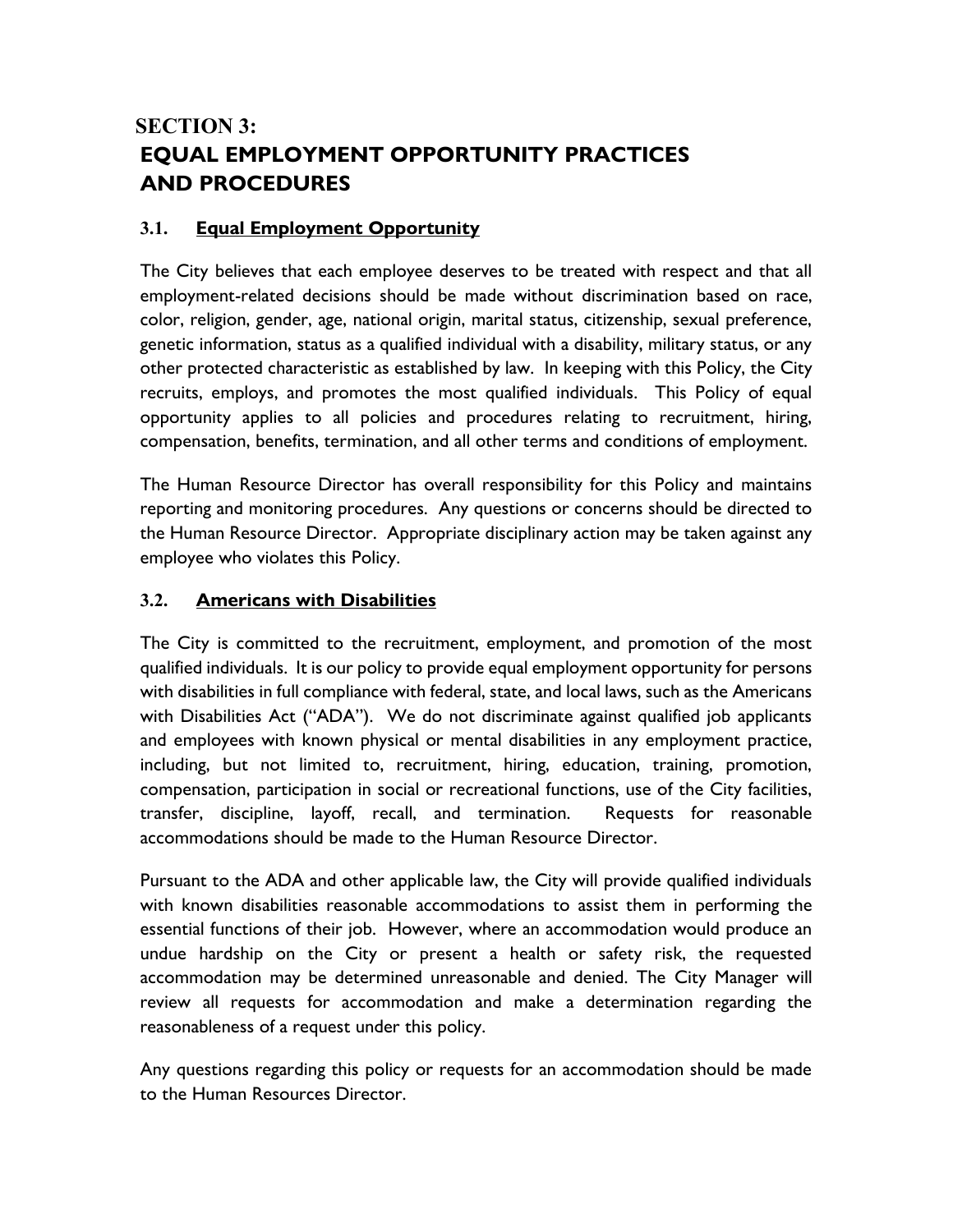### **3.3. Immigration Law Compliance**

U.S. law requires companies to employ only individuals who may legally work in the United States – either U.S. citizens, or foreign citizens who have the necessary authorization. This diverse workforce contributes greatly to the vibrancy and strength of our economy, but that same strength also attracts unauthorized employment.

E-Verify is an Internet-based system provided by U.S. Citizenship and Immigration Services that allows businesses and government agencies to determine the eligibility of their employees to work in the United States. The City will require the use of E-Verify for verification of the work status for all individuals seeking employment with the City.

The City is committed to employing only individuals who are authorized to work in the United States. In compliance with the Immigration Reform and Control Act of 1986, each new employee, as a condition of continued employment, must complete the Employment Eligibility Verification Form I-9 and, within three days of the date on which the employee commences work, present documentation establishing identity and employment eligibility. Former employees who are re-hired must also complete the Form I-9 if they have not completed one with the City within the past three years, if their previous Form I-9 has not been retained, or if their previous Form I-9 is no longer valid. The City will use information provided on the Form I-9 to complete citizenship verification on E-Verify.

Employment with the City is contingent upon presentation of documentation which establishes that the employee is currently eligible for employment in the United States.

### **3.4. Open Door Policy**

The City believes that open communication is essential to a productive work environment. The City realizes that problems, concerns, or complaints may arise which, if left unresolved, will negatively impact the work environment. In order to facilitate the prompt resolution of work-related problems, the City has established an "Open Door Policy." The City encourages each employee to address his or her concerns with his or her immediate supervisor or Department Director. However, all employees are free to discuss work-related problems or concerns directly with the Human Resource Director or City Manager.Any suggestion or concern that is raised will be given full consideration; the most important aspect of the Open-Door Policy is that each concern is addressed.

For complaints of discrimination, harassment, or retaliation, employees should notify the proper individual pursuant to the Section of this Handbook entitled Complaints of Discrimination, Harassment and Retaliation.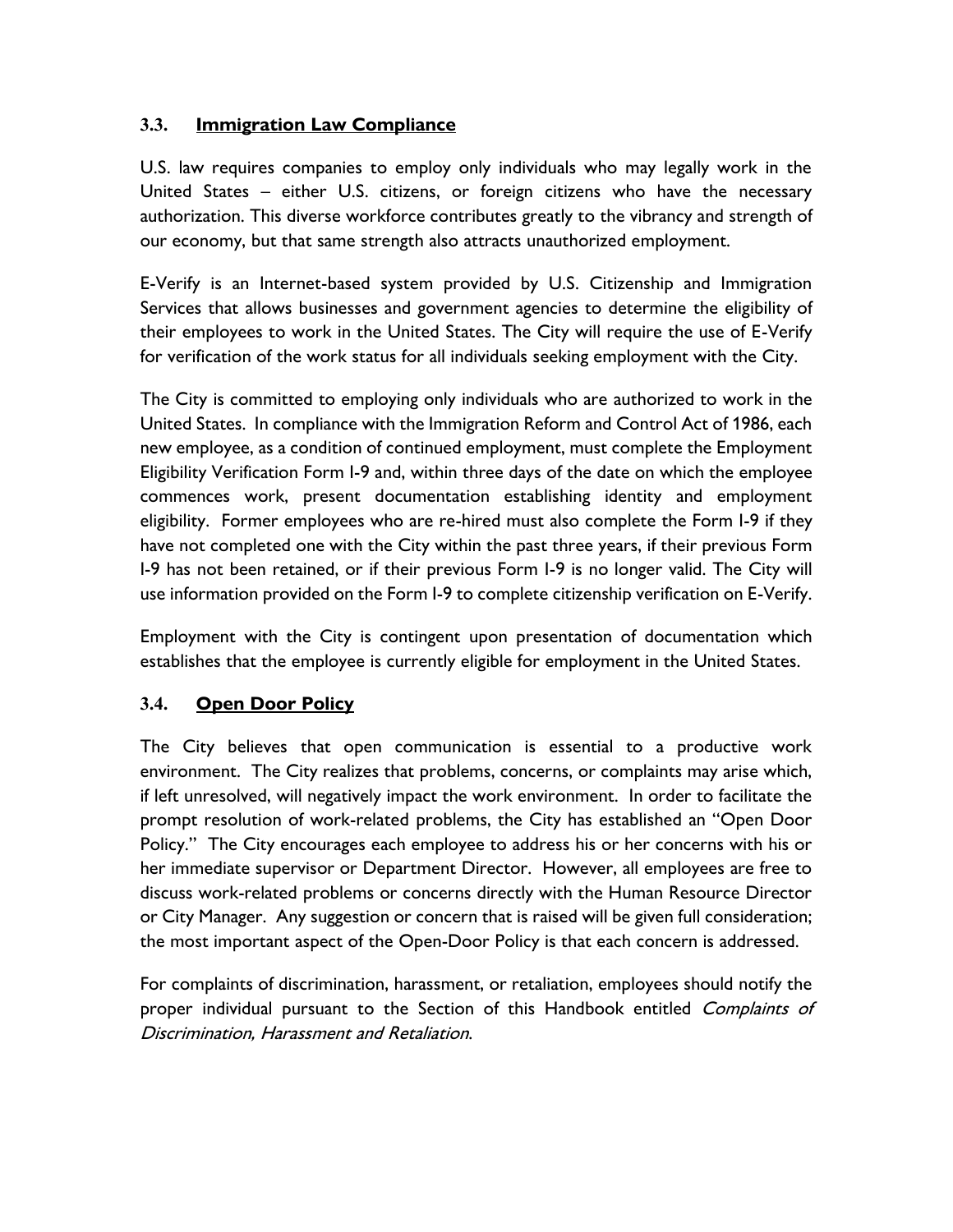# **SECTION 4: ANTI-DISCRIMINATION, ANTI-HARASSMENT, AND ANTI-RETALIATION POLICY**

The City employees have the right to work in an environment free from all forms of harassment, discrimination, or retaliation based on race, color, religion, gender, national origin, ethnicity, age, genetic information, disability, veteran status, sexual preference or any other characteristic protected by federal, state, or local law (the "Protected Characteristics").

### **4.1. Policy**

It is the policy of the City to maintain a work environment free of intimidation, insult, discrimination, harassment, or retaliation based upon the Protected Characteristics. Discrimination, harassment, or retaliation of any kind will not be tolerated. Employees have the obligation to report all incidents of such conduct, and those reports will be promptly and thoroughly investigated. The City also does not tolerate retaliation against those who report discrimination or harassment in good faith or those who cooperate with discrimination or harassment investigations. Any employee who has engaged in discriminatory, harassing, or retaliatory conduct will be subject to immediate discipline, up to and including termination.

### **4.2. Harassment**

**Harassment Defined.** Harassment is verbal, written, or physical conduct that displays hostility or hatred toward or degrades others based on the Protected Characteristics and (1) creates an intimidating, hostile, or offensive working environment; (2) unreasonably interferes with an individual's work performance; or (3) otherwise adversely affects an individual's employment opportunities.

**Examples of Harassment.** Generally, harassment includes, but is not limited to, the following acts or conduct when those acts or conduct relate to the protected characteristics:

- epithets;
- slurs;
- stereotyping;
- threats; or
- written or graphic materials that display hostility or hatred toward or degrades an individual or group when such material is distributed; circulated; or placed on walls, bulletin boards, or elsewhere on City property.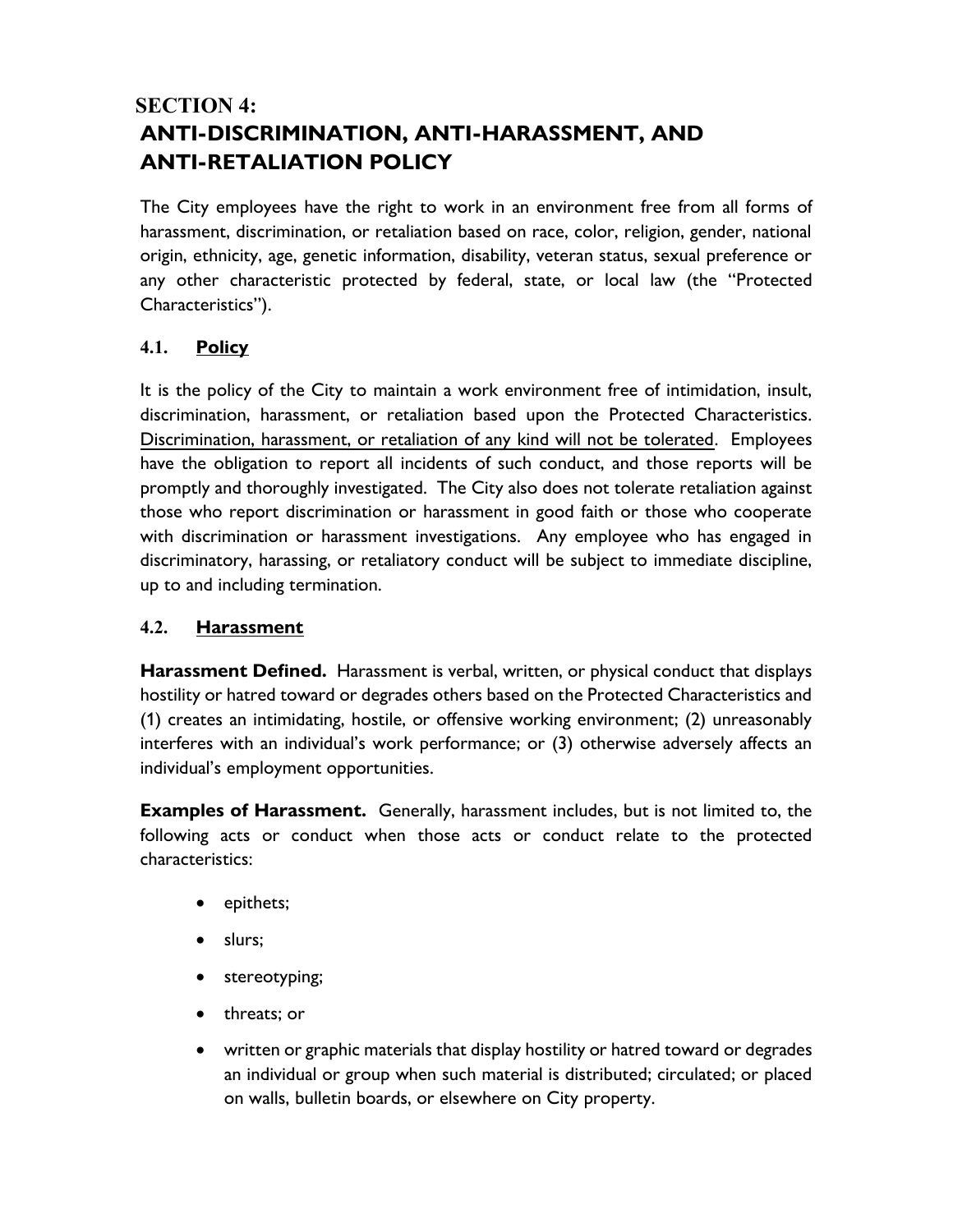#### **4.3. Sexual Harassment**

**Sexual Harassment Defined.** There are two types of sexual harassment, defined as follows:

- Quid pro quo sexual harassment is the threat or insinuation by one employee or group of employees, either explicitly or implied, that refusal to submit to sexual advances will adversely affect the employees' employment, evaluation, wages, advancement, assigned duties, shifts, or any other condition of employment or career development.
- Hostile work environment harassment is the creation of an intimidating, hostile, or offensive working environment by one employee or group of employees engaging in unsolicited and unwelcome sexual overtures or conduct, either verbal or physical.

**Examples of Sexual Harassment.** No employee, whether supervisory or nonsupervisory, may sexually harass another employee. Sexual harassment as defined includes, but is not limited, to:

- unwelcome or unnecessary sexual touching, propositions, or advances;
- unwelcome sexual flirtations;
- abusive or vulgar language of a sexual nature;
- graphic or vulgar commentaries about an employee's body or clothing;
- use of sexually degrading words to describe a person;
- displays in the workplace or on City premises of sexually suggestive or graphic materials, including objects, pictures, photographs, cartoons, etc.;
- physical assault or battery;
- verbal harassment or abuse;
- accusations of sexual preference;
- demands for sexual favors, including demands accompanied by express or implied promises or threats concerning an individual's employment status or term or benefit of employment;
- sexual slurs or innuendoes;
- suggestive or insulting sounds;
- touching, leering, whistling, or making obscene gestures; or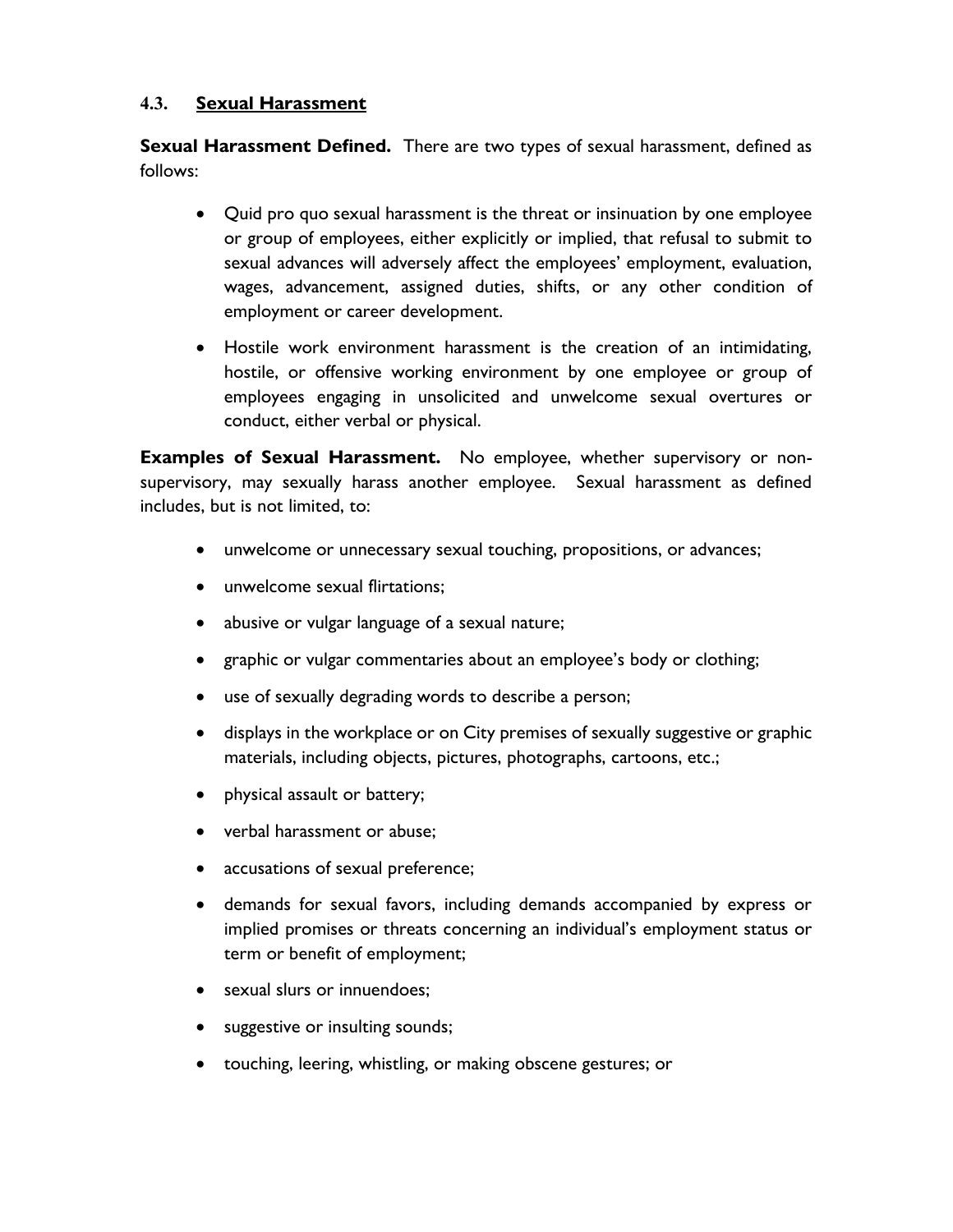• any other conduct that unreasonably interferes with an employee's performance of his or her job; creates an intimidating, hostile, or offensive working environment; or otherwise adversely affects an individual's employment opportunities.

### **4.4. Retaliation**

**Retaliation Defined.** Applicable law also prohibits retaliation against any employee by another employee or by the City for reporting, filing, testifying, assisting, or participating in any manner in any investigation, proceeding, or hearing conducted by the City or a federal or state enforcement agency.

**Examples of Retaliation.** Retaliation includes, but is not limited to, any adverse employment action that would dissuade a reasonable employee from reporting, filing, testifying, assisting, or participating in any manner in any investigation, proceeding, or hearing conducted by the City or a federal or state enforcement agency, which may include the following actions:

- termination;
- demotion;
- denial of promotion;
- reassignment of duties;
- unjustified negative evaluations;

### **4.5. Complaints of Discrimination, Harassment, and Retaliation**

Any employee who feels he or she is being subjected to discrimination, harassment, or retaliation should immediately contact one of the persons listed below with whom the employee feels the most comfortable. Complaints may be made orally or in writing to one's:

- Department Director;
- Human Resource Director; or
- City Manager.

Employees shall not make a complaint to the person who is the alleged harasser or person committing the retaliation. Instead, employees should make the complaint to one of the alternative persons listed.

Employees should be prepared to provide the following information when making a complaint: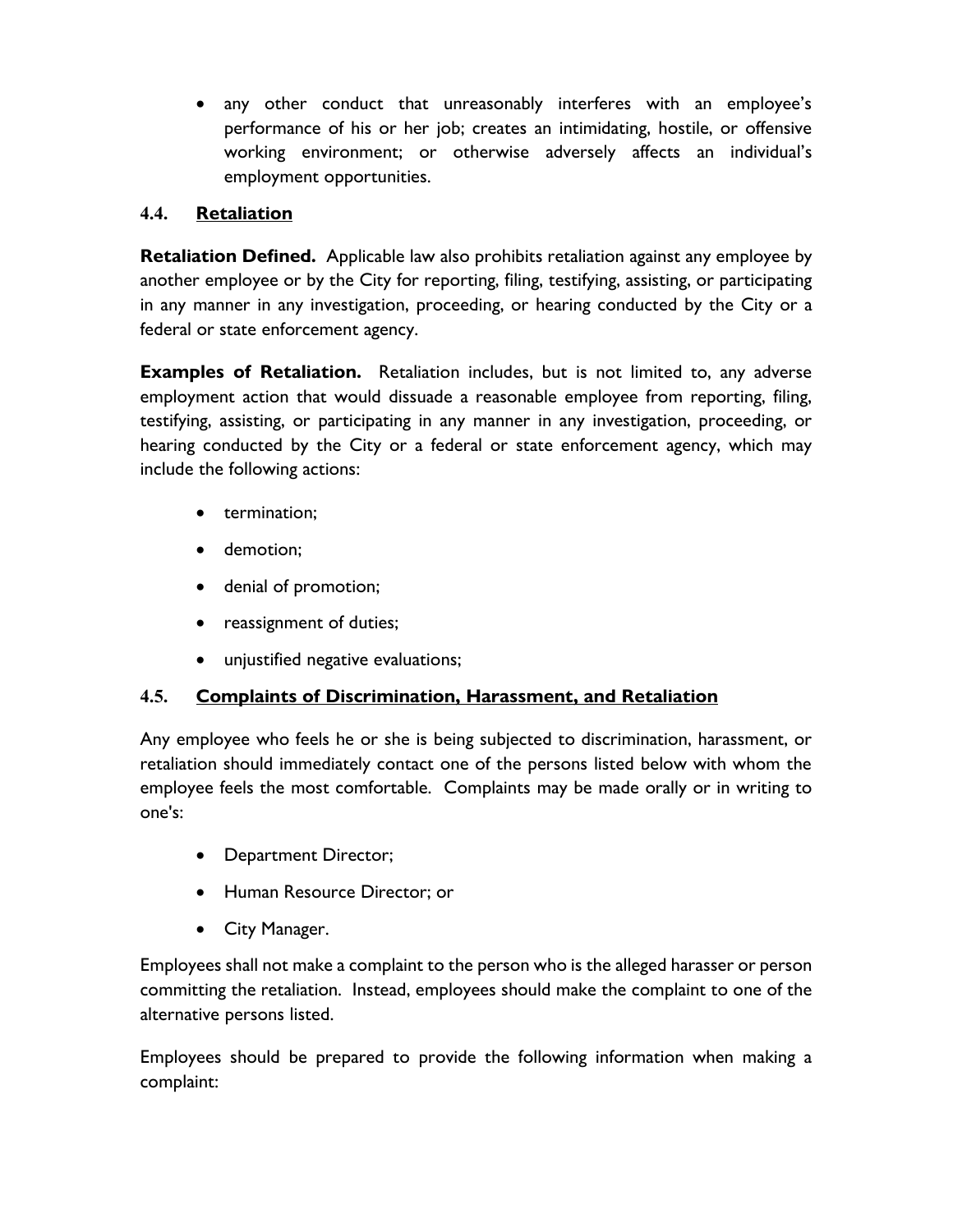- employee's name, department, and position title;
- the name of the person(s) committing the discrimination, harassment, or retaliation;
- the date(s) and approximate times(s) of the discrimination, harassment, or retaliation;
- the specific nature and duration of the discrimination, harassment, or retaliation;
- any employment action (demotion, failure to promote, termination, refusal to hire, transfer, etc.) taken against him or her as a result of the harassment;
- the name of any witness to the discrimination, harassment, or retaliation; and
- whether he or she has previously reported such discrimination, harassment, or retaliation, and if so, when and to whom.

Regardless of whether the initial complaint was oral or written, the person whom the complaint is submitted to will assist the employee in documenting and filing the complaint in writing. The employee must attest to the accuracy and truthfulness of the written complaint and sign it. All information disclosed in the complaint procedure will be held in strictest confidence and will only be disclosed on a need-to-know basis in order to investigate and resolve the matter.

### **4.6. Discrimination, Harassment, or Retaliation Investigations.**

Anyone who receives a complaint of discrimination, harassment, or retaliation shall immediately report the complaint directly to the Human Resources Director. In the event the Human Resources Director is alleged, the City Manager shall be contacted instead. The City shall promptly and confidentially investigate all harassment complaints in accordance with established and specific procedures.

When asked, all employees shall cooperate fully and completely with such investigations. Refusal to cooperate, or interfering with an investigation in any way, shall subject employees to immediate disciplinary action, up to and including termination. If the City determines, after reviewing the investigation report, that the complaint was intentionally falsified by the employee filing the complaint, it may take immediate and appropriate disciplinary action against the employee, to be determined on a case-by-case basis, up to and including termination.

The City may, in its discretion, secure a neutral third-party to investigate into any complaint of harassment. If third-party investigators are used, disclosure of any investigation report and its contents will be restricted to the City; any federal or state officer, agency, or department, or any officer, agency, or department of a unit of general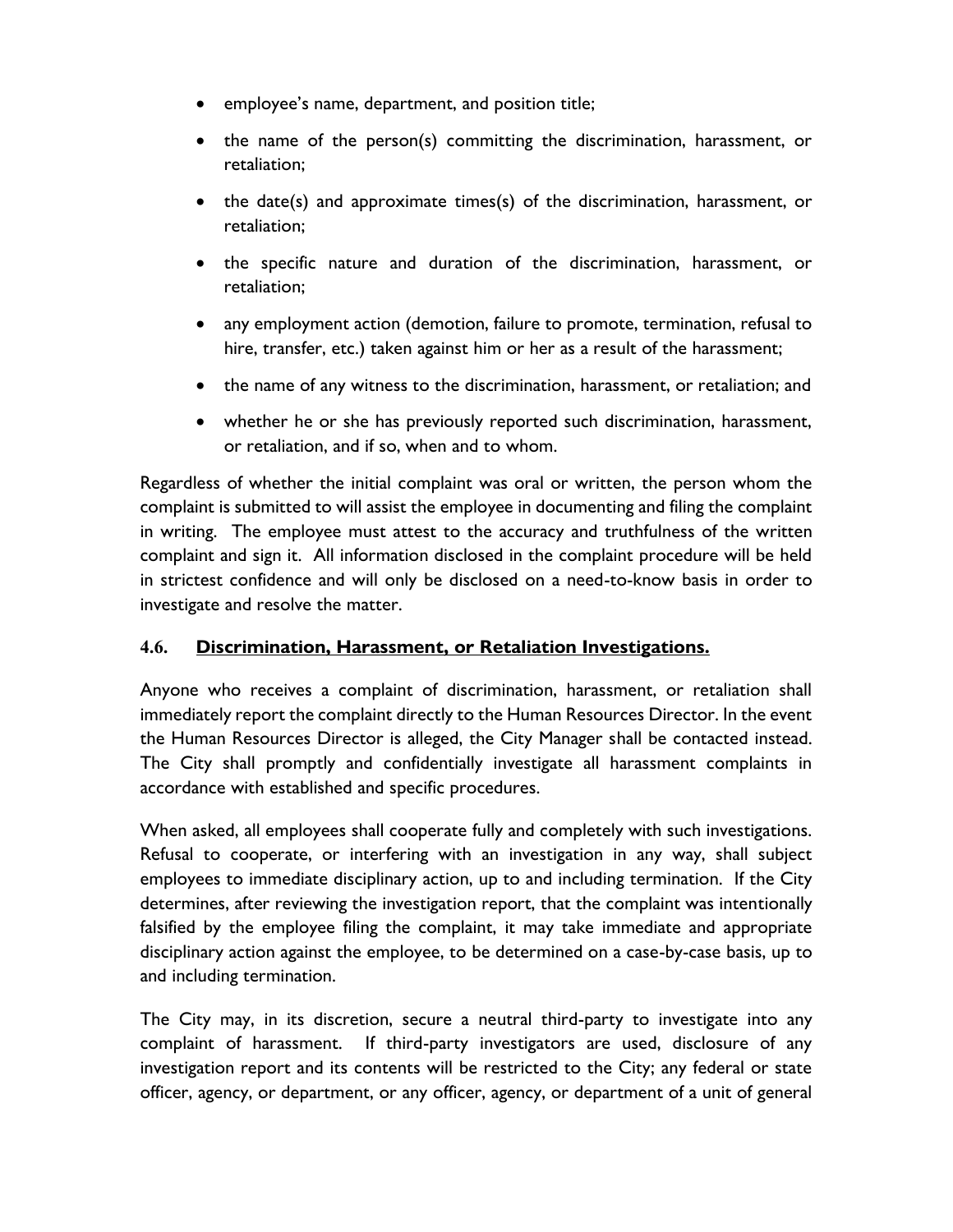local government; or any self-regulatory organization with regulatory authority over the activities of the employer or employee; as otherwise required by law.

# **4.7. Records of Discrimination, Harassment, or Retaliation Complaints.**

All records concerning a complaint shall be kept confidential to the extent possible and maintained in a separate, locked file. Access shall be granted only to parties who have a direct and relevant need-to-know and only with approval from the Human Resources Director or City Manager. A summary of the findings of an investigation may be provided to the complainant upon request.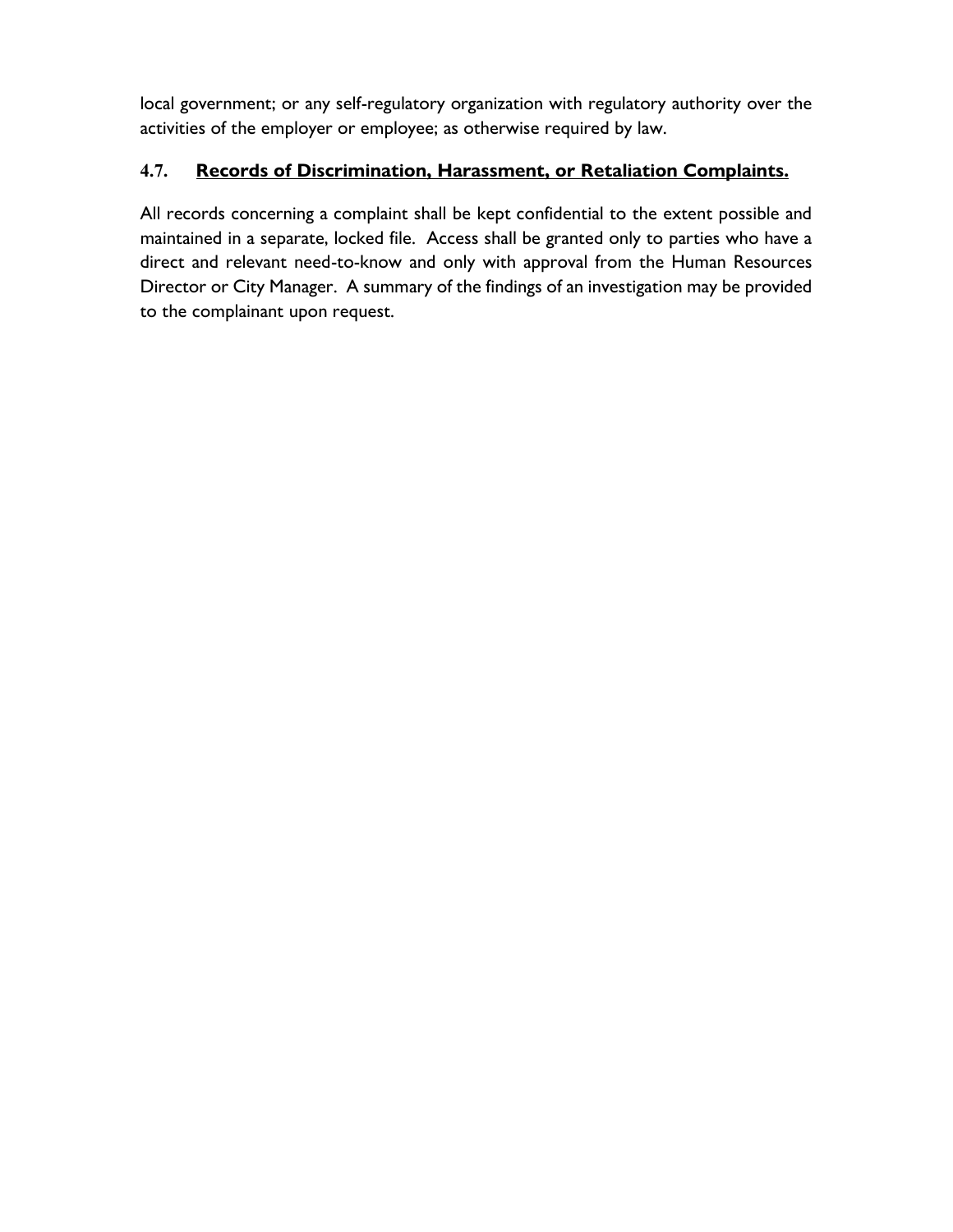# **SECTION 5: DRUG AND ALCOHOL POLICY**

The City is committed to providing a work environment that is safe, healthy, and productive. The use of drugs and alcohol severely reduces productivity and greatly enhances the likelihood of accidents and injuries in the workplace. No employee may use, possess, distribute, sell, or be under the influence of any illicit drug (which includes prescription drugs that are illegally obtained or misused) or alcohol while engaged in work for or on behalf of the City**.** This policy also applies to persons traveling to and from any off-premise location or operating a vehicle or equipment owned or leased by the City. Should you have any questions related to any of the provisions of this Drug and Alcohol Policy, please contact your Department Director or the Human Resources Director.

### **5.1. Prescription or Over-the-Counter Medications**

Legal use of prescribed drugs is permitted on the job only if such use does not impair an employee's ability to safely and effectively perform his or her job. The use of prescribed drugs or over-the-counter medication that may adversely affect performance or behavior must be reported to the employee's Department Director or immediate supervisor before beginning work on the day in which the medication is taken.

### **5.2. Off-Duty Use of Illicit Drugs and Alcohol**

The use, possession, and distribution of any illicit drug (which includes prescription drugs that are illegally obtained or misused) or alcohol while off-duty is prohibited if, in the opinion of the City**,** such use impairs job performance or threatens the reputation or integrity of the City.

### **5.3. Voluntary Treatment**

The City supports employees who voluntarily seek treatment for drug- or alcohol-related problems. Employees with drug and alcohol problems that have not resulted in, and are not the immediate subject of, disciplinary action must first request approval to take unpaid time off to participate in a rehabilitation or treatment program. Leave may be granted if the employee agrees to abstain from using the problem substance (drug or alcohol) and abides by all the City policies, rules, and prohibitions relating to conduct in the workplace.

Employees who voluntarily enter a rehabilitation program shall be required to provide proof that they have successfully completed the program.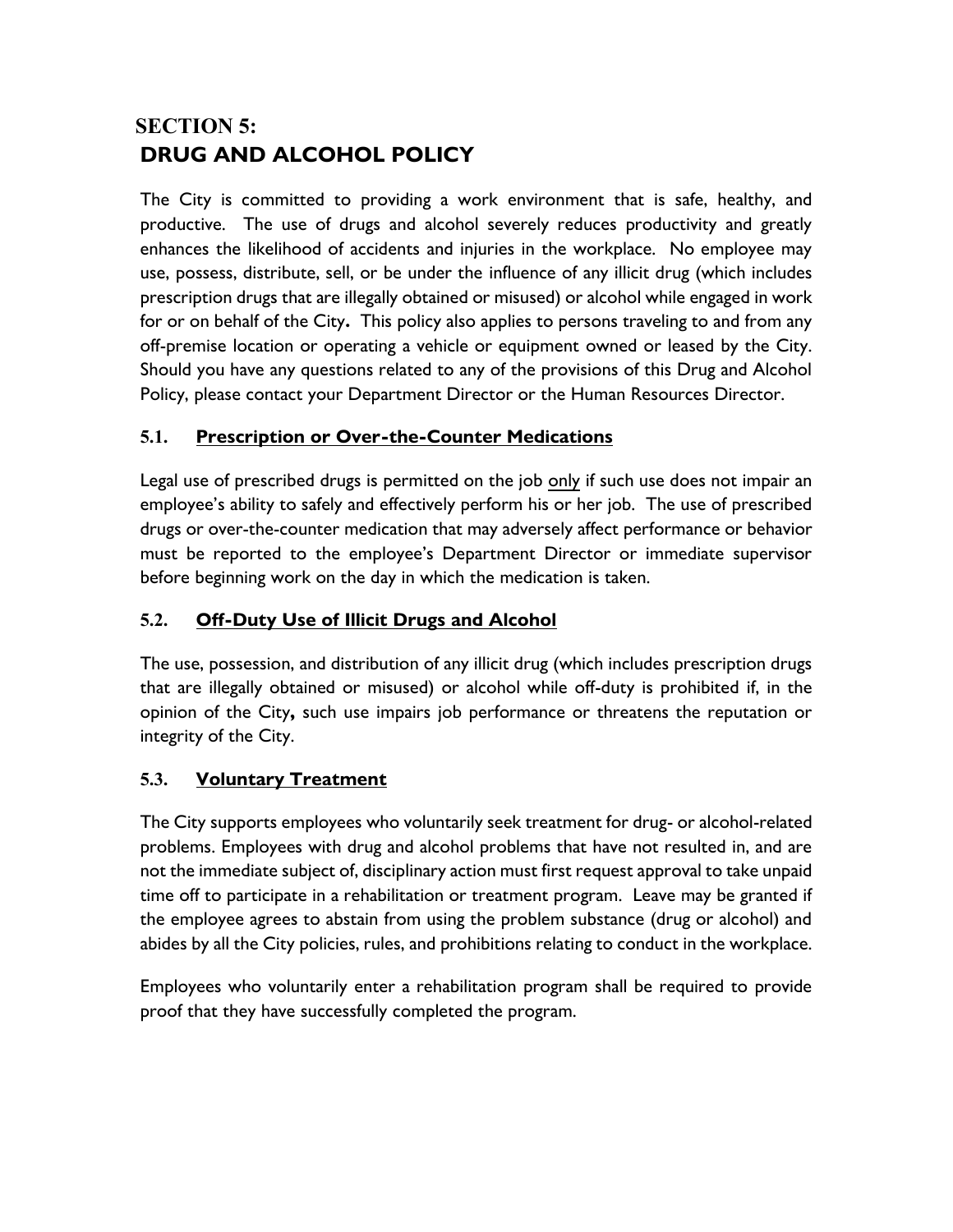# **5.4. Drug-Related Convictions**

Any employee convicted of violating a criminal drug statute, whether resulting from a trial or a plea of guilty or nolo contendere, shall inform the City of such conviction within five days. The City reserves the right to offer employees convicted of violating a criminal drug statute outside of the workplace participation in an approved rehabilitation or drug abuse assistance program as an alternative to termination. If such an offer is accepted by the employee, such employee must satisfactorily participate in the program as a condition of continued employment.

### **5.5. Drug and Alcohol Testing and Inspection of Property**

The City's Drug and Alcohol Testing policy and procedures are fully described in the City's Drug and Alcohol Policy**.** To ensure a safe, drug-free workplace, the City may require employees to submit to a drug or alcohol test for any of the reasons described in the City's Drug and Alcohol Policy. Failure to consent to either the search of your person, your personal property, or the City's property within your possession or to submit to drug or alcohol testing may result in discipline, up to and including termination.

# **5.6. Violation of Policy**

Employees who violate any aspect of this policy may be subject to disciplinary action, up to and including termination. In addition, the City may, in its discretion, require employees who violate this policy to successfully complete future random testing or a drug abuse assistance or rehabilitation program as a condition of continued employment.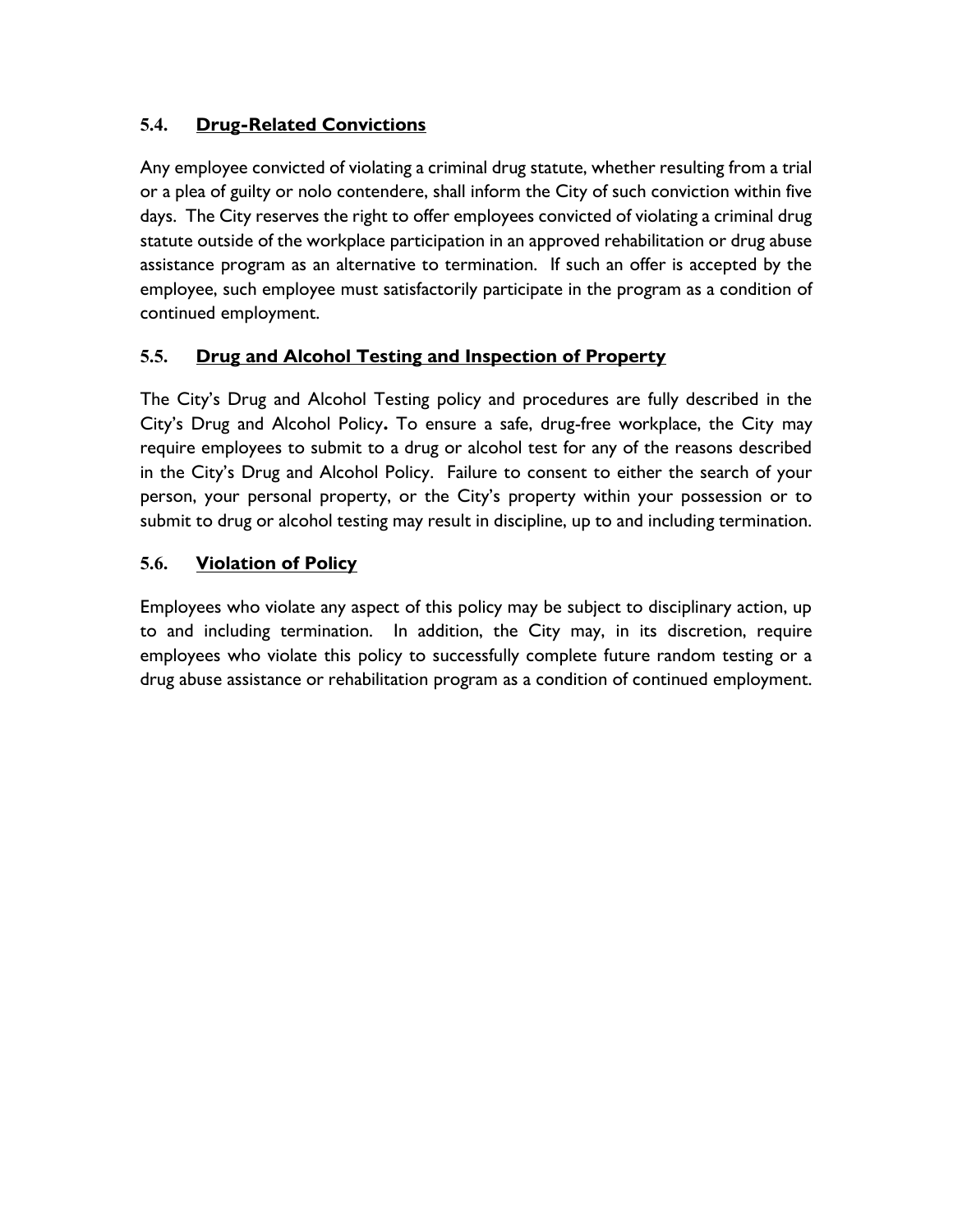# **SECTION 6: VIOLENCE-FREE AND WEAPONS IN WORKPLACE POLICY**

The City strives to provide a safe and healthy work environment. In keeping with this objective, the City has adopted a Violence-Free and Weapon-Free Workplace Policy.

### **6.1. Workplace Violence Prohibited**

Acts or threats of physical violence, including intimidation, harassment, coercion, or any other conduct involving threatening or violent behavior, that involve or affect the City or that occur on any City property will not be tolerated.

Acts, threats, or conduct involving violence include conduct that is sufficiently severe, offensive, or intimidating to alter the employment conditions at the City or to create a hostile, abusive, or intimidating work environment for one or several employees.

The City prohibits threats and acts of violence against all persons involved in the City's operation or who are on City property, including, but not limited to, personnel, contractors, temporary workers, customers, vendors, and anyone else on City property. Violations of this policy by any individual on the City property will lead to disciplinary action, up to and including termination. In addition, the City will take appropriate legal action.

Each employee is required to immediately report incidents, threats, or acts of physical violence to his or her immediate supervisor, Department Director, or the Human Resource Director.

### **6.2. Weapons**

As of July 1, 2016, Section 5 amends K.S.A. 2015 Supp. 75-7c10. Subsection (e) reads; No public employer shall restrict or otherwise prohibit by personnel policies any employee, who is legally qualified, from carrying any concealed handgun while engaged in duties of such employee's employment outside of such employer's place of business, including while in a means of conveyance.

Employees have the right to conceal carry, however carrying of a concealed handgun is not within the course and scope of employment. Any injury while working on behalf of the City of Abilene, Kansas that is caused by the employee choosing to carry a concealed handgun will not be considered for workers' compensation. Any liability associated with the employee's decision to conceal carry will not be defended by the City and will be of a personal nature since carrying of a concealed handgun is not part of the employee's duties.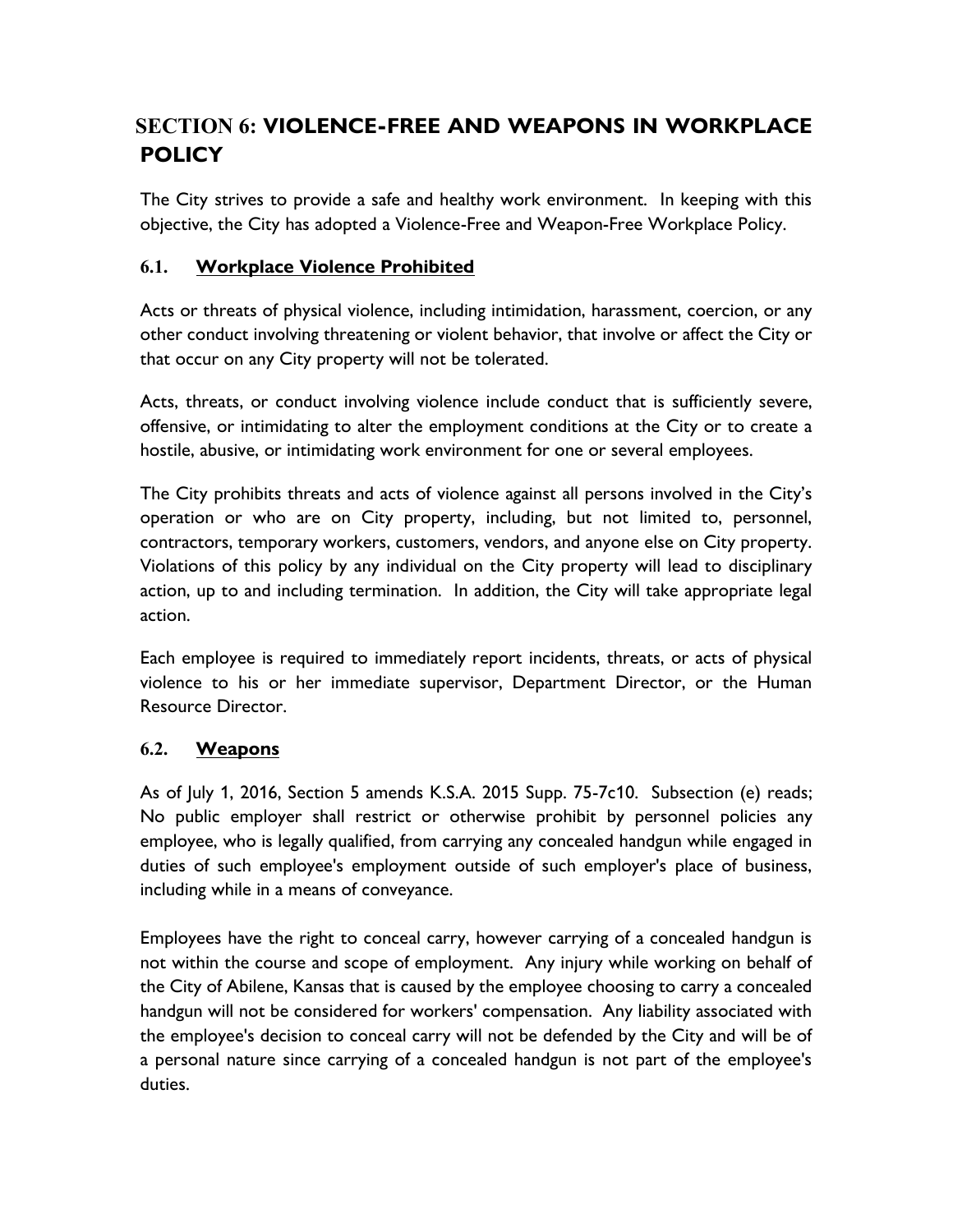Employees are prohibited from leaving a handgun in plain view or unattended and must abide by all laws related to conceal carry, such as not entering any building, public or private that prohibits conceal carry.

Firearms shall not be stored in a city owned vehicle. The City will not be responsible for lost, damaged or stolen personal property of employees.

If an employee elects to conceal carry it will not interfere with the employee's ability to perform any duties and should not obstruct any required safety equipment.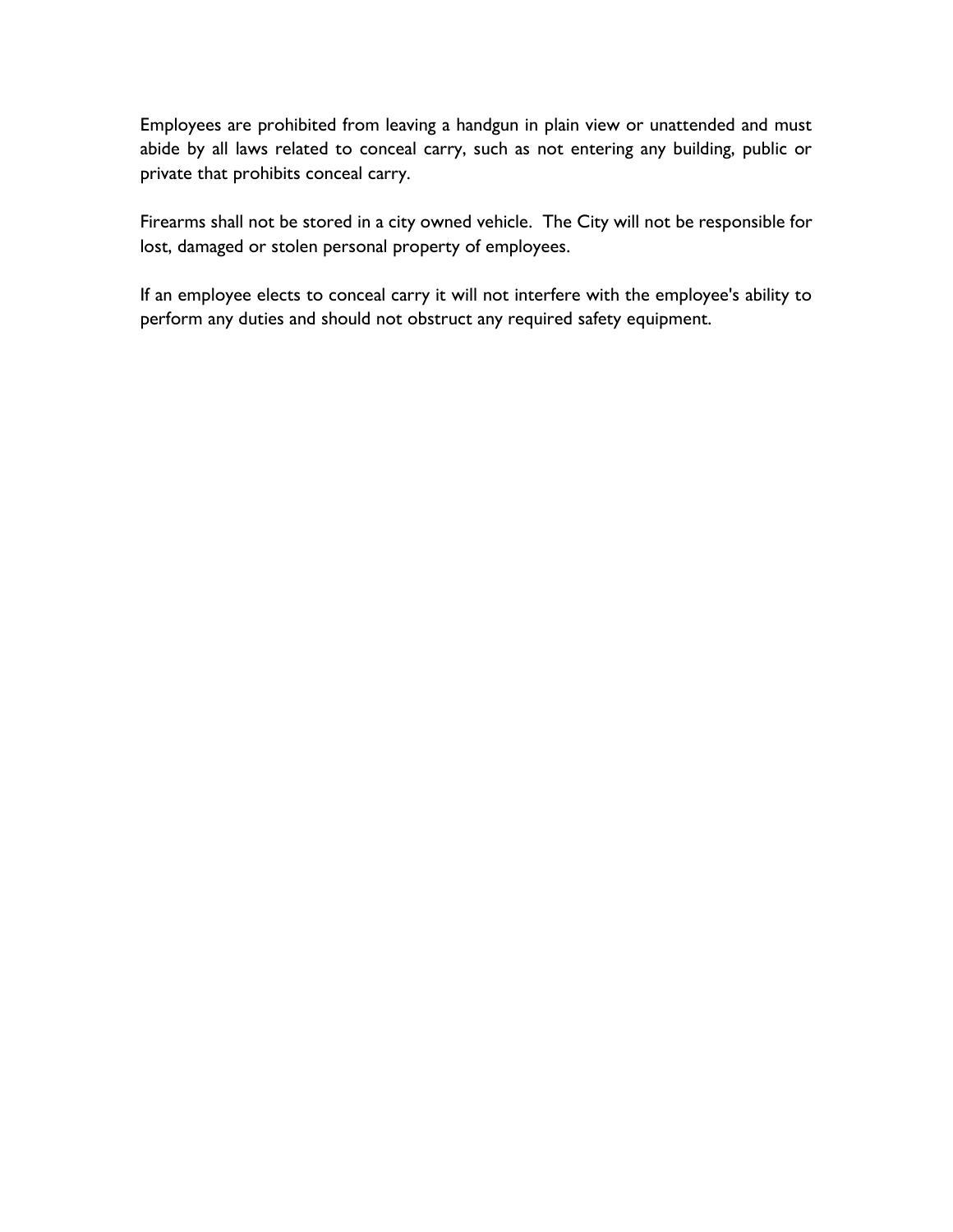# **SECTION 7: GENERAL RULES OF SAFETY**

Accidents can be prevented. Some accidents are caused by unsafe conditions (e.g., water on the floor, frayed cords, faulty equipment, etc.), but the majority of accidents are caused by unsafe conduct (e.g., roughhousing, not following procedures, improper lifting, etc.). All employees are responsible for obeying the rules and must be well-versed in safety and emergency procedures. Employees must do their part to maintain a safe work environment.

### **7.1. Workplace Safety**

Listed below are a few simple but necessary rules to follow in order to prevent accidents and injuries:

- Report any observed safety hazards at once to a supervisor or manager.
- Immediately report all accidents or injuries to a supervisor or manager.
- Follow all instructions given by the supervisor or manager.
- Ask a supervisor or manager how to safely perform a job.
- Refrain from horseplay and practical jokes; they are strictly forbidden.
- Return all equipment to its proper location after use.
- Immediately report all equipment needing maintenance.
- Always wear designated safety equipment; proper clothing for all jobs is essential (no open-toed or soft shoes, no loose-fitting garments around machinery, etc.).
- Clean up any wet or greasy spots as they occur.

Any careless or unsafe acts may subject the employee to disciplinary action, up to and including termination. In addition to complying with these specific safety rules, employees must always maintain a safety-conscious attitude.

### **7.2. Reporting Safety Issues**

All accidents, injuries, damage to City property, potential safety hazards, safety suggestions, and health-and-safety-related issues must be reported immediately to a supervisor or Department Director. If an employee is injured, outside emergency response agencies should be contacted if needed. All accidents or injuries requiring medical treatment must be immediately reported to the Human Resource Director. Regardless of whether medical treatment is received, a Report of Accident Form MUST be completed in case medical treatment is needed later and to ensure that any existing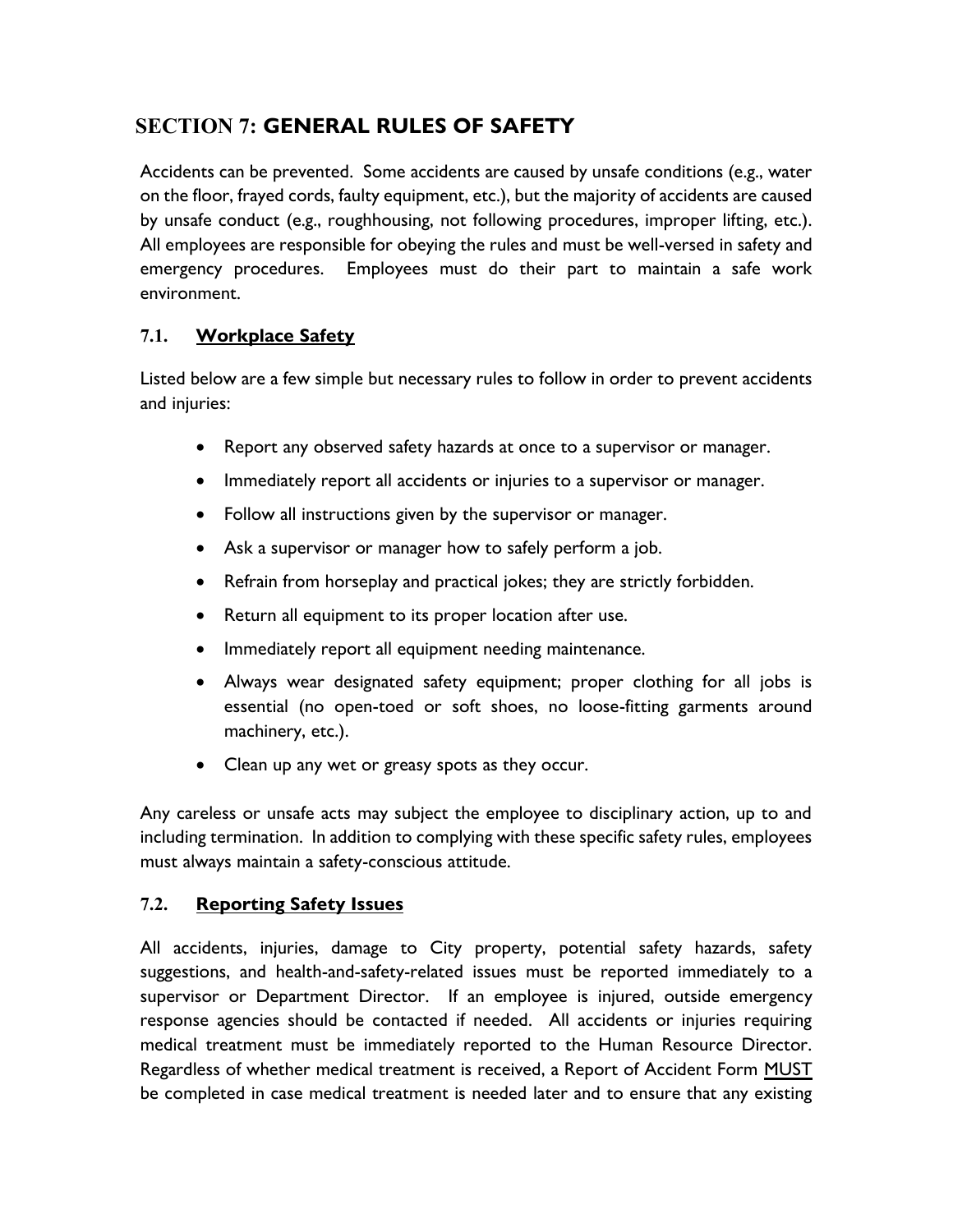safety hazards are corrected. Accident forms are available from your supervisor or the Human Resource Director.

### **7.3. Emergency Procedures**

It is extremely important that employees read and understand the emergency and fire procedures for their work areas. Employees should acquaint themselves with the location of and the instructions for operating fire extinguishers, as well as the procedures for severe weather. In the event of an emergency, employees should talk quietly, remain calm, and refrain from engaging in activity such as shouting or running. Department Directors shall be required to ensure that all new employees receive an overview of emergency procedures upon being commissioned; all other employees will receive an annual review.

### **7.4. In Case of Fire**

In the event of a fire, remain calm and follow these procedures:

- activate the nearest fire alarm;
- do not place yourself in jeopardy;
- do as much as possible to extinguish a small fire with an extinguisher, but do not use the fire hose;
- do not use water on electrical or grease fires;
- never enter a smoke-filled room or open a door that is hot to touch; and
- keep yourself between the fire and the nearest exit.

### **7.5. First Aid**

First aid kits are located throughout the City's facilities, and many employees are trained in first aid procedures. Check with your supervisor for the location of the first aid kit for your work area and the names of the employees trained to administer first aid.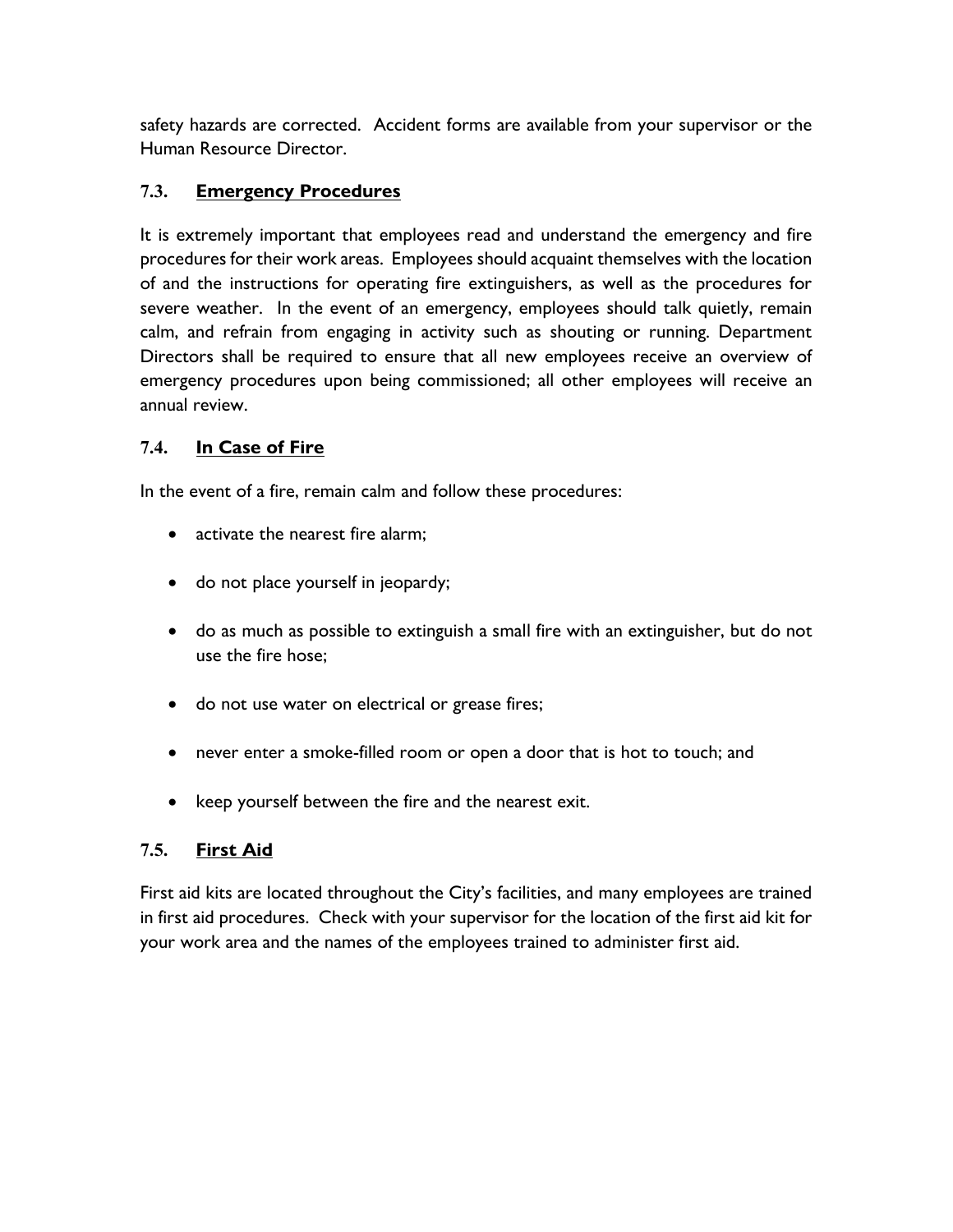# **SECTION 8: GENERAL EMPLOYMENT POLICIES**

### **8.1. Absenteeism and Punctuality**

Punctuality and attendance are a requirement of all positions at the City. The City will try to accommodate an employee whenever illness occurs, or personal emergencies cause absences or lateness. Tardiness, early departure, and unexcused or excessive absences are disruptive and create hardship for other employees.

**Standard Business Hours**. Standard business hours of the City shall be between the hours of **8:00 a.m. to 5:00 p.m., Central Standard Time, Monday through Friday**. Certain positions may require that the employee work during different hours to perform their designated job assignment, at the direction and approval of their Department Director. All employees are expected to work the schedule approved by their Department Director, be it based on clock hours or based on overall hours worked on a weekly basis. Employees needing to adjust their work schedule must first obtain approval from their Department Director.

**Notification Required.** In the event an employee is going to be late or absent, it is his or her responsibility to contact his or her immediate supervisor or Department Director as far in advance as possible, but not later than one hour after the employee's shift was to begin. The employee must specify the time he or she expects to arrive for work. Leaving a message with a coworker is not considered proper procedure and is the same as not calling in at all. This procedure must be followed for each day of tardiness or absence.

**Violations of this Policy.** Failure to notify management of inability to report for work may be considered an unexcused absence and may result in disciplinary action up to and including termination of employment. Unexcused absences shall include, but may not necessarily be limited to:

- A "no show/no call" in which an employee was scheduled for work, did not report their absence to anyone, and failed to report to work.
- A failure to report an absence or late arrival by at least one hour after scheduled starting time (extenuating circumstances must be approved by the employee's Department Director and/or the Human Resource Director).
- Any absence that cannot be reasonably justified or verified.
- Any absence for personal reasons, other than personal illness, for which prior approval was not obtained through the Department Director.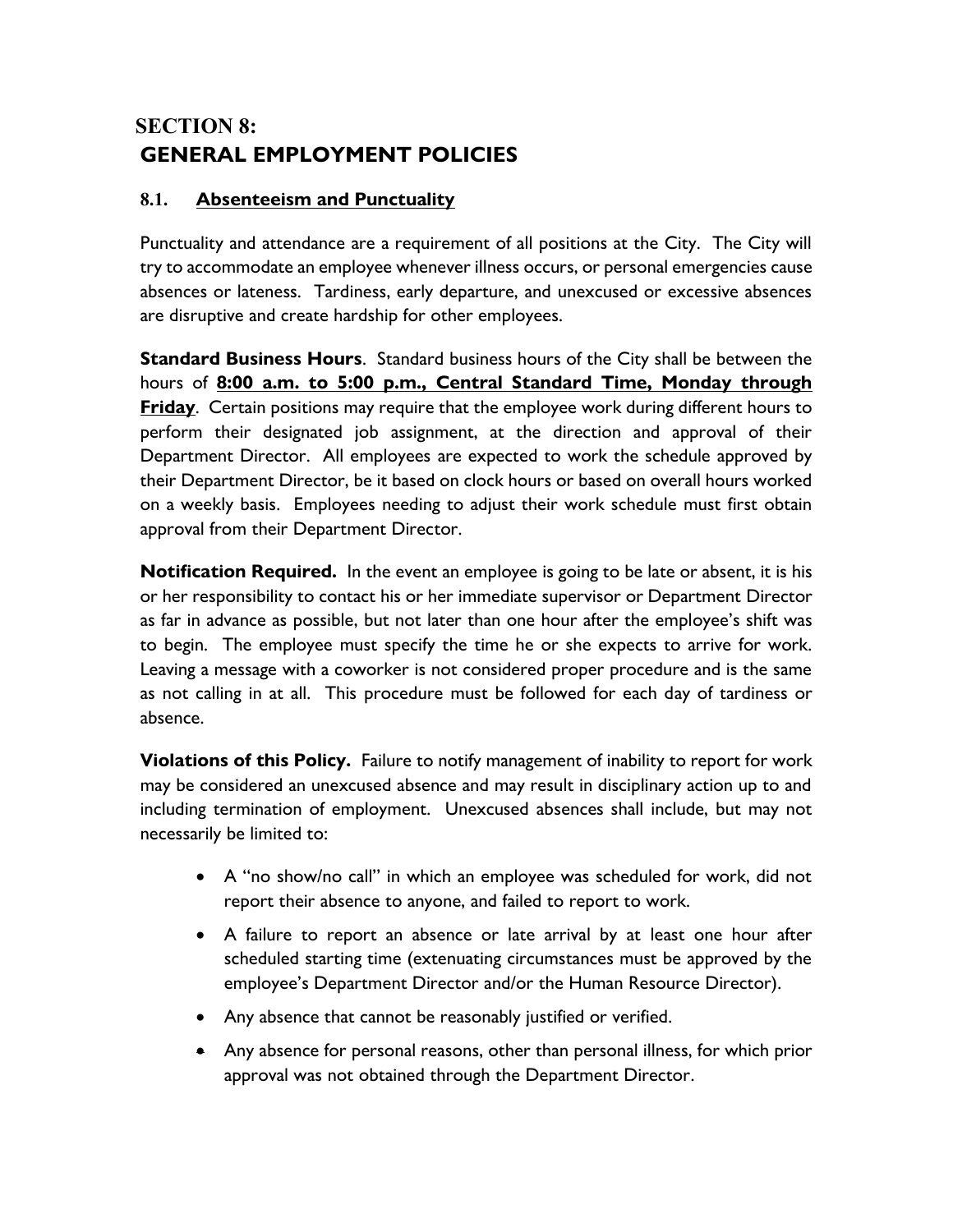• Any absence in which Vacation Leave was requested in advance but not approved and the employee took time off anyway.

Discipline pursuant to this section is at the discretion of the City. However, the general procedure for disciplining absenteeism is as follows:

• Employees absent with one unexcused absence without notifying their Department Director shall be subject to termination as if they voluntarily resigned.

**Doctor's Certificate.** An employee who misses three or more consecutive days due to illness is required to provide a written notification from his or her physician before he or she will be allowed to return to work. This notification must be provided to the Human Resource Director to ensure that the employee's health is adequate to perform work duties.

### **8.2. Inclement Weather, Disasters and Adverse Situations**

To the extent possible, all City employment facilities will remain open according to regularly scheduled business hours during inclement weather, disasters and adverse situations. The City Manager reserves the right to change business hours and/or close City facilities as conditions may warrant.

Every effort should be made to be at work due to on-going business requirements. In the event of inclement weather, disasters or an adverse situation which prevents an employee from getting to work, the employee must use accumulated vacation leave to be compensated for this time. If an employee does not have unused time off, then the time will be taken without pay. Exceptions must be approved by the City Manager.

Employees must make every effort to notify his or her Department Director of the absence prior to the start of the employee's scheduled shift.

When City facilities are closed early due to inclement weather, a disaster or other adverse situation, employees will receive pay for actual hours worked prior to closing. Employees may supplement this amount with accumulated vacation time to offset the time off from work.

### **8.3. Public Relations**

Every City employee shall continually strive to promote good public relations for the department and the entire municipal organization. Virtually everything City employees do has either a positive or negative effect on public relations.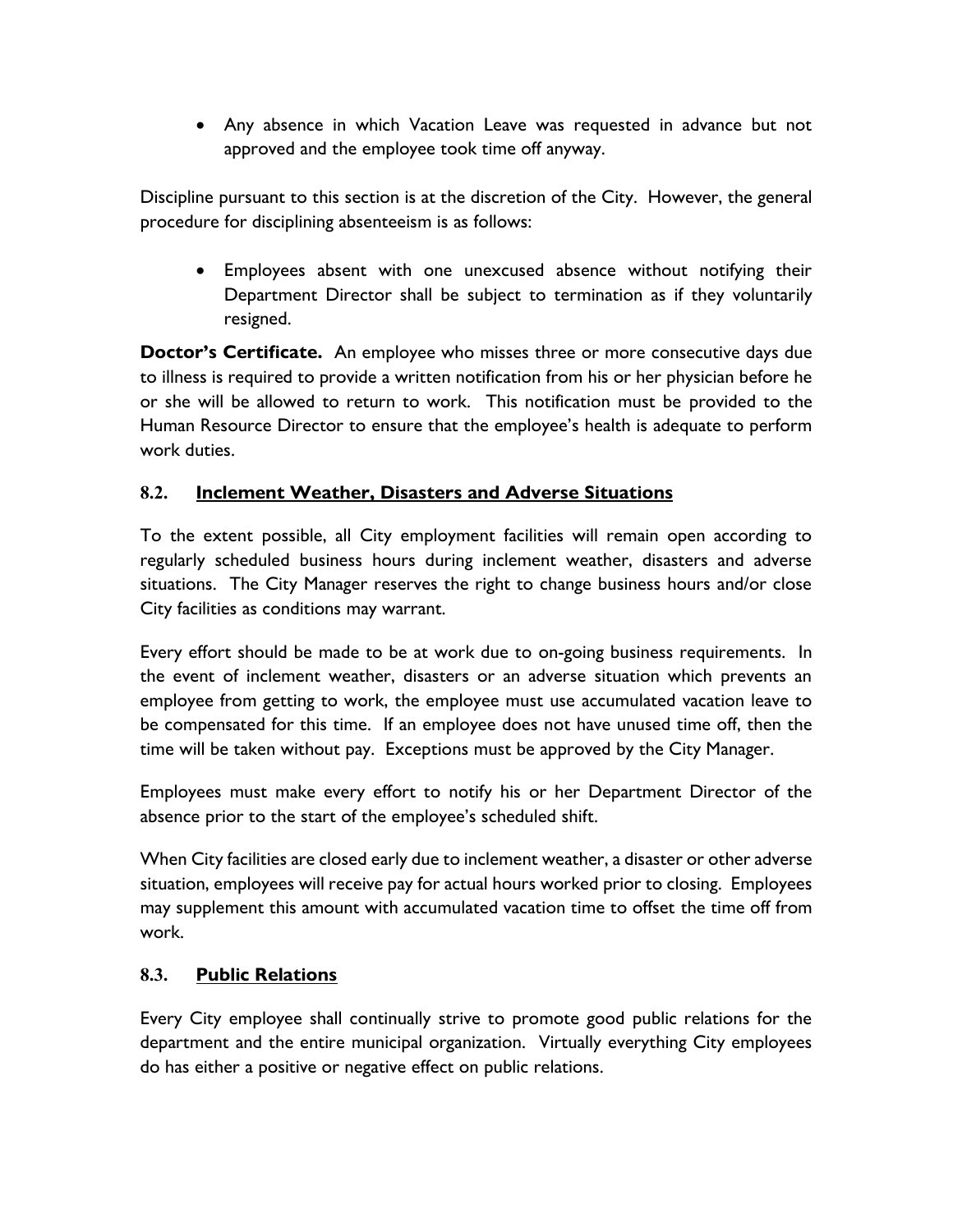**General Public**. Visitors at any municipal building or area of work shall be made to feel welcome and shall be treated in a friendly and courteous manner. All inquiries, complaints or requests for assistance shall be given prompt attention.

**Release of Information**. Public statements or the release of information on all matters related to municipal policy, administration and the operation of any department or personnel management shall be limited to disclosure by the City Commission, City Manager, or Department Director.

### **8.4. Motivation/Knowledge**

Every employee in the City service is working for the same public. Each City employee should constantly strive to develop a better municipal operation. All employees should acquire a thorough knowledge of their own jobs and should possess a profound respect for their work. Employees should also maintain a constructive, business-like attitude and always strive to promote harmony among coworkers and respect for positions of authority.

### **8.5. Physical Fitness**

It shall be the responsibility of each employee to maintain the standards of physical fitness required for performing all assigned tasks.

In those departments where the nature of the work requires unusual or extraordinary physical exertion, coordination or dexterity, under the guidance of a physician, appropriate physical fitness standards for each such classification shall be adopted. Such standards shall be adhered to by each employee serving in any such capacity.

Any employee may be required to submit to a physical examination when requested by the Department Director and approved by the City Manager. The cost of the physical examination shall be paid by the City and performed by a City-designated physician.

### **8.6. Care and Use of Equipment and Facilities**

Any employee of the City found to be responsible for damage to or loss of City property or equipment through negligence, carelessness or abuse shall be subject to disciplinary action and may be required to reimburse the City.

No equipment, material or supplies belonging to the City shall be removed from their location or used without permission. The Department Director or City Manager shall be the only individuals with authority to grant such permission. Vehicles and other equipment assigned to individual personnel shall be used only for City business.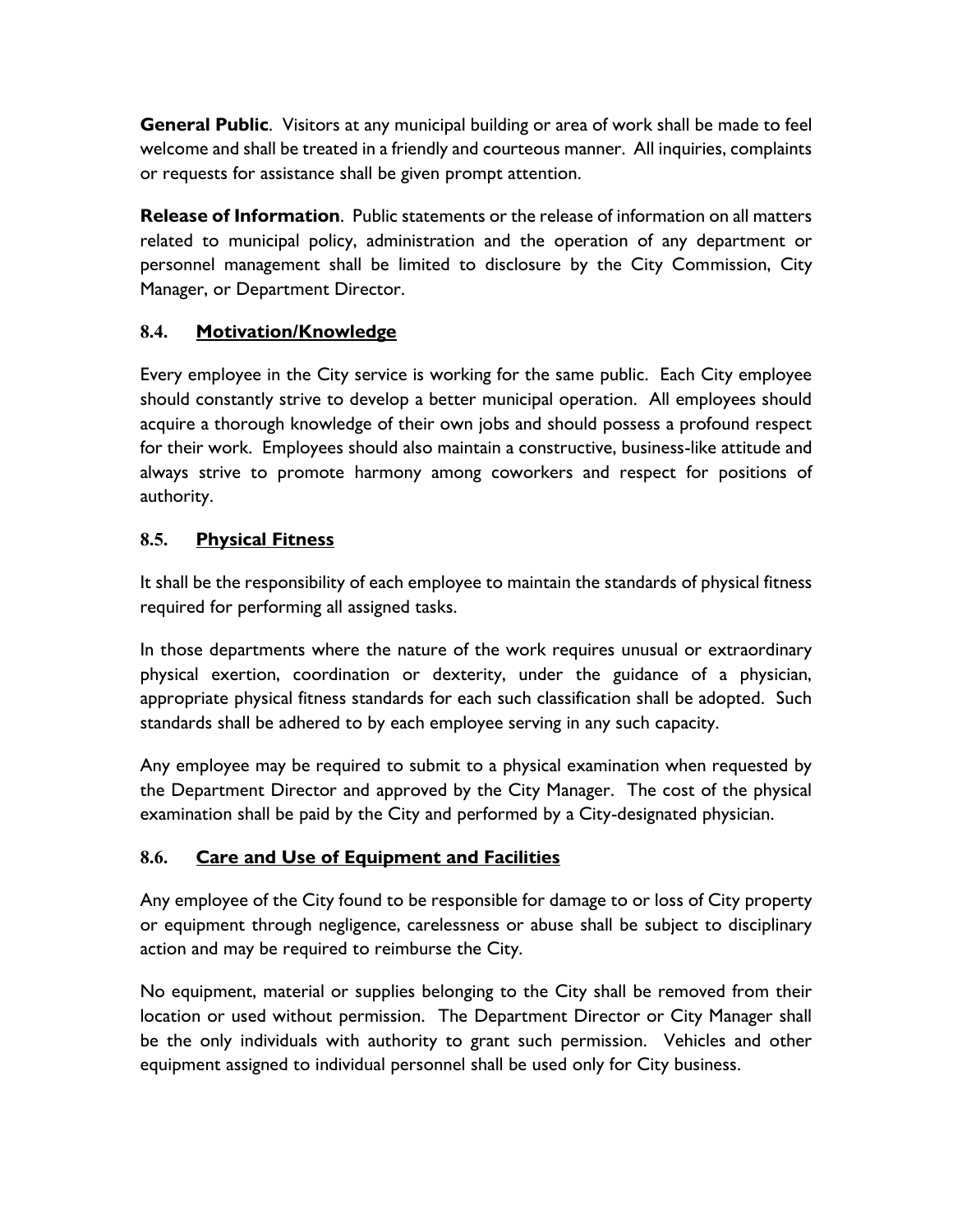City equipment and facilities shall be used for official purposes only. Employees should not request or expect special privilege use of City facilities of equipment.

### **8.7. Dress Code and Uniforms**

**Police and Fire Department**. An annual employee uniform allowance shall be established for the Police and Fire Departments and maintained by the Department Director. Purchases for these departments must be approved and monitored by the Department Director based on the approved budgeted amount for a single year. Only approved general type clothing may be purchased for the plain clothes officers in the Police Department who do not work in standard uniforms.

**All Departments (except Police and Fire)**. Employees must maintain a neat, professional and clean personal appearance always. Employees' grooming and dress should be appropriate to the work situation. This includes attention to body, teeth, nails, hair, and clothing. Hair should be clean, combed and neatly trimmed or arranged. Shaggy unkempt hair is not permissible regardless of length. Sideburns, mustaches, and beards should be neatly trimmed.

Certain departments require their employees to wear uniforms. The basic uniform may consist of a uniform-type summer or winter shirt and dark blue uniform trousers or dark blue jeans and shoes/boots subject to Department Director approval. All uniform shirts shall bear the approved City insignia for identification. Shoes or boots are not provided by the City, but the type to be worn is subject to approval by the Department Director.

Employees must wear any uniforms as intended, and shall not deface, de-sleeve, or otherwise wear uniforms in way that is unbecoming to an employee of the City. Employees should not wear uniforms during non-working hours. Alterations are normally at the expense of the employee.

An adequate number of uniforms determined by the Department Director shall be provided to each employee in the Parks and Recreation Department, Street Division, Wastewater Division, Water Division and Flood Control Division, and the same shall be replaced as scheduled by each Department Director if damaged during the course of employment.

Any general type of clothing that is not part of the specified uniform for the respective department and is paid for with the uniform allowances shall be considered as a taxable benefit by the IRS, and the total annual amount of purchases will be added to the W-2 earning statement as additional compensation for the employee.

Uniform costs for all departments are subject to annual approval in the City budget.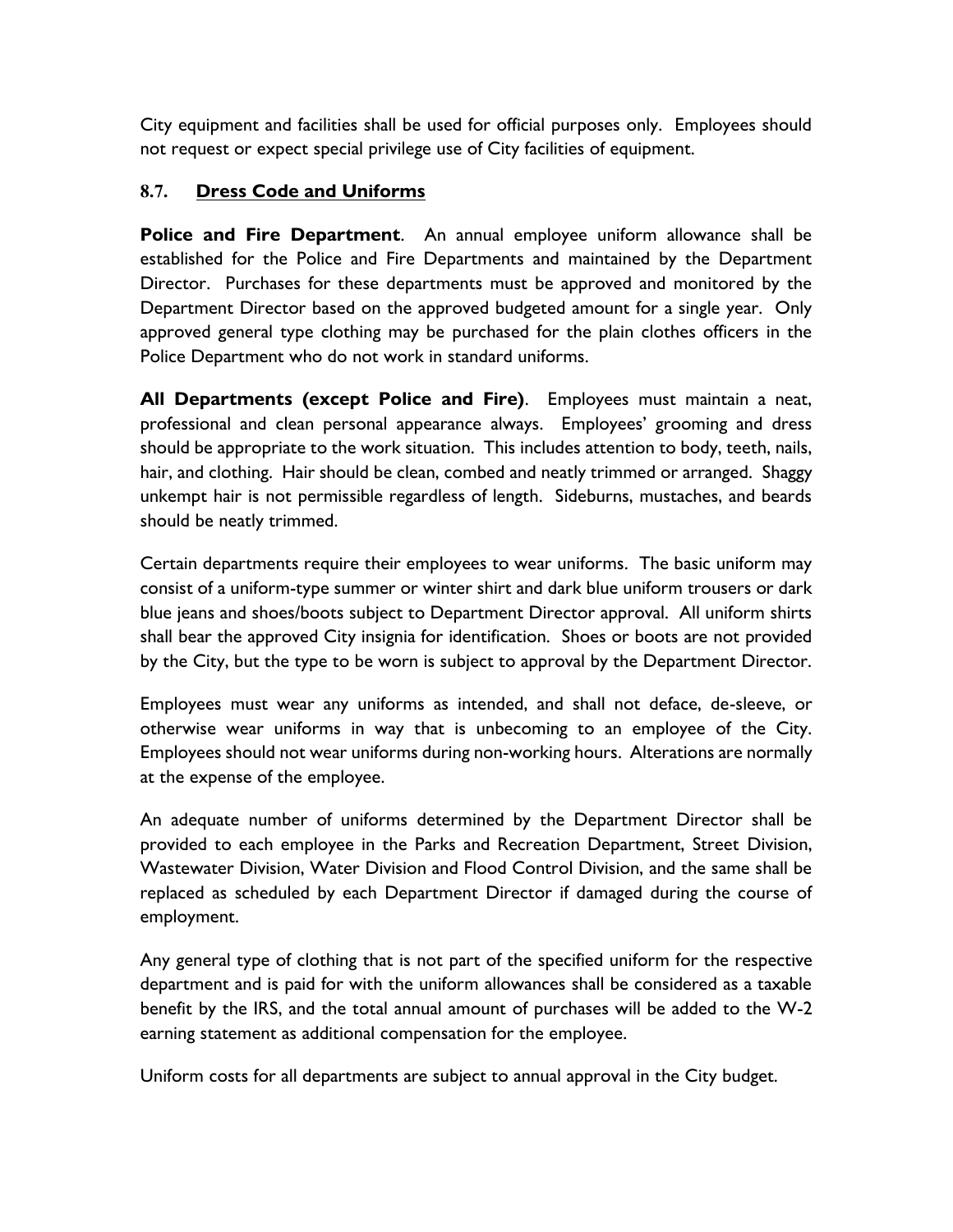Each department providing and requiring the wearing of uniforms shall develop a department policy which shall be submitted to the City Manager for approval.

Should an employee have any questions regarding this appropriateness of attire, they should direct their questions to the Department Director.

### **8.8. Security – Employee Identification.**

Full-time employees will be issued a photo identification card. This identification card must always be visibly worn or carried on their person while working in or around a City facility/operation. A replacement charge of \$5 will be assessed for lost or stolen cards. Upon leaving employment or service with the City, identification cards will be turned in along with other City property.

### **8.9. Use of Official Badge or Credentials.**

City employees shall not allow their badges or credentials to be used by unauthorized persons. Employees may not use their badges or credentials for personal gain.

### **8.10. Personal Property**

Employees are discouraged from bringing valuables or large amounts of cash to work. The City assumes no responsibility for loss or theft of personal property.

### **8.11. Cleanliness of Work and Public Areas**

To provide a professional work environment, the City asks that all employees maintain their workspaces in a clean and orderly manner. This requirement also extends to shared public areas such as conference and break rooms.

### **8.12. Smoking and Electronic cigarettes**

Because of increasing evidence that second-hand tobacco smoke creates a danger to the health of persons who are present in a smoke-filled environment, the City regulates smoking and electronic cigarettes by City employees while on duty.

Smoking and electronic cigarettes are prohibited within any City facility and in City vehicles. Smoking and electronic cigarettes are prohibited outside of a City facility within a ten (10) foot radius to any access point. This policy shall apply to all employees, vendors, customers, volunteers, members of the public and passengers in City vehicles.

Department Directors and supervisors shall enforce this policy daily. Violations of this policy will be considered a work rule violation, and employees will be subject to appropriate discipline.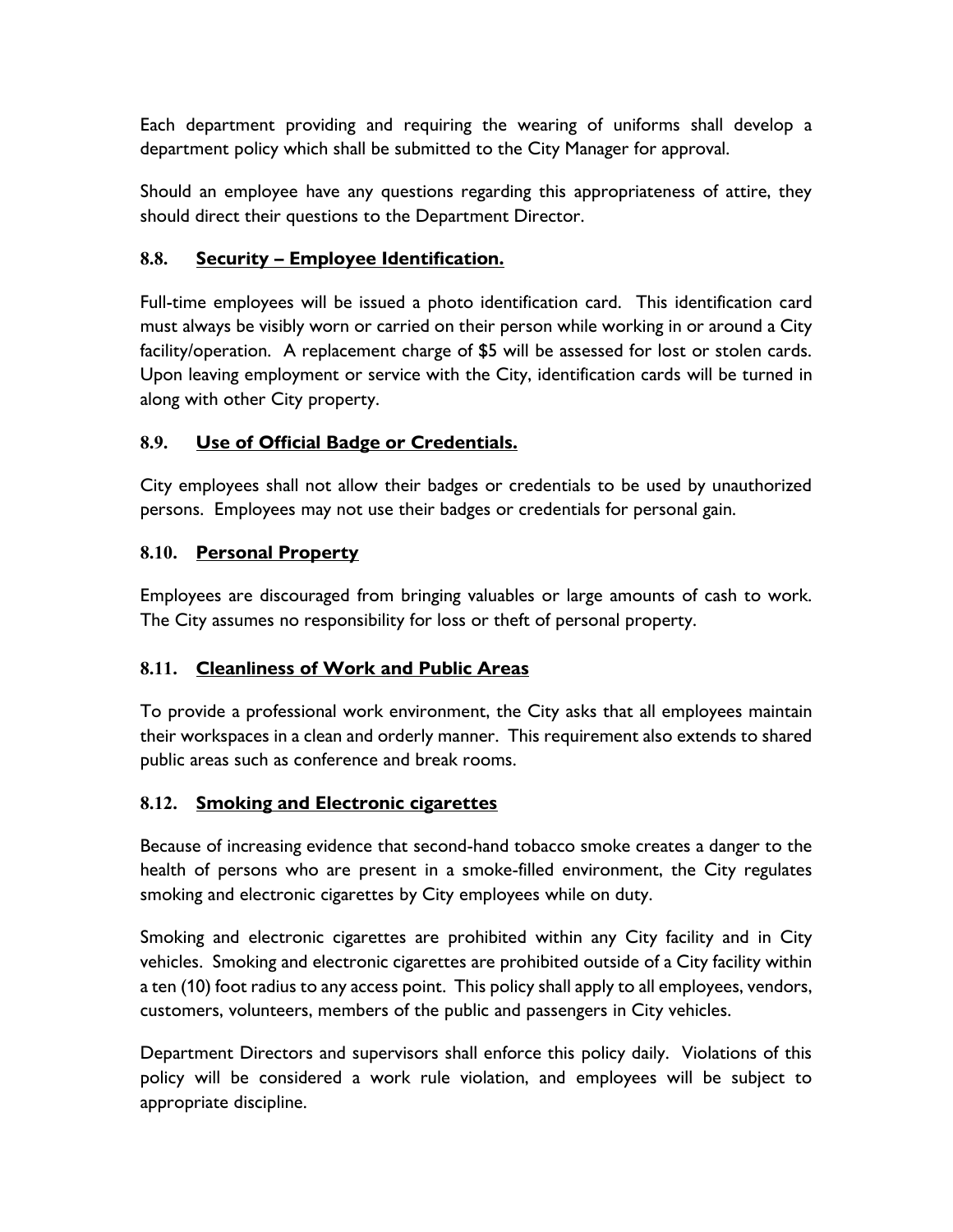### **8.13. Nepotism**

The employment of immediate family members, as defined below, in the same department or area of operation can cause conflicts and problems such as claims of partiality in treatment at work and personal conflicts from outside the work environment being carried into day-to-day working relationships.

No person shall be employed in any department where a member of their immediate family is employed or in a department supervised by an immediate family member.

For the purposes of this policy, "immediate family" includes an employee's spouse, children, parents, brothers, sisters, grandparents or close relatives by marriage. If two (2) employees within the same department marry or cohabit during the period of their employment, one of the employees may be transferred by the City Manager to another department without loss of pay or the employee must resign. The prohibition of employment of immediate family members shall not apply to police and fire volunteers, even though they may be paid for their service (Res. 061206).

### **8.14. Gifts and Favors.**

No elected or appointed official or employee of the City shall accept any valuable gift, whether in the form of service, loan, thing or promise, from any person, firm or corporation known to be interested directly or indirectly in any manner whatsoever in business dealings with the City, nor shall any such official or employee accept any gift, favor or thing of value that may tend to influence such official or employee in the discharge of any duties or grant in the discharge of any duties any improper favor, service or thing of value. The prohibition against gifts or favors shall not apply to an occasional nonpecuniary gift of nominal value, an award publicly presented in recognition of public service or any gift which would have been offered or given if not an official or employee. For purposes of clarification, nominal value shall be defined as equal to or less than ten dollars (\$10.00) in value.

### **8.15. Political Activity.**

As private citizens, employees may participate in all political activities, including holding public office, except for activities involving the election of candidates for any City office and where holding an appointive or elective public office is incompatible with the employee's City employment.

City employees are not prohibited from supporting candidates for office or from contributing labor to candidates and organizations that endorse candidates. Employees are not permitted to be candidates for City elective office or to make public endorsements of a candidate for City elective office. Support or endorsement of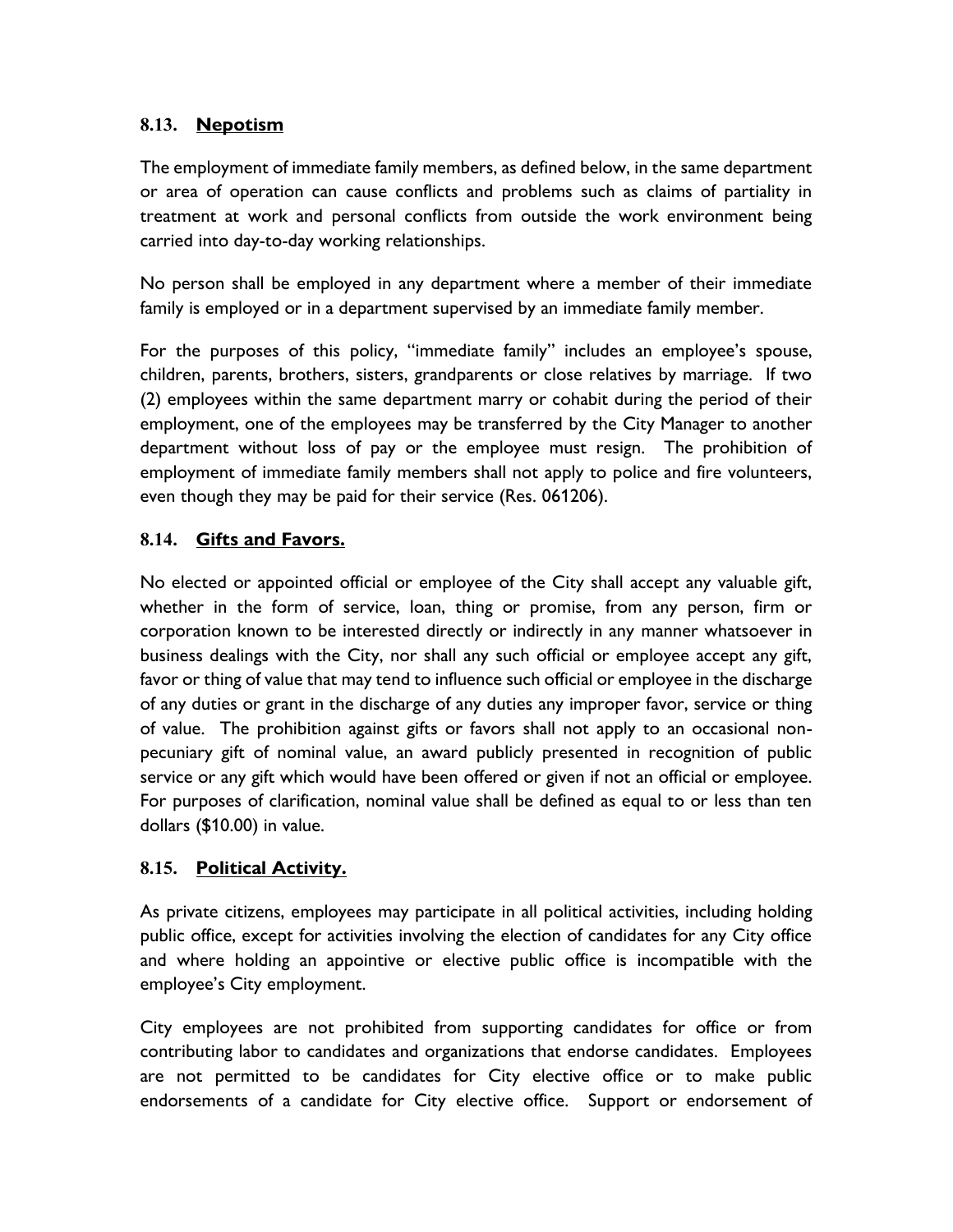candidates for office shall not be permitted while acting in an official capacity as a City employee.

Any employee desiring to become a candidate for City elective office shall first take leave of absence without pay or resign. Should an employee on leave of absence without pay be unsuccessful in seeking such elective office, the employee shall be returned to employment on the same terms and conditions as any other employee who has taken leave of absence without pay. An employee is considered to be a candidate for elective office once all statutory requirements have been met to qualify as a candidate.

Political activity must not interfere with job attendance or performance. Employees are not permitted to solicit or handle political contributions in City elections. They are not permitted to wear or display political badges, buttons or signs on their person or on City property during on duty hours.

No supervisor or other person in authority shall solicit any City employee for contributions of money or labor for a candidate for elective office, or otherwise compel, or attempt to compel, any employee to support a candidate for elective office or to engage in any political activity.

The purpose of this policy is to prevent and avoid the appearance of impropriety on the part of any City employee. City employees are neither appointed to, nor retained in, the City's service based on their political affiliations or activities.

### **8.16. Membership on Boards and Commissions.**

Employees shall be permitted to be a member of councils, boards or commissions that are advisory to the City, except that no employee shall be permitted to serve on the following boards or commissions: Board of Zoning Appeals, Library Board, Recreation Commission and Planning Commission.

### **8.17. Residency.**

While employees are not required to maintain residency within the City, employees subject to frequent call out for emergency services are expected to reside within a reasonable distance of their place of employment.

It will be the duty of each Department Director to develop a policy and monitor the response times of their employees. Failure of an employee to respond according to their department policy may result in disciplinary action.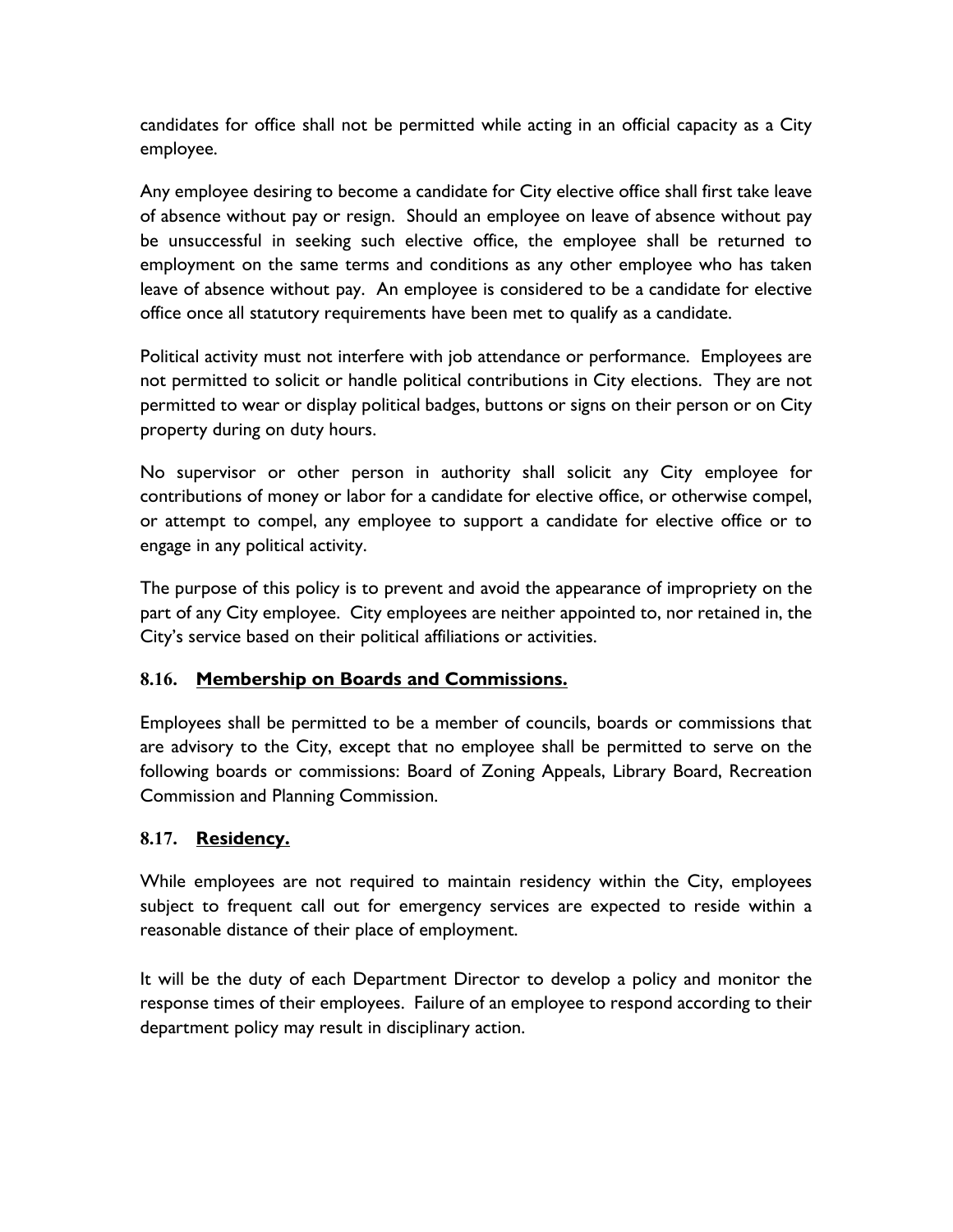### **8.18. Outside Employment.**

An employee may carry on a second job on a part-time basis if:

- 1. The second job is approved by the employee's Department Director.
- 2. The second job does not conflict with the "working" hours of the employee's City job.
- 3. The employee maintains efficiency and productivity in the City job.
- 4. The second job does not cause a conflict of interest that could harm the City.

If an employee suffers an injury in the course of approved outside employment, that employee may use sick leave accumulated through employment with the City. An employee injured in outside employment may only use sick leave to the extent that when added to any workers' compensation received from the outside employment, the employee receives no more than the employee's regular City wages. City employees shall not use City worker's compensation or injury leave for injuries received while working for someone other than the City.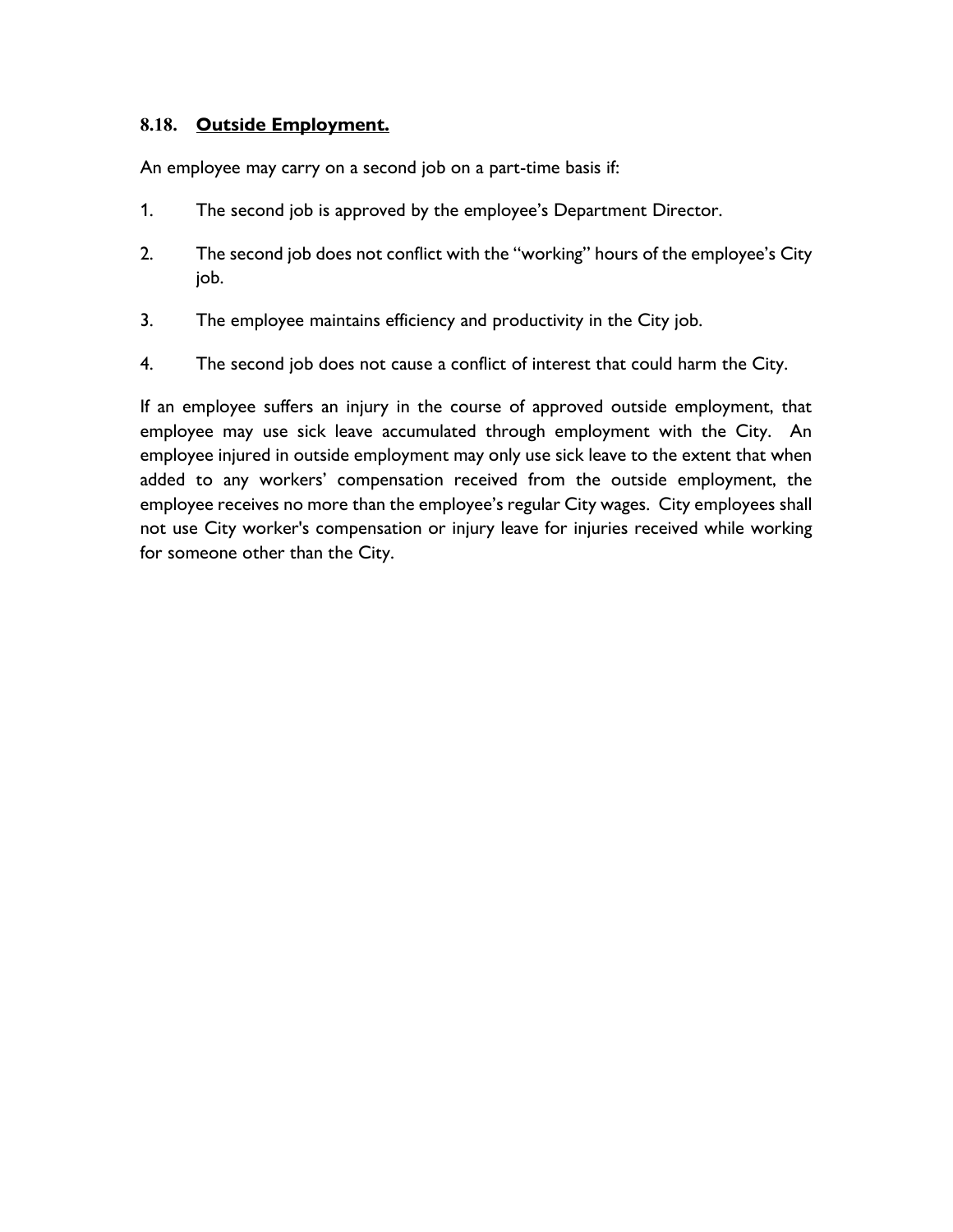# **SECTION 9: CITY VEHICLE POLICY**

#### **9.1. Vehicle Use Requirements**

The City shall allow certain employees with the City to utilize a City-owned vehicle to conduct City business. The following conditions apply to the use of City vehicles:

- Only City employees and other approved person(s) may drive or be passengers in City-owned vehicles.
- Employees may be required to keep vehicles overnight, depending on the demands of their position. The City Manager must approve any retention of City vehicles overnight.
- Absent approval from the City Manager, employees may not drive vehicles home if they live more than five miles from the City limits. City vehicles that are driven home by employees may not be used for personal use and may be subject to the IRS regulations governing taxes and benefits.
- All employees authorized to drive a City vehicle shall have a current Kansas driver's license and shall be subject to annual review by the City. Some employees may be required to obtain a Commercial Driver's Licenses.

#### **9.2. Driver Safety Requirements**

Employees shall act in a safe and reasonable manner while operating a City vehicle. Listed below are a few simple but necessary rules to follow to prevent accidents and injuries:

- Do not operate the vehicle while under the influence of alcohol or drugs.
- Check the proper functioning of lights, gauges, tires, tire pressure, wipers, seatbelts, door locks, and breaks prior to use and on a daily basis. Should a defect be found wherein the safe operation of the vehicle is compromised, notify a supervisor and schedule immediate maintenance for the vehicle.
- Immediately report all accidents and traffic citations to the Human Resources Director or the City Manager. Do not leave the scene of an accident.
- Always wear a seatbelt when the vehicle is in motion. Ensure that all passengers always wear a seatbelt when the vehicle is in motion.
- Operate the vehicle in accordance with all state and local laws.
- Obey all traffic signs and posted speed limits.
- Always park the vehicle in a safe, authorized location. Lock all doors and remove all valuables.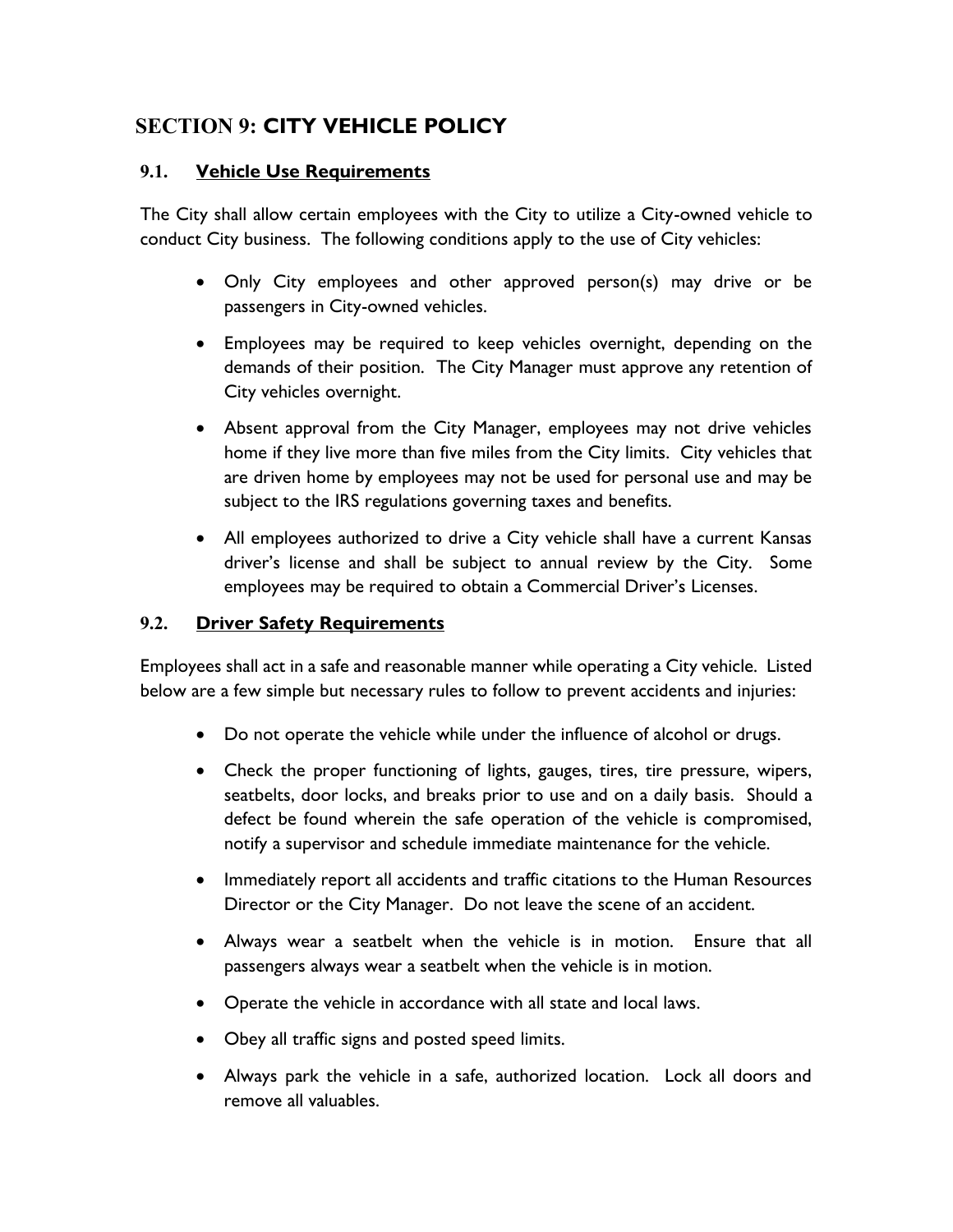- Utilize Direct lights from sunset to sunrise and at any time when the wiper blades are in use.
- Do not follow other vehicles too closely. Leave plenty of space for a sudden or unexpected stop.
- Do not operate the vehicle while distracted.
- Use of cellular phones or any other technology requiring a driver's attention may be used in City vehicles subject to compliance with Section 10.4 of this Handbook.
- Smoking and electronic cigarettes are City-owned vehicles is prohibited.

# **9.3. Accidents**

In the event of an accident, employees should immediately report the accident and any injury to any person or property damage to his or her supervisor or Department Director, Human Resource Director or City Manager.

## **9.4. Traffic and Parking Infractions**

Employees are responsible for any and all traffic and parking infractions incurred while operating a City vehicle. The City will not reimburse employees for any monetary fines resulting from traffic and parking violations. Employees receiving traffic or parking infractions while operating a City vehicle may be subject to disciplinary action.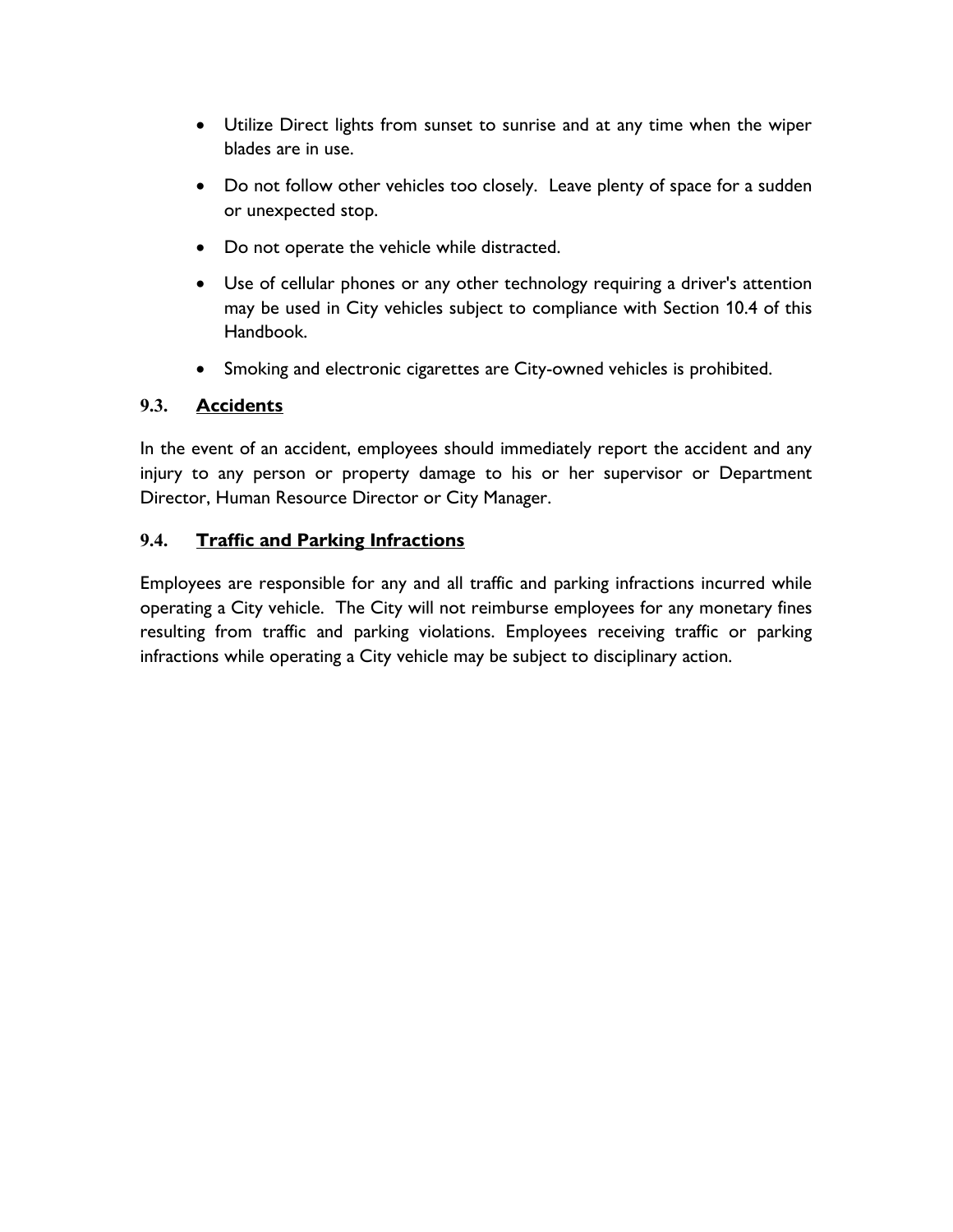# **SECTION 10: SOCIAL MEDIA POLICY**

#### **10-1 Social Media**

**Purpose.** This policy is to provide guidelines and define individual and departmental responsibilities for the use of social media, such as Facebook and/or Twitter. The purpose of social media is to inform as many citizens as possible of City business in an effective and efficient manner. This will build a stronger community, by providing citizens a better understanding of their government.

#### **10-2 Definitions**

**Blog**: A self-published diary or commentary on a particular topic that may allow visitors to post responses, redactions, or comments. Content: Any text, metadata, QR codes, digital recordings, videos, graphics, photos, and links on approved sites.

**Employee**: Elected officials and personnel appointed to a position (regular, temporary, or volunteer) of service with the City.

**Employer**: The City of Abilene Page: The specific portion of a social media website where content is displayed and managed by an individual or individuals with administrator rights.

**Post**: Content that an individual shares on a social media site or the act of publishing content on a site.

**Profile**: Information that a user provides about himself or herself on a social networking site.

**Public Record**: Any writing containing information relating to the conduct of government or the performance of any governmental or proprietary function prepared, owned, used, or retained by any state or local agency regardless of physical form or characteristics.

**Social Media Representative**: A City of Abilene employee who has been trained in the Social Media Policy and who has been designated to establish and/or maintain a social media account on behalf of their department. A representative must be identified before the City department can use social media. Examples include but are not limited to: forums; weblogs; wikis; social networking, communication, and bookmarking sites; podcasts; photo or video sharing sites; and real-time web communication sites/systems.

#### **10-3 Responsibilities**

It is the responsibility of Social Media Representatives to read and adhere to relevant policies, to maintain archival data, maintain current accurate information via City social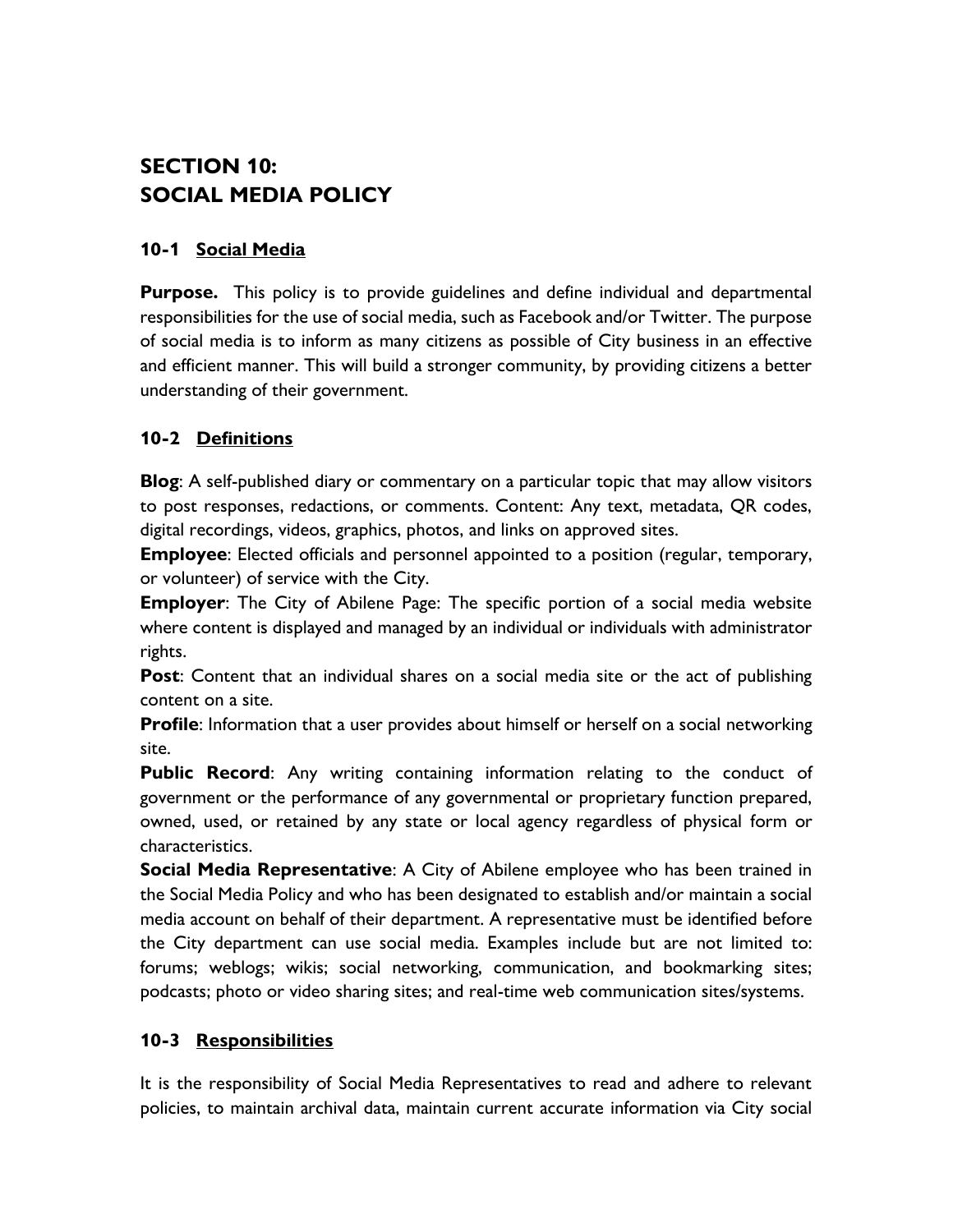media platforms, and to ensure that the City is being appropriately represented. It is the responsibility of Department Directors or designees to enforce this policy, to ensure that relevant City standards are met, and to ensure that the use of social media platforms meets the City's business needs. It is also the responsibility of Department Directors or designees to review and make decisions regarding the approval and distribution of information on social media platforms.

#### **10-4 Policy and Procedure**

.

Social media platforms must comply with applicable federal, state, and city laws, regulations and policies. This includes adherence to established laws and policies regarding copyright, public records, records retention, First Amendment rights, privacy and security laws, and conduct policies established by the City of Abilene. The best, most appropriate uses of social media platforms for the City of Abilene fall into two general categories: as channels for disseminating time-sensitive information as quickly as possible (i.e., emergency information); and as marketing or promotional channels which increase the City's ability to deliver its messages to the widest possible audience.

Each Department Director will designate at least one Social Media Representative for the department, who is responsible for providing and updating content and information posted on the social media site(s) pursuant to policies set forth.

All requests for official City of Abilene social media sites are subject to review and approval by the City Manager. To request a new social media site, a Social Media request in writing must be submitted to the City Manager.

Terms of Service Typically, a Terms of Service (TOS) agreement is associated with the use of third-party social media tools. Each social media site usually requires users to accept a TOS agreement specific to that site. a. In order to avoid violations, the Social Media Representative in conjunction with the City Attorney, will review the most current TOS prior to implementing any new social media site. b. The Social Media Representative in conjunction with the City Attorney will review significant amendments made to the TOS for any sites currently used by the City, to determine whether these amendments contradict City policy. c. If the TOS appears to contradict City policy, the Social Media Representative will notify the City Manager, who will determine whether the use of such social media site is appropriate.

Each Social Media Representative authorized to access and update a social media site must have a unique user account. Multiple Social Media Representatives will not share a generic login, and Social Media Representatives may not share their login or passwords with other staff members, volunteers, or others who update the social media site. Upon separation of the Social Media Representative, the Department Director or City Manager will be responsible for changing the login and password. Each social media user account will be set up in conjunction with an official City e-mail account for the purposes of privacy,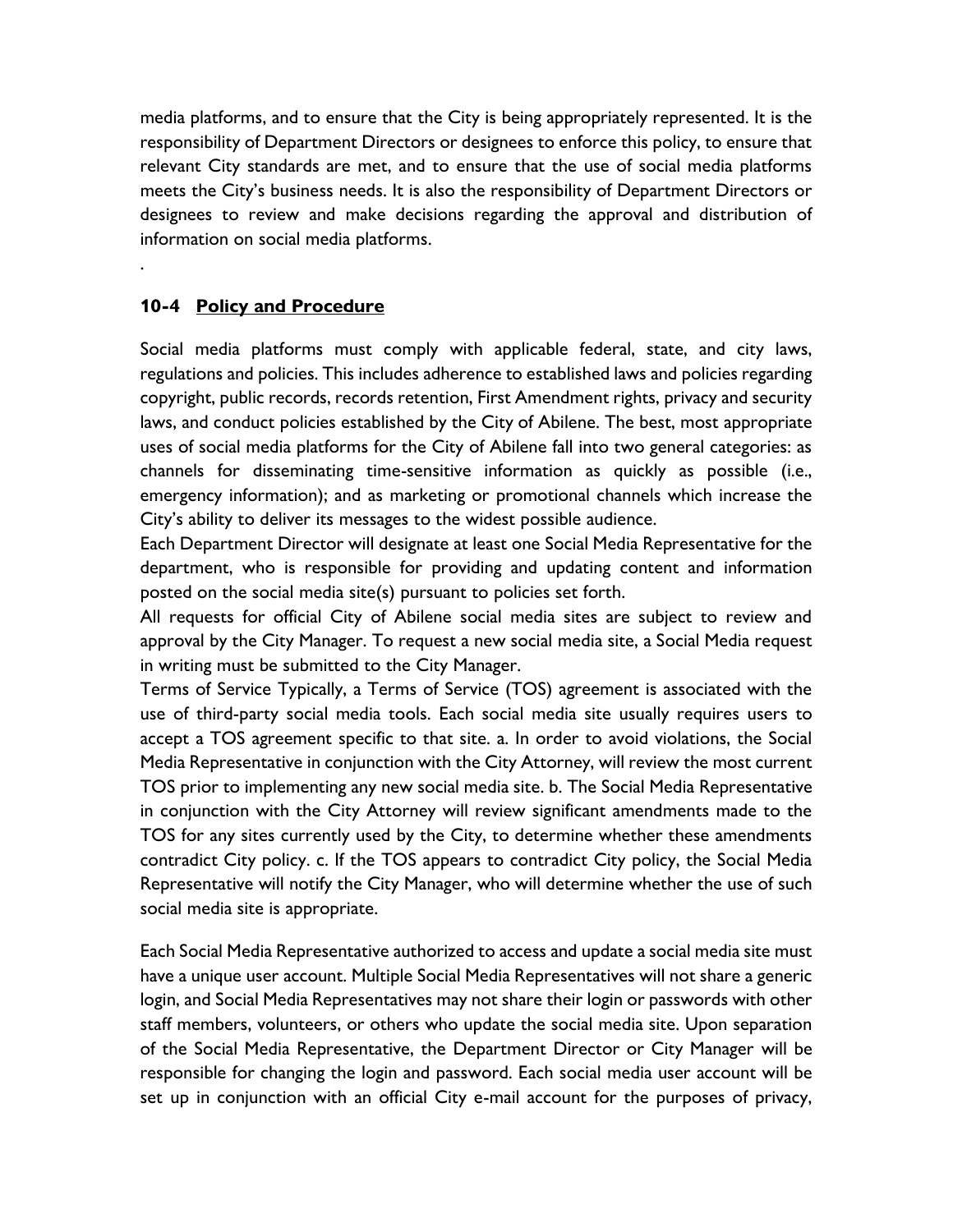security, and records retention. The Social Media Representative for each department will maintain a list of all City social media sites, logins, and passwords. As needed, she/he may create administrative user accounts to enable the City to change account settings and to immediately add, edit, or remove content from social media sites.

The official Website of The City of Abilene (www.abilenecityhall.com) will remain the City's primary and predominant internet presence. Language Content provided by the City on social media sites should avoid the use of abbreviations, jargon, acronyms, or slang iterations. Although social media sites are often more casual than other communication tools, they still represent the City and should maintain a professional image. The City's social media sites will use approved names, official titles, and the official City logo in the header/main page whenever possible. Equal Access Social Media sites requiring membership or subscription to view content should be avoided. Security settings should be as open as possible to allow the public to view content without requiring membership or login

A social media platform, like any communication resource, must be updated regularly to ensure the information provided is current, accurate, and useful. Social Media Representatives are responsible for maintaining social media sites by viewing and updating them as necessary and appropriate. As a general rule of thumb, social media site content should be updated at least once per week. Commenting and Discussions Commenting and/or discussion boards are prohibited, unless approved by the City Manager.

Users of the City's social media sites shall be notified that the intended purpose of the site is to serve as a mechanism for communication between City departments and members of the public. All social media sites must include a general disclaimer regarding public records and external links.

All City of Abilene presences on social media platforms are considered an extension of the City. Approved Social Media Representatives are permitted to access and maintain approved City social media accounts during regular work hours and/or using City equipment. Employees representing the City via social media platforms must conduct themselves at all times as representatives of the City of Abilene. Employees who fail to conduct themselves in an appropriate manner are subject to the disciplinary procedures outlined in applicable. When posting information on the City's or another agency's social media site, the Social Media Representative must identify themselves by full name, title, agency, and contact information, and shall address issues only within the scope of their specific authorization. All content posted by the Social Media Representative on the City's social media sites should be true and not misleading and all claims should be substantiated. In the event inaccurate information is posted on the City's social media sites it should be removed as soon as discovered and a public correction should be made. If employees exchange information on the City's or another agency's social media site but are not authorized to speak on behalf of the City, they must clarify that they are presenting information on their own behalf and that they do not represent the position of the City.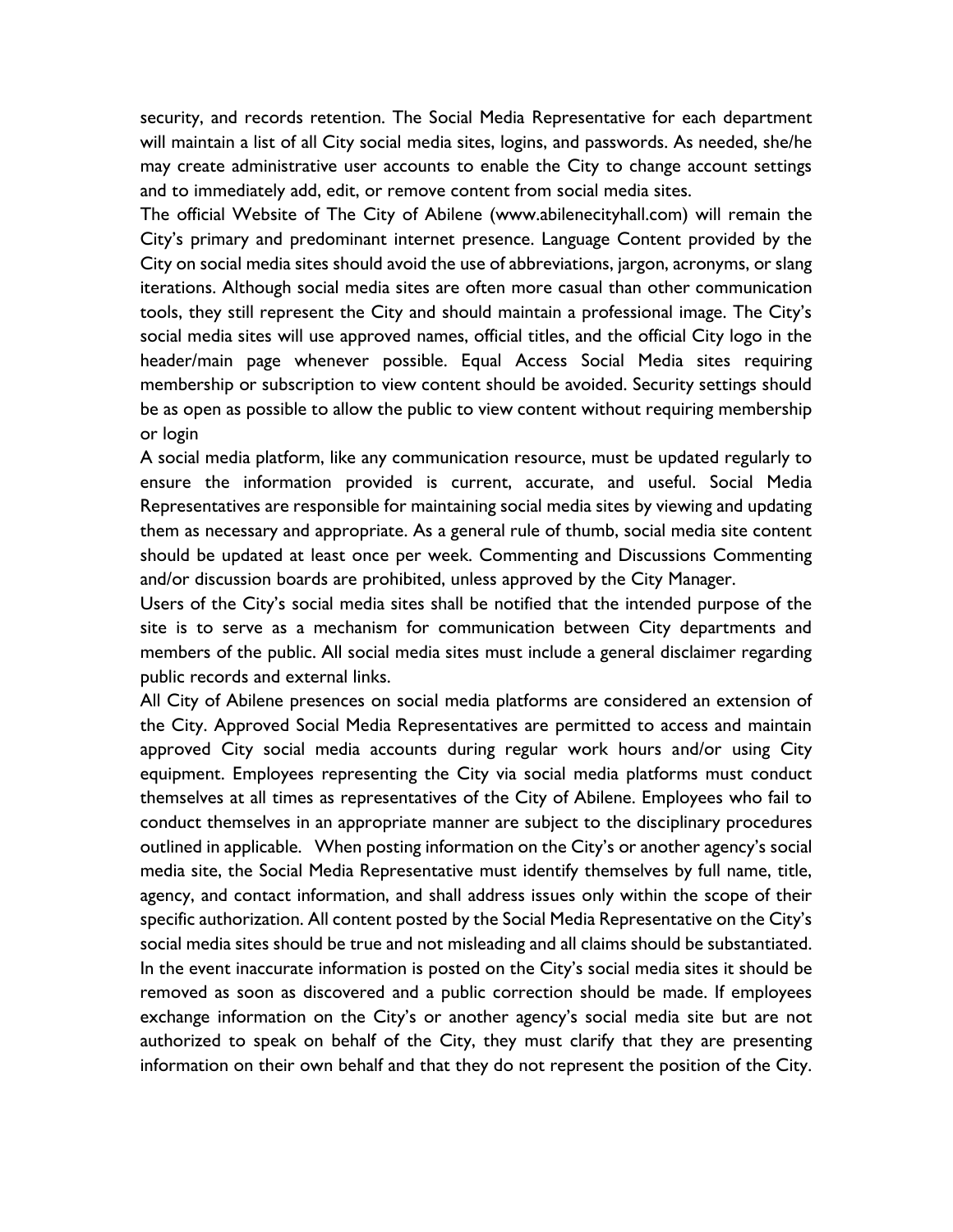Any public records created through the use of social media platforms are subject to State and Local public records laws and records retention requirements. Each City-sponsored social media site must clearly indicate that any articles or other content posted or submitted for posting are subject to public disclosure laws. An original record is created when unique information related to City businesses is posted on social media sites, which are not provided via the City's official website or in another format, and are, therefore, subject to the Public Records Act and records retention requirements. Examples of original records that may be created through use of social media sites include, but are not limited to a. Account information (user names, passwords, etc.); b. Listings of social media site 'friends,' 'followers,' 'fans,' etc.; c. Information posted to social media sites that was not first provided via the City's official website, press release, or other format. All social media content with public records value must be maintained for the minimum required retention period in an easily accessible format that preserves the integrity of the original record to the extent possible. The Social Media Representative should refer to the most recent versions of the Kansas State approved Records Retention Schedules for applicable records retention requirements. In general, the majority of content provided by the City on social media sites must be retained for at least two years. Various methods may be employed to retain public records created on social media sites. Options include: a. Archiving Software/Service: The City may use software or service designed to capture content from social media sites for retention and retrieval; b. E-mail: Updates, comments and account change notifications are sent to a City email account created for this purpose and retained as described in this section; c. Website Capture: Web capture tools may be used to capture snapshots of City's social media sites in their native format, such as the Washington State Digital Archives website capturing program; or d. PDF Format: Staff may convert social media pages to PDF format, and the PDF files saved for retention purposes. This option retains the content and formatting (look and feel) of the original web page.

Employees should not include personally identifiable information about themselves or others, such as Social Security Numbers, personal phone numbers, email addresses, or home address via official City social media sites. As a security measure, Social Media Representatives shall not use the same password used in their personal accounts as the City's password. Employees may not post any content involving or related to any of the following: a. Items that are involved in litigation or that could be involved in future litigation; b. Violates copyright license agreements; c. Promotes or advertises any political campaign or ballot measure; d. Can be used for or to promote any illegal activity; e. Promotes or solicits for an outside organization or group unless authorized by the City Manager; f. Defamatory, libelous, combative, offensive, disparaging, demeaning, or threatening materials related to any person or group; or g. Personal, private, sensitive or confidential information of any kind.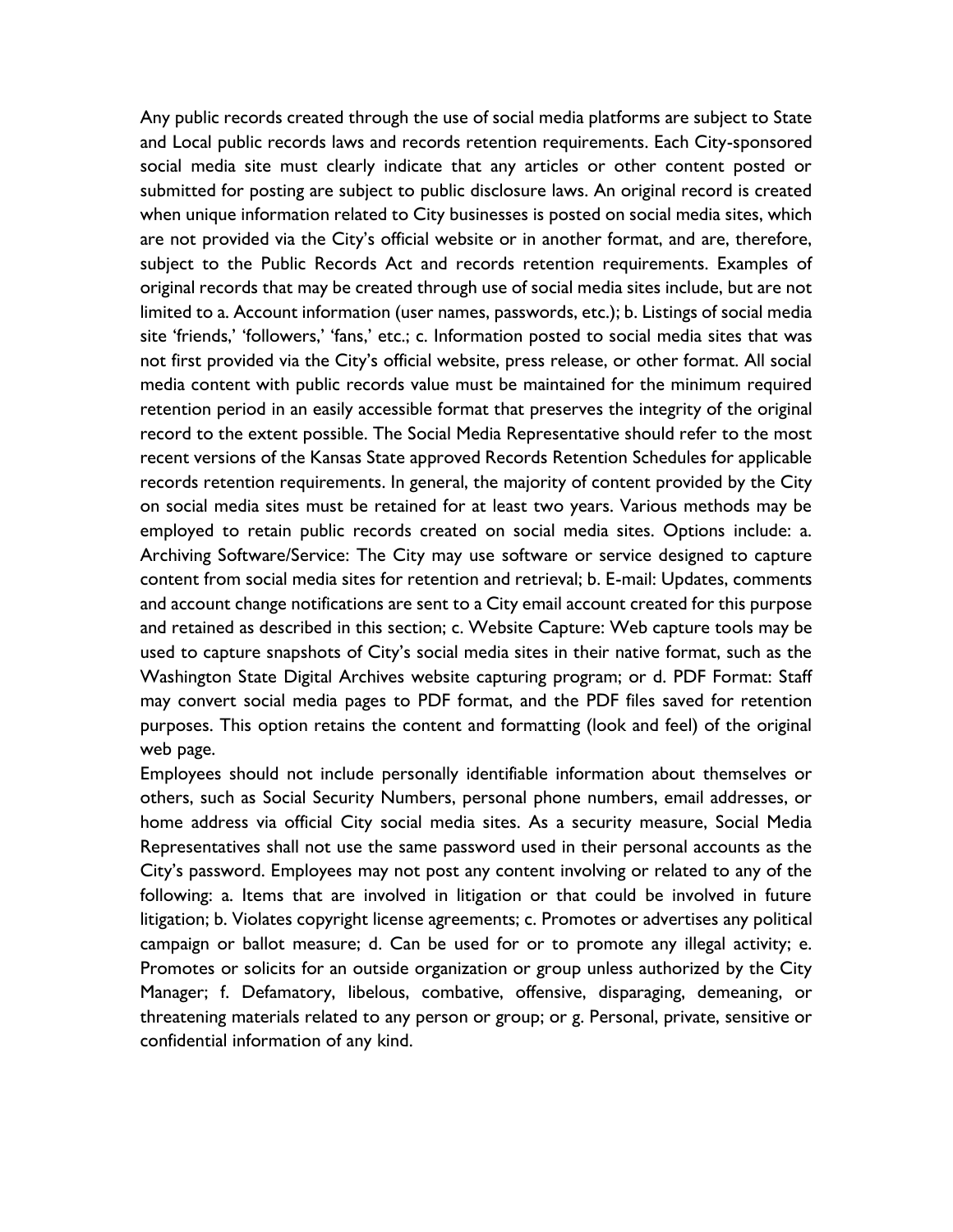#### **10-5 City Cell Phones or any other electronic device**

The City understands employees have a legitimate need for mobile communications. Employee requests for cellular phones must be submitted to the City Manager's Office for review. City-owned cellular phones should be used primarily for City government business and must be used in compliance with all applicable City policies. However, incidental personal use is acceptable for employees who are required to carry a City-owned cellular phone on a routine basis.

## **When at all possible, employees shall refrain from placing cellular calls or using a cellular phone while driving a City vehicle. If a cellular phone is to be used while driving, the following rules shall be followed:**

- Immediately determine if the vehicle can be safely driven off the road and parked in an appropriate location for the remainder of the conversation.
- Never take notes, look up phone numbers, look away from traffic or be distracted in any way while driving.
- Never send or read text messages.
- Immediately suspend any call if driving in heavy traffic or hazardous weather conditions.

When the monthly detail billing is received from the provider of service, it will be audited by the Financial Director. All Department Directors will audit their phones exceeding allocated minutes. The Department Director will have the responsibility to determine if the exceeding minutes are due to after hour call out time or personal usage. Personal usage charges will be paid by the tenth of the following month or they will be withheld from the next payroll. Charges for roaming and long distance will not be paid by the City unless they are related to City usage. Either the City Manager, Human Resources Director, or Department Director has the right to call any number previously called by the phone.

The City will make the initial purchase of any cell phones, but it is the responsibility of the individual to maintain the equipment in good repair while in their possession. The City does not maintain insurance policies on its cell phones. Employees should report damaged or lost equipment to their Department Director and Finance Director as soon as possible. The City will bill damaged or lost equipment to the individual who was using the equipment when the equipment was lost or damaged.

#### **10-6 Electronic Mail**

**Purpose and Scope.** This policy establishes guidance for the acceptable use of the City-provided electronic mail ("e-mail"). This policy applies when the users are on the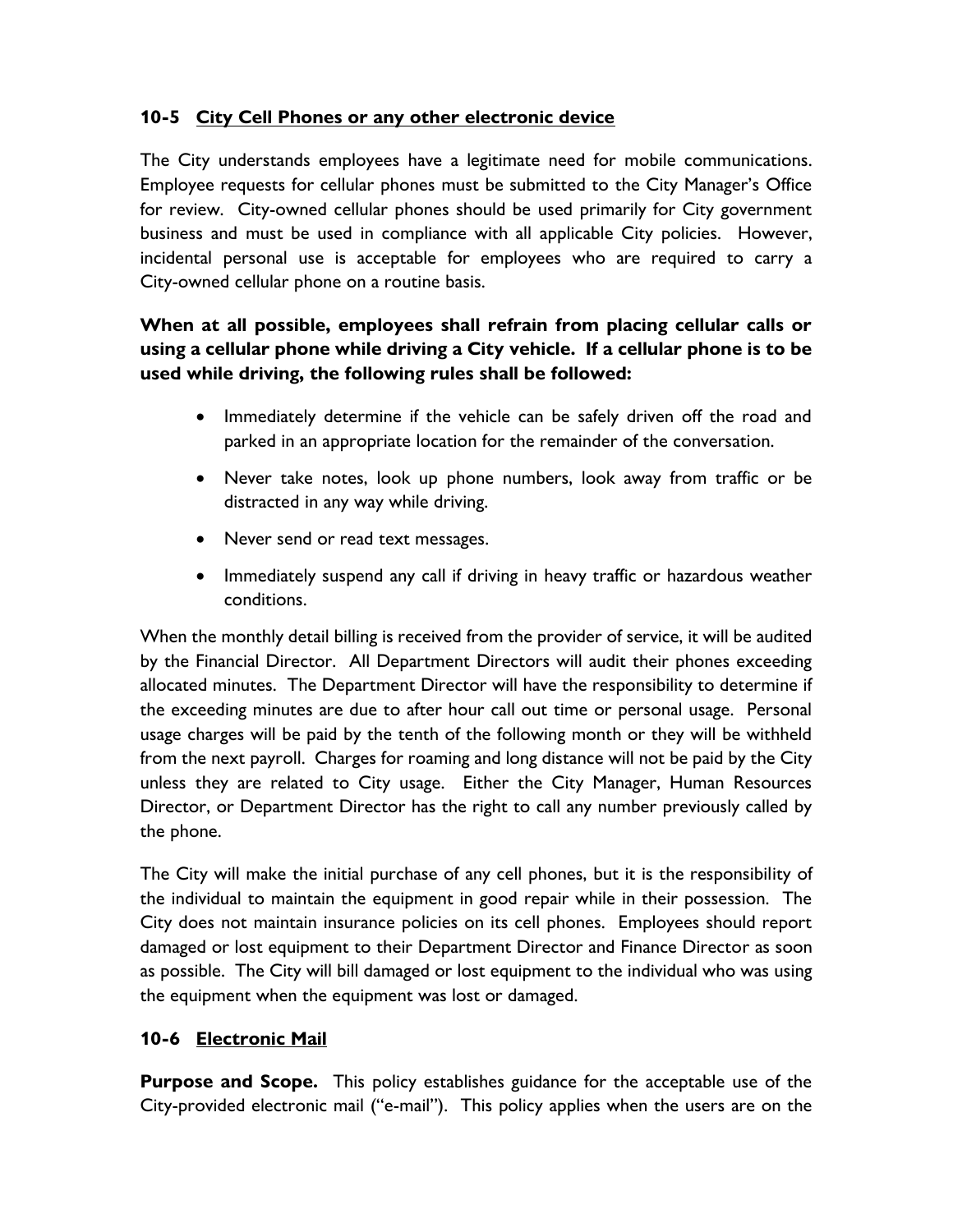City's premises using the City equipment, off the City's premises logging into the City servers, or using the City information off the Internet or by other means.

**Use for City Business.** Use of e-mail is encouraged where it is suitable for business purposes, supports the goals and objectives of the organization, and is consistent with the employee's job responsibilities. E-mail is a valuable corporate resource and must not be used for personal gain, including solicitation of non-City business or illegal activity.

**Personal Use.** Using a reasonable amount of City resources for personal e-mails is acceptable, but non-work-related e-mail shall be saved in a separate folder from workrelated e-mail and not stored on City servers.

**Prohibited Use.** All e-mail use that is inconsistent with this Electronic Mail Use Policy is subject to disciplinary action, up to and including termination. Using the City's e-mail system for the following activities, although not an exhaustive list, is expressly prohibited:

- Engaging in illegal activities, such as harassing other users or sending unsolicited "spam" e-mail.
- Transmitting messages with derogatory or inflammatory remarks about an individual or group's race, religion, national origin, age, physical attributes, or sexual preference.
- Intentionally spreading computer viruses or other destructive information.
- Accessing or distributing threatening or obscene material.
- Maliciously disrupting e-mail access.
- Attempting to gain unauthorized access into any computer account or system.
- Using resources to destroy data belonging to the City or any other organization or individual.

Employees who receive any e-mails with this content from any City employee should report the matter to their supervisor immediately.

**Public Representation through E-Mail.** The City seeks to prevent harm to its reputation as a result of improper employee e-mail usage. The general public may view e-mail that originates from an account containing the name "the City" as an official statement from the City and not the statement of an individual employee. As a result,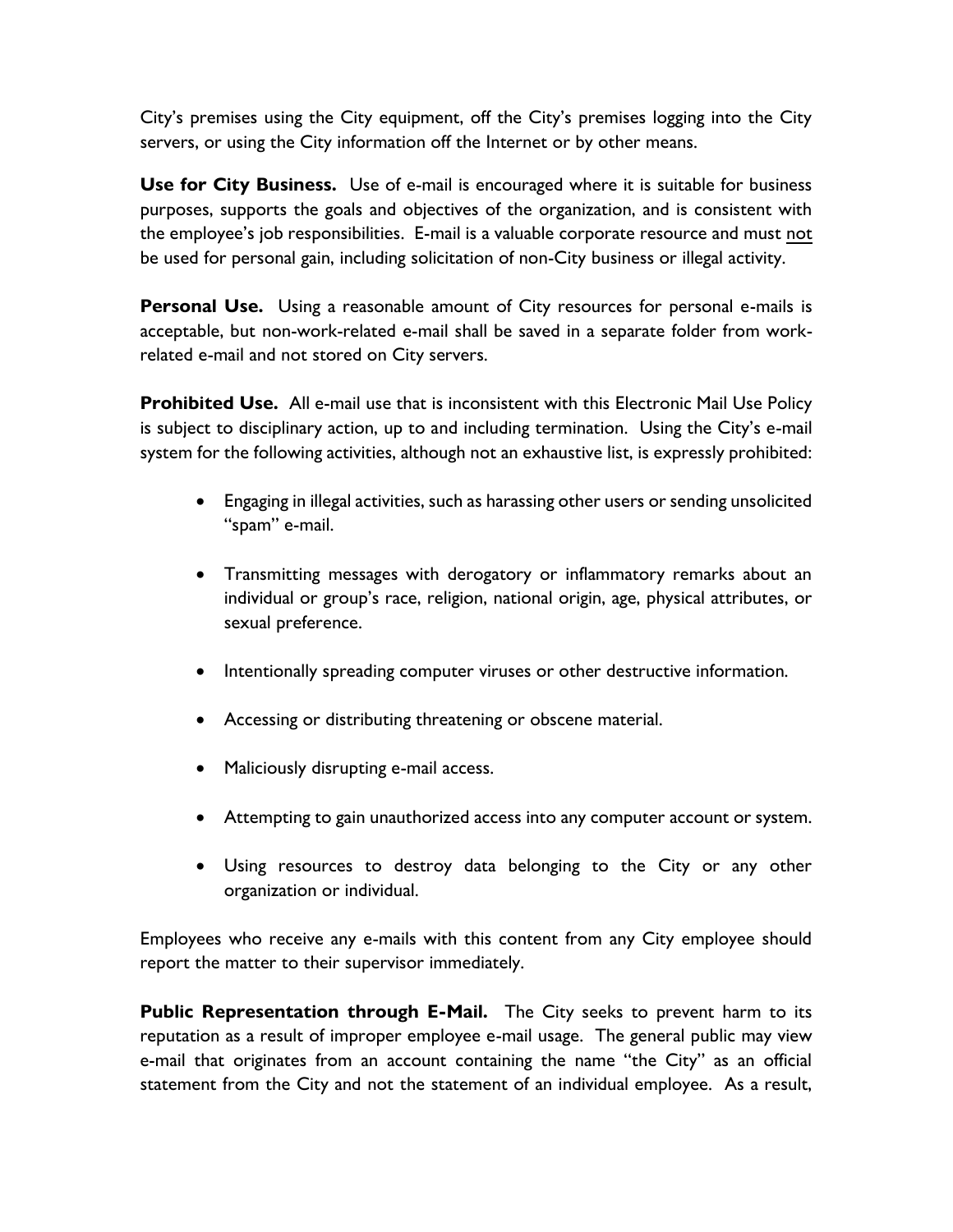certain e-mail content and subject matter should be limited to the extent possible. All employees sending e-mail must carefully avoid using profanity or discussing controversial topics such as sexuality, racial issues, or other topics not in keeping with the professional image of the City. Employees should use their own personal e-mail addresses when sending or receiving information of a questionable nature, and these communications should not take place on City property or during City time.

**Employee's Expectation of Privacy.** All messages, files, and records created, sent, or retrieved over the City's e-mail are the property of the City and should be considered public information.

The City reserves the right to access, monitors, retain or use this information if deemed necessary and appropriate. This examination assures compliance with internal policies, supports the performance of internal investigations, and assists with the management of the City's information system. This information can be disclosed to management, law enforcement agents, and other authorized parties with a bona fide need-to-know. This may be done without prior consent of the sender or receiver. Employees may not, without City permission, lock or password-protect any document or electronic transmission on the City system.

**Employee Accountability.** All e-mail users are strictly accountable for the accuracy and appropriateness of links and information available from the Internet/Intranet sites. All e-mail users assume personal liability for any and all violations committed while using the City's e-mail system.

#### **10-7 Violation of Policy**

Employees shall be subject to immediate discipline for violating the City's Technology Use Policy. Employees who learn of any misuse of software or related documentation within City operations shall notify their Department Director, or the City Manager.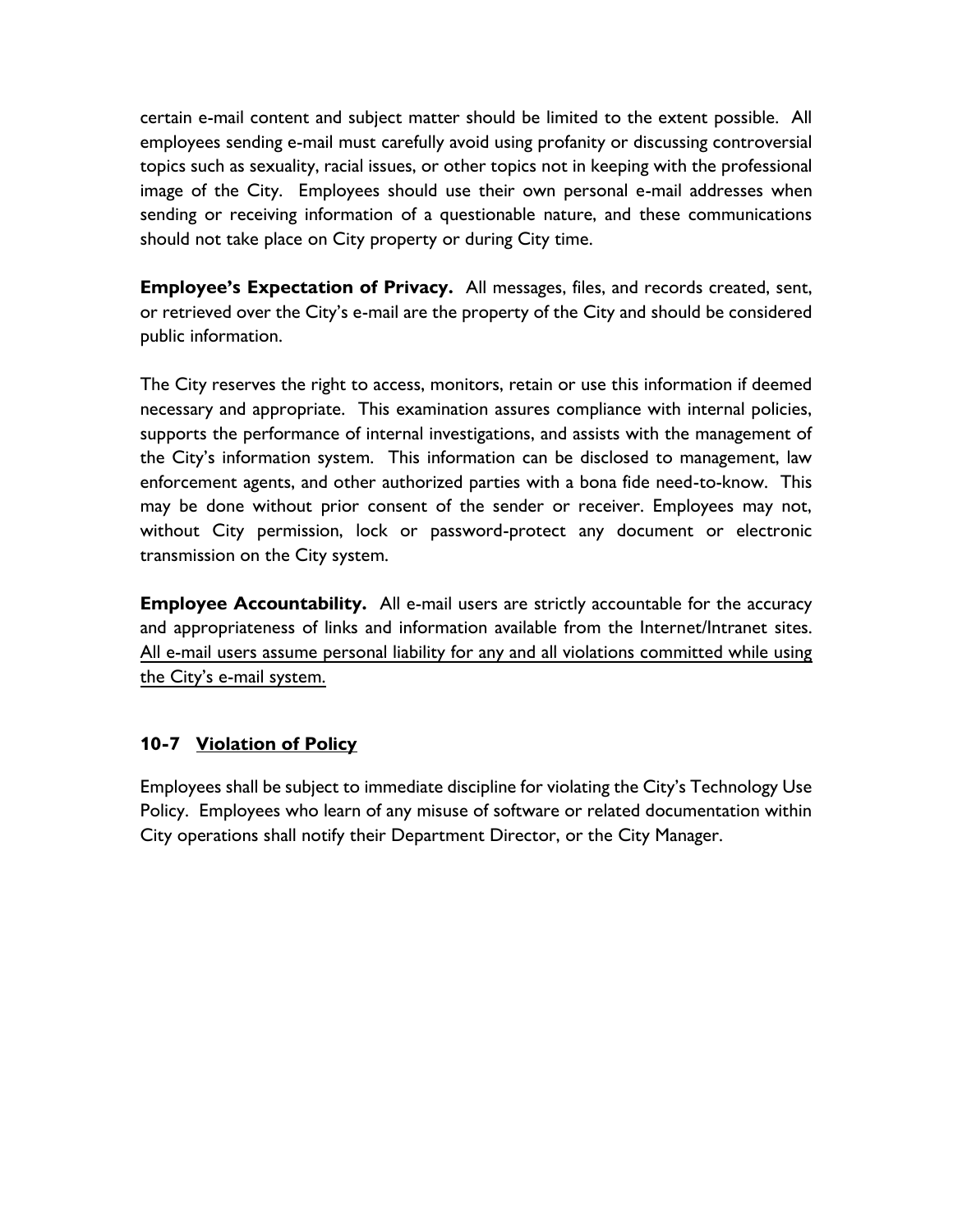# **SECTION 11: RECRUITMENT, SELECTION, TRAINING AND DEVELOPMENT**

## **11-1 Qualifications for Employment**

All applicants must complete an application form to be eligible for employment with the City and complete a release and waiver for pre-employment background check. All applicants must also meet the minimum qualifications and be able to perform, with or without a reasonable accommodation, the essential functions of the positions sought. Upon receiving a conditional offer of employment, an applicant may be required to successfully complete a physical examination or other tests. All City employees must meet the requirements of the City Drug and Alcohol Testing Policy.

#### **11-2 Employee Selection and Promotion**

Whenever possible, the City will attempt to fill vacancies for supervisory, skilled, and upper-level positions from the ranks of existing employees. All employees seeking promotion shall be expected to meet the minimum qualifications for the classifications to which they seek promotion. Employees seeking promotion may be required to undergo a physical examination or other tests.

Notices of position vacancies can be distributed, as necessary, through electronic mail ("email"), through internal memoranda, or by posting on City bulletin boards. Before filling any approved vacant position, current employees who are qualified and who apply for the position shall be given equal consideration for transfer and promotion.

The City Manager or Human Resources Director shall determine position vacancy posting dates and application closing dates.

**Competitive Selection.** The City Manager may designate the class of eligible applicants based on any of the following criteria:

- Internal. The selection process may be limited to persons in the City service or a segment thereof.
- Open. The selection process may be opened to the general public without special preference or consideration for any City employees who apply.
- Open; Internal Preference. The selection process may include both City employees and members of the general public, with City employees given preference in application and/or consideration.

**Non-competitive Selection.** When in the best interests of the City, a noncompetitive selection process may be specified by the City Manager.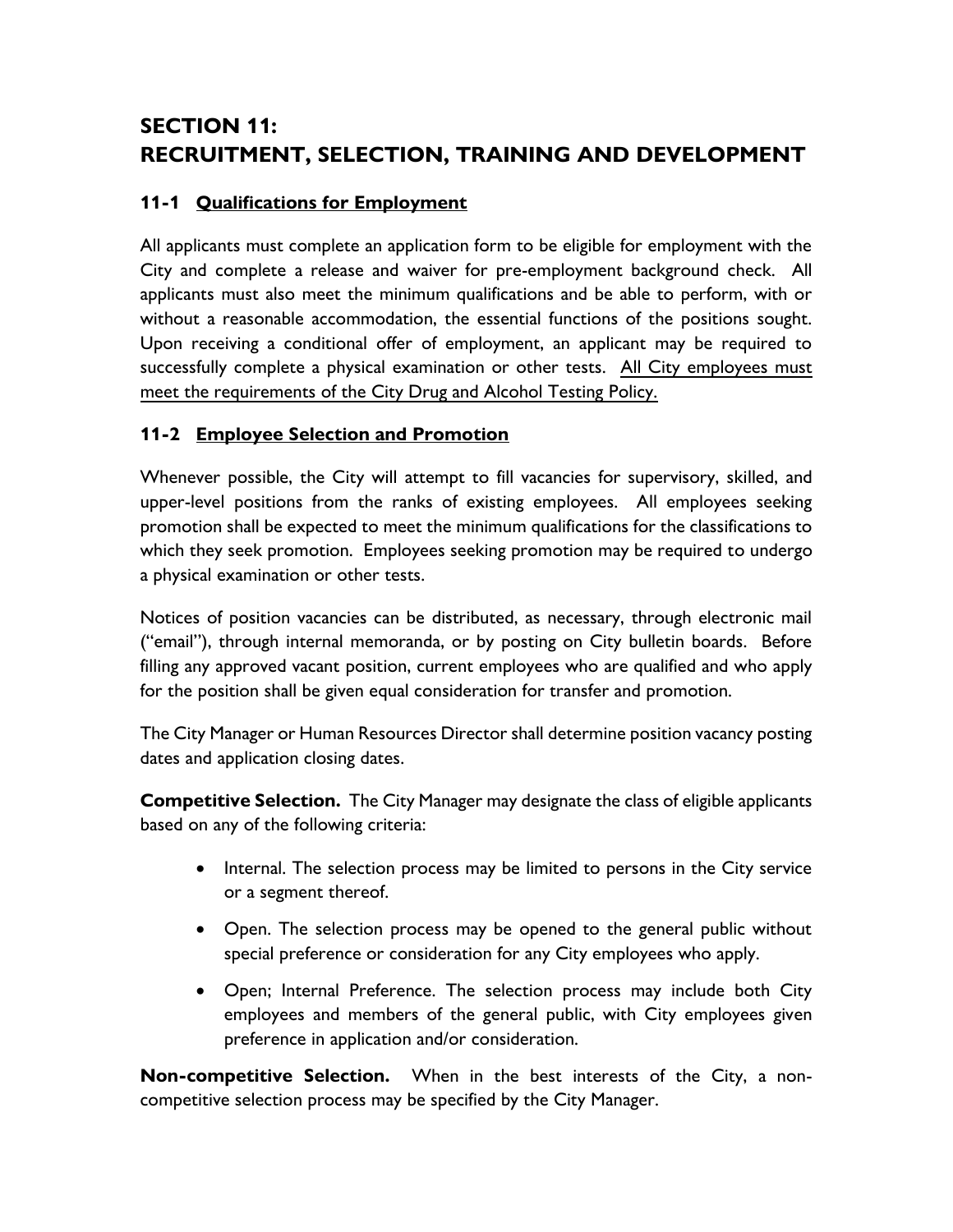**Voluntary Demotion.** Demotion is the assignment of an employee from a position in one class to a position in another class having a lower maximum salary. An employee may request a demotion at any time. Such voluntary demotion will not be effective until approved by the City Manager.

**Demotion in Lieu of Layoff**. An employee may be demoted as an alternative to layoff. Such demotion may be fully or partially rescinded at any time through non-competitive promotion.

**Lateral Transfer**. Lateral transfer is any assignment from one position to another not involving a promotion or demotion. The City Manager may consider a lateral transfer at an employee's request or when it serves the City's best interest.

# **11-3 Required Certifications**

If an employee's job requires a license or certification, it is the employee's responsibility to maintain a current and valid license or certificate during employment. Proof of renewal may be required and must be presented by the employee, if requested by the Department Director or Human Resources Director. Any change in status of an employee's license or certification must be reported immediately by the employee to his or her immediate supervisor.

Employees that are required to have a CDL as part of their job will be reimbursed by the City for the cost difference between the regular license and the CDL when a reimbursement request is submitted to their Department Director.

## **11-4 Orientation and Training**

Each employee will receive orientation training including, but not limited to, duties of the position, hours of work, relationship to other employees, safety precautions, emergency procedures and other relevant information about employment. When possible, orientation training will be provided on the first day of employment by their supervisor or department director.

## **11-5 Performance Reviews**

Understanding one's strengths and weaknesses is critical to successful job performance. The City is committed to helping employees improve their performance and to identifying those areas in which employees excel and those areas that may need improvement. Accordingly, supervisors, Department Directors, and employees are strongly encouraged to discuss job performance and goals on an informal, day-to-day basis.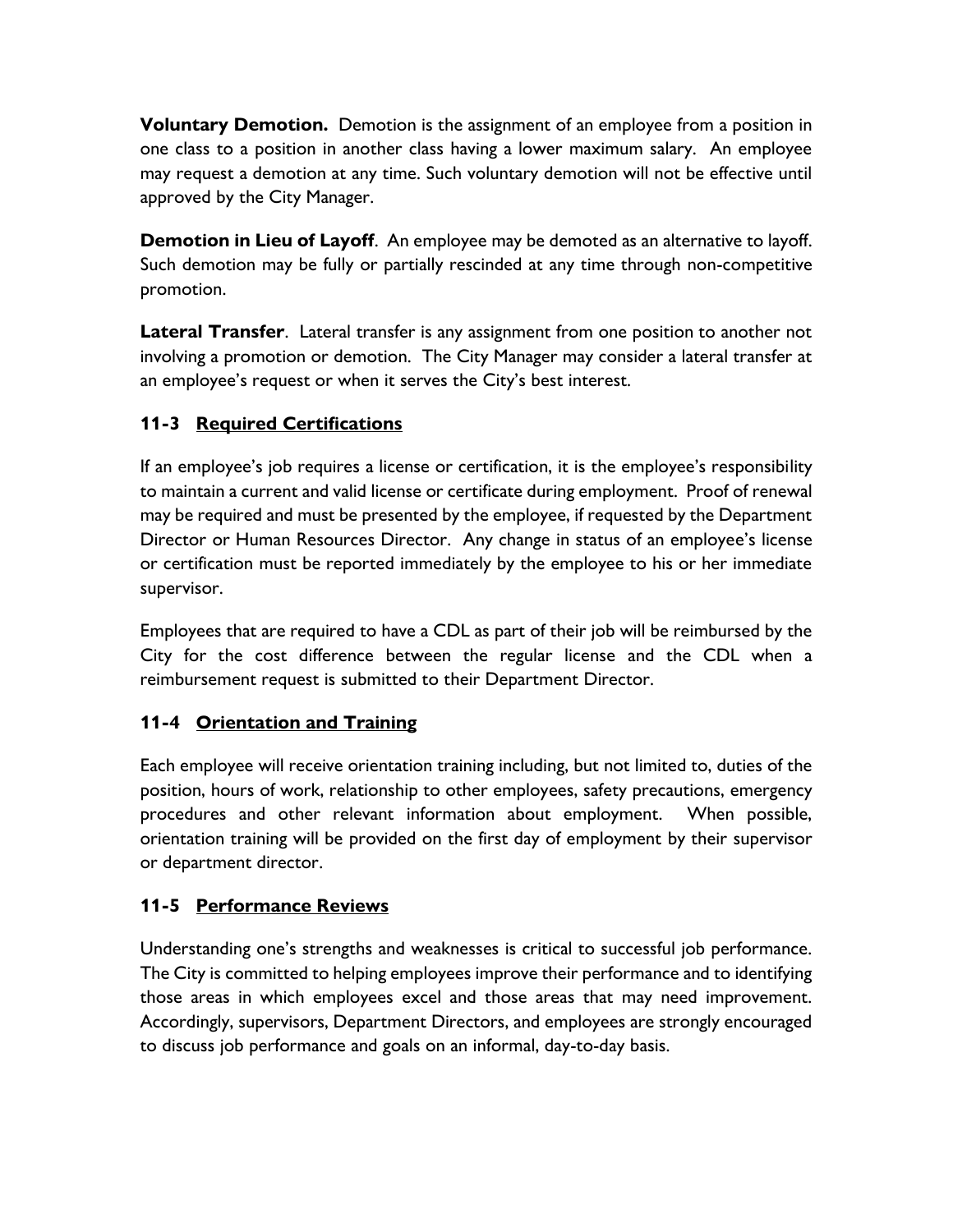The City shall make every effort to complete a formal, written evaluation of all full-time and part-time employees following their first three months of employment with the City or in a new position, and, thereafter, on an annual basis. Supervisors or managers may evaluate an employee on a more frequent basis. Performance reviews are maintained permanently in the employee's personnel file.

The City Manager, or his or her designee, shall have the responsibility for administering the performance review. The employee's immediate supervisor should rate the employee when possible.

Merit increases dependent on performance evaluation may be provided in accordance with the City's Employee Classification and Pay Plan and/or Budget of the City.

In accordance with the City's Employee Classification and Pay Plan, subject to annual appropriation by the City Commission, the criteria for merit salary adjustment shall be:

- At the end of the initial three months of employment with the City or in a new position, a satisfactory or higher rating on the job performance evaluation; or
- Annually thereafter based on satisfactory or higher rating on the current job performance evaluation.
- If budget allows and approved by City Commission.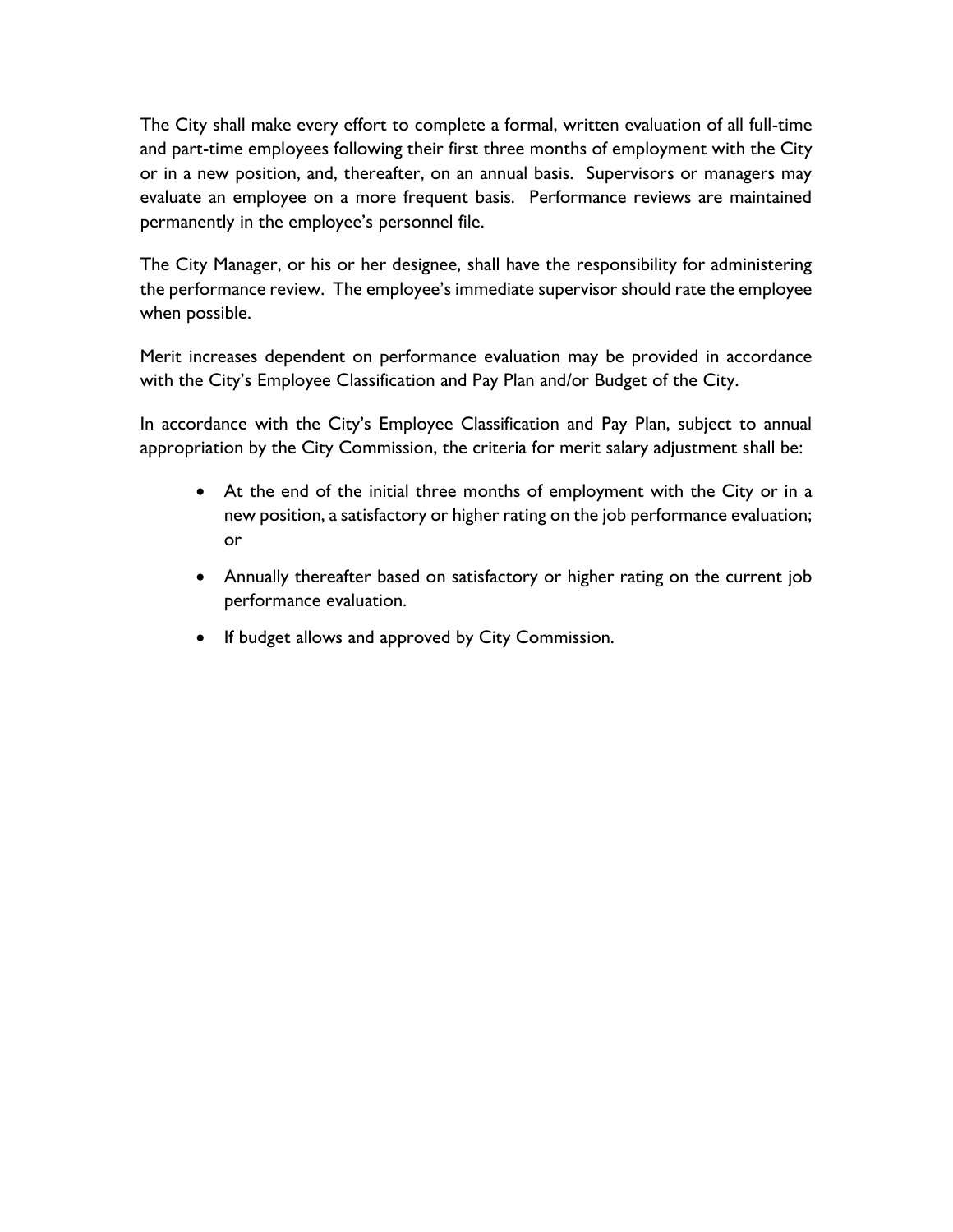# **SECTION 12: EMPLOYMENT STATUS, CLASSIFICAITON AND RECORDS**

## **12-1 Nature of Employment**

Most employees of the City do not have individual, written contracts for specific, fixed terms and are employed at-will. "At-will" means that you or the City may terminate the employment relationship at any time, with or without cause or reason, and with or without advance notice. If an employee has a question with regards to at-will employment, he or she is advised to consult with the Human Resources Director.

#### **12-2 Employment Classifications**

To assist employees in determining their eligibility for City benefits, and the calculation of the accrual of such benefits, the City establishes the following employment classifications:

- FULL-TIME: Employees who work on a regular, continuing basis for not less than eight hours a day, or forty hours in a standard workweek of seven days (not less than 2,080 hours per year), except that firefighters shall be considered full-time if they work on a regular, continuing basis for not less than 144 hours in their modified workweek of nineteen days.
- REGULAR PART-TIME: Employees who work not less than twenty hours in a normal full-time seven-day workweek, or not less than 1,040 hours per year on a continuing basis.
- NON-REGULAR, PART-TIME: Employees who work less than a normal fulltime workweek and who are not scheduled on an annual basis. The actual hours of a non-regular, part-time position may vary during the year. Nonregular, part-time employees are not eligible for benefits. Students eighteen years of age and under working between academic terms shall be considered non-regular, part-time employees regardless of the number of hours worked.
- TRAINING PERIOD: Full-time or part-time employees who have not completed a three-month training period. The employee's training period may be extended at the discretion of the City Manager.
- SEASONAL: Employees who work on a regular, or continuing basis, but only during a specific "season" or portion of the year. The anticipated date of termination is usually known prior to commencement of employment.
- TEMPORARY: Employees who are employed for temporary periods, so that they cannot be said to work on a regular, continuing basis. A temporary position may be created as a result of a federal or state grant of limited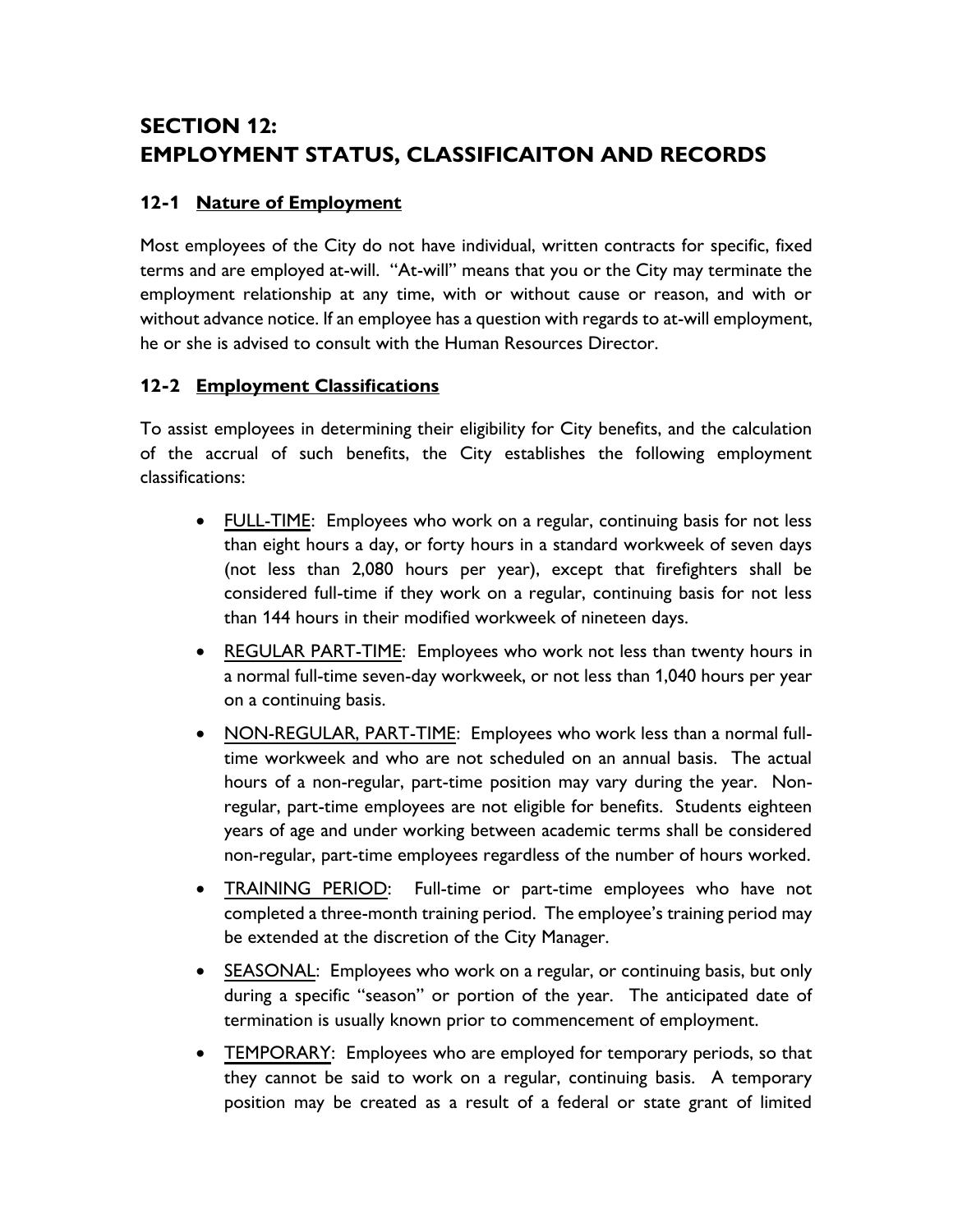duration for a program or project, or to fill a position while a full-time employee is on leave. The anticipated date of termination or duration of employment is usually known prior to commencement of employment.

In addition, employees are classified in one of two classifications for wage and hour purposes under federal and state law:

- NON-EXEMPT EMPLOYEES: Employees who are eligible to receive overtime compensation at the rate of one and one-half times the employee's regular rate for all hours worked over forty hours in a workweek, except fire department personnel shall be eligible for overtime compensation for all hours worked over 144 hours in a nineteen-day workweek.
- EXEMPT EMPLOYEES: Employees who are not eligible to receive overtime compensation for hours worked in excess of 40/144 hours in a 7-day/19-day workweek. Categories of exempt employees include, but are not limited to: executive, administrative, and professional. All exempt employees shall be notified of their exempt status at the time of hire or at the time of a change in status of their exempt classification.

In the event of a change in status, it shall be at the discretion of the City Manager to determine whether service credit shall be given for temporary employee status work. Any employee who changes from temporary to part-time or full-time status shall be considered a new employee as of the date of such change.

Consultants, contracted labor, interns, and volunteers are not considered to be the City employees. Personnel engaged through working agreements, contracts, or arrangements with temporary services agencies shall be classified as temporary employees, and as such, shall not be entitled to receive benefits provided by the City.

Employees who have questions regarding their employment classification should contact the Human Resource Director.

#### **12-3 Personnel Files**

**Information Contained in Personnel Files.** Certain personal information is required to be maintained to satisfy governmental requirements; other information is vital for benefits purposes. The Human Resource Director shall keep such information in personnel files for all persons employed. The personnel file may include, but is not limited to, such information as the employee's job application, resume, training records, performance reviews, compensation history, and related documents and materials. Copies of professional licenses, certifications, and training verifications must be submitted by the employee to the Human Resource Director. All medical and health records are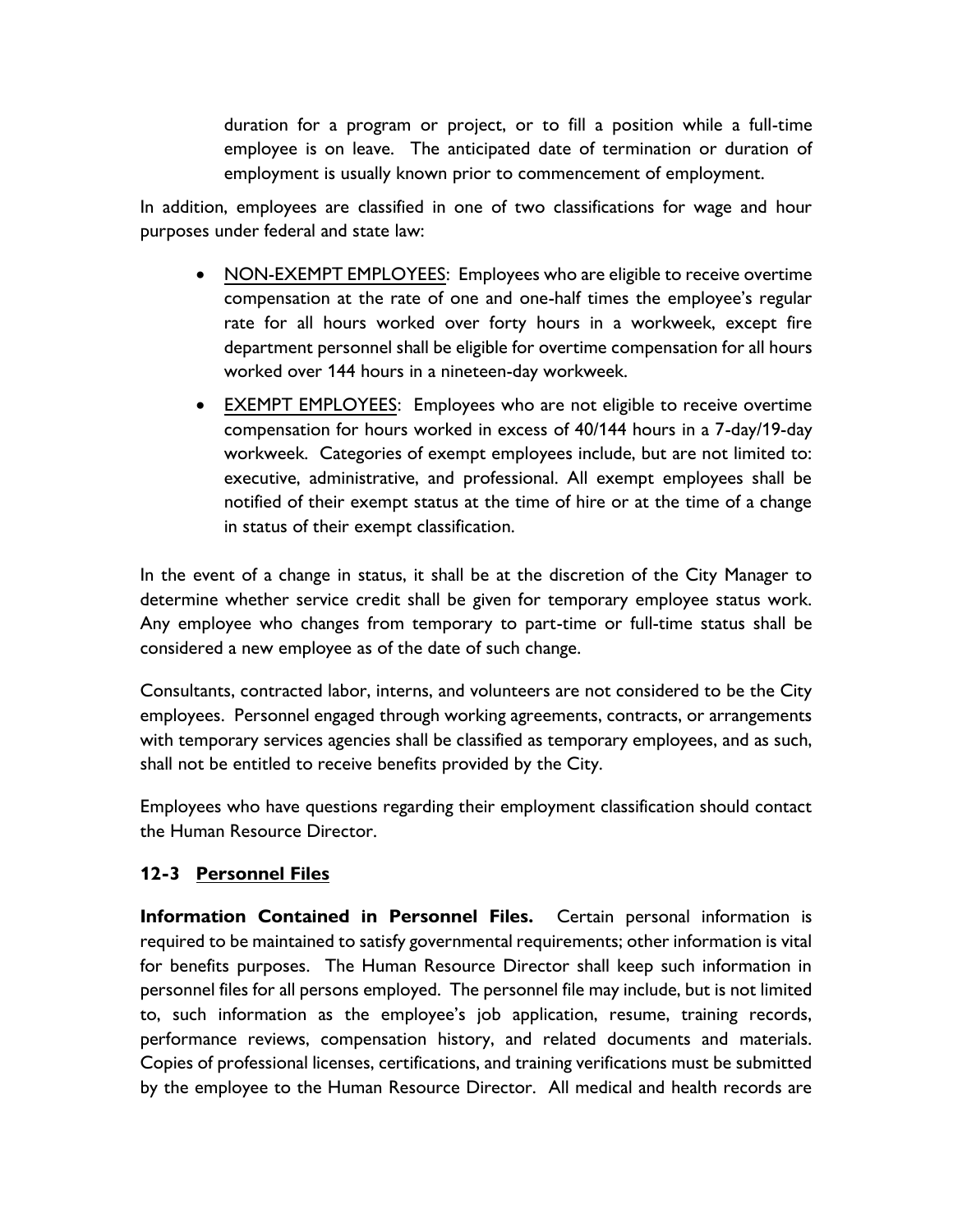maintained separately, however, and access to such information is highly restricted. Personnel files are City property.

**Personnel File Updates.** An employee's eligibility to receive certain benefits and benefits payments may be affected by failing to provide current personal information. Employees shall promptly notify the City of any changes in certain personal information, including but not limited to: legal name change, mailing address, telephone numbers, marital or familial status, name of spouse and dependents, and emergency contact information. These changes should be submitted in writing to Human Resources by using a Personnel Status Reporting Form, attached to this Handbook, and a new W-4 form.

#### **12-4 Requests for Personnel Information**

All requests for recommendations or information concerning employees shall be handled by the Human Resource Director. Without a full release form signed by the employee, the only information the Human Resources Director will provide is date of hire, position held, salary, and date of termination. Personnel files are City property.

**Third-Party Access to Personnel Information.** Access to personnel records shall be restricted, so as to maintain as much confidentiality as practical. The City reserves the right to verify employee information such as employment status and job title to law enforcement, public safety officials, or medical officials who have a valid need to ascertain limited, specific information about the employee, without notification to the employee involved.

**Employee Access to Personnel File.** Employees may, upon a written request and with a minimum of two days' notice to the Human Resource Director, review their own personnel file. All personnel files shall be viewed only on the City's property and in the presence of the Human Resource Director, or his or her designee, at a time convenient to the Human Resource Director, or his or her designee. Employees may review their own personnel file only during the employee's non-working hours. Under no circumstances may an employee remove his or her personnel file, or any part of it, from the City's property.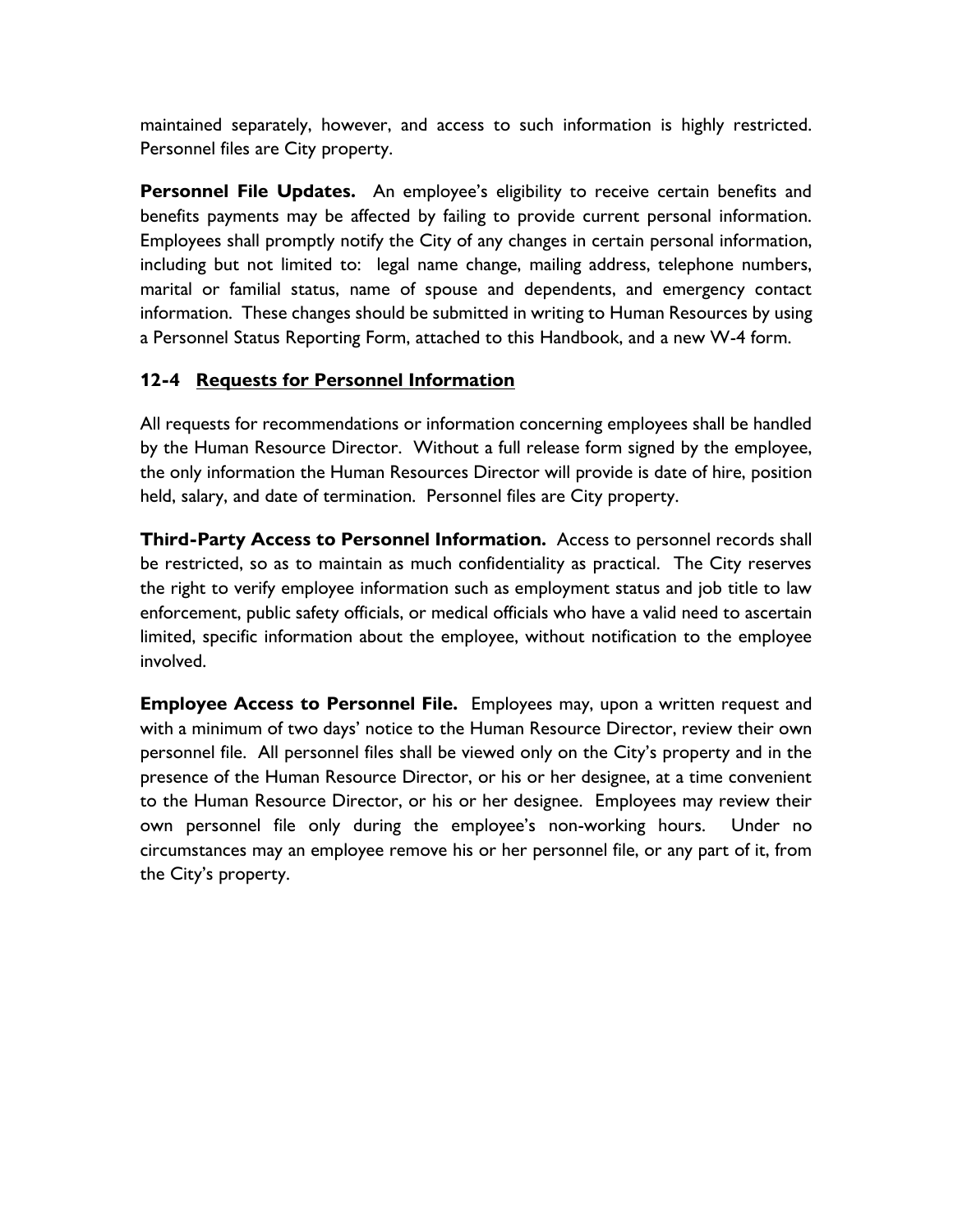# **SECTION 13: COMPENSATION, TIMEKEEPING, HOURS AND PAYROLL**

# **13-1 Pay Plan Established.**

The City Commission shall establish a Pay Plan, which may be periodically updated, to set the minimum and maximum rate of pay for every City position except for the positions of members of the City Commission, City Manager, and Municipal Court Judge, which shall be established separately.

Regular full-time employees shall receive the wages prescribed for their position. Part-time or temporary employees (whether full-time or part-time) shall receive wages at a rate determined by the City Manager.

The promotion of an employee to a class with a higher salary range shall include an increase in salary to at least the minimum for the new classification upon approval of the City Manager. Promotional pay increases may be delayed for a period not to exceed three months pending satisfactory completion of a training period for the job to which promoted.

If an employee is reclassified or demoted to a lower classification, the employee's salary may be reduced as established for that classification. Any changes in pay as a result of such reclassification or demotion will occur simultaneously with such reclassification or demotion.

# **13-2 Salary Range New Employees**

A new employee normally will enter employment at the minimum rate of pay for the position. Original appointment above this rate may be made with the recommendation of the Department Director to the City Manager. A condition of an appointment above the minimum rate will depend upon the department's budgeted wage line item and that the candidate for the employment exceeds the minimum qualifications with either education or experience.

## **13.3 Merit Salary Increase**

Meritorious service is recognized at the time of annual evaluation. Merit salary increases shall not be routine, automatic or based upon longevity.

## **13.4 Regular Rate of Pay**

An employee's Regular Rate of Pay is the equivalent of the employee's hourly rate plus additional compensation paid to an employee for the normal, non-overtime work week.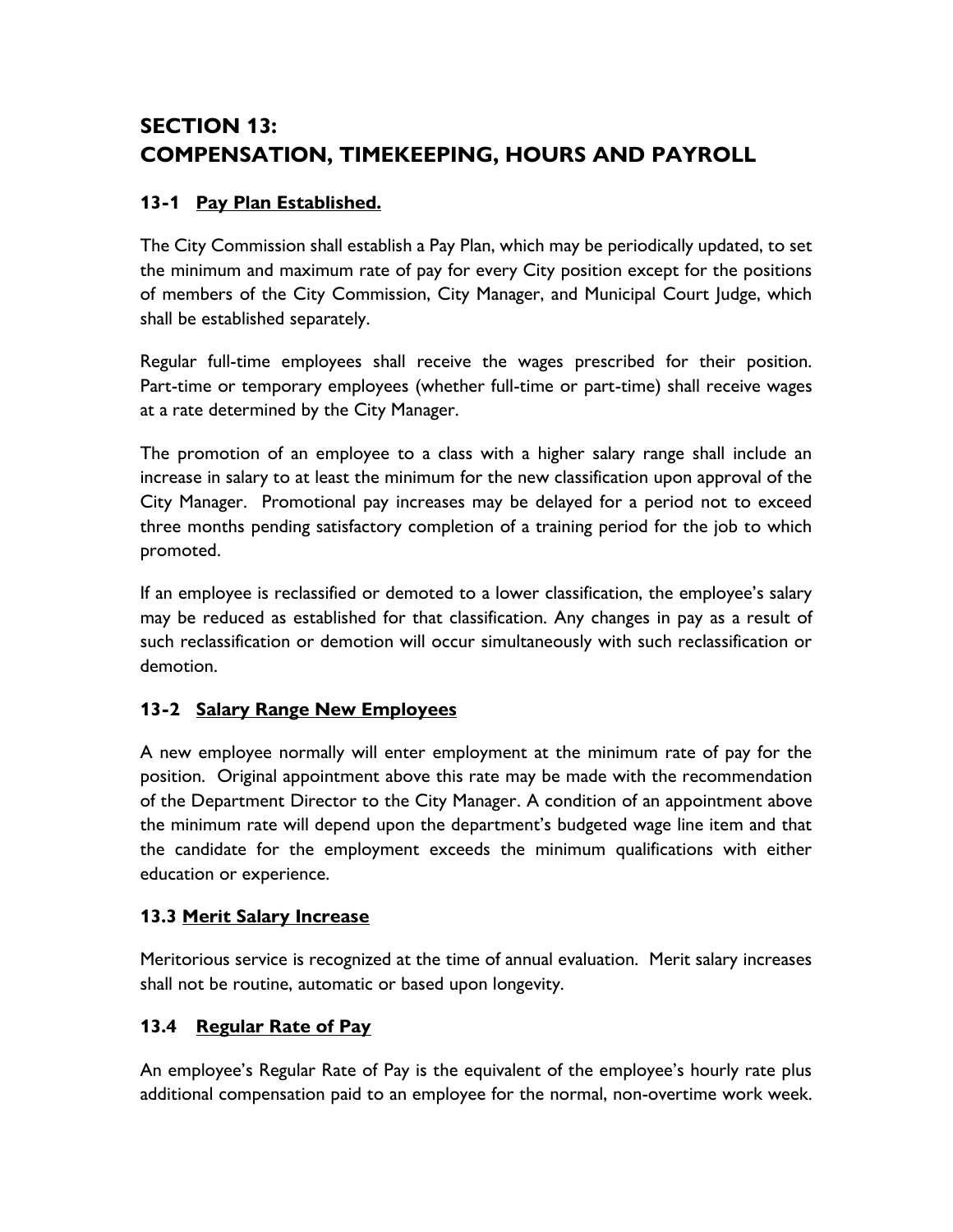All remuneration for employment paid to the employee, except payments specifically excluded in this Handbook and/or as allowed by law, shall be included in the employee's Regular Rate of Pay.

An employee's Regular Rate of Pay shall not be deemed to include: (1) payments made for occasional periods when no work is performed due to vacation, holiday, illness, bereavement leave, insufficient work, or other similar cause; (2) reasonable payments for traveling expenses, or other expenses, incurred by an employee in furtherance of the City's interests and reimbursable by the City; and (3) other similar payments to an employee which are not made as compensation for the employee's hours of employment.

## **13.5 Overtime**

Overtime shall be allowed when an emergency exists, or overtime is necessary to carry out essential services of the City. Employees may occasionally be required to work overtime to meet the demands of customers. Non-exempt employees are eligible for overtime pay for work beyond forty hours per workweek except: (1) fire department employees are eligible for overtime pay for work beyond 144 hours in a nineteen-day work period; and (2) police department employees are eligible for overtime pay for work beyond 160 hours in a 28-day work period. Exempt employees, as defined by the Fair Labor Standards Act, are not eligible to receive overtime pay.

Employees shall receive authorization by the employee's supervisor before it is performed. Supervisors shall limit overtime for periods when an emergency exists, or overtime work is necessary to carry out essential services of the City as assigned by the employee's immediate supervisor or Department Director. It is the employee's responsibility to accurately record and submit record of any overtime worked. Working overtime without prior authorization may subject an employee to discipline, up to and including termination.

The City Manager may periodically request an audit of overtime and compensatory time to ensure that it is being used according to the policy and any applicable guidance memoranda.

#### **13.6 Work Periods**

The City has established a seven-day work period for all employees that shall begin on Sunday and end on Saturday of each week. This work period will apply to all departments of the City except the Fire Department and Police Department employees. Firefighters shall work a nineteen-day work period and Police Department employees shall work a 28-day work period. The work period for Police Department and Fire Department employees shall not coincide with the regular fourteen-day pay period.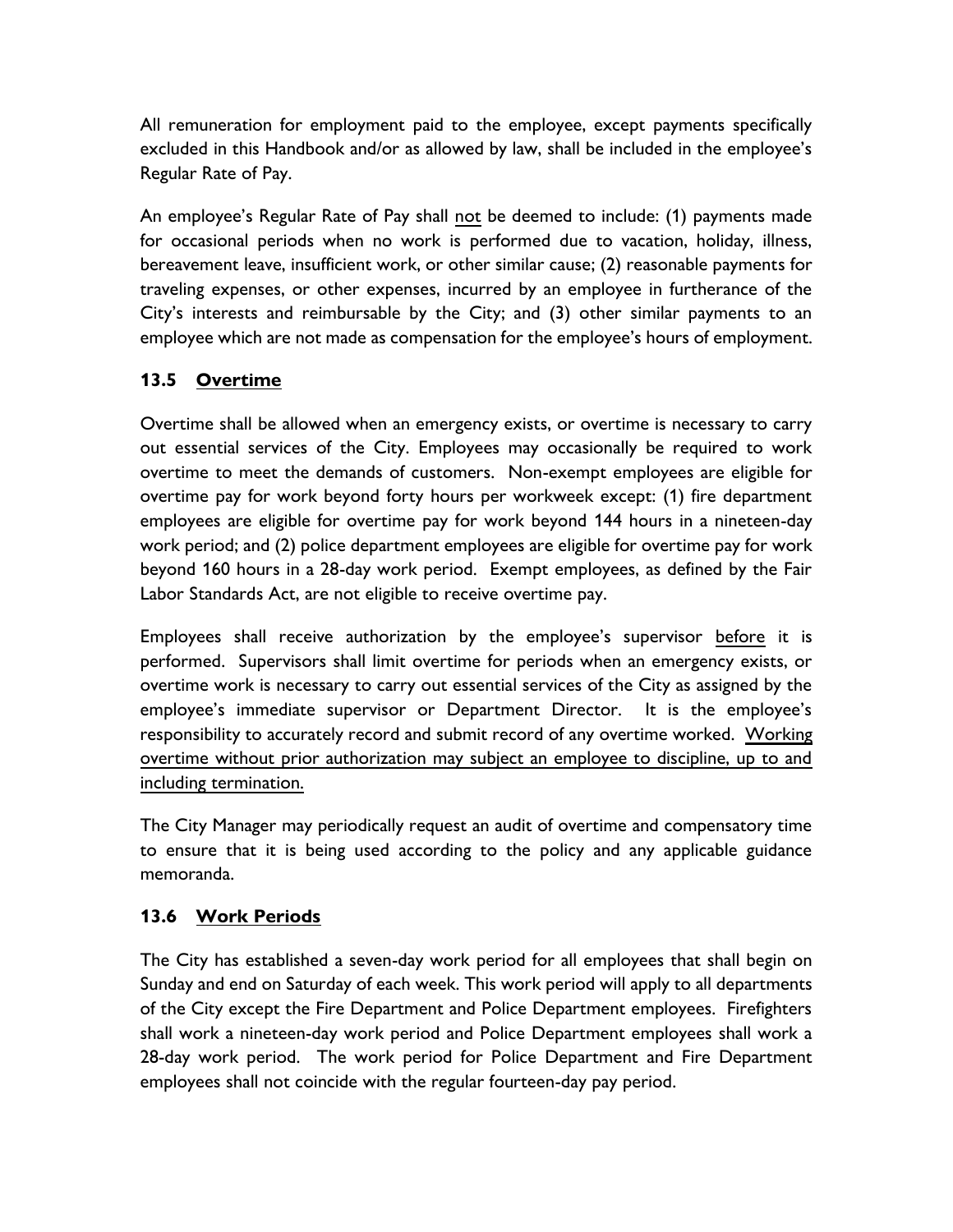# **13.7 Work Schedules and Shift Assignments**

**Standard Business Hours.** All work schedules different than the standard work schedule shall be approved by the City Manager. The City will make every attempt to provide employees with a consistent schedule. The City reserves the right to change the work schedule as necessary.

**Lunch and Rest Breaks.** It is the policy of the City to provide lunch and rest breaks during the course of the workday. One hour may be taken for lunch, as specified by an employee's supervisor. The lunch hour is an unpaid break and will not be eligible for employees to accumulate overtime or compensatory time. Additionally, employees may take a paid rest break of fifteen minutes for every four hours of continuous work. The time of the rest break, usually mid-morning and mid-afternoon, shall be determined by the employee's supervisor. However, business conditions may preclude this privilege from being granted. It should be understood that breaks are a privilege granted at the discretion of the City.

# **13.8 Recording of Time**

It is the employee's responsibility to accurately record all time worked. Non-exempt employees must record time out if they leave the premises for lunch breaks or other personal reasons and record time in upon their return.

Employees who fail to record time in or out must correct his or her time record immediately to accurately record the actual time worked.

# **Willful failure to record time in or out or recording time not worked is considered theft of company time. Employees who engage in theft of company time shall be subject to immediate discipline, up to and including immediate discharge from employment.**

Employees must sign their timecards at the end of every pay period.

## **13.9 Pay Period and Paydays**

All employees are paid on Fridays by direct deposit on a bi-weekly basis, regardless of full or part-time status. Employees will not have the option to be paid in any method other than direct deposit.

Payroll information is confidential and shall not be communicated to fellow employees. Paychecks and/or payroll information will only be distributed to the named employee, unless a signed letter from the employee authorizing other arrangements has been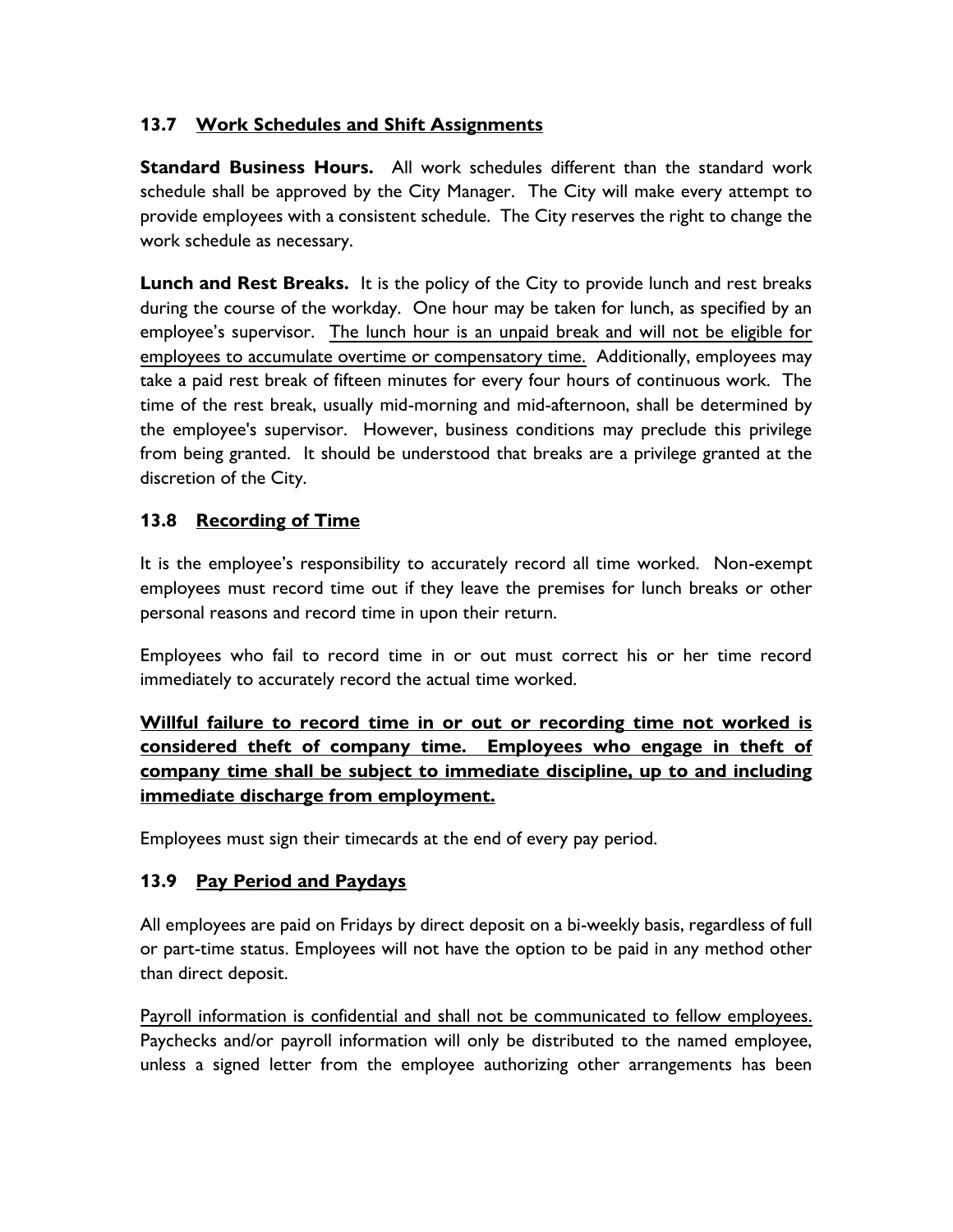delivered to the Human Resource Director. Questions regarding employee pay or paydays should be directed to the Human Resource Director or their designee.

### **13.10 Payroll Deductions**

The City is required by law to make certain deductions from every employee's paycheck, including those for federal, state, or local income taxes and the employee's share of Social Security and Medicare. Eligible employees may authorize deductions from their paychecks to cover the costs of participation in certain benefit programs and for other purposes as allowed by law. All full-time employees who are eligible are required to participate in the Kansas Public Retirement System and an additional deduction will be made for the employee's share of the retirement program. In addition, the City is required by law to recognize certain court orders, liens, and wage assignments.

The City does not condone unlawful deductions and will make every effort to ensure compliance with the Fair Labor Standards Act and state wage and hour laws. If an employee notices deduction on his or her paycheck that are incorrect or were taken in error, he or she should notify the Human Resource Director immediately. The City will make any necessary corrections as soon as possible.

#### **13.11 Garnishments**

The City shall honor lawful garnishment orders and orders for support. Employees who wish to dispute a garnishment should contact his or her legal representative or the creditor. **The City cannot change or dishonor a garnishment order.**

#### **13.12 Payroll Direct Deposit**

Direct deposit of payroll into employees' accounts will be utilized and enables employees to have use of the funds without having to personally receive and deposit their checks. This benefit is administered to all employees; employees may not opt out of direct depositing of payroll.

The Human Resource Director or designee has the required forms to initiate direct deposit and will explain the process at the time of employment. Once direct deposit is started, employees continue to receive an earnings statement summarizing earnings and deductions for the pay period and year to date. Employees are responsible for verifying that their pay has been deposited in their bank account before writing checks using these funds. Although funds are transferred out of the City's bank account prior to each payday, there is no guarantee when the bank will post these funds to the employee's account. There may be several banks involved in transferring funds from the City's bank account to the employee's bank account.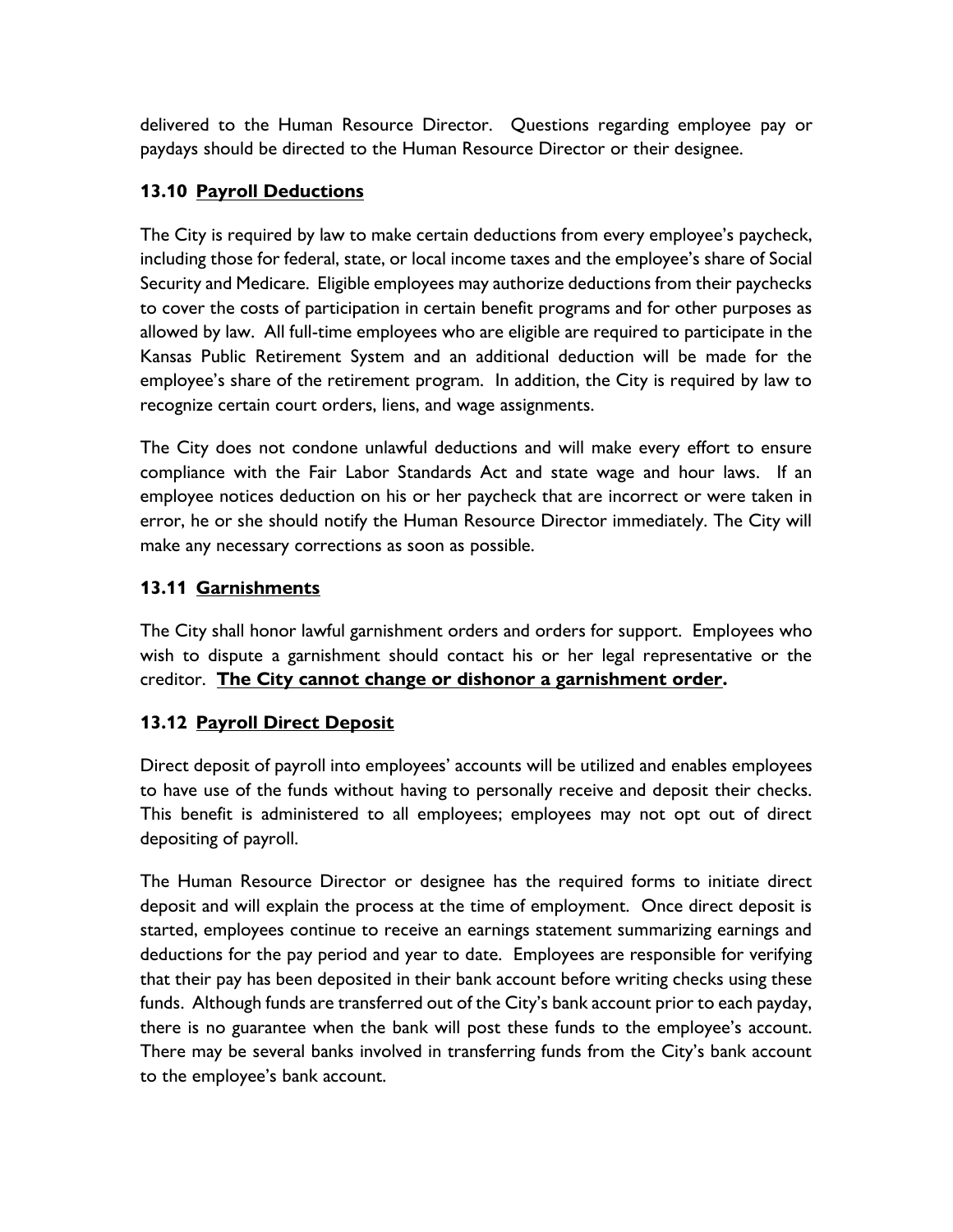In the event that an employee's paycheck deposit is delayed, either due to the transfer of funds from one bank to another or other reasons beyond the City's control, the Human Resource Director or designee will assist the employee in identifying the problem and possible solution in as timely a manner as possible. Any such situation must be researched before a replacement will be issued. If a duplicate payment is made because payroll funds are deposited into an employee account after the City already has issued a replacement check, the employee agrees to immediately reimburse the City for the duplicate payment.

#### **13.13 W-2 Forms**

W-2 Forms will be issued in accordance with the guidelines established by the Internal Revenue Service. It is each employee's responsibility to keep the Human Resource Director informed of his or her current address. W-2 Forms will be mailed to the last address on file for persons no longer employed with the City.

#### **13.14 Payment of Wages at Separation**

An employee who retires, voluntarily resigns, or is involuntarily terminated by the City will receive his or her final paycheck on the first regularly scheduled payday following his or her termination and will not receive pay for any accrued paid leave except accrued, but unused vacation leave. An employee that leaves employment before the completion of the three-month training period will not receive pay for their accumulated vacation leave. Final compensation for a deceased employee shall be paid to the estate of the deceased in accordance with this policy.

#### **13.15 Call-Out Pay**

A Call-Out is defined as an unscheduled request made by an appropriate management official for a non-exempt employee to return to work after leaving the work location at the end of his or her regular shift and before the beginning of the next regularly scheduled shift. Extension of the normal workday is not considered call-out for the purposes of this policy. Records justifying the reason for calling the employee out for duty shall be prepared and made available to the City Manager upon request.

**Regular Employees; 40-Hour Work Period.** An employee working a 40-hour work period who is directed to respond to a call-out shall be paid for the time worked, or a minimum of two hours, whichever is greater, at the employee's regular rate unless the call-out places the employee in overtime eligible status.

**Police Officers; 160-Hour Work Period.** Police officers working a 160-hour work period shall be paid to respond to a call-out as directed by his or her supervisor at the employee's regular rate but shall not receive a minimum guarantee of hours. Police officers working a 160-hour work period shall receive overtime pay as required.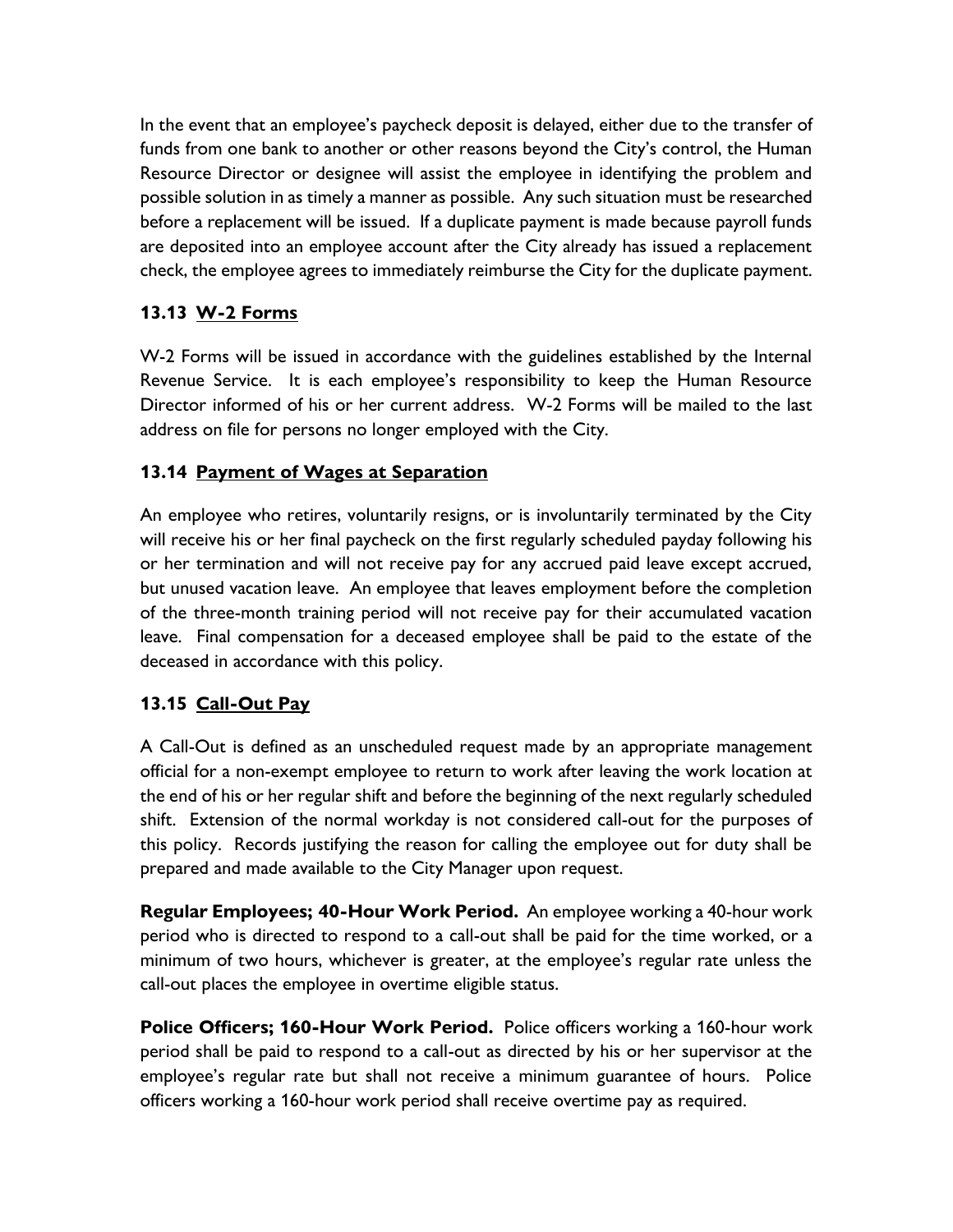**Firefighters; 144-Hour Work Period.** The City shall pay firefighters call-out premium pay at a rate of one and one-half (1.5) times the employee's regular hourly rate for call-out duty performed when the employee has exceeded 97.5 hours during a 19-day work period. Firefighters shall be paid an overtime rate of one and one-half (1.5) times the employee's regular rate for call-out duty performed when the firefighter exceeds 144 hours in the 19-day work period. Volunteer firemen shall be compensated for responding to fire and rescue runs at the established rate for the time worked.

# **13.16 Longevity Pay.**

In 2008, the City Commission approved discretionary longevity pay. The City Commission may grant **discretionary** longevity pay funds permitting, and upon the recommendation of the City Manager and approval of the City Commission. Discretionary longevity pay shall not be guaranteed. If longevity is paid, classified full-time employees shall be eligible to receive the longevity pay, provided they have completed at least five consecutive, uninterrupted years of service with the City. Time of services shall be considered as of November 30 of the year that it may be paid, in a classified position. **If longevity is paid**, it shall be distributed to employees by December 31. The following table shows the longevity pay program:

| Years         | <b>Amount</b> |
|---------------|---------------|
| 5 through 9   | \$200.00      |
| 10 through 14 | \$400.00      |
| 15 through 19 | \$600.00      |
| 20 through 24 | \$800.00      |
| 25 and over   | \$1,000.00    |

# **If an employee leaves employment prior to payment of and approval of Longevity Pay for that year by the Commission, the Longevity Pay the will not be paid to that employee.**

## **13.17 Employee Recognition Program.**

Employees who have worked for the City for an extended period of time are eligible for employee longevity program awards, including an award for five years of service. Employees shall also be eligible to receive League of Kansas Municipalities Service Awards for 10, 15, 20, 25, 30, 35 and 40 years of service or they may choose Abilene bucks in place of the League Award. Employees may also receive other types of recognition as approved by the City Manager and the City Commission.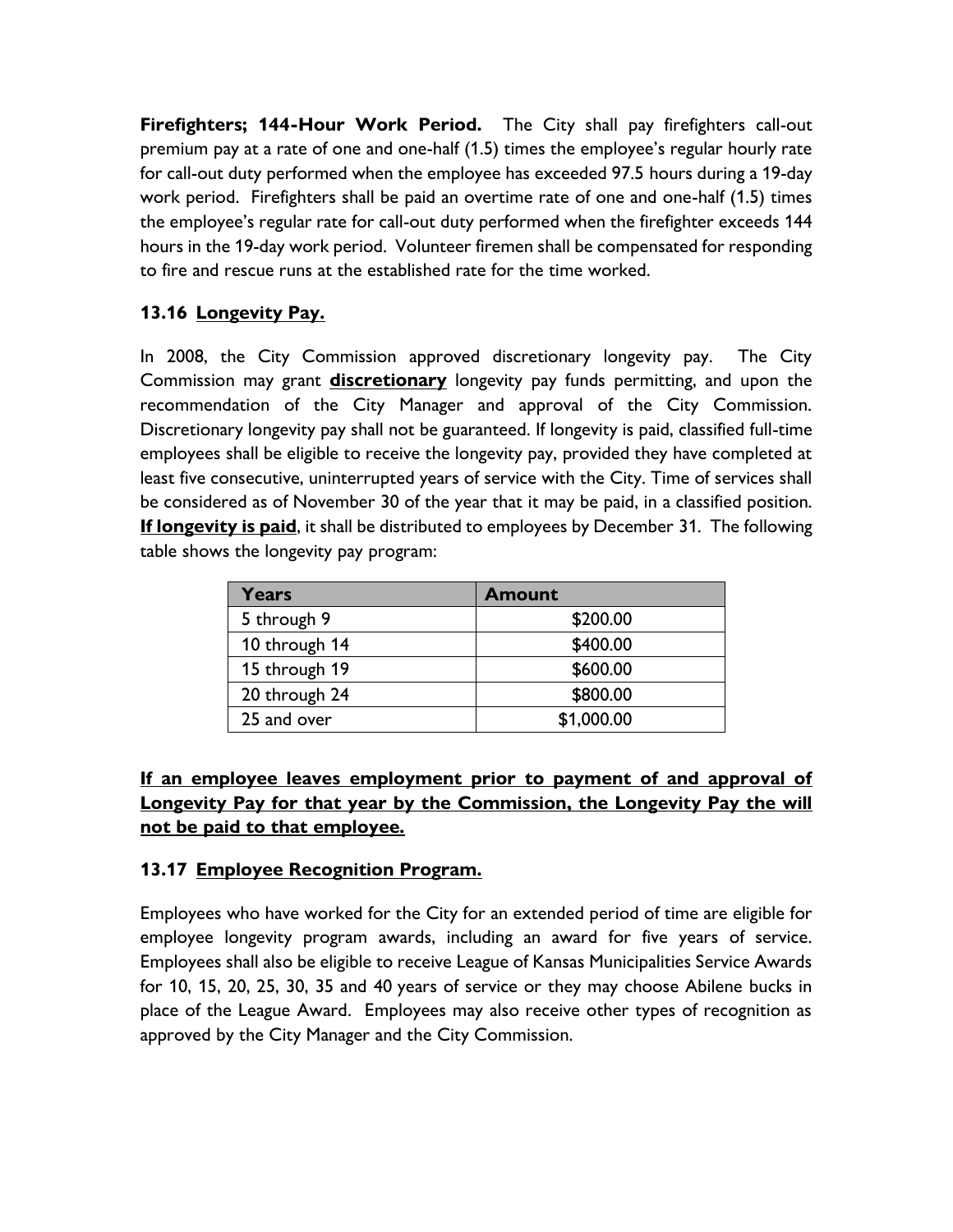#### **13.18 Suggestion Awards Program.**

The Suggestion Awards Program is designed to improve productivity and the quality of public service in City operations by implementing practical suggestions from as many employees as possible. This program allows employees to express their ideas about better ways to do their jobs and rewards employees with some of the savings or benefits resulting from those ideas.

Suggestions must be "constructive" ideas submitted in writing to the Human Resource Director. Eligible suggestions must:

- Increase productivity;
- Improve service to the public;
- Add a new source of revenue:
- Reduce costs, duplication or waste;
- Improve working conditions or safety; or
- Conserve labor, materials or energy.

A suggestion is not eligible if it:

- Deals with routine matters, such as standard equipment or normal replacements, repairs or maintenance;
- Proposes minor improvements in working conditions that the employee or department Director can correct through normal or customary action;
- Points out problems without proposing solutions or is a proposal which has the nature of a grievance;
- Concerns pay and job classifications;
- Increases existing fees or charges;
- Duplicates an earlier suggestion;
- Concerns applications of technology that are widely accepted as routine; or
- Concerns a situation that exists only because established procedures are not being followed.

Annual award amounts are recommended by the City Manager. The minimum award for an implemented suggestion is a Personal day off with pay. Awards for selected suggestions are differentiated between "tangible" benefits, which can be measured in dollars, and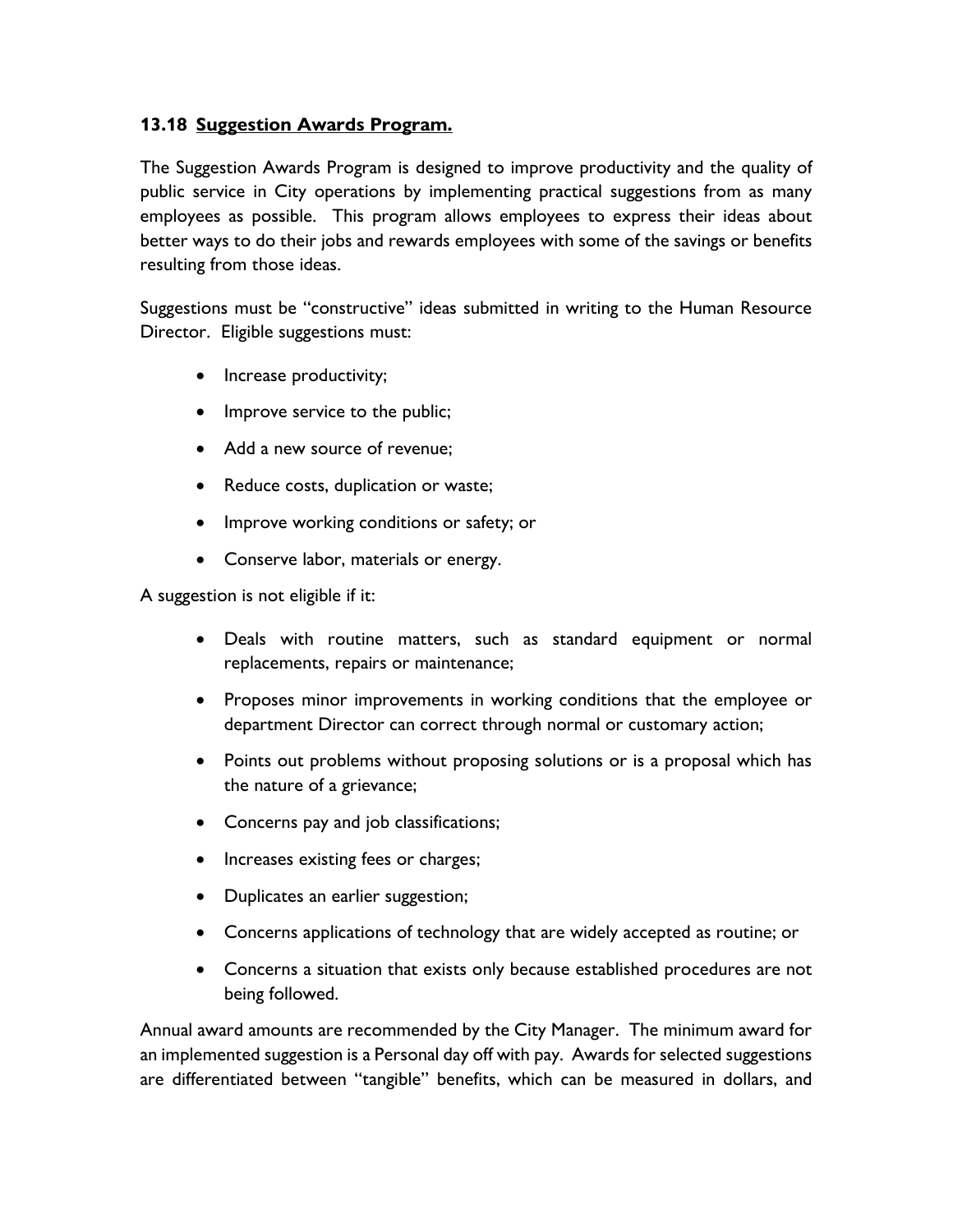"intangible" benefits, which cannot be measured in terms of dollars but are worthy of adoption.

**Tangible.** An employee whose suggestion results in a 10% reduction in department expenses (a minimum of \$5,000), a reduction in measurable employee time or a revenue increase may receive up to two personal days off subject to scheduling approval by the supervisor.

**Intangible.** Where the value of a suggestion cannot be measured entirely or precisely in actual savings, suggestions are eligible for an award of up to one personal day off based on:

- How effective the proposed solution is;
- How serious the problem is;
- How extensive the problem is;
- How probable the problem is; and
- How ingenious the suggestion is.

All awards for groups of employees who submit suggestions that are implemented shall receive awards that are prorated, but not less than two hours of paid leave.

If a suggestion is not implemented as stated but leads to a different but related solution to the problem, an "indirect award" may be based on a yearly savings or revenue increase up to a maximum of one personal day off.

If the benefit from a suggestion cannot be accurately estimated when it is implemented, the City may confer an "interim award" (up to one personal day off). After the first year, an additional award may be given if actual results justify it.

City employees may obtain a Suggestion Awards Program Form from the Human Resource Director at City Hall. They should complete the form following instructions on the back and return to the Human Resource Director.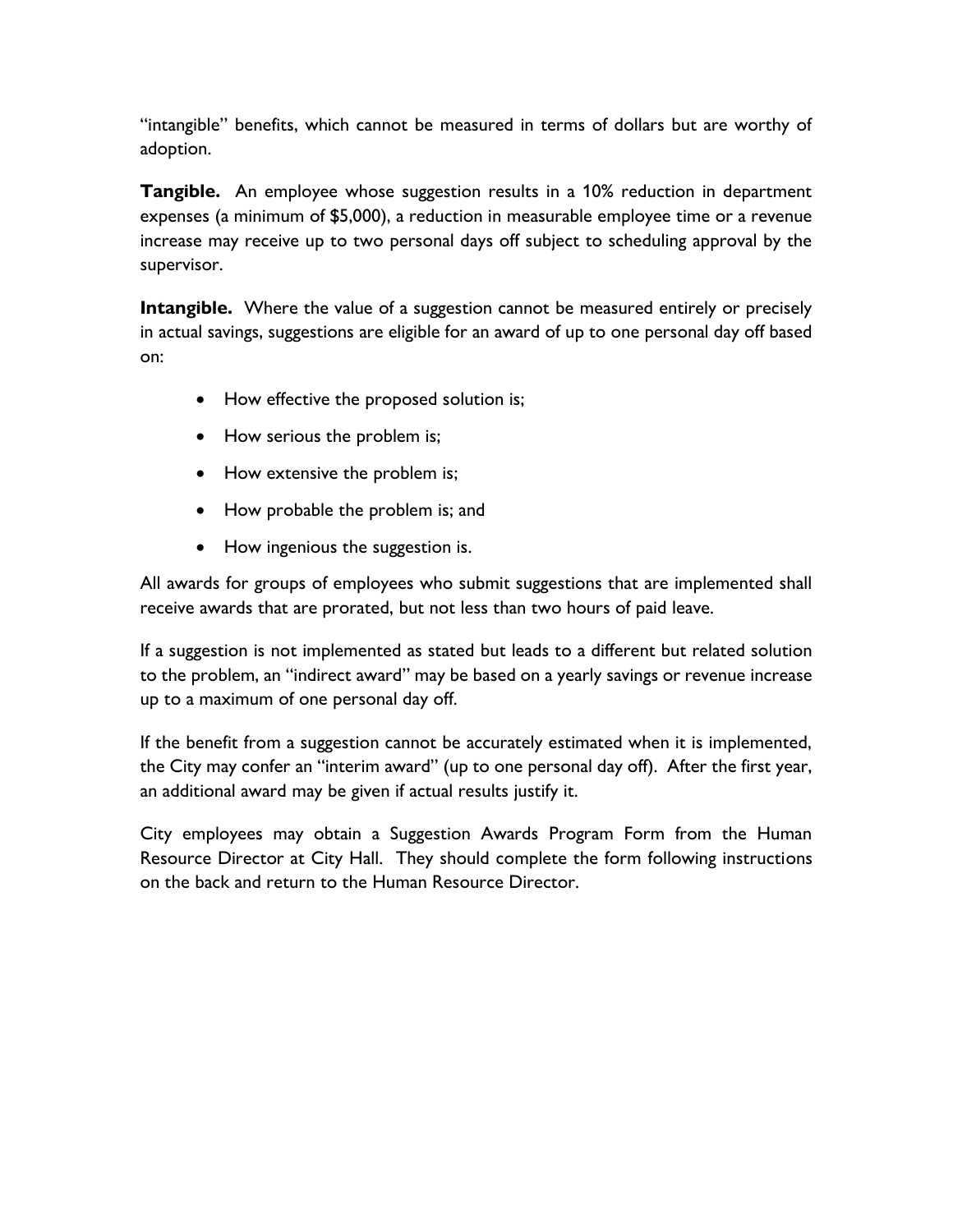# **SECTION 14: EMPLOYEE PRIVILEGES, TIME OFF, AND LEAVES OF ABSENCE**

# **14.1 Training Period**

All employees are subject to a three-month training period. The employee's introductory period may be extended at the discretion of the City Manager. Employees in the training period are not eligible for certain benefits as specified herein.

# **14.2 Holiday Pay Policy**

All full-time employees are eligible for holiday pay. For those days designated as off days or designated holidays, employees shall be paid wages equal to the wages they would have earned for the number of hours they would have been scheduled to work on that day. Full-time employees required to work on a designated holiday shall be paid for the total number of hours worked that day at their regular rate, in addition to the standard holiday pay.

Part-time, temporary and seasonal employees are not eligible for holiday pay. Part-time, temporary, and seasonal employees required to work on a designated holiday shall be paid for the total number of hours worked that day at their regular rate.

The City observes the following holidays:

- New Year's Day (January 1)
- Martin Luther King, Jr. Day (Third Monday in January)
- Memorial Day (Last Monday in May)
- Independence Day (July 4)
- Labor Day (First Monday in September)
- Veteran's Day (November 11)
- Thanksgiving (Fourth Thursday in November)
- Friday following Thanksgiving
- Christmas Eve (December 24)
- Christmas (December 25)

The City-designated holidays which occur during an employee's pre-scheduled paid time off shall not be counted against the employee's accrued paid time off. Holidays that fall on a Saturday or Sunday will be recognized the preceding Friday or following Monday.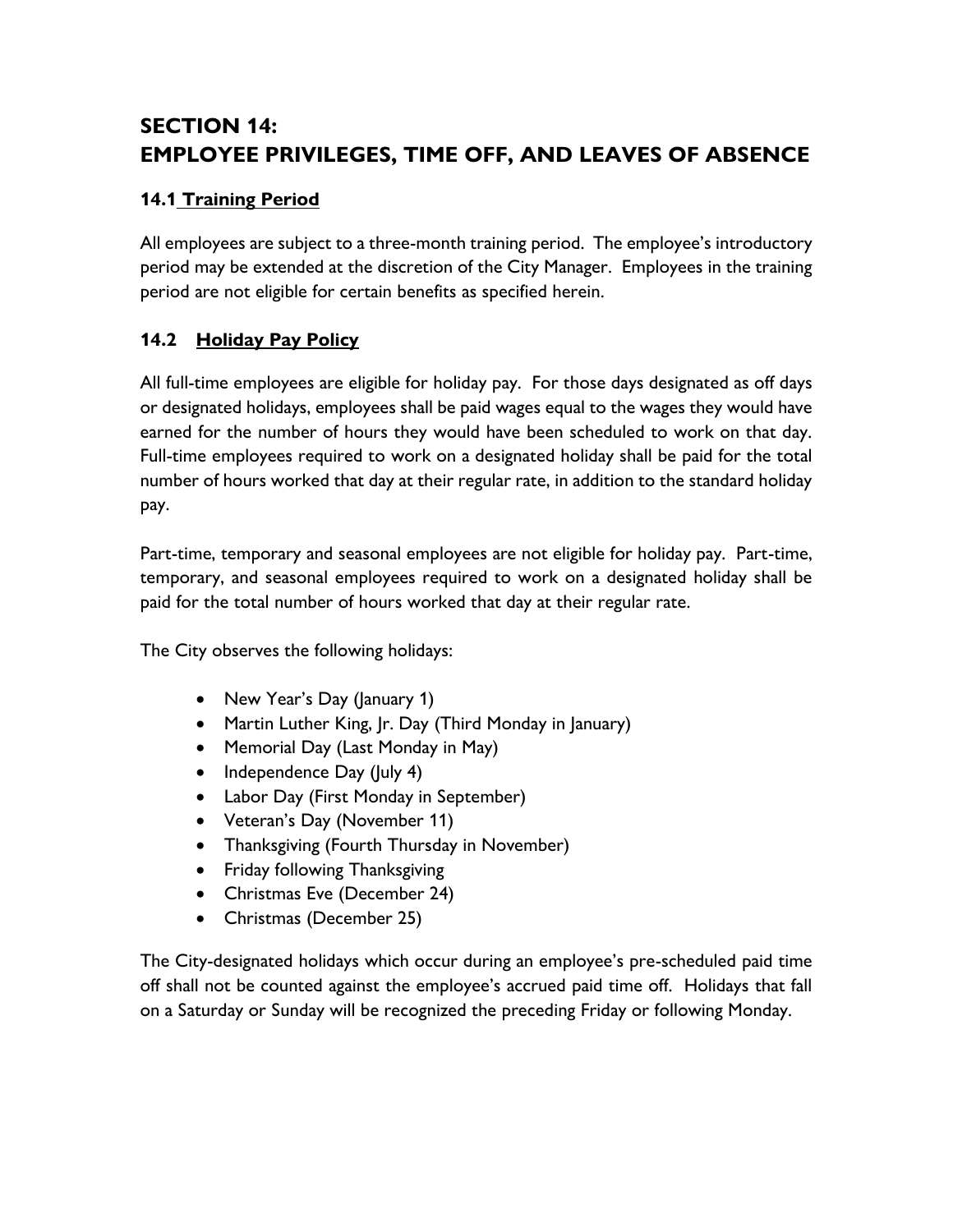#### **14.3 Vacation.**

Vacation leave shall be earned and accrued from the most recent day of employment under the conditions hereinafter stated. Vacation leave shall be granted after an employee has satisfactorily completed the three-month training period. An employee who works less than twelve days in any month shall accrue no vacation credit for such month of service, provided the limit of twelve days shall not apply to an employee on paid vacation or sick leave. Seasonal and temporary help shall not earn vacation time.

**Floating Holiday.** Full-time employees will be entitled to one floating holiday per year. If the floating holiday is not used it will not carry over into the next year.

**Full-Time Employees**. Full-time employees are entitled to paid vacation leave time according to the following schedule, provided no paid vacation leave time may be taken during the three-month training period.

| <b>Years of Continuous Service</b>                                       | $0 - 5$ | $5 - 10$ | $10 - 15$ | $15 - 20$ | $20+$ |
|--------------------------------------------------------------------------|---------|----------|-----------|-----------|-------|
| Hours per year                                                           | 80      | 100      | 120       | 140       | 160   |
| Department Full Time<br><b>Fire</b><br><b>Regular Continuous Service</b> | $0 - 5$ | $5 - 10$ | $10 - 15$ | $15 - 20$ | $20+$ |
| Hours per year                                                           | 74      | 92       | 111       | 129       | 148   |

**Part-Time Employees**. Regular part-time employees who work less than twenty hours per week receive no vacation or other leave or benefits. If they work twenty hours or more, but less than forty hours per week, they will accrue benefits at a pro-rated amount based on average hours worked on a weekly basis.

**Fire Department Personnel.** Effective February 14, 2008, full-time regular Fire Department personnel shall accrue vacation leave time on an annual basis according to the following schedule, provided no paid vacation leave time may be taken during the three-month training period: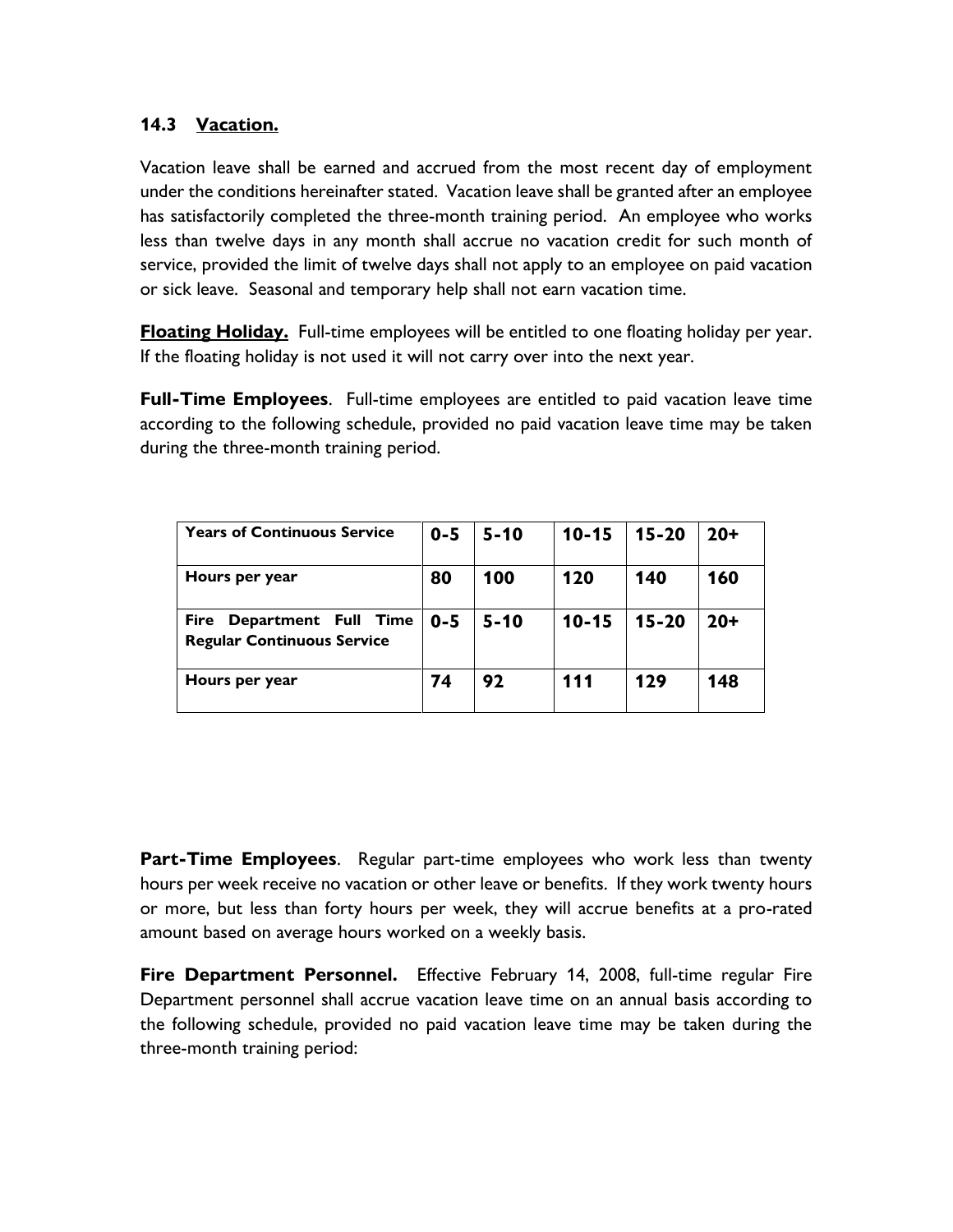Fire Department personnel may take vacation leave in no less than thirty-minute increments. Fire Department personnel who are regularly scheduled to be on duty for 24.25 hours shall deduct no more than 16.25 hours of vacation leave for each 24.25 hour shift.

Vacation leave which has accrued prior to February 14, 2008, but has not been used before February 14, 2008, will not be lost. These hours shall remain in the employee's vacation leave bank and no more than 16.25 hours of vacation leave shall be deducted for each 24.5 hour shift.

If you have any questions or concerns regarding this or any other change discussed on February 14, 2008, please contact the Fire Chief or Human Resource Director.

**Training Period; Full-Time Employees**. Employees during their initial training period shall be credited with vacation leave for each month of employment but shall not be permitted to use any vacation credit until they have completed their training period. Employees terminated prior to completing their training period shall not be paid for any accrued vacation leave.

**Annual Usage**. Vacation leave may be taken any time after three months of employment, after it is earned, subject to supervisor approval. If an employee is prevented from taking earned vacation during any year, the employee will be allowed to carry over up to 160 hours of vacation annually into the following year. Under no circumstances may an employee take pay for vacation time in lieu of time off. Employees may use vacation leave in units of not less than thirty minutes, subject to the approval of their supervisor. In case of conflict, vacation leave shall be granted based on seniority. Any vacation leave in excess of 160 hours for all employees will be lost as of January 1 of each year.

**Holiday During Vacation**. City holidays which occur during the taking of an employee's vacation leave will not be counted as a day of vacation.

Time spent on vacation leave is not considered for purposes of calculating compensable overtime in accordance with the FLSA.

Vacation leave shall not accrue while an employee is on unpaid leave status, and time spent on vacation leave does not count toward overtime.

#### **14.4 Sick Leave.**

All regular full-time employees shall be entitled to sick leave with pay for illness, injuries, accidents, or other physical incapacitation, regardless of whether it occurs on or off the job. An employee may use earned sick leave in the case of an illness within the immediate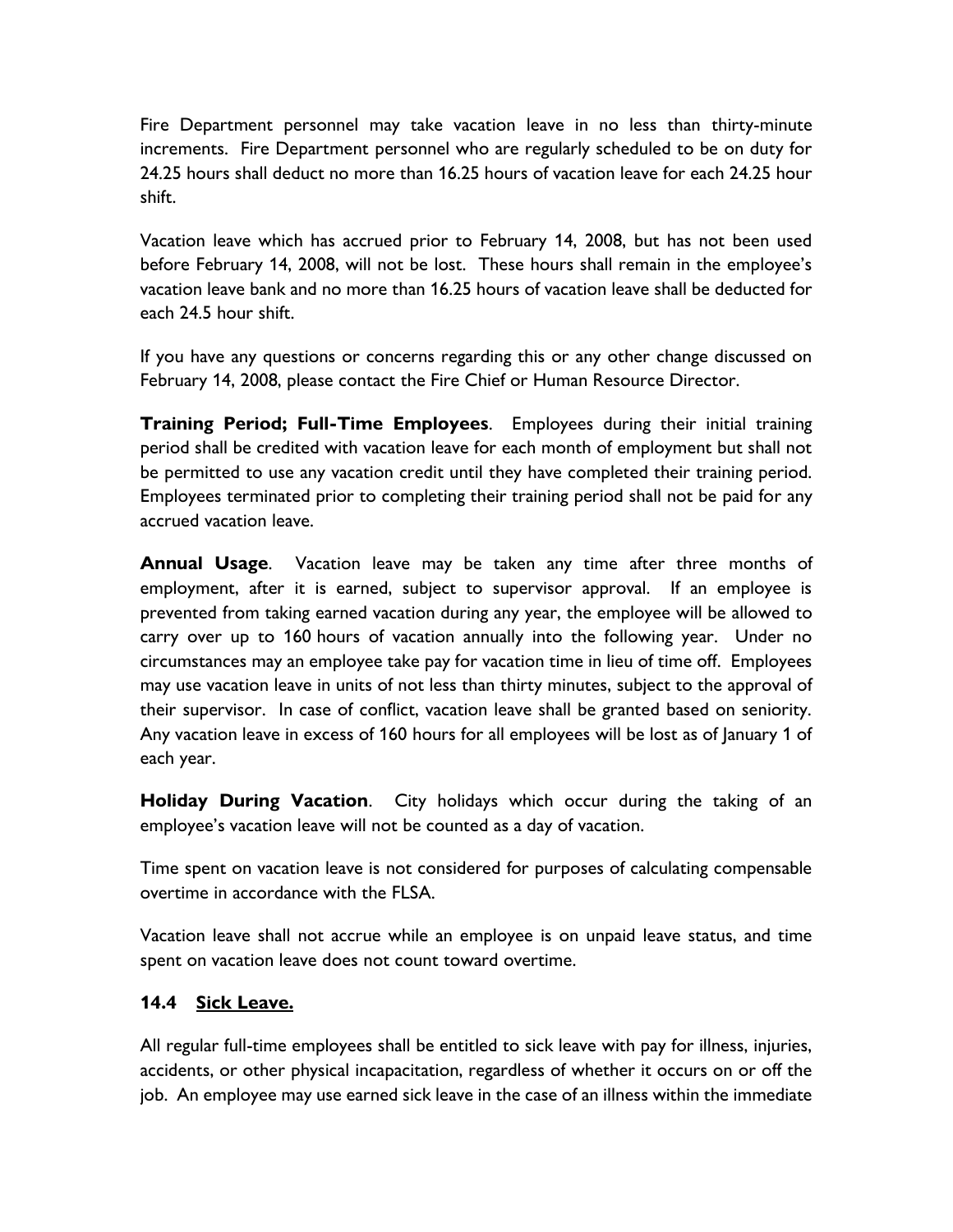family. Immediate family is defined for sick leave benefits as an employee's spouse; children; parents; brothers; sisters; grandparents; or mother, father, sister, or brother-in-law.

**Amount of Sick Leave**. Regular full-time employees shall earn one working day of sick leave for each full month of service. Except when on vacation or sick leave, employees who work less than twelve days in any month shall accrue no sick leave credit for that month of service.

**Accumulation of Sick Leave**. Employees may not accrue more than 120 days, or 960 hours, of sick leave.

### **Computing Sick Leave**. **Sick leave shall be accounted for in increments of thirty minutes.**

**Doctor's Certificate.** If an employee is absent due to illness or other medical condition for three or more consecutive days, he or she is required to provide a signed statement from a licensed health care practitioner verifying the employee's inability to perform his or her duties because of illness or injury. This shall be turned into the Human Resource Director. A signed statement from a licensed health care practitioner is required in all cases of work-related injury when the employee has been unable to work after the time of the injury regardless of the number of days the employee was absent from work.

**Notification**. To be eligible for paid sick leave, an employee shall give reasonable notice to an immediate supervisor of the reason for the absence.

**Abuse of Sick Leave**. An employee who improperly claims sick leave shall be subject to disciplinary action, including loss of pay or dismissal.

Sick leave days are not considered for the purpose of calculating compensable overtime in accordance with FLSA.

Sick leave shall not accrue while an employee is on unpaid leave status, and time on sick leave does not count toward overtime.

**Termination of Employment**. An employee shall not be paid for any unused sick leave upon termination of employment with the City, except upon retirement or separation after twenty or more years of regular service, in which instances the employees shall receive payment for 25% of the unused sick leave up to a maximum of one month's salary (Res. 051506).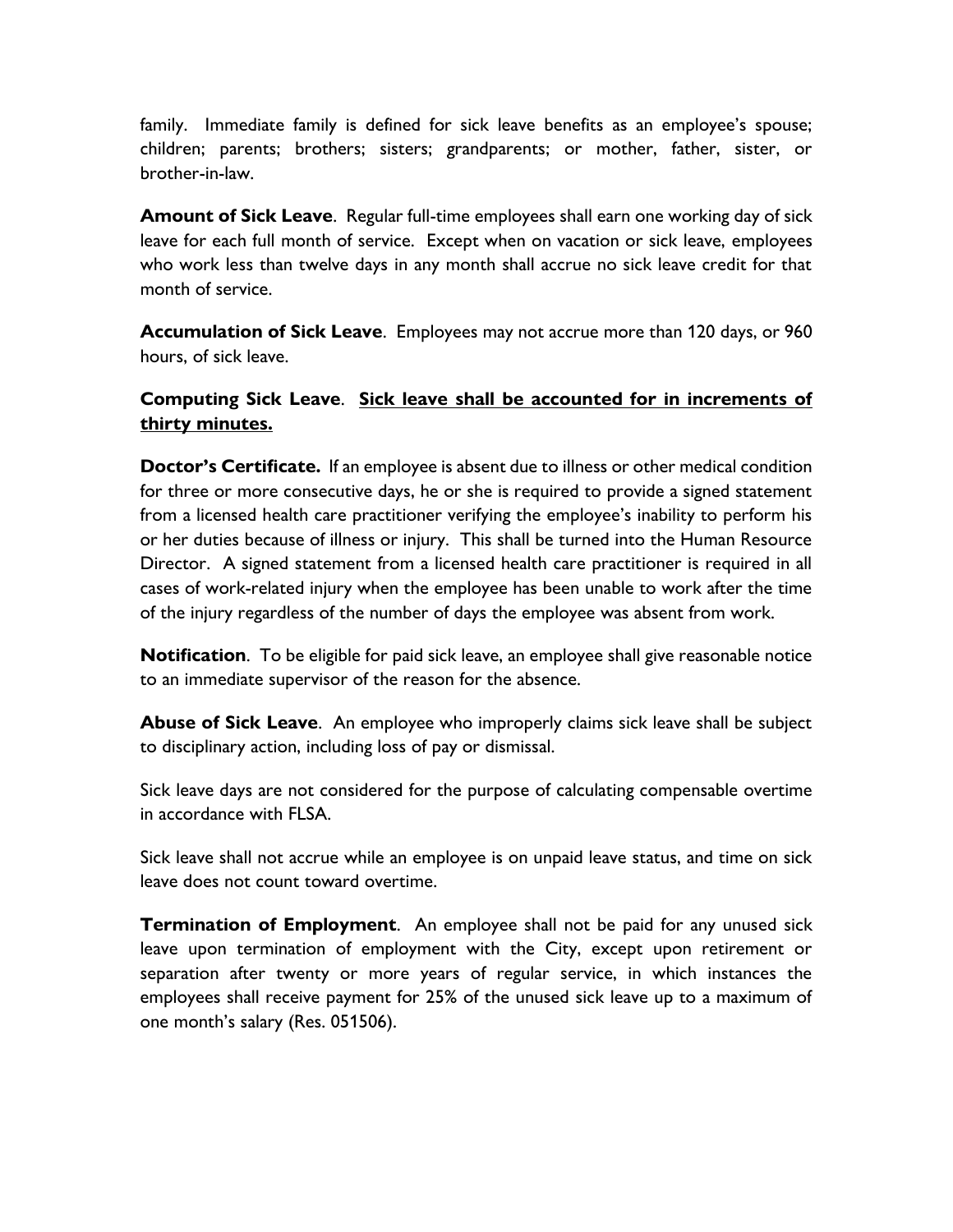#### **14.5 Shared Leave**

If an employee or an employee's immediate family member suffers a serious illness, injury, or impairment that is likely to cause the employee to take leave without pay or terminate employment, other employees may donate their leave time to the employee through the Shared Leave program.

**Coverage.** Shared leave may be granted to a full-time employee if the employee has exhausted or will exhaust all eligible paid leave, including sick leave, vacation, compensatory time and/or other forms of paid leave.

Shared leave is not available for minor conditions that are not serious, extreme, or life threatening or that does not cause the employee to take leave without pay or terminate employment.

The City Manager may deny requests for shared leave made by an employee with an unsatisfactory attendance record or a history of leave abuse.

If the employee receives workers' compensation, long-term disability payments or both, the employee is not eligible to receive shared leave.

**Duration.** Shared leave is meant to cover only the duration of the current illness or injury for which it was collected, up to a maximum of six months from the date the employee begins using shared leave if the employee qualifies for Kansas Public Employees Retirement System (KPERS) long term disability payments. If the employee does not qualify for KPERS long term disability payments after six months of shared leave, and the illness, injury, impairment, or physical or mental condition still exists, the employee can then request more shared leave for up to an additional six months at the discretion of the City Managers review of the request.

Shared leave may only be applied retroactively if the shared leave start date is prior to the approval date. Otherwise, all donated leave must be applied to the current pay period or to future pay periods while the employee is on shared leave.

If an employee returns to work with too little shared leave to cover the period of absence, the employee has thirty days in which to obtain additional donated leave to be applied only to the two pay periods prior to return to work. The Human Resource Director must receive written notification of each instance on retroactive application of shared leave.

**Request Procedures.** Employees shall follow these procedures in requesting shared leave: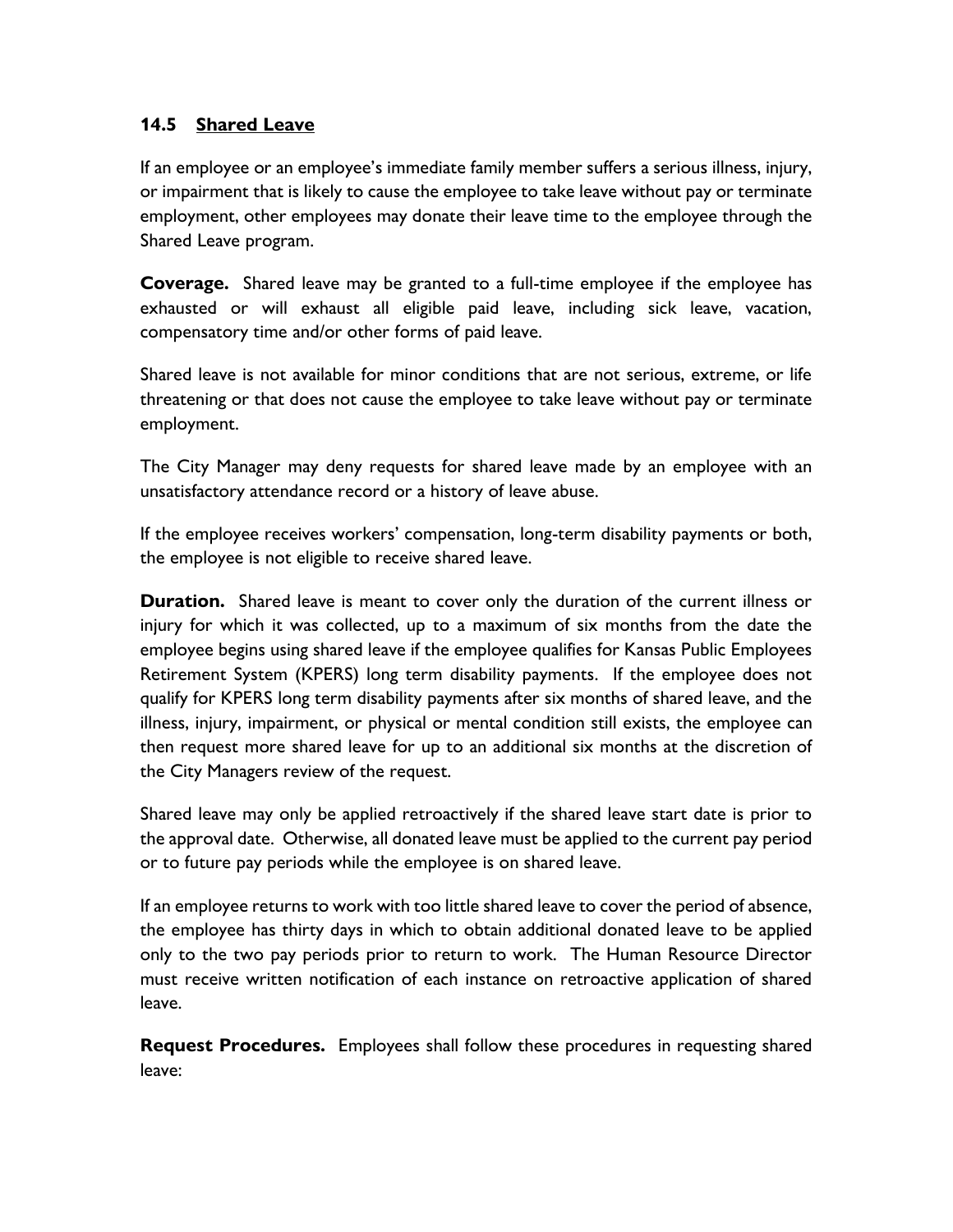- 1. The employee completes the Shared Leave Request Form from the Human Resource Director.
- 2. The employee obtains appropriate medical documentation from the employee's (or family member's) physician.
- 3. The Human Resource Director reviews the request to determine whether the employee has:
	- a. Exhausted or will exhaust all forms of paid leave (sick, vacation, compensatory time and/or other forms of paid leave);
	- b. At least six (6) months of continuous service; and
	- c. A satisfactory attendance record.
- 4. If the request is for care of a family member, the Human Resource Director will determine if the relationship meets the eligibility requirements. Eligible family members include immediate family. Immediate family is defined for sick leave benefits as an employee's spouse, children, parents, brothers, sisters, grandparents or in-laws.
- 5. The Shared Leave Request will be reviewed by the City Manager, Department Director and Human Resource Director. If the Shared Leave Request is approved, a copy will be forwarded to the employee. If the request is denied, a copy will be forwarded to the employee. The request may be denied if the employee has a history of sick leave abuse.

**Donation Procedures.** Employees shall follow these procedures in donating shared leave:

- 1. Employee Donations: Donations must be made in writing on the Shared Leave Donation Form.
- 2. Employees donating vacation leave must have a vacation leave balance of at least eighty (80) hours (ten (10) days) after the donation. Employees donating sick leave must have a sick leave balance of at least 480 hours (sixty (60) days) after the donation is made.
- 3. Employees may make multiple donations during a particular approved occurrence as long as the leave balance level requirements are met. Each donation must be made on a new form and must be approved separately.
- 4. Donations may be made to an employee in another department.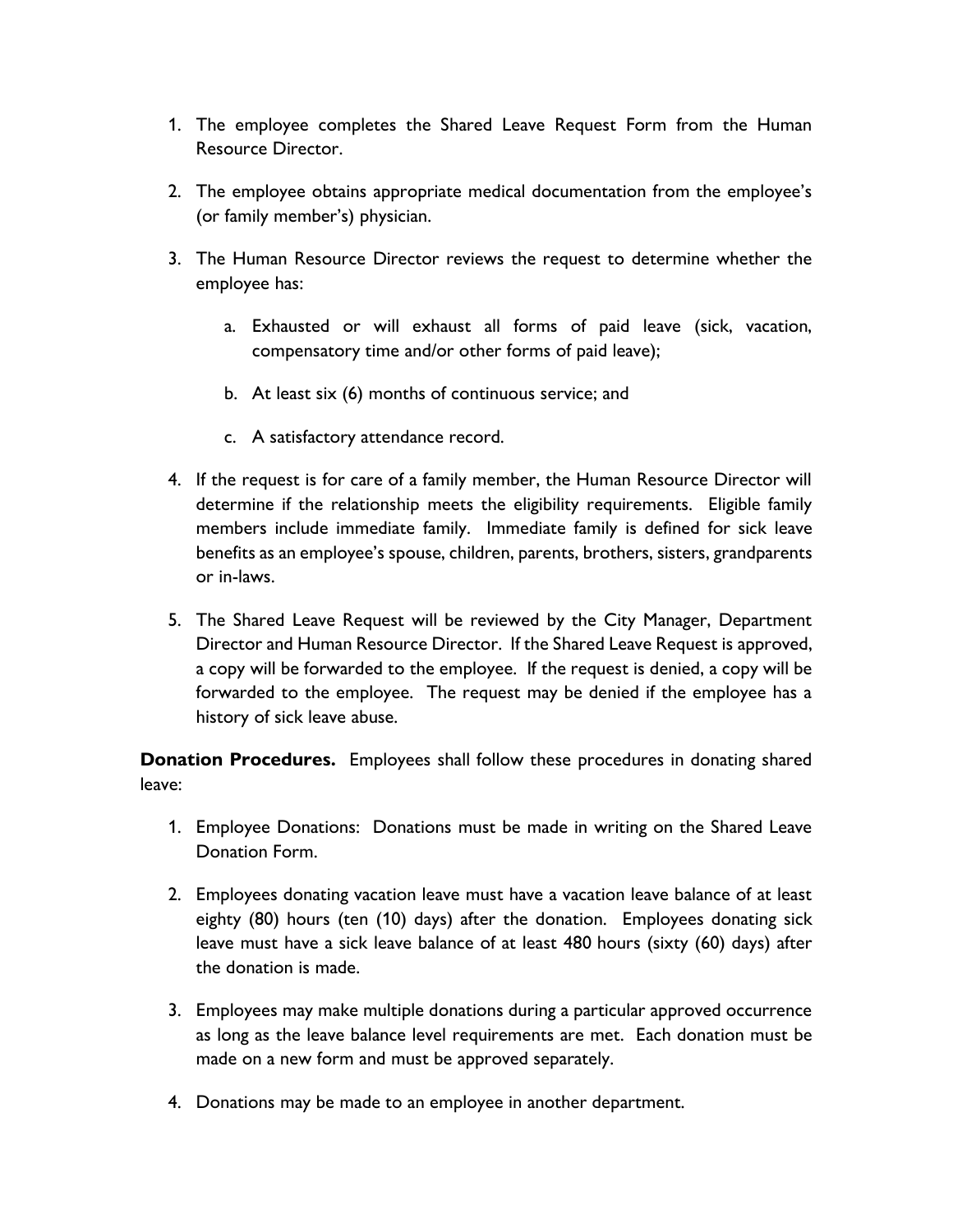5. Donations must be made in full hour increments.

Departmental Notification: Each department will be notified of a request for shared leave.

**Record Keeping.** The Human Resource Director will be responsible for processing shared leave requests, donation forms and leave balance adjustments. All required forms are available from the Human Resource Director.

The Human Resource Director will be responsible for calculating the prorated amount of unused shared leave and credit it back to donor employees in increments of not less than full hour increments based on the original amount and type of donated leave.

Shared leave shall not be returned to donating employees who have left City employment.

#### **14.6 Bereavement Leave**

In the event of the death of an immediate family member, the City will pay an employee his or her regular rate of pay for up to three (3) consecutive working days. Leave will be granted at the discretion of the City and based on the circumstances. If an employee requests time in addition to that which is approved as bereavement leave, additional time may be granted by the employee's supervisor or manager, which may be charged against any accrued but unused vacation or sick leave, unless the employee elects to take leave without pay. For purposes of Bereavement Leave, an "immediate family member" is defined as the employee's spouse, child or child-in-law, parent or parent-in-law, sibling or sibling-in-law, grandparents or grandparents in law or any close relatives by marriage of his/her spouse.

## **14.7 Family and Medical Leave**

**Leave Available.** Pursuant to the Family and Medical Leave Act, the City provides jobprotected leave to **eligible employees** for:

- The care of an employee's child after birth, adoption, or foster care.
- The care of an employee's parent, child, or spouse, who has a serious health condition.
- A serious health condition that makes the employee unable to perform his/her job.
- A "qualifying exigency" arising out of the active duty or call to active duty of an employee's parent, child, or spouse.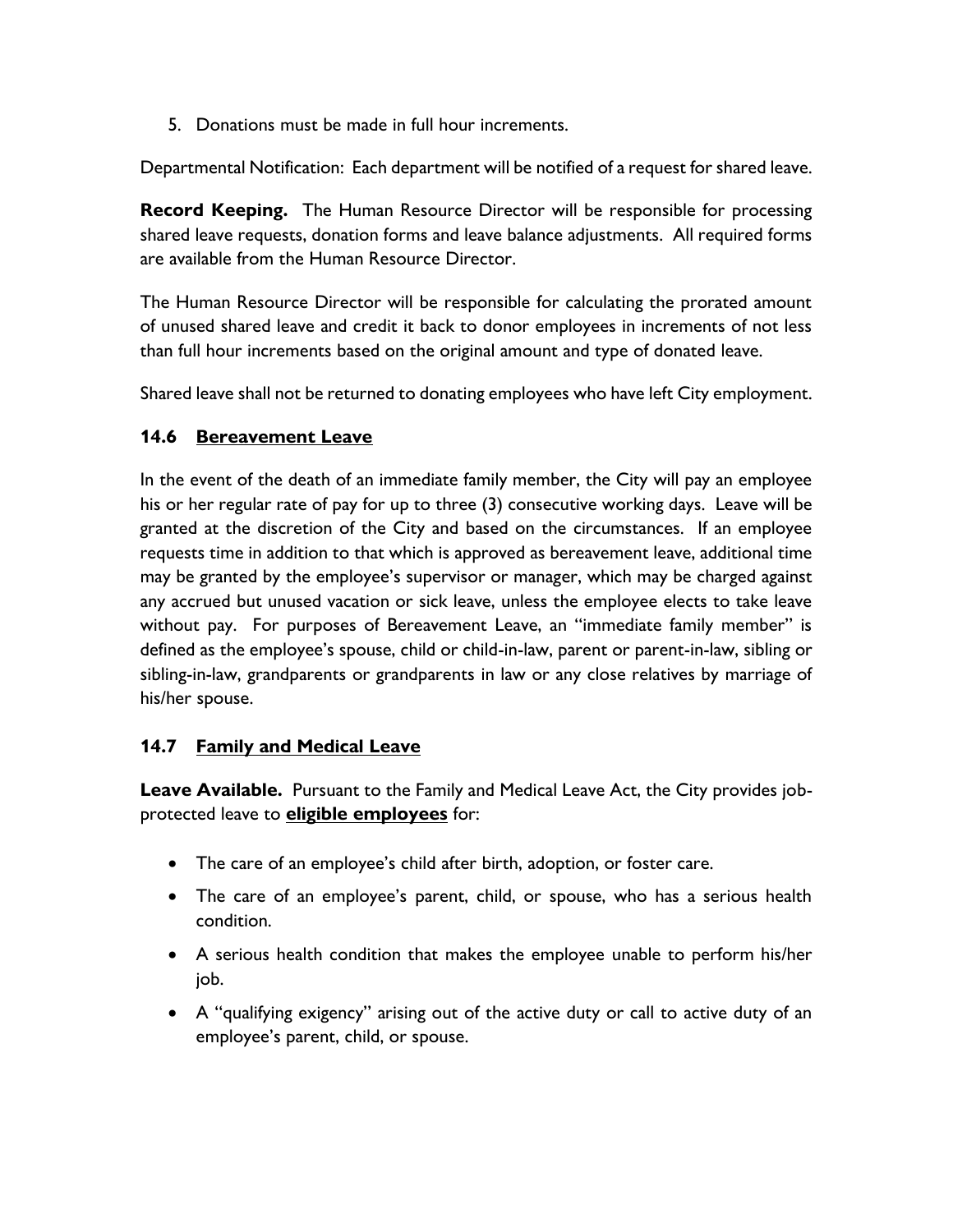• The care of an employee's spouse, child, parent, or next of kin that suffers a serious injury or illness while on active duty in the Armed Forces ("Armed Forces Caregiver Leave").

**Amount of Leave.** Employees are entitled to up to twelve weeks of leave for the above within a twelve-month period, except that Armed Forces Caregiver Leave entitles an employee to up to twenty-six weeks of leave.

**Eligibility for Leave.** To be eligible for Family and Medical Leave, (1) the employee must have been employed by the City for at least one year; (2) the employee must have worked at least 1,250 hours over the previous twelve months; and (3) the City employs at least fifty employees within a seventy-five-surface mile radius.

**Threshold Procedural Requirements.** Employees desiring to take Family and Medical Leave must submit written requests no later than thirty days before the anticipated start date of leave. Exceptions can be made when practical reasons, such as emergencies and unforeseen conditions, make meeting this deadline impossible or impractical.

**Designation of Family and Medical Leave as Paid Leave.** Employees on Family and Medical Leave are required to exhaust all but twenty-four hours of their accrued Vacation Leave, which employees may choose to reserve for future use upon returning from leave. However, the employee must utilize all paid leave before leave without pay. Employees may, at their discretion, exhaust all accrued Vacation Leave while on Family and Medical Leave. The paid time will be counted against the employee's Family and Medical Leave time and the employee's Vacation Leave.

**Commencement of Family and Medical Leave.** Absences commencing during the time of Family and Medical Leave should be handled under sick leave, vacation leave, authorized leave without pay, or a leave of absence. The employee may not be compelled to use sick leave or vacation leave in any particular order, however, the employee must utilize all paid leave before leave without pay. The employee must state in what order he or she desires to utilize paid leave. The employee is then covered by the appropriate policy.

**Medical Certifications.** The City will require medical certification by a health care provider to support an employee's request for leave to attend to the employee's own serious health conditions or to care for a seriously ill child, spouse, or parent. Certification of an employee's serious health condition must include, among other items, a statement that the employee is unable to work at all or is unable to perform at least one of the essential functions of his or her position. For leave to care for a seriously ill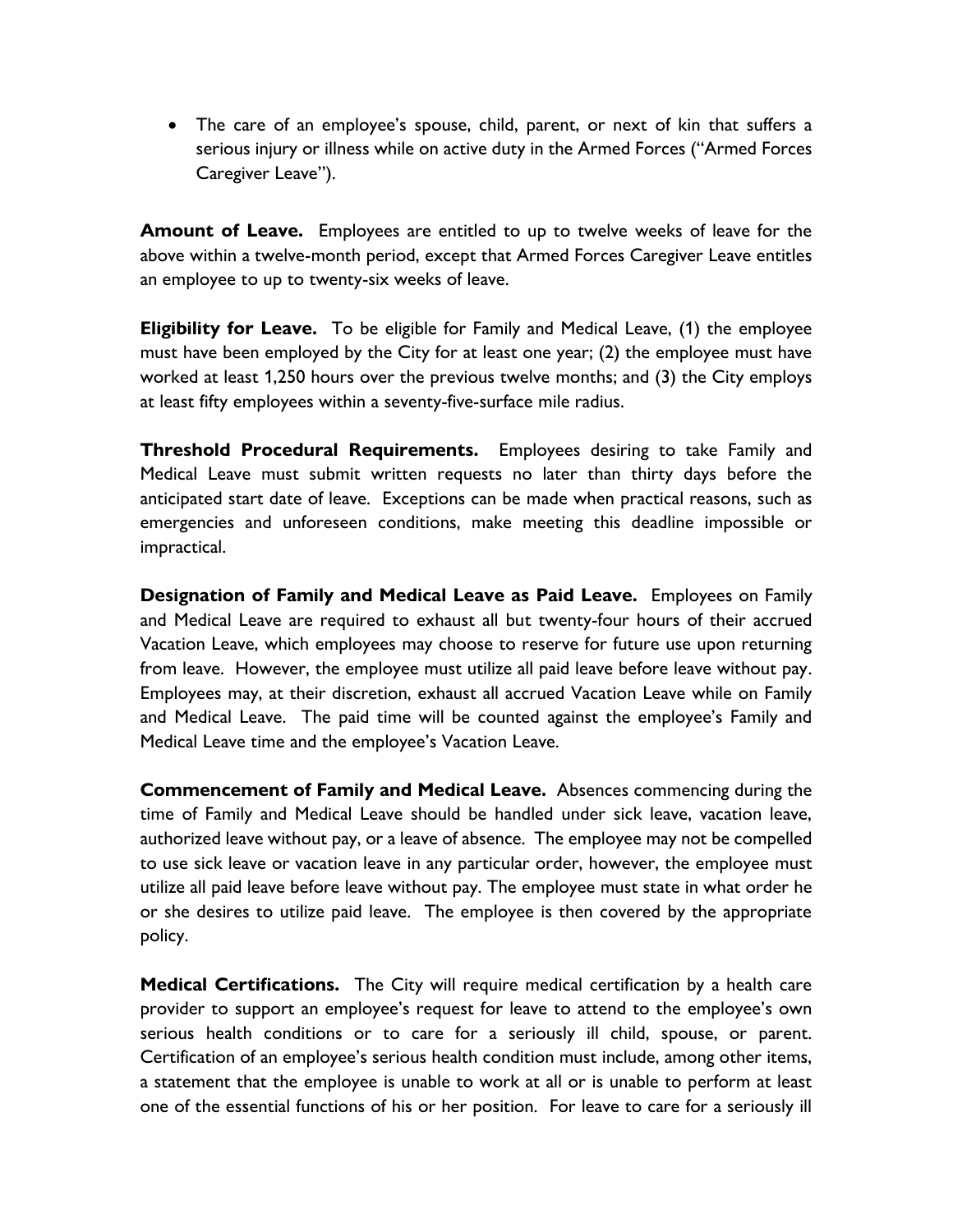child, spouse, or parent, certification must include, among other items, an estimate of the amount of time that the employee is needed to provide care.

The City may require a second medical opinion and subsequent and periodic recertification, at its expense. If the employee's and the City's opinions conflict, the City may require the binding opinion of a third health care provider, approved by both the City and the employee. This process shall be paid for by the City.

When thirty-days' notice is provided, the employee must provide the medical certification before the leave begins. When this is not possible the employee must provide the requested certification to the City within the timeframe that the City designates, but no sooner than fifteen calendar days after the request for certification. Exceptions will be made when it is not practical for the employee to do so because of the particular circumstances.

**Maternity and Paternity Leave.** Birth parents, adoptive parents, and foster parents shall be considered for leave at the time of birth, adoption, or placement. If the birth, adoption, or placement is reasonably foreseeable, the employee shall provide the City with at least thirty days' notice before the leave is to begin. If the birth, adoption, or placement is not reasonably foreseeable, the employee should notify the City as soon as practical. The employee may request a total of up to twelve weeks of leave in a twelvemonth period.

No employee shall be compelled, coerced, or ordered to begin maternity leave at any time during the period of pregnancy. Pregnancies and disabilities caused or contributed to by pregnancy shall be considered and treated as temporary disabilities. Employees affected by pregnancy and related conditions must be treated the same as other employees based on their ability or inability to work.

A Department Director shall require an employee returning from a pregnancy or pregnancy-related condition to have a doctor's release if the employee is returning less than six weeks following the end of the pregnancy. The release must specifically state whether or not the employee is capable of fulfilling full job duties and the date the employee is released.

**Restoration.** An employee returning from family leave will be entitled to return to their position or to a position with equivalent benefits, pay, and other terms and conditions of employment.

**Intermittent or Reduced Leave.** When necessary, Family and Medical Leave may be taken intermittently or by way of a reduced work schedule.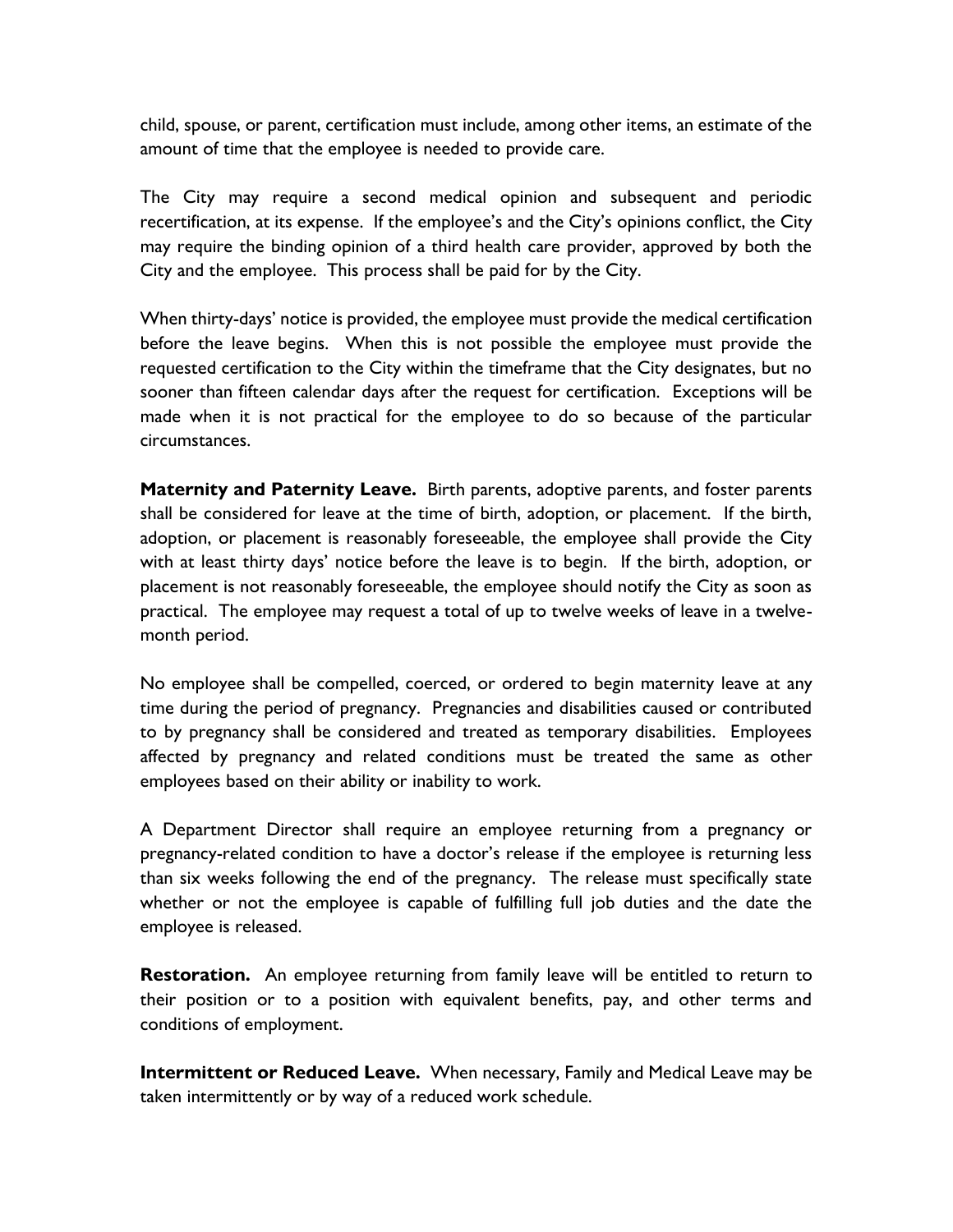**Spouses' Combined Leave.** Spouses who are both employed by the City are entitled to a joint total of twelve weeks leave, rather than twelve weeks of leave each for the birth of a child, placement for adoption or foster care of a child, or the care of a sick parent.

**Health Insurance Coverage.** The City will continue to provide health care coverage under the same provisions as prior to the leave. Where the employee fails to return from leave, the City can recover its share of premiums that have been paid on behalf of the employee to maintain health care coverage. If failure to return to work is due to the continuation, recurrence, or onset of a serious health condition beyond the employee's control, the employee will not be liable for the City's share of health care premiums paid while on Family and Medical Leave. In such cases, a Medical Certification may be required.

**Other Benefits**. Other benefits will not accrue during Family and Medical Leave if they would not have continued to accrue under other types of leave.

#### **14.8 Military Leave**

Leaves of absence shall be granted to the City employees whose United States uniformed services (military) obligations necessitate their absence from work. These leaves are applicable to all such obligations, including Reserve and National Guard assignments, and are governed pursuant to the Uniformed Services Employment and Reemployment Rights Act ("USERRA"). Advance notice of military service is required, unless military necessity prevents such notice, or it is otherwise impossible or unreasonable.

**Eligibility.** Any employee who leaves the City employment for military duty shall be placed on military leave without pay. If not accepted for such duty, the employee shall be reinstated in his present position without loss of status or reduction in pay.

Employees returning from military leave will be placed in the position they would have attained had they remained continuously employed or a comparable position depending on the length of military service in accordance with USERRA. They will be treated as though they were continuously employed for purposes of determining benefits based on length of service. Employees on military leave for up to thirty days are required to return to work for the first regularly scheduled shift after the end of service, allowing reasonable travel time. If the period of service was 31 days or more, but less than 181 days, the employee must submit an application to the City no later than 14 days following completion of service. For service in the military for over 180 days, the employee must submit an application to the City not later than 90 days after completion of service.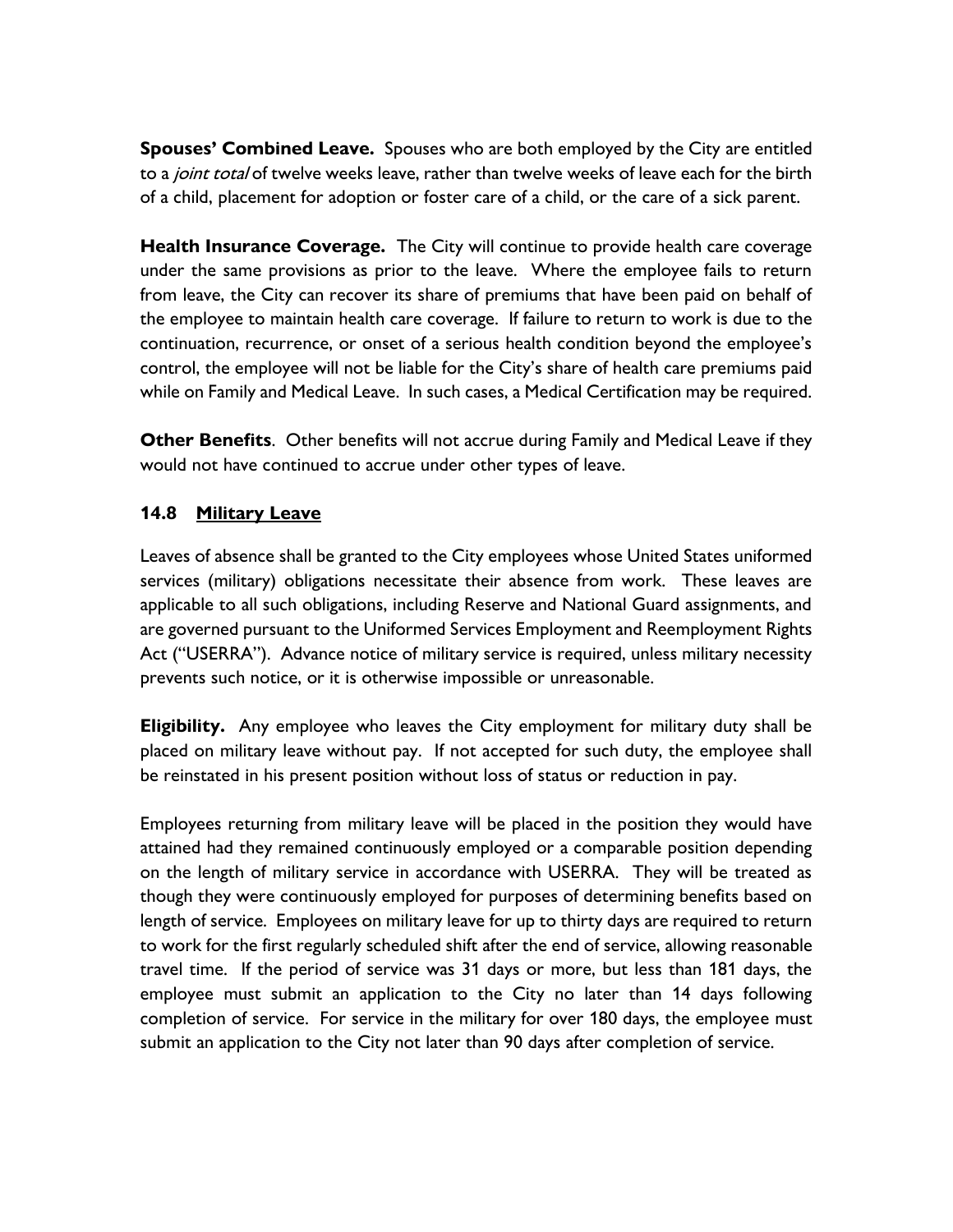Employees who are subject to multiple military duty assignments may, at their option, present leave notices covering all such obligations or individual leave notices.

Continuation of health insurance benefits will be as required by and in accordance with USERRA based on the length of the leave and subject to the terms, conditions and limitations of the applicable plans for which the employee is otherwise eligible.

### **14.9 Jury Duty and Other Civic Leave**

The City encourages employees to fulfill their civic obligations. Employees shall be given necessary time off with pay:

- when performing jury duty;
- when appearing in court as a witness in answer to a subpoena or as an expert witness when acting in the official capacity in connection with the City;
- when performing emergency civilian duty in connection with national defense; or
- for the purpose of voting, subject to the restrictions imposed by state law.

**Notification.** All employees shall notify their supervisor upon notification of jury duty, upon receiving a subpoena, or prior to the day of election to allow the City to cover the employee's duties in his or her absence. Employees must provide the City with a copy of their jury summons or subpoena.

In the event that an employee is selected to sit on the jury or testify as a witness, the employee shall promptly notify his or her supervisor or manager of the anticipated length of trial.

**Voting Leave.** Every employee, upon reasonable notice to his/her supervisor will be permitted to take necessary time off from work to vote in a municipal, county, state, or federal political party primary or election that the employee is qualified and registered to vote on the date that a primary or election is held when the polls are not open at least two (2) hours before or after the employee's scheduled hours of work. The necessary time off must not exceed two hours.

The Supervisor/Manager may specify the hours during which the employee may vote such that the flow of the operation is not interrupted. Employees may be required to provide proof that they have participated in an election for which they have been provided leave time under this policy.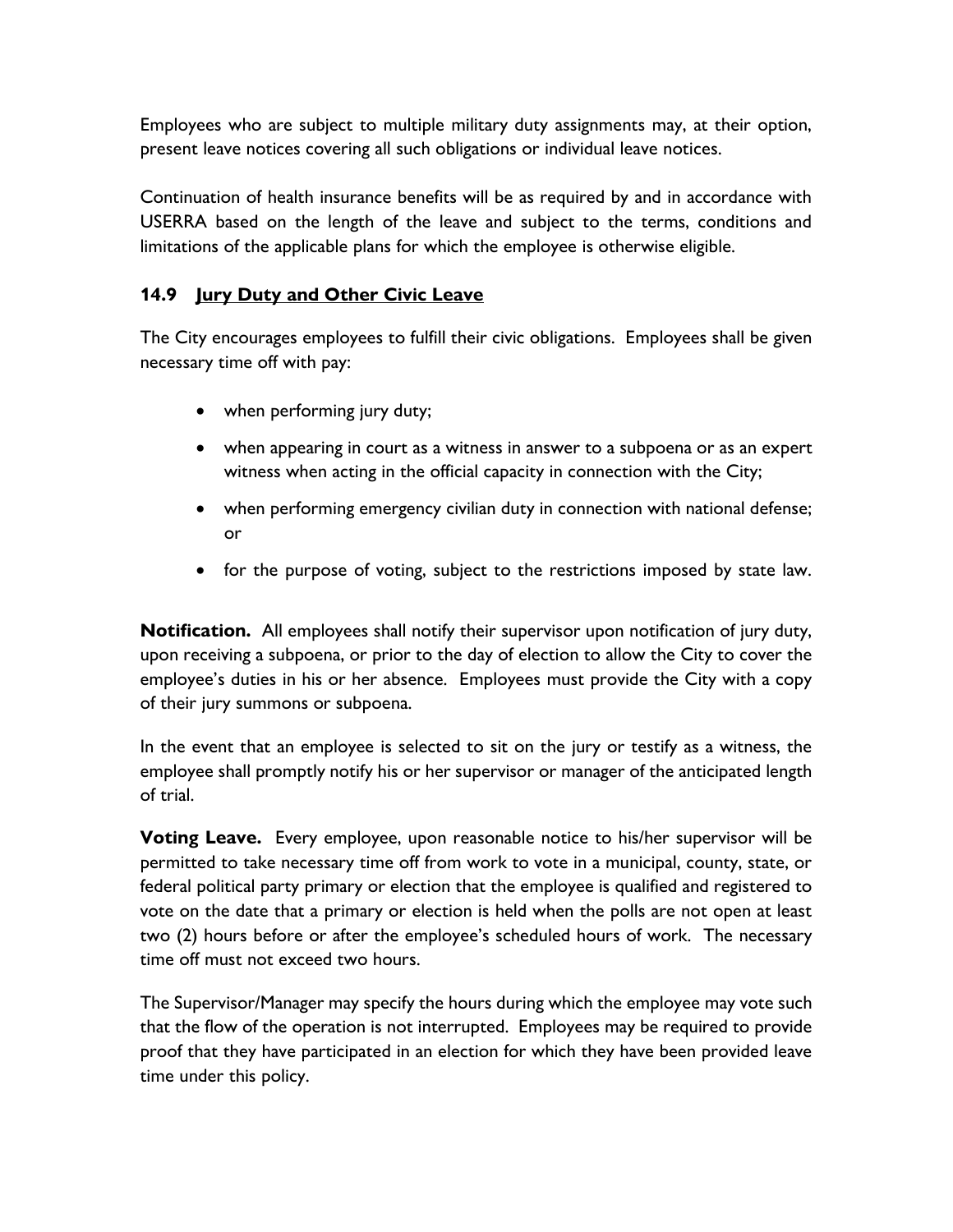**Compensation.** Employees will receive their regular pay for time actually spent engaging in any of the four civic duties described above. Employees shall not be compensated for more than two hours for voting leave.

Any pay received for jury duty shall be reimbursed to the City. It is the employee's responsibility to provide the City with the proper jury pay documentation in a timely manner to ensure compensation.

# **If an employee is excused early from jury duty or testifying in court, he or she must report to work, provided two or more hours remain on the employee's regularly scheduled shift, in order to qualify for payment.**

**Personal Lawsuits not Related to City.** An employee involved in a personal lawsuit, either as a plaintiff or as a defendant in an action not related to his or her duties with the City, may take leave without pay for up to fourteen days (14) in a calendar year unless he or she elects to utilize available vacation leave.

#### **14.10 Other Leaves of Absence**

**Domestic Violence Leave.** Under certain circumstances, victims of domestic violence may be entitled to unpaid leave. Employees in need of domestic violence leave should contact their supervisor or the Human Resource Director.

**Professional Development Leave.** Employees may be granted leave with pay to attend meetings, seminars, and conventions of professional and technical organizations when such attendance is related to the employee's work for the City and when such attendance is authorized by the City.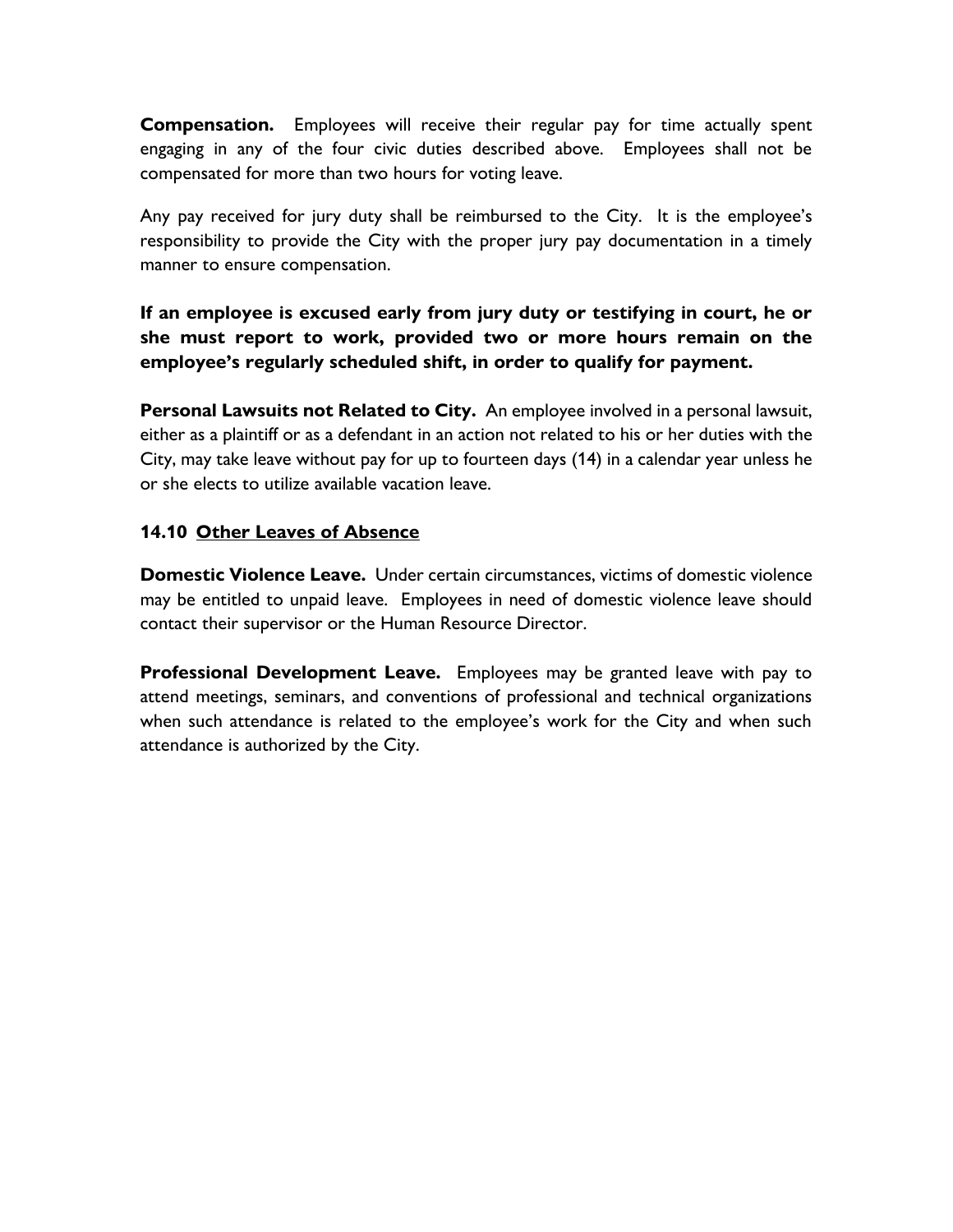# **SECTION 15:**

# **BENEFITS**

This section generally describes and summarizes various benefits the City makes available to eligible employees. The City continually reviews its benefits programs. These summaries are not exhaustive or all-inclusive, and further information is available in the form of plan descriptions or insurance subscription agreements maintained by the City, which may be reviewed upon request. In the event the information included in this handbook is inconsistent with, or conflicts with, benefit plan documents, the latter documents are deemed controlling.

These descriptions are not intended to and do not create any express or implied contractual obligations or entitlements. The City reserves the right, at and within its sole discretion and where permitted by law, to unilaterally change, modify, amend, or discontinue any benefit.

# **15-1 Training Period**

All employees are subject to a 3-month training period. The employee's training period may be extended at the discretion of the City management. Employees in their training period are not eligible for certain benefits.

## **15-2 Flexible Benefit Plan**

Once each year all regular full-time employees will be given an opportunity to enroll or reject participation in a voluntary plan designed to save the employee taxes on all eligible deductions withheld from the employee's paycheck. This Tax Qualified 125 Plan allows the employee to pay eligible insurance premiums and any other eligible deductions by payroll deduction on a pretax basis.

## **15-3 Health Insurance Program**

Each new employee of the City that regularly works twenty (20) hours or more in a standard workweek has the option to participate in the medical plan(s) on the first day of the first month following the beginning of employment with the City.

The City shall pay a portion of the full premium for individual medical and hospital insurance coverage as designated by the City Commission. Part time employees will receive a reduced premium benefit based on the amount of hours worked.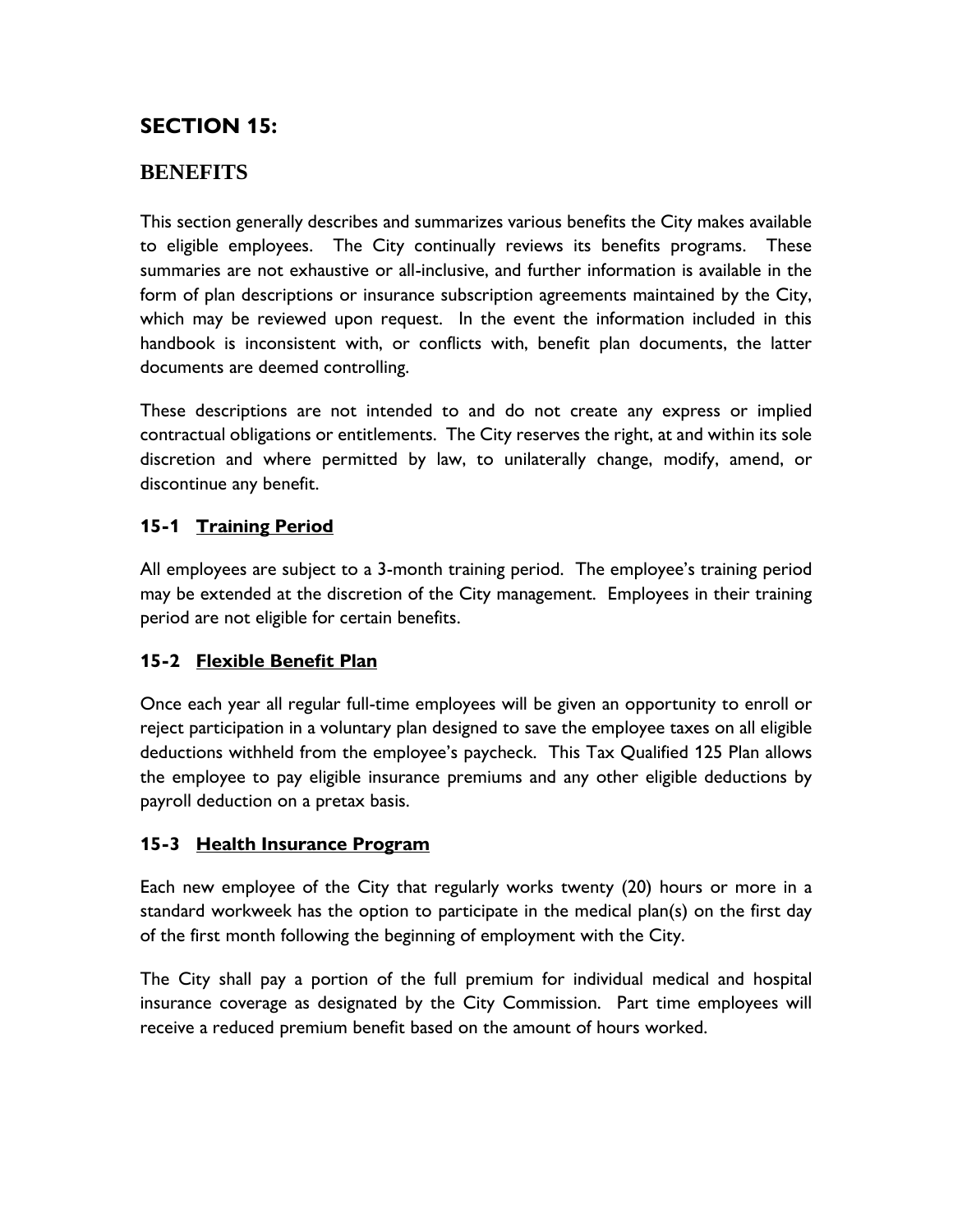## **15-4 Workers' Compensation Insurance**

The City provides workers' compensation benefits as required by law and at no cost to employees. This program covers on-the-job injuries to the extent required by law. Subject to applicable legal requirements, workers' compensation benefits begin after a short waiting period or immediately if the employee is hospitalized.

No matter how minor an on-the-job injury may appear, it is important that it be reported immediately. Employees who sustain work-related injuries should notify the City within twenty-four hours of sustaining the injury. **All on-the-job injuries must be reported.** Failure to report these injuries to an immediate Supervisor, Manager or Human Resource Director in a timely manner may affect the employee's ability to receive workers' compensation benefits and shall subject the employee to discipline, up to and including termination.

Neither the City nor its insurance carrier will be liable for payment of workers' compensation benefits for injuries occurring during an employee's voluntary participation in any off-duty recreational, social, or athletic activity sponsored by the City.

## **15-5 Social Security.**

All City employees are covered by Social Security, which provides survivor, disability and old age benefits. Both the City and the employee are required to jointly fund this benefit. Rates for Social Security are determined by the federal government.

## **15-6 Unemployment Compensation**

All employees may receive the benefits of the Kansas Employment Security Law, in accordance with such law and regulations. The cost of this benefit is paid by the employer.

## **15-7 COBRA – Insurance Continuation**

The Consolidated Omnibus Budget Reduction Act ("COBRA") gives employees and their qualified beneficiaries the opportunity to continue, for a specific period of time, health insurance coverage under the City's group health plan when a qualifying event would otherwise result in loss of participation eligibility.

Under federal law, continuation coverage is dependent upon the employee or beneficiary paying the full cost of coverage at group rates plus an administration fee. The insurance provider will send each eligible employee with a written notice describing the continuation rights when they become eligible for continuation coverage. The notice contains important information about the employee's rights and obligations. For additional details, employees should consult the terms of the individual plan involved.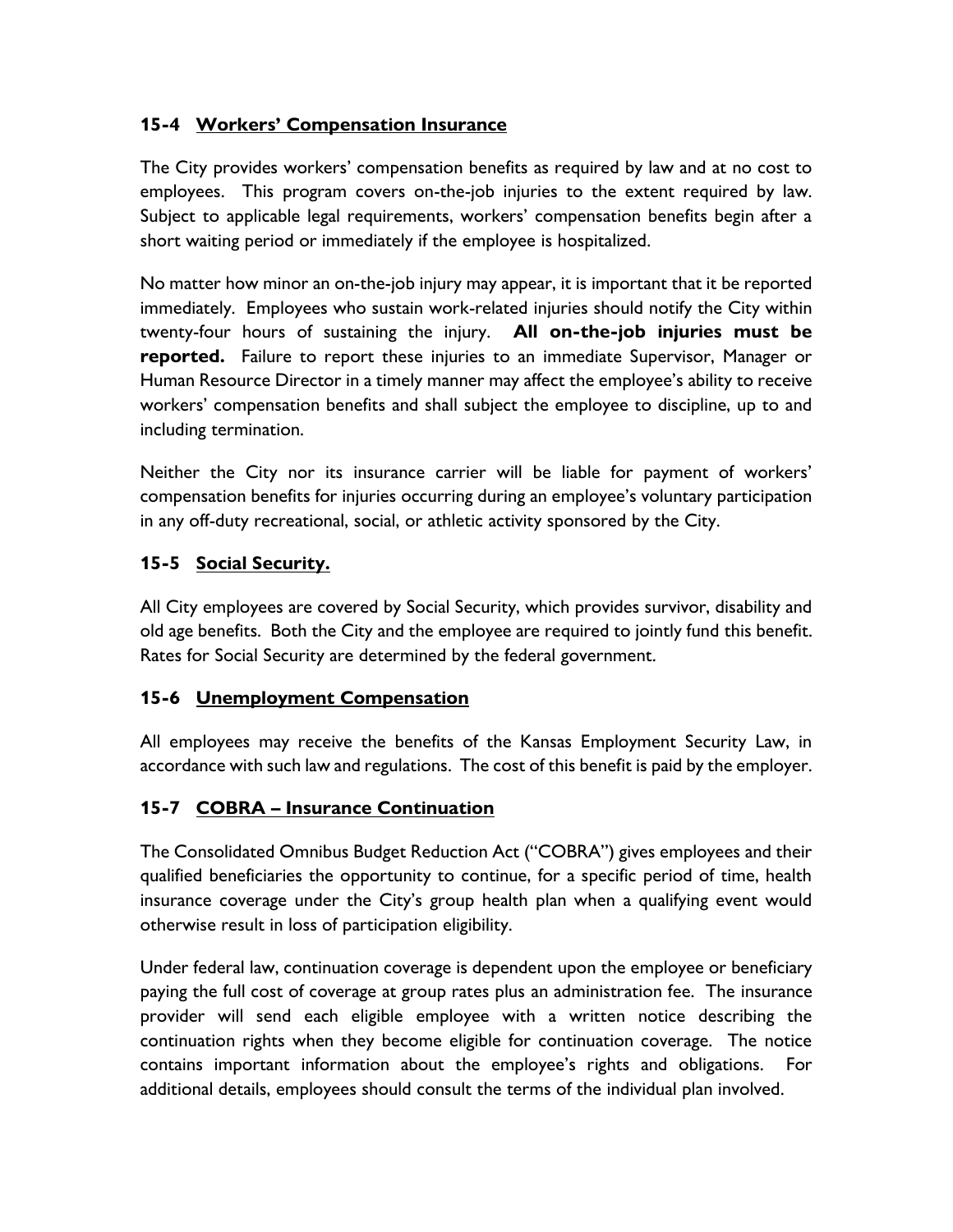COBRA coverage is not automatic. Employees must respond to the appropriate COBRA notification letter or notify the Human Resource Director that coverage continuation is desired and must also submit all required paperwork within the required time limits specified in the written materials.

Contact the Human Resource Director for complete information and assistance.

## **15-8 Insurance Continuation for Retirees**

K.S.A. 12-5040 (a) Each local government which provides an employer-sponsored group health care benefits plan for the employees of the local government shall make coverage under such group health care benefits program available to retired employees and their dependents, upon written application filed with the clerk or secretary thereof within 30 days following retirement of the employee, as provided by this section. Coverage under the employee group health care benefits plan may cease to be made available upon (1) the retired employee attaining age 65, (2) the retired employee failing to make required premium payments on a timely basis, or (3) the retired employee becoming covered or becoming eligible to be covered under a plan of another employer.

No employee shall be entitled to a cash payment of any kind from the City in lieu of medical and hospital insurance coverage.

The City offers to all full-time retiring employees the following retirement health insurance benefits if the following qualifications are met:

- The employee must retire with KPERS and/or KP&F benefits.
- The employee must have at least ten (10) years of service with the City and be employed by the City at retirement.
- The eligible employee must decide to participate in the group health plan upon retirement and membership must be continuous. (The retired employee cannot elect to terminate coverage and then reinstate.)
- The employer will provide 50% participation in the monthly group health coverage premium until the retiree becomes eligible for Medicare benefits for the employee only. If the employee keeps dependents on the coverage the employee must pay the full premium for the dependents.

# **The following exceptions shall apply:**

• If the retired employee dies, the employer's participation in health benefits will cease and are not transferable to the surviving spouse.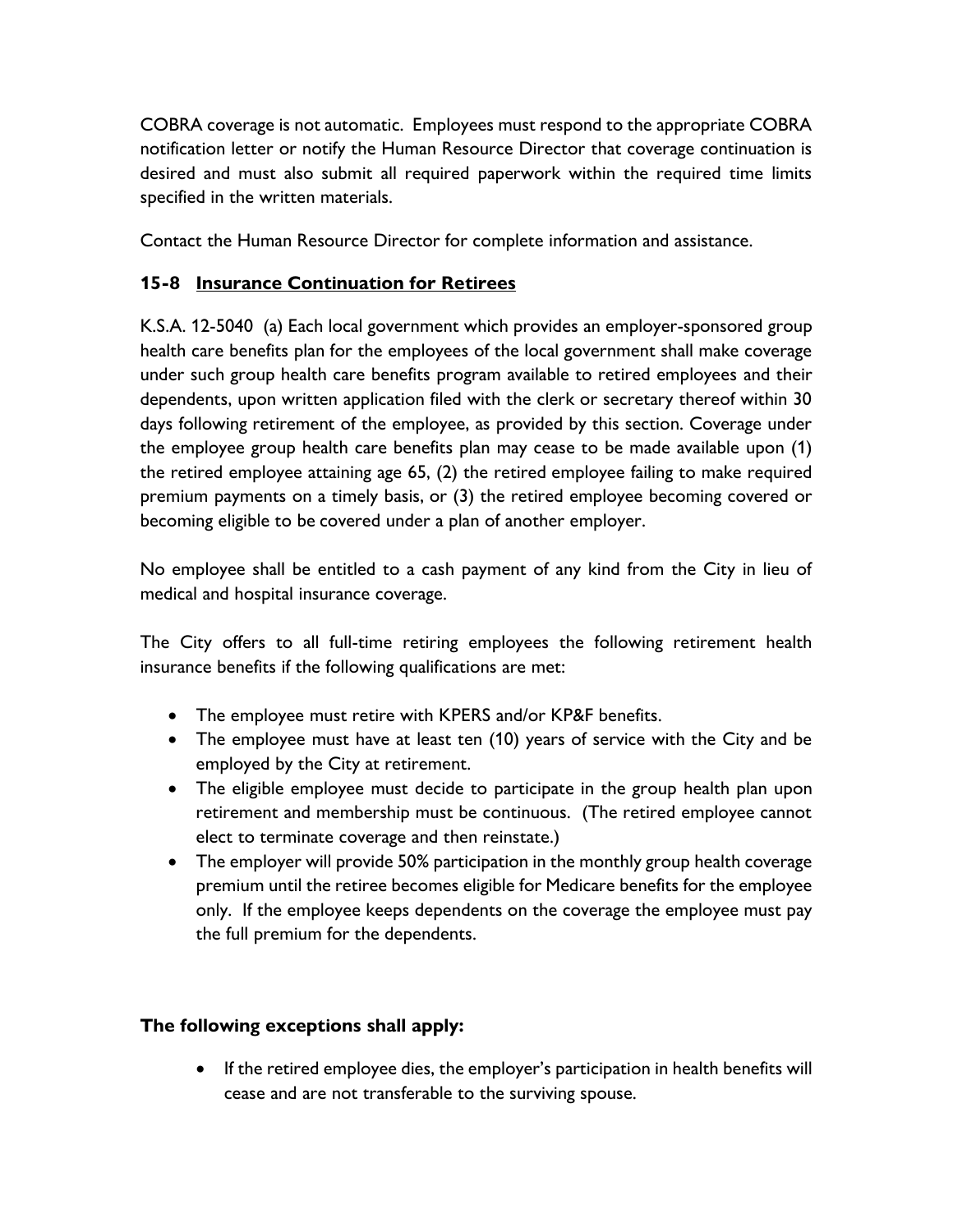- If the retired employee fails to make required premium payments on a timely basis, then coverage will terminate.
- If the retired employee becomes covered or is eligible to be covered under a health plan from another employer, then this policy shall terminate.

# **15-9 Kansas Public Employees Retirement System (KPERS).**

All full-time employees, except police and fire personnel, are required become members of the KPERS. The retirement system provides retirement benefits that are prescribed by state statute and are in addition to Social Security benefits. Under current law, employees contribute a percent of their gross salary and the City contribution is based on a variable state prescribed formula. **Please visit [www.kpers.org](http://www.kpers.org/) for information regarding retirement.**

## **15-10 Kansas Police and Firemen's Retirement System (KP&F).**

All police and fire personnel are required, as a condition of employment, to become members of the KP&F retirement system. This system provides retirement and disability benefits as prescribed by state statute. Employees contribute a percent of their gross salary and that contribution is matched by a variable City contribution based on a state prescribed formula.

## **15-11 Deferred Compensation Plan.**

All full-time employees shall be offered the opportunity to enter into a qualified 457 deferred compensation plan with the company of their choice in an amount of their choice. After an employee's first full year of service, the employee may participate with a minimum \$10 contribution per pay period and the City shall contribute \$20 per pay period toward the employee's contribution. **The City will not make any contribution for police and fire employees who participate in the plan**. If the employee leaves the employment of the City prior to retirement, the total amount of contribution remains the employee's property until retirement or an emergency arises under which the funds may be withdrawn (Resolution #022607).

## **15-12 Optional Group Term Life Insurance.**

All eligible employees under KPERS and KP&F shall be offered term life insurance in the amount of their choice, with no cost to the City, through payroll deduction, and the City will remit payment to KPERS.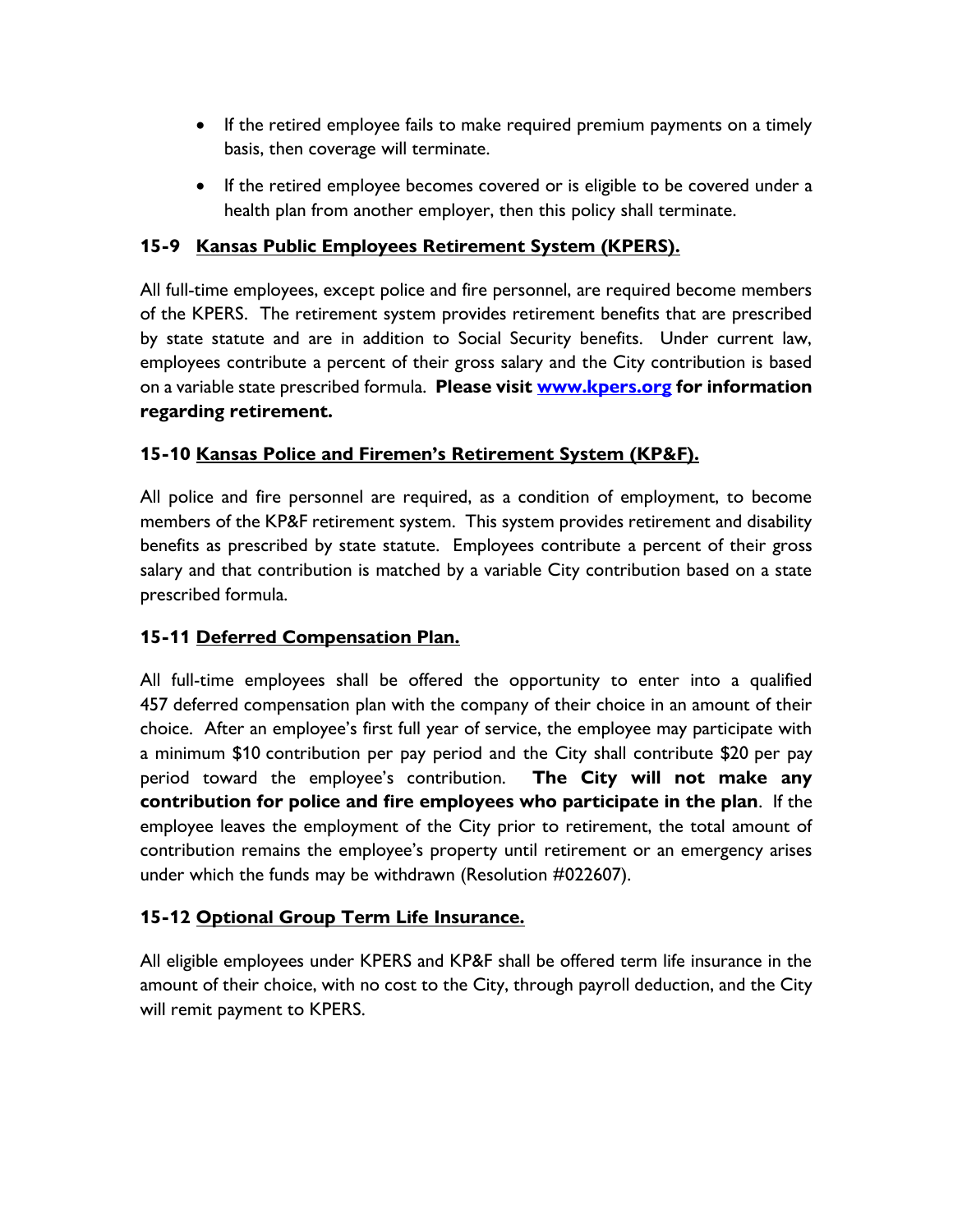## **15-13 Other Optional Insurance Coverage.**

Employees may enroll in other types of group insurance coverage approved in the City Benefit Plan document and offered by independent insurance agents. The City does not endorse any of these plans but does allow the premiums to be paid through a payroll deduction plan. All premiums for these types of coverage are paid by the employee. These types of insurance may include, but are not limited to, cancer, disability, income or supplemental health insurance coverage.

## **15-14 Wellness Program.**

The City, in recognizing the benefits of having healthy employees on the job, shall pay a portion of the membership fees as designated by the City Commission for single coverage in an approved fitness program and encourages all full-time employees to participate in this City Wellness Program.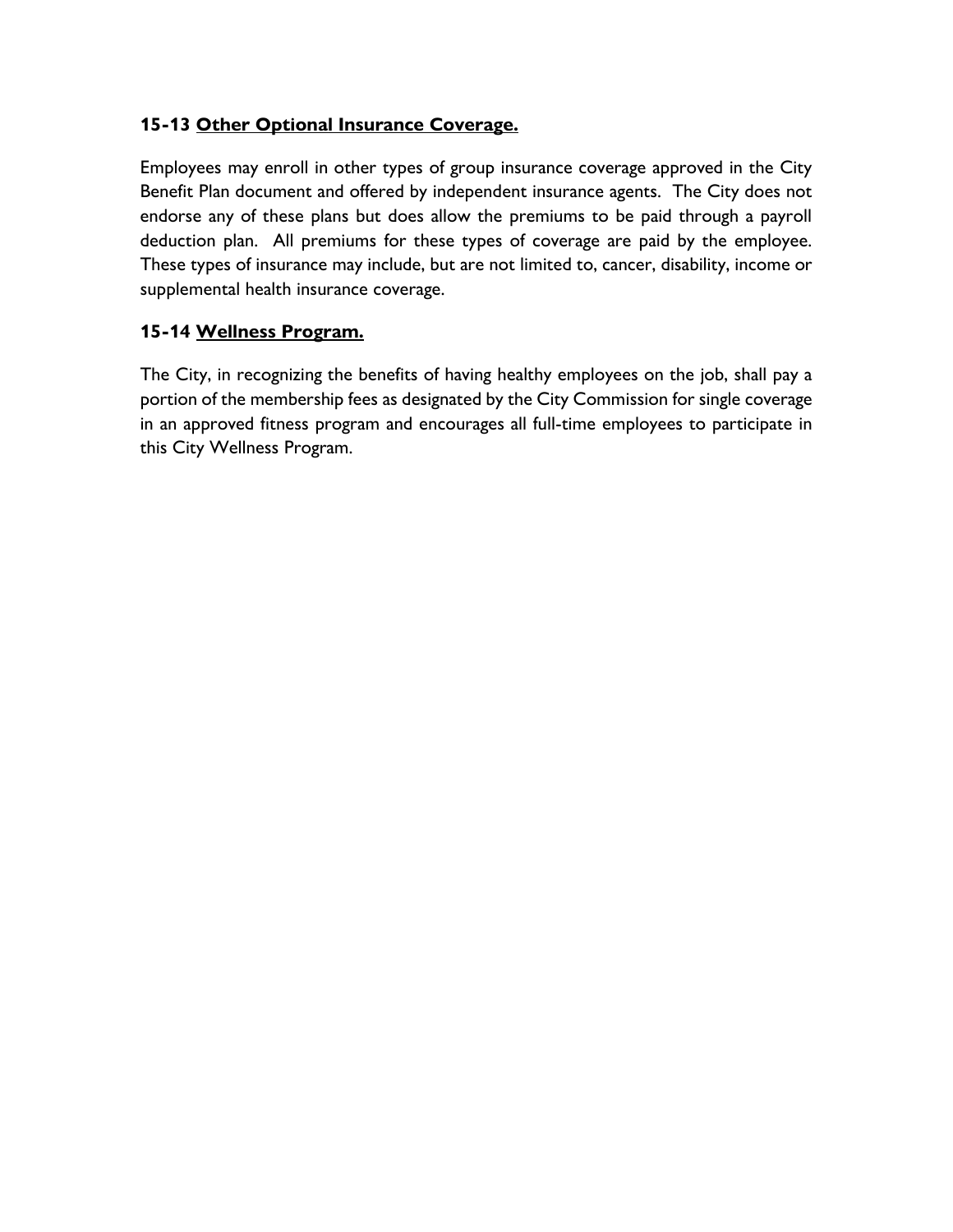# **SECTION 16: EMPLOYEE CONDUCT AND DISCIPLINE**

## **16-1 Employee Conduct**

City employees are required to conduct themselves in a professional and courteous manner, whether dealing with coworkers, supervisors, managers, customers, vendors, or the general public. As a representative of the City, an employee's conduct reflects directly on the City, and it is important that the City achieve and maintain a positive reputation in the community. Employees who fail to conduct themselves in accordance with the standards of conduct contained in this Handbook will be subject to immediate discipline.

It is impossible to identify all types of conduct that can subject employees to discipline; however, the list below identifies examples of such conduct. The list is not exhaustive and in no way limits the City's ability to take disciplinary action, up to and including suspension or termination, at the City's discretion.

The policy provided below does not change the fact that City employees are employees at-will, and either the City or an employee can terminate the employment relationship at any time, with or without cause or reason, and with or without advance notice.

## **16-2 Examples of Conduct that May Lead to Discipline, Including Termination**

Commission of any one of the following acts may result in discipline and/or immediate termination of employment:

- Convicted of violating any City, state or federal law.
- Violating any policy or procedure contained in this Handbook or any other City policy or procedure manual.
- Violating any policy, procedure, or regulation required by state, federal, or any governmental agency or regulatory agency.
- Engaging in sexual harassment or discharging duties in a manner that results in discrimination to any person for any reason that is prohibited by this handbook, federal, state, or local law.
- Gives, attempts to give, or receives any monetary consideration or undeserved service to or from any person or organization for, or in connection with, any test or appointment.
- Takes or offers to take from any person for the employee's personal use any fee, gift, or other thing or service of value, in the course of work or in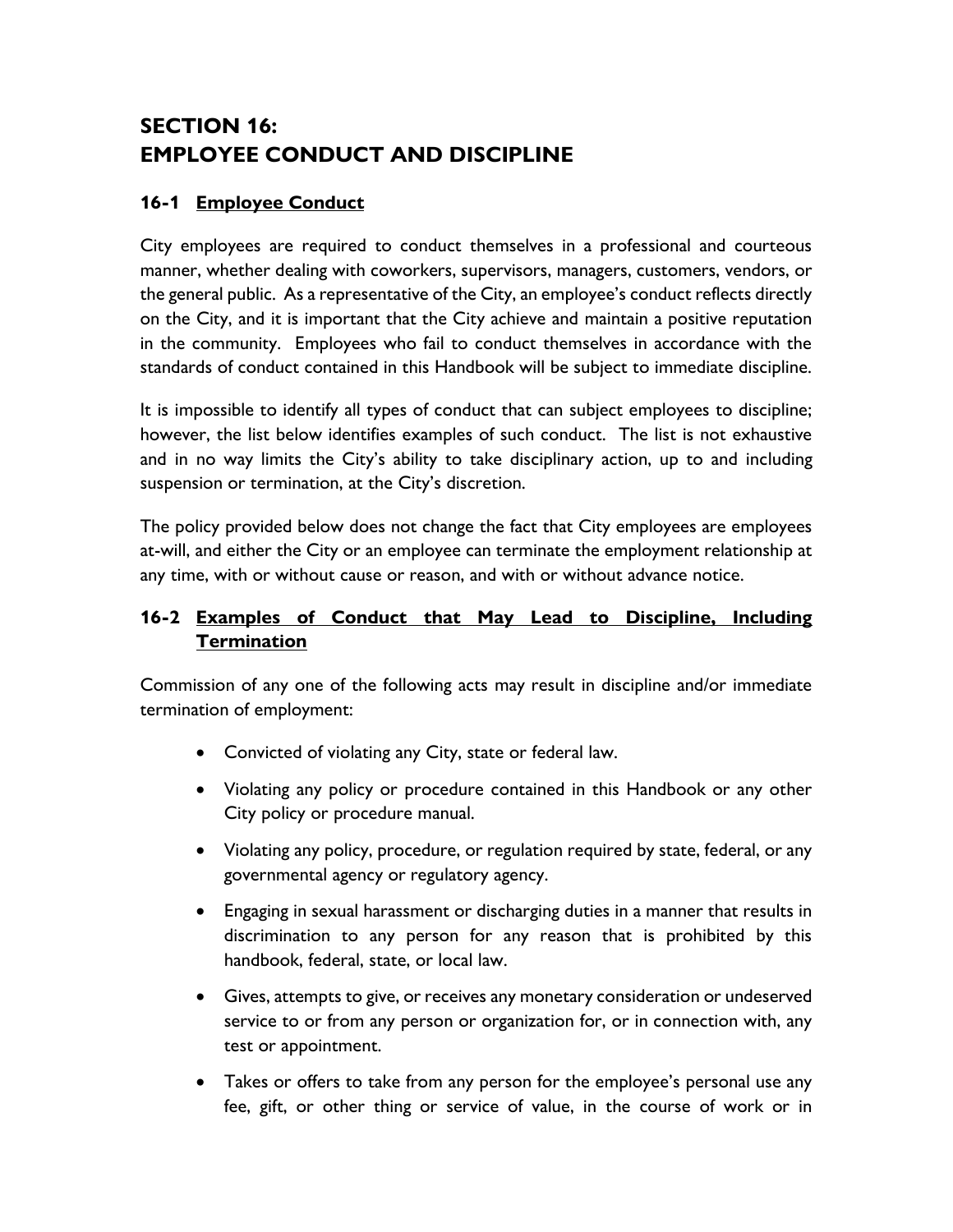connection with it, when such gift or other valuable thing or service is given in the hope or expectation of receiving a favor or better treatment than that accorded any other person; accepts a bribe, gift, money, or other thing of service or value intended to perform or refrain from performing any official act; or engages in any act of extortion or other means of obtaining money or anything or service of value through the employee's position in the service of the City.

- Making, publishing, or distributing false, vicious, or malicious statements concerning any employee or City official.
- Disclosing confidential records or information, unless directed to do so by the Department Director or supervisor.
- Failing to follow prescribed safety procedures, including failure to report unsafe conditions, actions, or injuries to employees or customers.
- Failing to maintain a certification or license, including driver's license, when such certification or license is required as a condition of City employment.
- Displays inattention to duty or carelessness or is responsible for the destruction or loss of public property, supplies, equipment or funds.
- Displays incompetence, inefficiency, or neglect of duty in the performance of the position.
- Displays discourteous or disruptive conduct or other offensive behavior in public, to the public, or to employees and officers of the City.
- Abuses leave time or falsifies attendance records for oneself or another employee.
- Being excessively absent or tardy.
- Working overtime without prior authorization.
- Leaving an assigned work area or the workplace during working hours without approval or fails to report to work without supervisor approval.
- Engaging in immoral or indecent conduct or soliciting another person for such conduct.
- Induces or attempts to induce any officer or employee of the City to commit an unlawful act or to act in violation of any lawful official order or regulation.
- Possessing, selling, or being under the influence of alcohol and/or illegal drugs when reporting for work, on City property, or while on duty except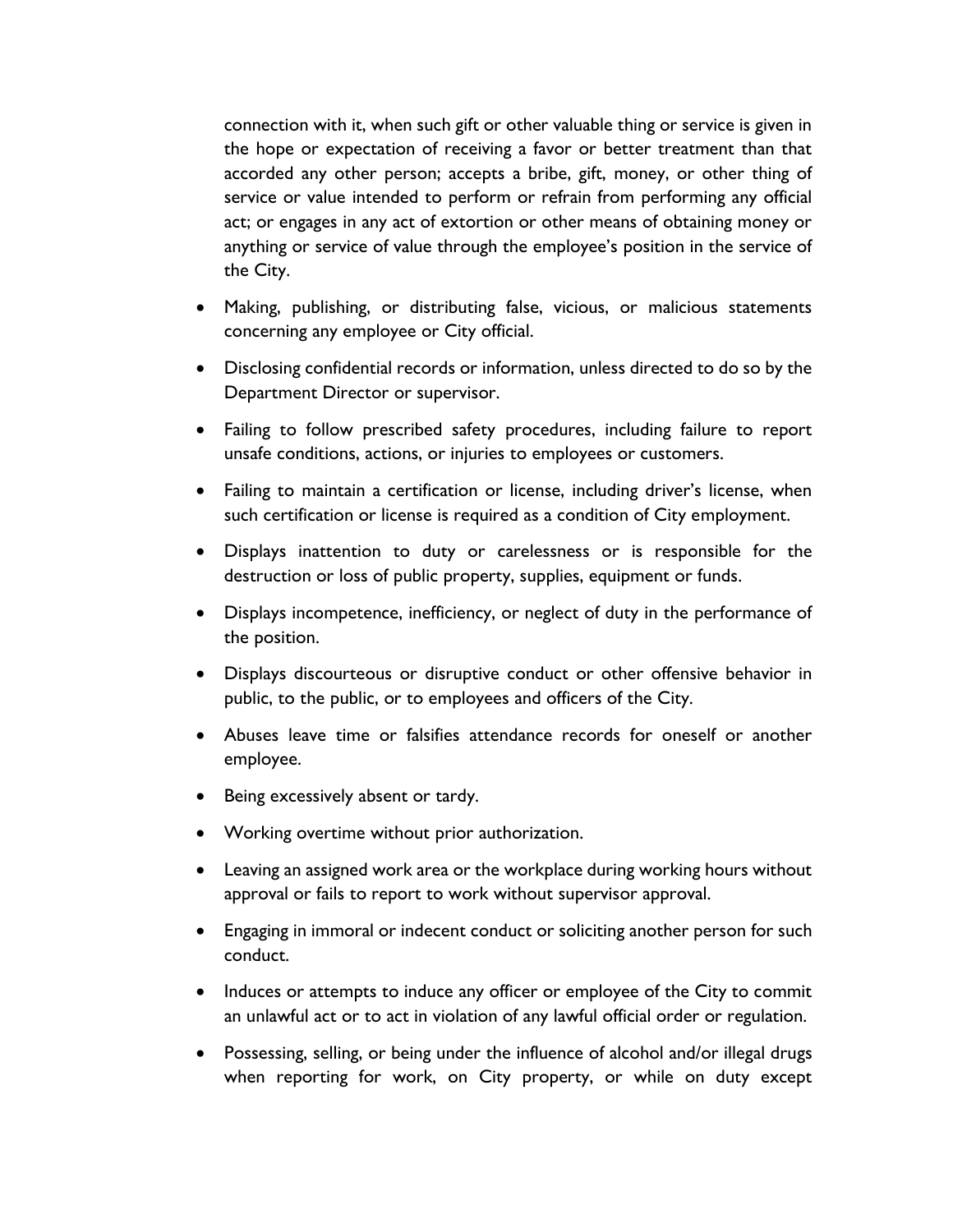employees may possess and use controlled substances as prescribed by a physician.

- Engaging in insubordination, including improper conduct or abusive language toward a supervisor or refusal to perform tasks in a manner prescribed by a supervisor.
- Refusing to work any assigned hours, shifts, or overtime.
- Engaging in unprofessional conduct, such as fighting, gambling on City property, discourtesy, rudeness, intimidation or threats of any kind against other employees, vendors or the public while on duty, or using vulgar or profane language with any supervisor, manager, or another employee.
- Engaging in verbal or physical harassment, intimidation, or interference with the rights of any fellow employee or vendor.
- Conducting personal business while on duty. This shall include, but is not limited to, engaging in excessive personal calls, text messages, or e-mails.
- Failing to perform job assignments efficiently and satisfactorily.
- Falsifying or altering City records, including but not limited to, employment applications, employment information, time records, or timecards.
- Possessing or using any type of fireworks, explosives, or weapons on the premises or while performing City duties without prior City approval.
- Engaging in theft, attempted theft, or misappropriation of any funds or property of the City, whether or not it is for personal use or for sale or gift to others.
- Filing or pursuing any false claim, such as workers' compensation.
- Failing to fully cooperate with a City internal investigation, whether conducted by the City personnel or a third party at the City's request.
- Repeatedly failing to record time worked.
- Sleeping while on duty.
- Engaging in conduct having a significant adverse effect upon the operation or reputation of the City.

Furthermore, an employee charged with a criminal offense not related to his or her employment with the City may be suspended without pay pending a full criminal investigation. Following such investigation, the employee may be reinstated at the discretion of the City, without pay.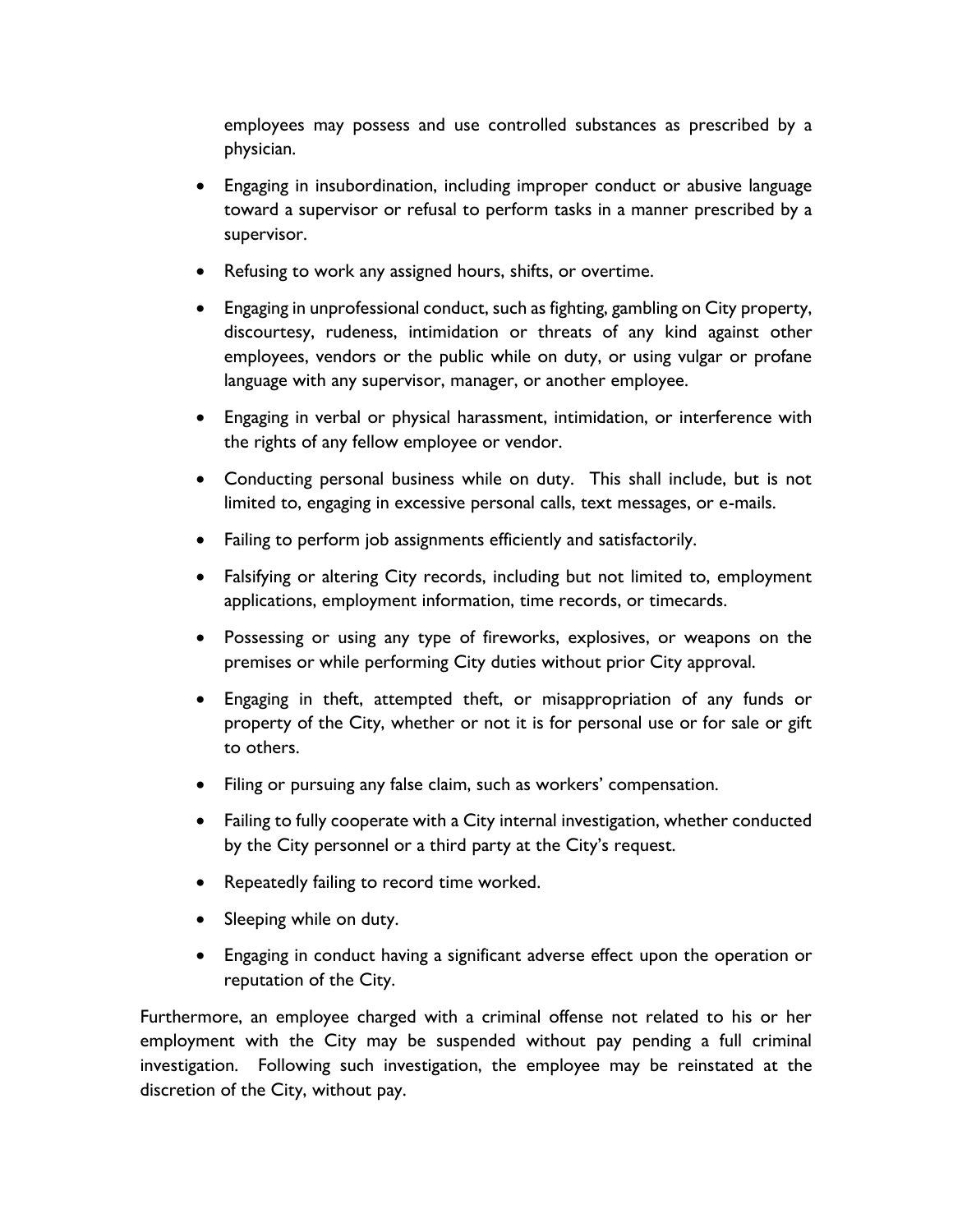The City may, at its discretion, add or amend rules and regulations as deemed appropriate and necessary. It is each employee's responsibility to learn and adhere to all of the City's rules, regulations, policies, and principles of professional and personal conduct.

## **16-3 Authority to Discipline**

The City Manager has the authority to discipline Department Directors, supervisory personnel, and all other personnel. Department Directors or supervisors are delegated the authority to discipline personnel pursuant to this policy.

# **16-4 Disciplinary Procedures and Terminations**

The form of discipline is determined on a case-by-case basis and depends entirely upon the facts and circumstances of each situation. The City is not obligated to use increasingly severe means of discipline with individual employees but is free, at and within its sole discretion, to impose the discipline it deems necessary.

The following forms of disciplinary action may be taken:

- **Verbal Warning**. A verbal warning is a verbal reprimand given to an employee by a supervisor or Department Director. A record of the warning shall be recorded in the employee's file.
- **Written Reprimand**. A written reprimand is a written notice to an employee from a supervisor or Department Director, a copy of which shall be recorded in the employee's file.
- **Training Period**. Training period is a trial period of a specific length of time during which an employee is required to fulfill a set of conditions, to improve work performance, or to improve on-the-job behavior. Failure to meet the training requirements may result in additional disciplinary actions.
- **Reduction in Pay**. A pay reduction is the temporary or permanent reduction of an employee's pay, while the employee continues his or her duties under the same job title.
- **Demotion**. A demotion is the placement of an employee into a position of a lower pay range.
- **Suspension**. A suspension is the removal of an employee from service, with or without pay, for a specific period of time.
- **Termination**. Termination is the removal of an employee from City employment.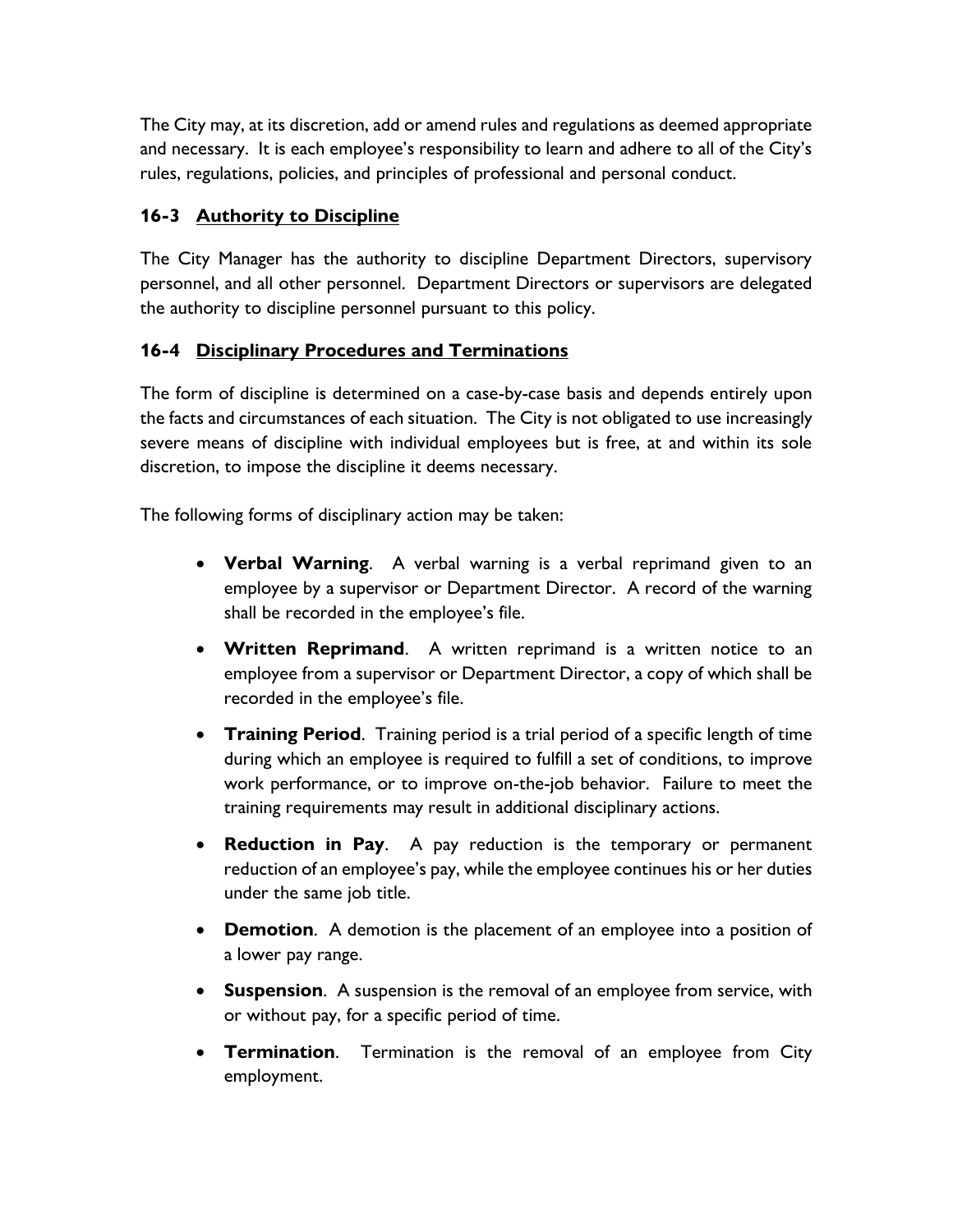The City may, in its sole discretion, take other more stringent disciplinary actions if it believes such action is appropriate and necessary. Under certain circumstances, the City Manager, Department Director or supervisor may determine the misconduct is so severe that immediate termination is warranted.

## **16-5 Investigations, Prosecution and Termination.**

The City investigates any theft, misappropriation or diversion of assets. The City works in conjunction with local law enforcement agencies to investigate any allegations of theft, misappropriation or diversion of assets. The City may, in its discretion, secure a neutral third party to investigate into any suspected misconduct. If third-party investigators are used, disclosure of any investigation report and its contents will be restricted to the City; any federal or state officer, agency, or department, or any officer, agency, or department of a unit of general local government; or any self-regulatory organization with regulatory authority over the activities of the employer or employee; as otherwise required by law. The City will immediately terminate and vigorously prosecute any and all employees found to be responsible for or involved in any of these activities. It is the responsibility of all employees to report any actual or suspected theft to a Department Director, Human Resource Director or the City Manager. Failure to report such acts will be grounds for termination.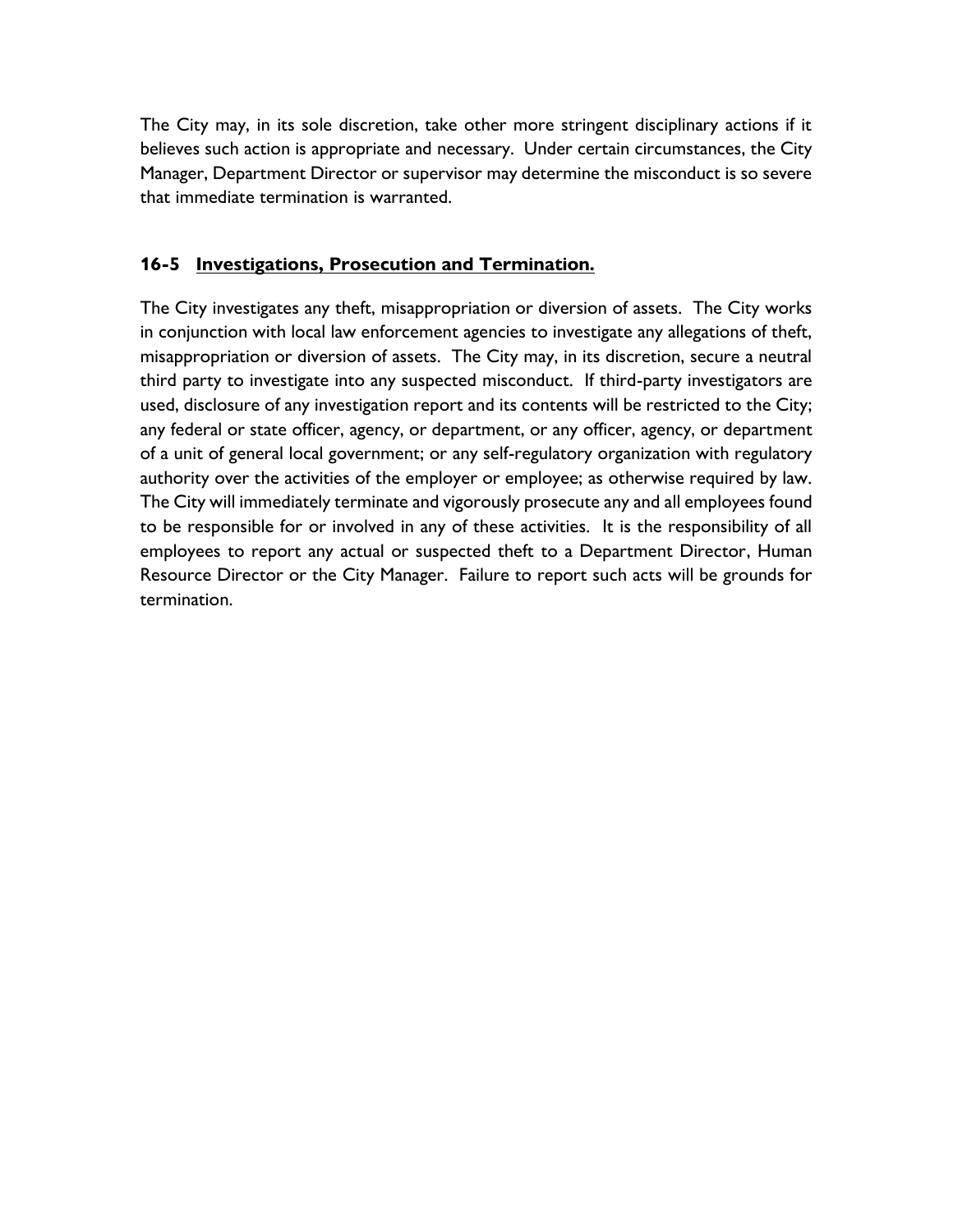# **SECTION 17: SEPARATION FROM EMPLOYMENT**

## **17-1 Absent Without Leave.**

Any employee who is absent without approved leave and who fails to return to duty within twenty-four (24) hours after having received notice to do so shall be deemed to have resigned the position voluntarily.

Absence without leave shall be any absence in which the employee has failed to secure prior approval or, in the case of illness or emergency, has failed to notify an immediate superior of such absence no later than the day such absence begins.

## **17-2 Notice of Resignation or Retirement**

If an employee wishes to resign or retire from their position with the City, they shall notify their supervisor of their intent to do so at least fourteen (14) calendar days in advance. Division and Department Directors shall provide four (4) weeks' notice. Notification of intent to resign or retire shall be written and provided to the Human Resource Director. A Department Director may approve the withdrawal of a resignation prior to its effective date, provided the employee is still working and an appointment has not been made to fill the anticipated vacancy.

Upon receipt of the notice of resignation, the Department Director and/or the City Manager may, at his or her discretion, accept the employee's resignation effective immediately. Failure to provide proper notice may result in the employee being prohibited from consideration for re-employment.

## **17-3 Reduction in Force or Work Hours.**

Any employee may be laid off from work or have work hours reduced because of lack of work or funds. Whenever possible, at least two (2) weeks' notice or two (2) weeks' severance pay in lieu of the notice shall be given prior to layoff. In determining the order of layoff or work hours reduced, the following factors shall be taken into consideration:

- Needs of service.
- Length of service/seniority.
- Nature of work to be curtailed.
- In addition to the above factors, the advisability of demoting employees in higher classes to lower classes for which they are qualified and laying off those in lower classes may also be considered.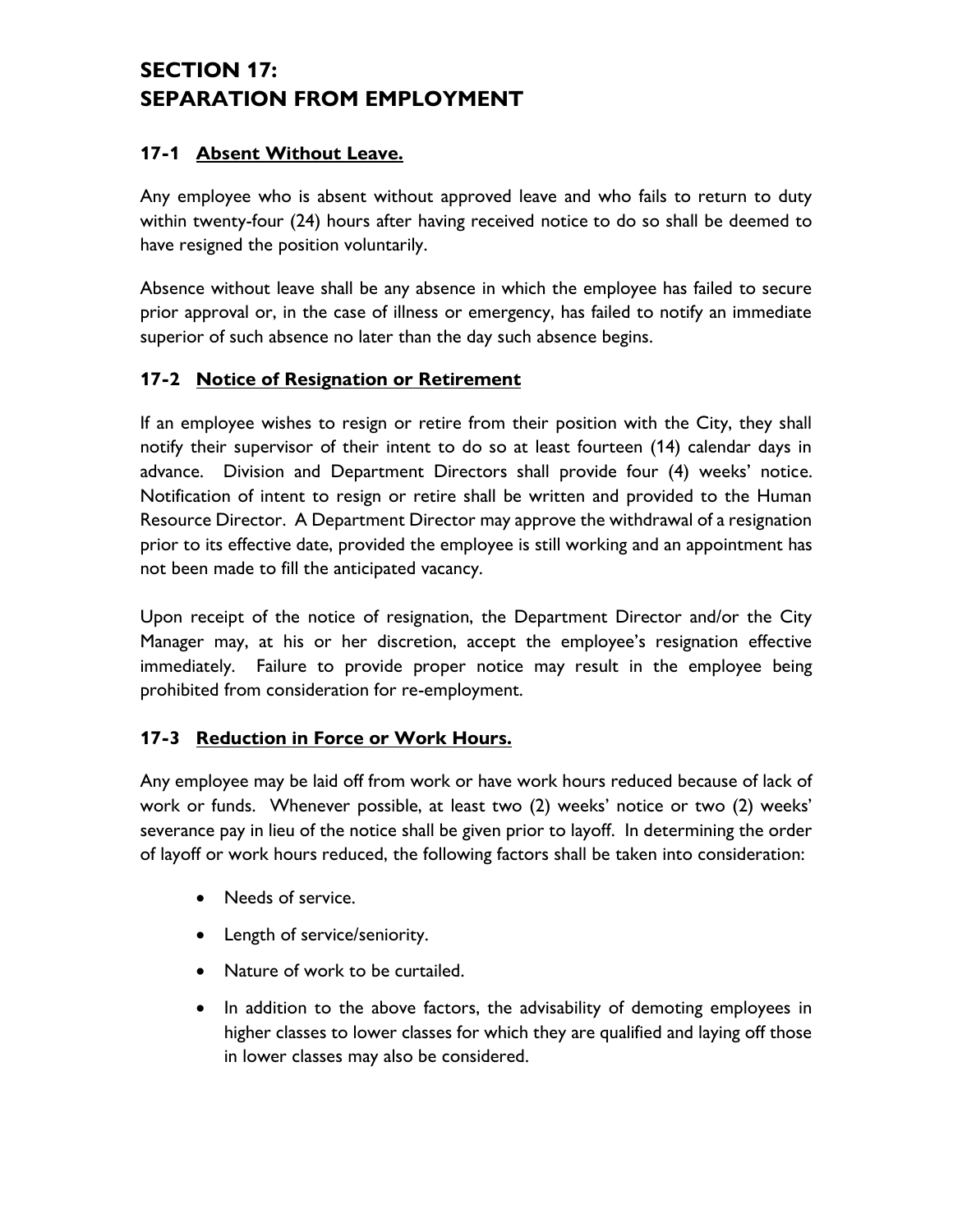# **17-4 Retirement.**

All eligible employees of the City shall be members of the Kansas Public Employees Retirement System and shall be subject to all laws and supplemental regulations governing such membership. All full-time employees of the Police and Fire Departments shall be members of the Kansas Police and Firemen's Retirement System and shall be subject to all laws and supplemental regulations governing such membership.

Employees who take an early retirement in accordance with the Kansas Public Employees Retirement System may seek reemployment with the City if said reemployment is permitted by law. Such reemployment shall be subject to the waiting period requirements for KPERS & KP&F retirees and approval by the City Manager.

# **17-5 Payment of Wages upon Termination**

An employee who is involuntarily terminated by the City will receive his or her final paycheck on the first regularly scheduled payday following his or her termination or within two weeks, whichever is earlier.

# **17-6 Return of City Property upon Termination**

Employees are responsible for the return of all City-owned equipment, motor vehicles, tools, supplies, material, keys, ID cards, credit cards and other items of value by the last day of employment. Employees shall be responsible for the replacement cost of any City property not returned following separation from employment with the City.

## **17-7 Exit Interviews**

An Exit Interview form **may** be requested by the Human Resources Director near the end of the employee's employment to advise of benefit matters, to document the reason for a termination, and to assess the strengths and weaknesses of the City's policies and personnel.

## **17-8 Reinstatement.**

An employee who has been terminated in good standing and who is reemployed within a period of 120 days may be reinstated at not higher than the pre-termination salary.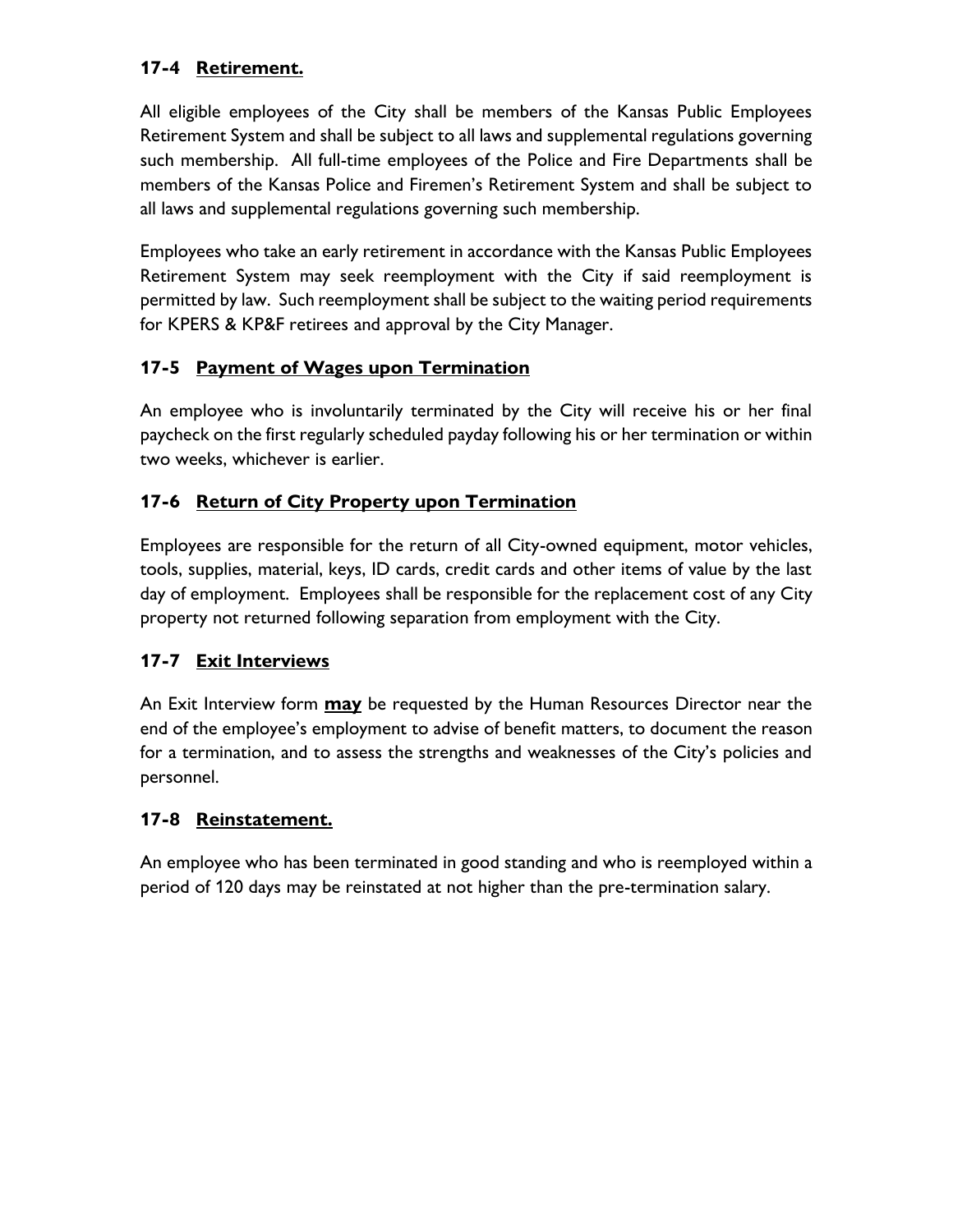# **SECTION 18: TRAVEL REIMBURSEMENT POLICY**

## **18.1 Vehicles**.

All travel with a City vehicle beyond Dickinson County must be pre-approved by the Department Director or City Manager. If a personal vehicle is used for approved travel, the City will reimburse for mileage at the current IRS rate. Mileage will be calculated using the default address to address route suggested by google maps at [www.google.com.](http://www.google.com/) Additional transportation expenses including but not limited to rental cars, taxis, and mass transit when necessary are reimbursable. Mileage and expenses are payable upon return and by submitting in writing to Finance Director a claim including the addresses used to calculate miles, the reason for the trip, the dates of travel, receipts if applicable.

## **18.2. Conference, training, and lodging**.

All approved conferences, trainings and lodging expenses are to be pre-paid by the City when possible. Employees may use personal means to pay for lodging and request reimbursement with a receipt upon return, or employees may use a City purchasing card. Reimbursement is payable by submitting in writing to Finance Director a claim including the addresses used to calculate miles, the reason for the trip, the dates of travel, receipts if applicable.

## **18.3 Meals**.

The City will pay for meal expenses, including gratuity associated with authorized travel. For authorized travel to "High-Cost Areas," a reasonable amount for meals shall be considered as authorized by the department director or city manager. Meals should be purchased with a city purchase card whenever possible and a receipt will be turned in with your statement or per your department requirements.

The IRS requires employers to include fringe benefits in an employee's gross income reported on form W-2. Fringe benefits defined by the IRS include certain payments of meal allowances and other expenses incurred during non-overnight travel or subsistence payments exceeding IRS established maximum reimbursement rates. (Non-overnight travel is considered to be travel where no lodging expense is incurred.) These fringe benefits generally must be paid through the payroll process and are subject to withholding of applicable contributions and taxes. However, the IRS allows for infrequent meal money provided to an employee, to enable the employee to work overtime, to be considered a "de minimis" fringe benefit and be excluded from reportable income.